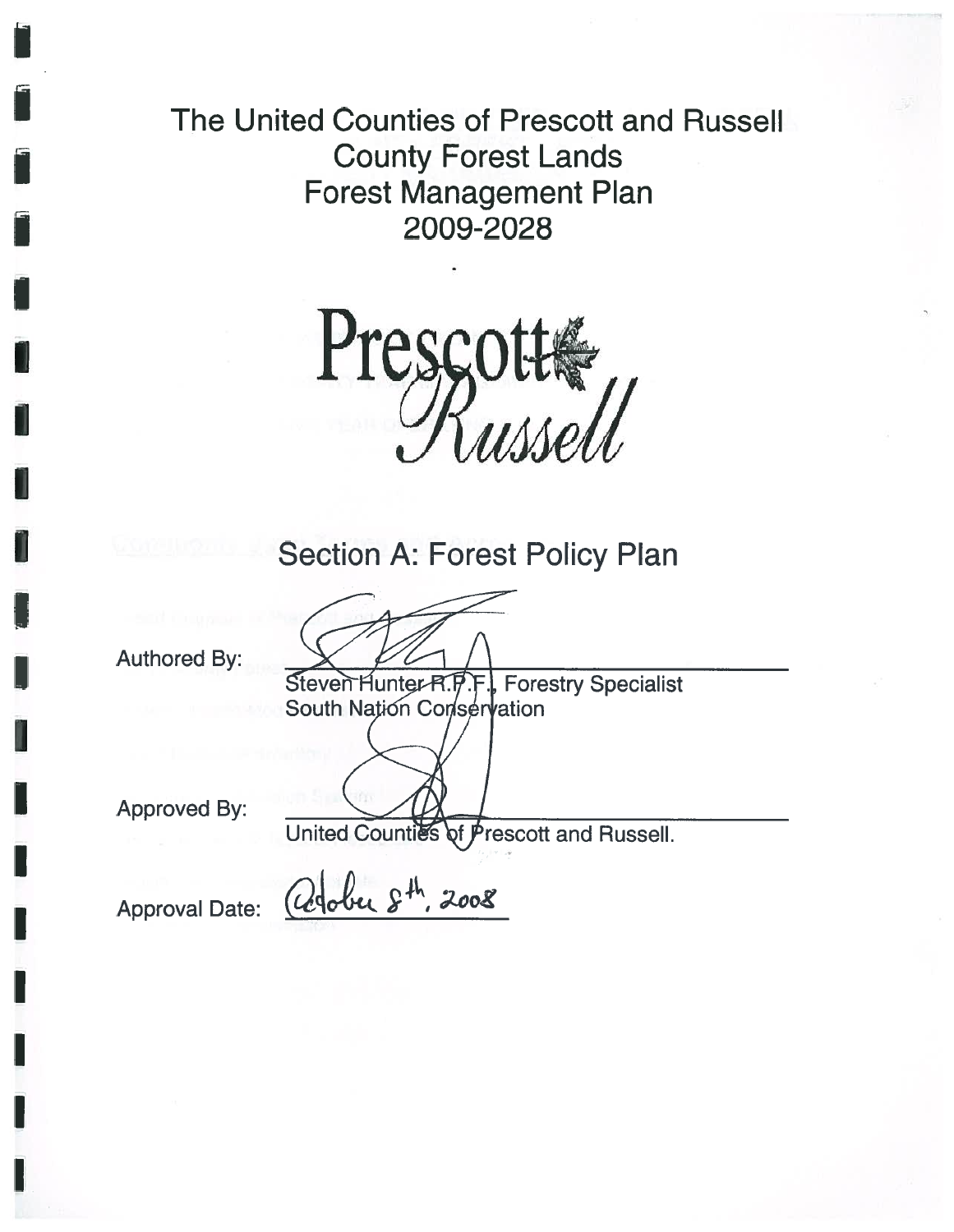# **THE UNITED COUNTIES OF PRESCOTT AND RUSSELL COUNTY FOREST LANDS: FOREST MANAGEMENT PLAN**

### **Documents**

**SECTION A: FOREST POLICY PLAN SECTION B: TWENTY YEAR MANAGEMENT PLAN (2009 to 2028) SECTION C: FIVE YEAR OPERATING PLAN (2005 to 2010)** 

# **Commonly Used Terms and Acronyms**

| United Counties of Prescott and Russell      | "UCPR" or "County"          |
|----------------------------------------------|-----------------------------|
| <b>UCPR County Forest</b>                    | "County Forest" or "Forest" |
| <b>Eastern Ontario Model Forest</b>          | <b>EOMF</b>                 |
| <b>Forest Resource Inventory</b>             | <b>FRI</b>                  |
| Geographic Information System                | <b>GIS</b>                  |
| <b>Ontario Ministry of Natural Resources</b> | <b>OMNR</b>                 |
| <b>Registered Professional Forester</b>      | R.P.F.                      |
| <b>South Nation Conservation</b>             | <b>SNC</b>                  |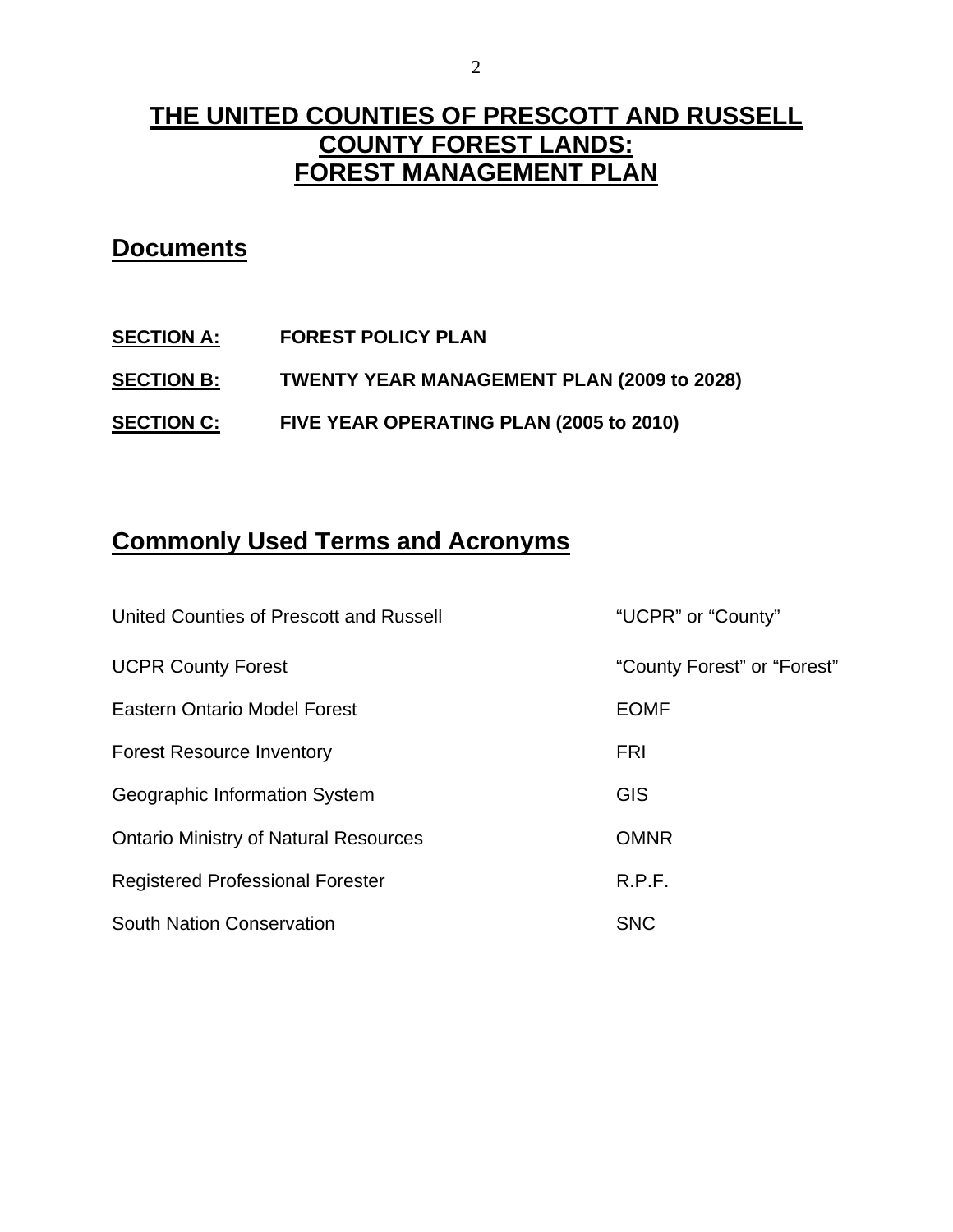# **THE UNITED COUNTIES OF PRESCOTT AND RUSSELL COUNTY FOREST LANDS: FOREST MANAGEMENT PLAN**

### **County Forest Lands Advisory Committee**

| <b>Achilles Drouin</b>     | Boisés Est (President of the County Forest Lands Advisory<br>Committee) |  |
|----------------------------|-------------------------------------------------------------------------|--|
| Louis Prévost              | Director of Planning and Forestry, UCPR                                 |  |
| <b>Dennis Pommainville</b> | <b>UCPR Elected Official</b>                                            |  |
| <b>Nicolas Gauthier</b>    | Senior Forest Technician, UCPR                                          |  |
| <b>Manon Besner</b>        | <b>Forest Technician, UCPR</b>                                          |  |
| <b>Steven Hunter</b>       | <b>Forestry Specialist, SNC</b>                                         |  |
| Josée Brizard              | Director of Conservation Programs, SNC                                  |  |
| <b>Chris Craig</b>         | <b>First Nations Representative</b>                                     |  |
| <b>Brian Barkley</b>       | General Manager, EOMF                                                   |  |
| Linda Touzin               | <b>District Forester, OMNR</b>                                          |  |
| <b>Christine Hanrahan</b>  | <b>Ontario Field Naturalists Club</b>                                   |  |
| Pierre Boileau             | Member at Large                                                         |  |
| <b>Pierre Soucy</b>        | <b>Boisés Est</b>                                                       |  |
| <b>Raymond Bouvier</b>     | Member at Large                                                         |  |
| Rob Argue                  | <b>Stewardship Coordinator, OMNR</b>                                    |  |

### **UCPR County GIS Department**

Sonia Roy **GIS Coordinator, UCPR**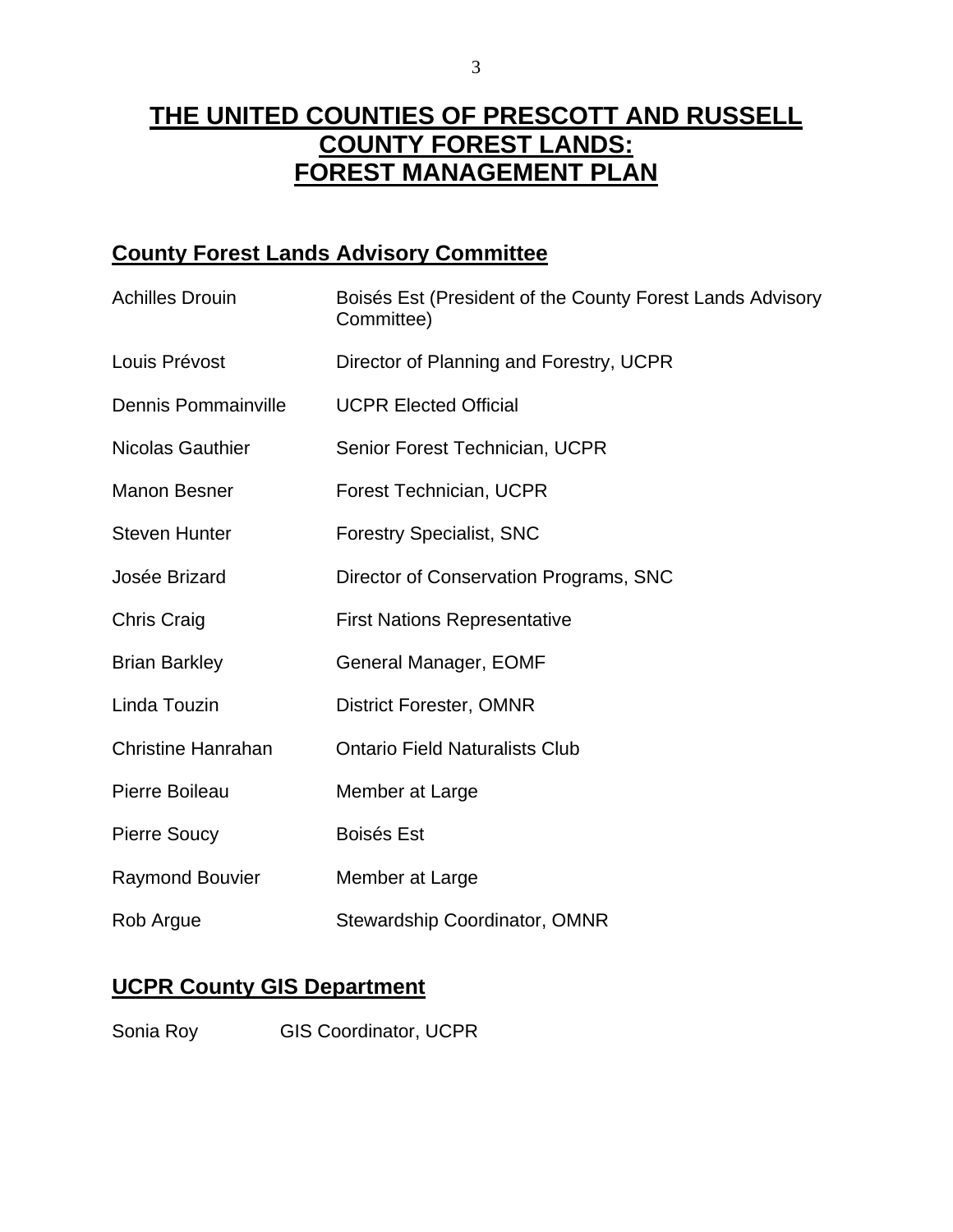# **THE UNITED COUNTIES OF PRESCOTT AND RUSSELL COUNTY FOREST LANDS: FOREST MANAGEMENT PLAN**

### **TABLE OF CONTENTS**

|                                                                                                | 5           |
|------------------------------------------------------------------------------------------------|-------------|
| A-1.0 Introduction<br>A-1.1 Plan Administration                                                | 6           |
| A-2.0 Preparation of the Forest Management Plan                                                | 6           |
| A-3.0 Mission and Objectives<br>A-3.1 UCPR County Forest Mission Statement<br>A-3.2 Objectives | 9<br>9<br>9 |
| A-4.0 Implementation Targets and Strategies                                                    | 12          |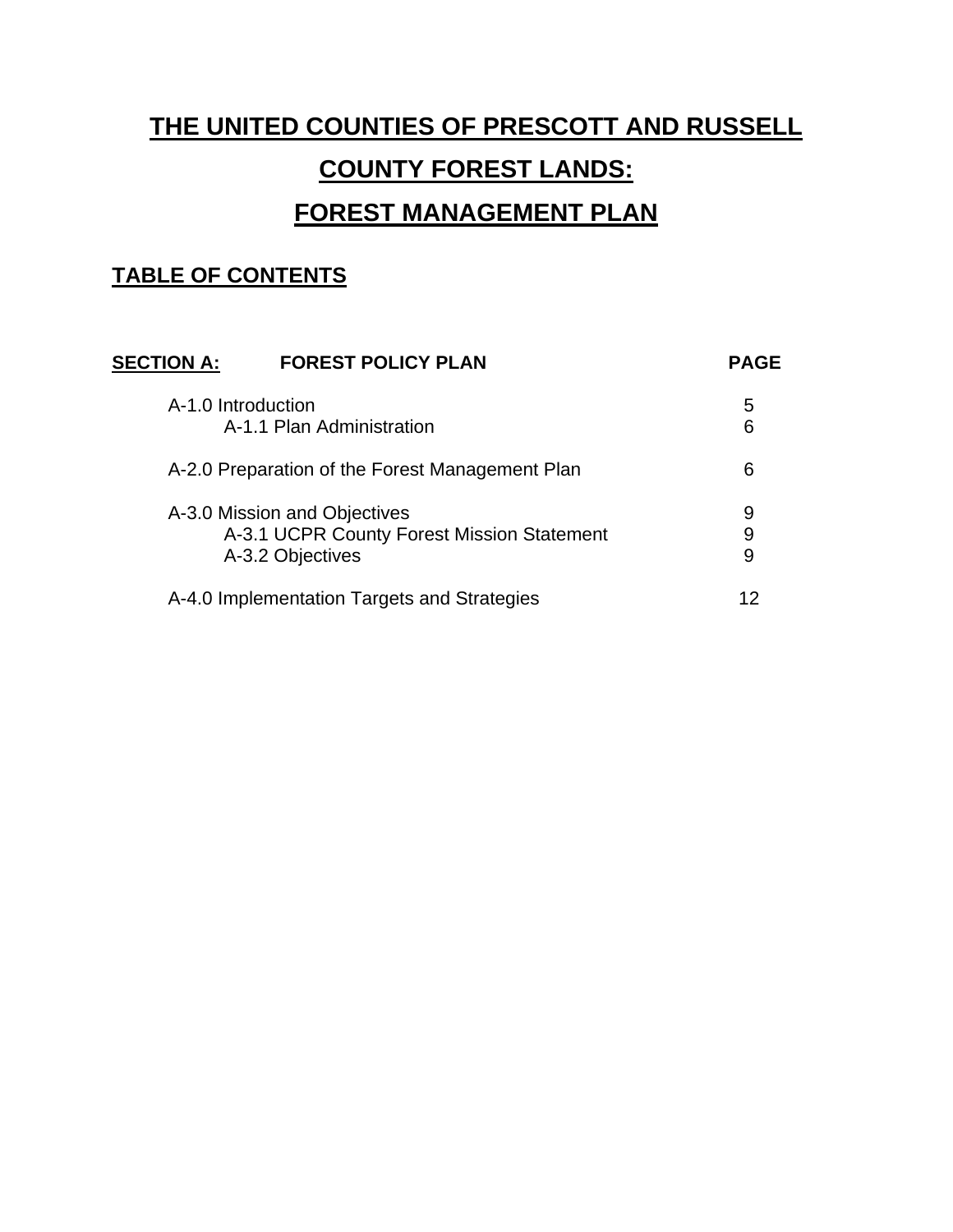# **THE UNITED COUNTIES OF PRESCOTT AND RUSSELL COUNTY FOREST LANDS: FOREST MANAGEMENT PLAN**

### *SECTION A) FOREST POLICY PLAN*

#### **A-1.0 INTRODUCTION**

The United Counties of Prescott and Russell (UCPR) owns a large amount of property that includes forest, wetlands, developed land and roads in the United Counties. To ensure a consistent and balanced approach to forest management the overall objectives and direction for the forested properties owned by UCPR is described in a long – term (20 year) forest management plan. This encompasses 10,761.4 hectares (26,580.7 acres) of forested properties owned by UCPR. It includes, but is not limited to, what is identified as Larose Forest in the UCPR Official Plan. This forest management plan will guide forestry activities for the twenty year period, from January 1, 2009 to December 31, 2028.

The Forest Management Plan consists of three sections:

A) Forest Policy Plan

This section introduces the plan, and describes the mission, objectives, and strategies for the UCPR County Forest**.** This document has been adopted by County Council as the basic policy plan for the UCPR County Forest. The objectives are the general goals for the Forest and the strategies are the policies, or means of achieving these objectives. An overall implementation target is also identified for each section.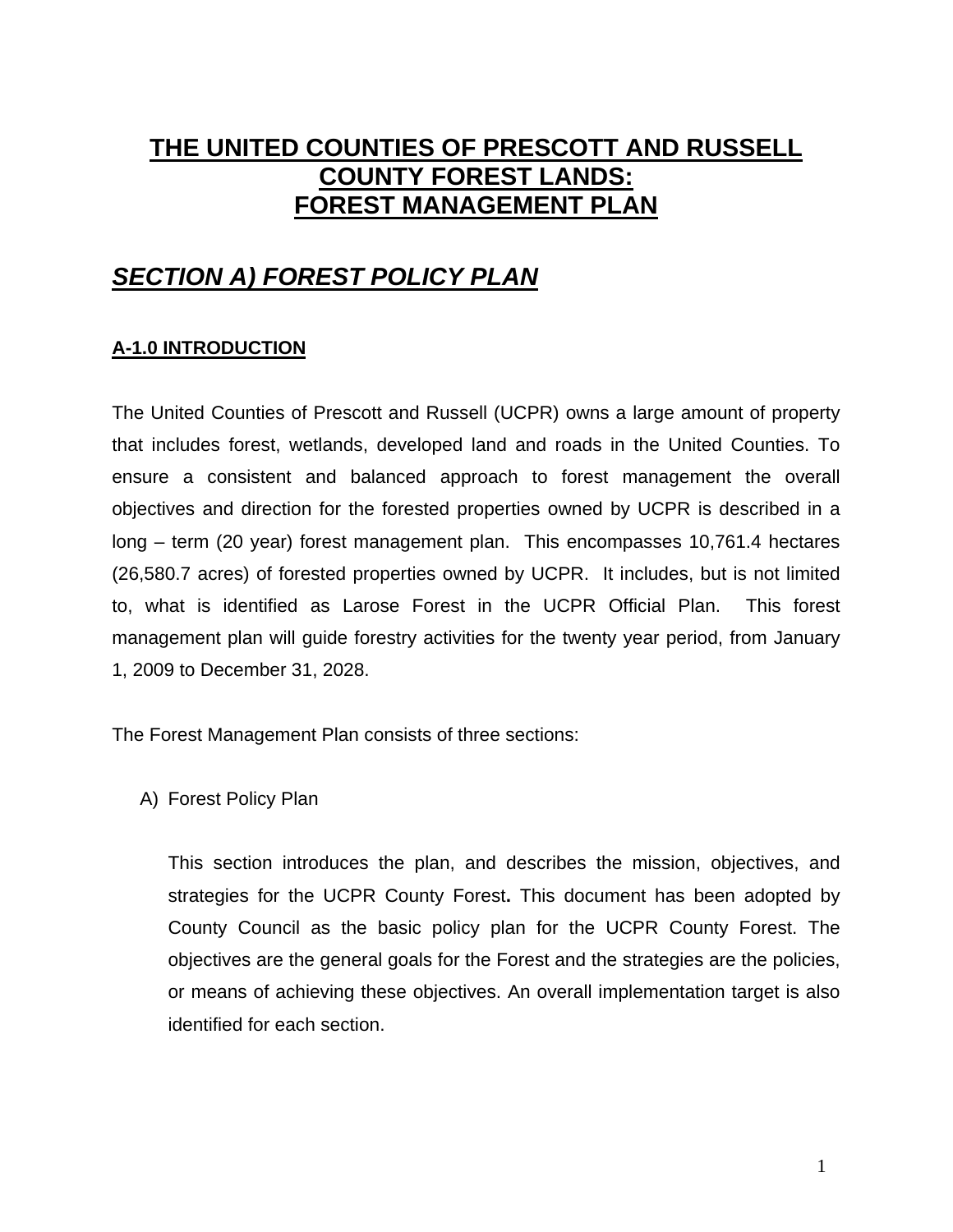B) Twenty Year Management Plan (2009 to 2028)

This section describes the resources and management of the Forest and is a technical reference document for the management of the UCPR County Forest.

C) Five Year Operating Plans

The five year operating plans outline detailed schedule of forestry operations for each five year period. It is expected that four operating plans will be prepared over the next twenty years. Section C is the 5 Year Operating Plan that was in place prior to the development of this 20 Year Management Plan. It covers the period of January 1, 2005 to December 31, 2010.

#### **A-1.1 Plan Administration**

This Plan shall normally be reviewed every five years to ensure currency and relevancy. Adjustments to the long-term strategic direction described in the 20 Year Management Plan may be adjusted based on updated legislation or new science. Any amendment to the 20 Year Management Plan will be endorsed by the County Forest Lands Advisory Committee and approved by County Council.

#### **A-2.0 PREPARATION OF THE FOREST MANAGEMENT PLAN**

Long-term strategic direction for the UCPR County Forest is approved by County Council based on advice provided by the County Forest Lands Advisory Committee. The mission, objectives and strategies for the Forest are documented in the Forest Policy Plan. The Forest is managed in accordance with this long-term direction to accommodate a wide variety of values and uses.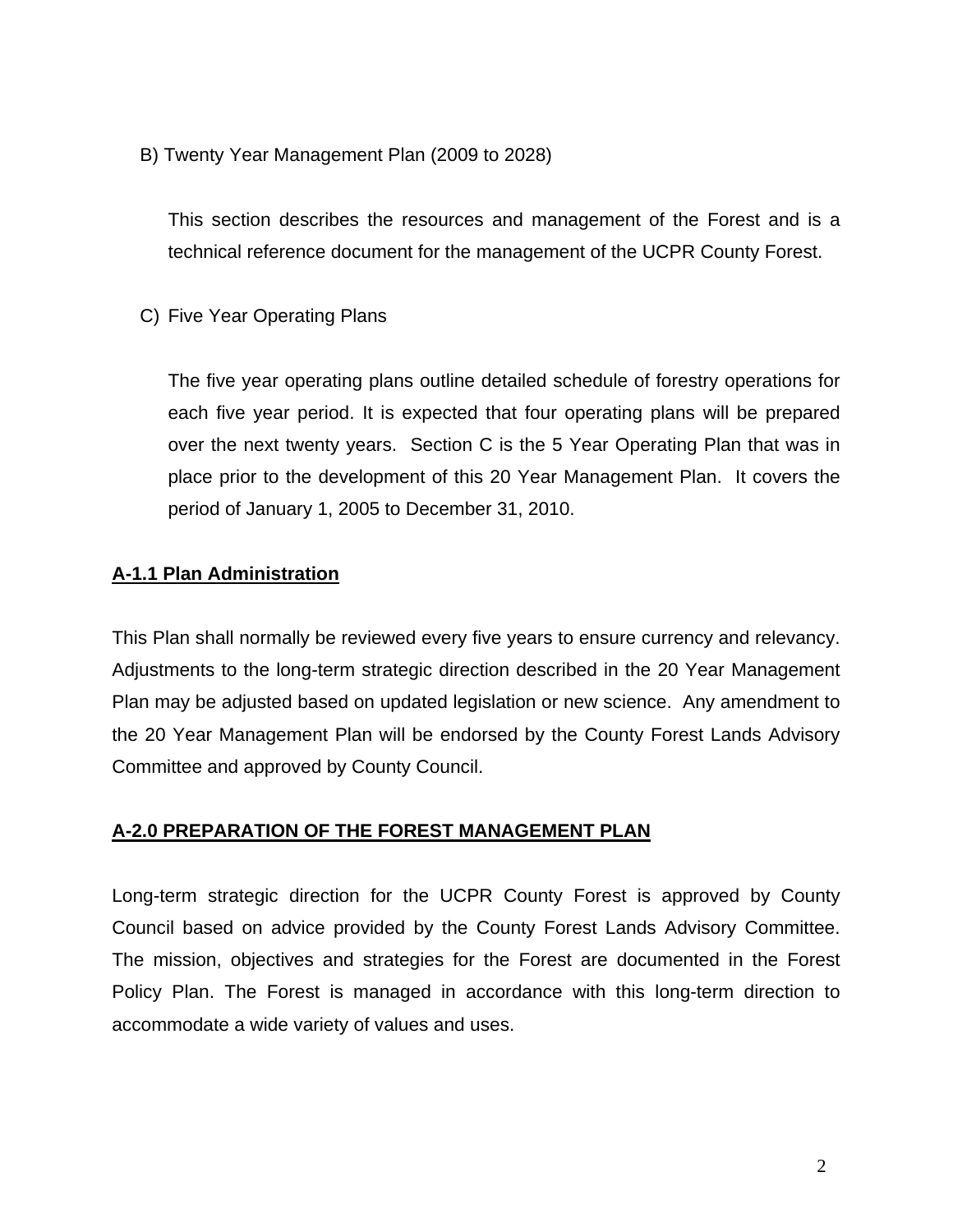To ensure that the management plan was prepared in a timely manner and consistent with the Council's direction, the "County Forest Lands Advisory Committee" was created to guide the preparation of the management plan.

The **County Forest Lands Advisory Committee** consisted of:

| <b>Achilles Drouin</b>     | Boisés Est (President of the County Forest Lands Advisory<br>Committee) |  |
|----------------------------|-------------------------------------------------------------------------|--|
| Louis Prévost              | Director of Planning and Forestry, UCPR                                 |  |
| <b>Dennis Pommainville</b> | <b>UCPR Elected Official</b>                                            |  |
| <b>Nicolas Gauthier</b>    | Senior Forest Technician, UCPR                                          |  |
| <b>Manon Besner</b>        | Forest Technician, UCPR                                                 |  |
| <b>Steven Hunter</b>       | <b>Forestry Specialist, SNC</b>                                         |  |
| Josée Brizard              | Director of Conservation Programs, SNC                                  |  |
| <b>Chris Craig</b>         | <b>First Nations Representative</b>                                     |  |
| <b>Brian Barkley</b>       | General Manager, EOMF                                                   |  |
| Linda Touzin               | <b>District Forester, OMNR</b>                                          |  |
| <b>Christine Hanrahan</b>  | <b>Ontario Field Naturalists Club</b>                                   |  |
| Pierre Boileau             | Member at Large                                                         |  |
| <b>Pierre Soucy</b>        | <b>Boisés Est</b>                                                       |  |
| <b>Raymond Bouvier</b>     | Member at Large                                                         |  |
| Rob Argue                  | Stewardship Coordinator, OMNR                                           |  |

Public input is critical in shaping the development of a management plan, especially when formulating the long-term strategic direction for forest management. Public input was collected through public open houses held at various stages of plan development in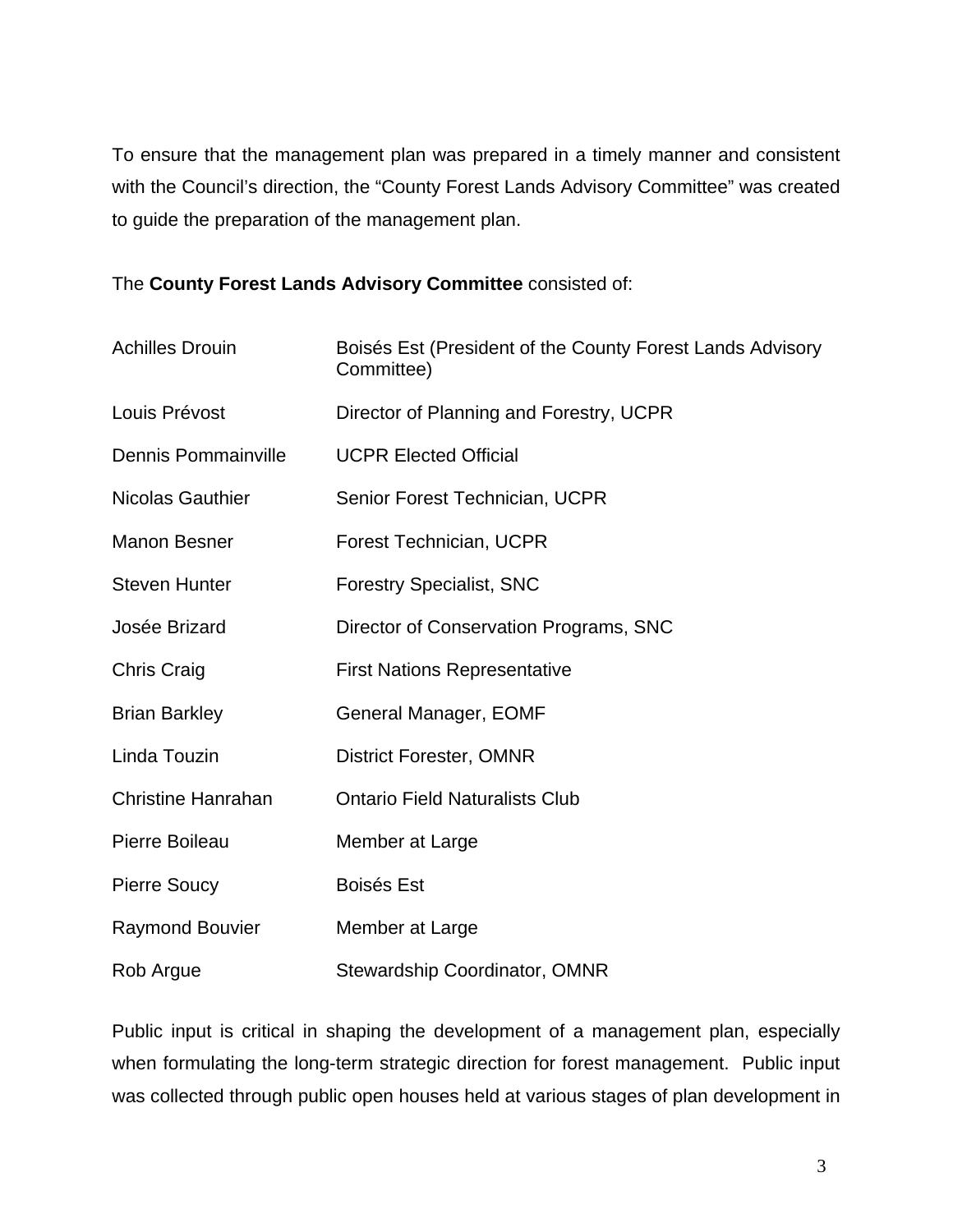2007 and 2008. The County Forest Lands Advisory Committee reviewed the public input and made alterations where appropriate.

Table 1 summarizes some key dates in the management planning process for plan input, review and approval.

| <b>EVENTS</b>                          | <b>Date</b>                                |  |  |
|----------------------------------------|--------------------------------------------|--|--|
| 1 <sup>st</sup> Open House             | Casselman, January 27 <sup>th</sup> , 2007 |  |  |
| Update the Public on the Status of     | Limoges, September 27 <sup>th</sup> , 2007 |  |  |
| the Management Plan                    |                                            |  |  |
| Approval of Objectives by<br>the       | March 7 <sup>th</sup> , 2008               |  |  |
| <b>County Lands Advisory Committee</b> |                                            |  |  |
| <b>County Lands Advisory Committee</b> |                                            |  |  |
| endorsement of the First Draft of      | May 23, 2008                               |  |  |
| the Management Plan                    |                                            |  |  |
| 2 <sup>nd</sup> Open House             | Limoges, May $28th$ , 2008                 |  |  |
| <b>Forestry Committee County Lands</b> |                                            |  |  |
| Advisory Committee Approval of         | September 29, 2008                         |  |  |
| the Final Draft of the Management      |                                            |  |  |
| Plan                                   |                                            |  |  |
| Management Plan Approval<br>by         | October 8, 2008                            |  |  |
| <b>County Council</b>                  |                                            |  |  |
| Plan Implementation.                   | January 1, 2009                            |  |  |
|                                        |                                            |  |  |

#### **Table 1: Management Plan Schedule**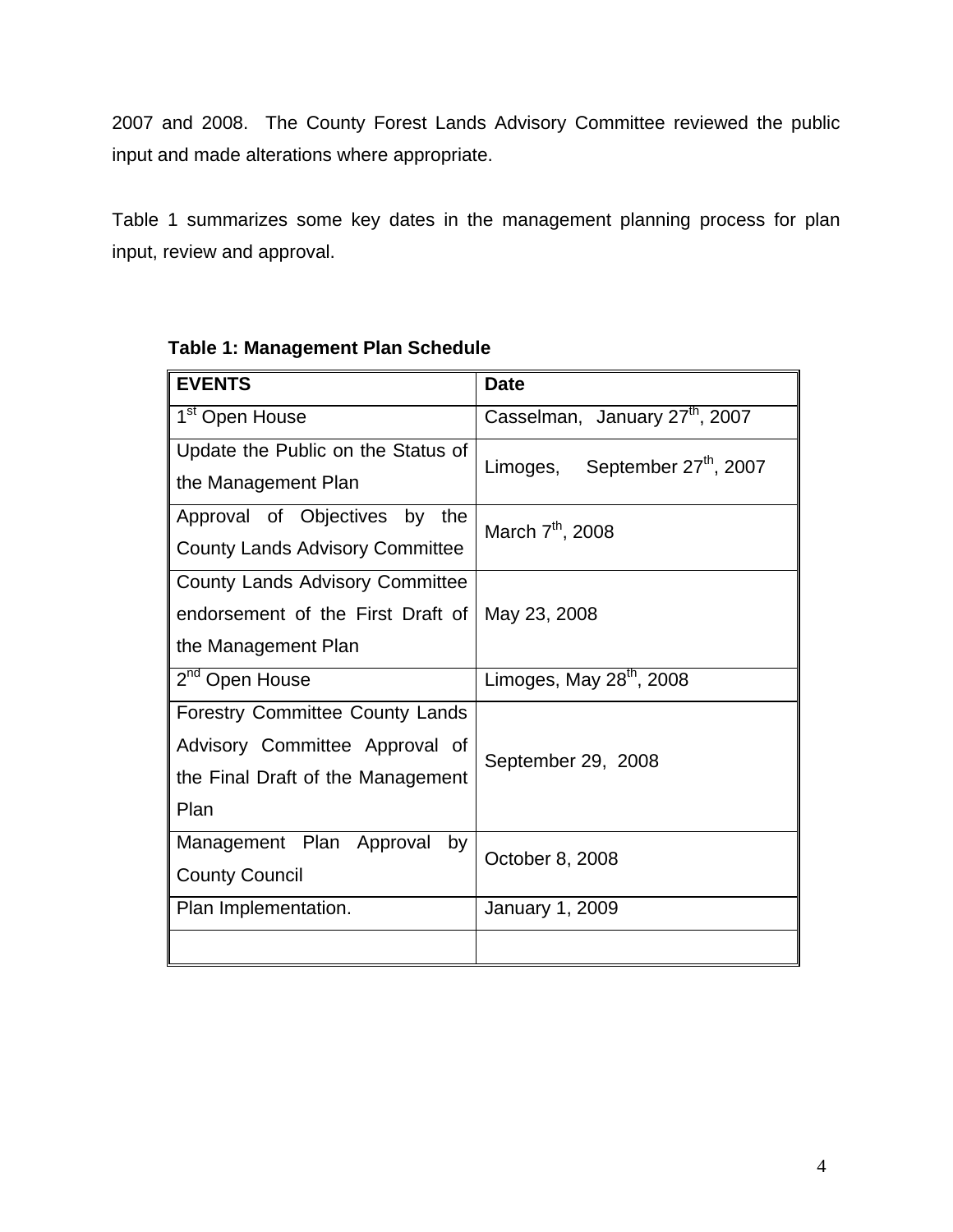#### **UCPR County Forest Mission Statement:**

- 1. To manage the UCPR County Forest to provide diverse environmental, economic and social benefits;
- 2. To ensure the County Forest is managed in a sustainable manner consistent with the Forest Management guidelines set out by the Ontario Ministry of Natural Resources;
- 3. To ensure that the needs of the community are considered in the management of the County Forest;
- 4. To ensure the long-term viability of the County Forest by managing in an ecologically sustainable manner; and
- 5. To manage and operate the County Forest in a cost-effective manner such that the Forest Reserve Fund supports and provides opportunities for investment in the Forest, and that future revenues derived from the forest be directed back to the Forest Reserve Fund.

#### **Objectives:**

#### **WOOD PRODUCTS**

- 1. To provide for a regular and sustainable harvest of forest products through the use of economically, socially and environmentally sound management practices.
- 2. To ensure that the management practices of the County Forest are consistent with emerging environmental policies and programs.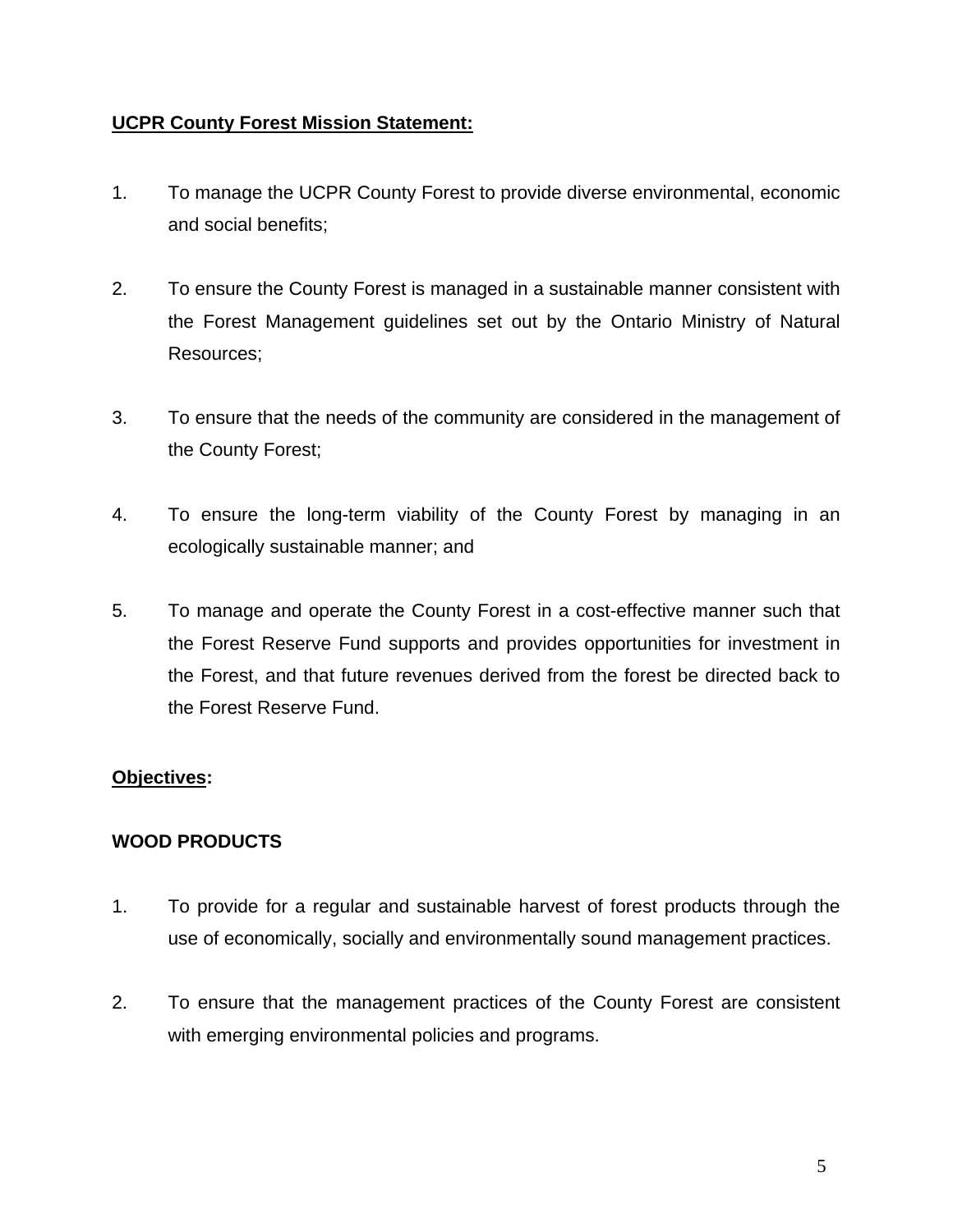#### **RECREATION AND EDUCATION**

- 1. To promote the responsible and respectful use of the County Forest.
- 2. To ensure that recreational uses of the County Forest are mutually compatible and do not compromise the sustainability of forest management.
- 3. To promote and participate in scientific initiatives on County Forest properties, which enhance knowledge and management of the forests and natural heritage features.

#### **ECOSYSTEM PROTECTION**

- 1. To ensure the presence of a wide diversity of native plant and wildlife habitats.
- 2. To be an important part of the contiguous forest cover that is necessary for ecosystem protection.
- 3. To identify, protect and preserve unique, rare, threatened, and endangered species of flora and fauna as well as old growth forests.
- 4. To ensure that the management practices and uses permitted in the County Forest are consistent with the most current version of the UCPR Official Plan.

#### **RESPONSIBLE LANDOWNER AND GOOD NEIGHBOUR**

1. To mitigate the risk to public safety and to prevent potential accidents related to forestry activities on the County Forest.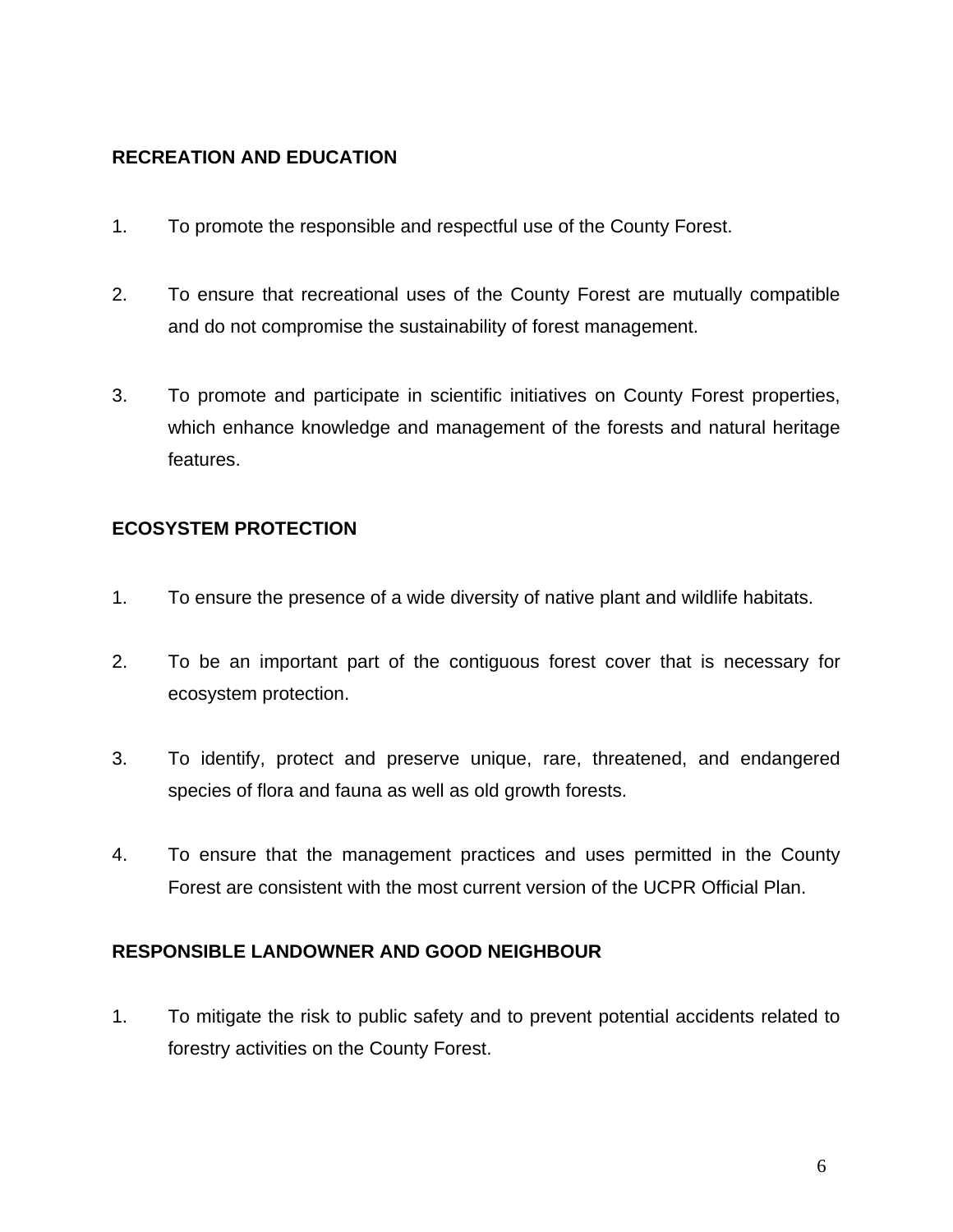- 2. To minimize the risk of forest fire and other natural hazards.
- 3. To ensure that the use and management of the County Forest is compatible with the uses on adjacent lands and to take measures to reduce land use conflicts.
- 4. To cooperate and coordinate efforts with other public agencies and community organizations so that the County Forest can serve multiple public objectives.

#### **FINANCIAL BENEFITS**

1. To provide for cost-effective management of the County Forest.

#### **A-4.0 IMPLEMENTATION TARGETS AND STRATEGIES**

#### **WOOD PRODUCTS TARGET**

Harvest, using sustainable forest management practices, 157.8 hectares (389.7 acres) of conifer forest and 9.9 hectares (24.4 acres) of hardwood forest annually during the term of the first Five Year Operating Plan, 2005 to 2010. Subsequent Five Year Operating Plans will be developed and management strategies may be adjusted based on an analysis of the forest management activities undertaken in previous Five Year Operating Plans and/or new science.

#### **WOOD PRODUCTS STRATEGIES**

1. The County will maintain a Geographic Information System - based Forest Resource Inventory that will be the basis for setting the available harvest area (AHA) and the development of Five Year Operating Plans.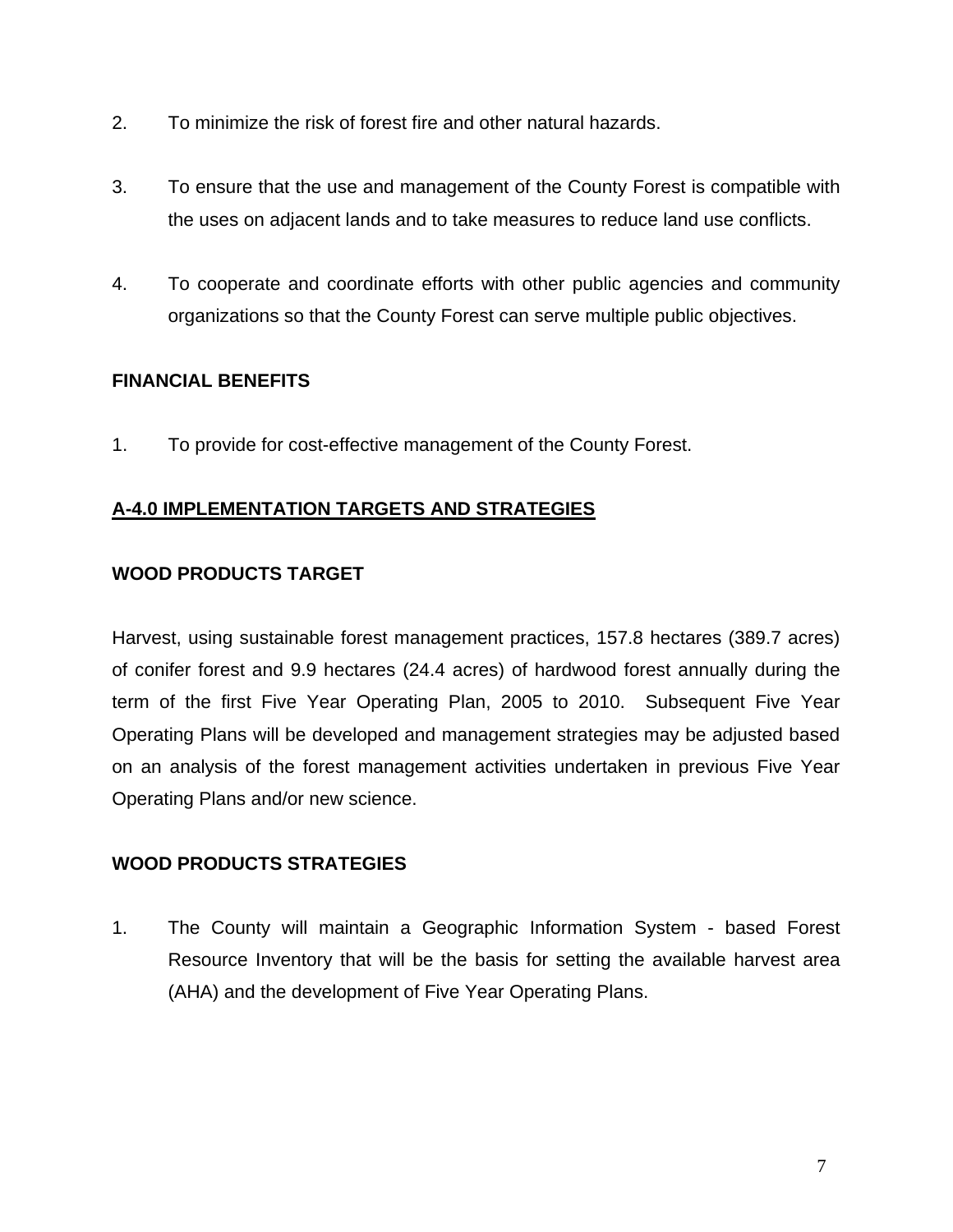- 2. The sustainable available harvest area for the forest will be calculated for Five Year Operating Plans to ensure that rate of timber harvest is less than or equal to growth of the forest.
- 3. Harvest blocks will be identified within the Five Year Operating Plan to match the sustainable allowable harvest area based on an up to date forest resource inventory.
- 4. Annual plans will schedule harvest operations to maintain a reasonably balanced level of timber harvesting throughout each Five Year Operating Plan period.
- 5. Address the gap in the younger age classes by employing silvicultural treatments that will encourage the establishment of regeneration of desirable species.
- 6. For each harvest area, a site specific Harvest Plan will be prepared outlining the forest operations prescription, access requirements, boundary lines, and prescriptions for protecting natural and cultural heritage values.
- 7. Forest operations prescriptions shall be consistent with the forest management guidelines set out by the Ontario Ministry of Natural Resources tailored to knowledge of the local forest conditions.
- 8. Forest management documents (e.g. harvest plans, Five Year Operational Plans, etc.) shall be prepared using sound professional judgment and will be certified by a Registered Professional Forester.
- 8. Silvicultural treatments will be designed to increase the future value of the forest by retaining optimum levels of healthy growing stock, increasing the average tree size, and encouraging the regeneration of tree species that are native to the region and appropriate for the site.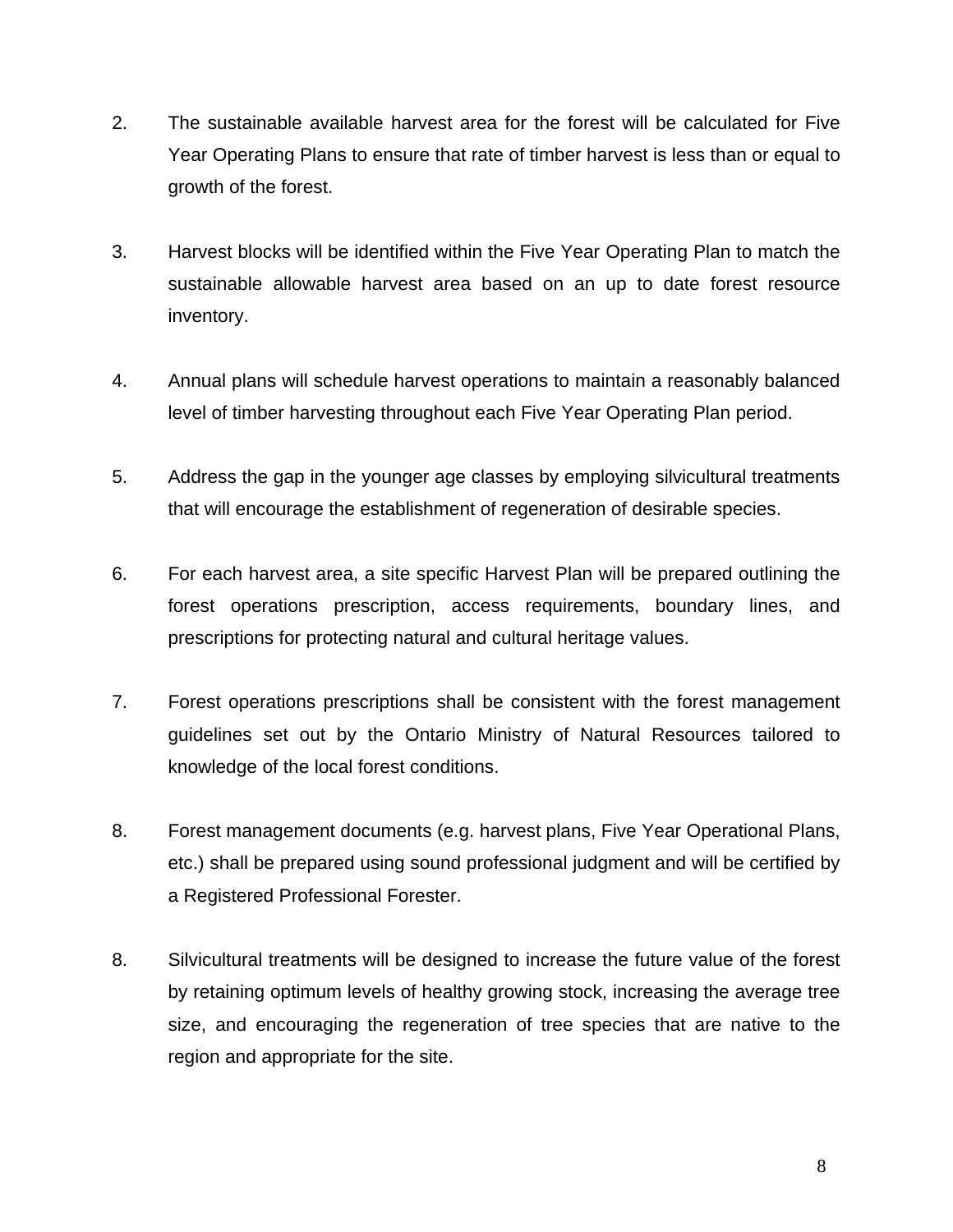- 9. Trees will be marked for harvest by certified Ontario Tree Markers, or under the direct supervision of a certified Ontario Tree Marker, and will be performed in accordance with the forest operations prescription developed for the area to be treated.
- 10. Prior to harvest operations, a Stumpage Sale Contract will be signed between the Purchaser and the County which describes in detail wood volumes and prices, operating conditions, and safety, regulatory, insurance and Workplace Safety and Insurance Board (WSIB) requirements.
- 11. Logging operations will be regularly inspected by the County to monitor compliance with the Stumpage Sale Contract.
- 12. A monitoring plan will be implemented to update forest resource inventory information, evaluate silvicultural success, schedule silvicultural treatments, as well as promoting continual improvement.
- 13. The County will continue to participate in a cost-effective forest certification program which provides an independent assessment to an internationally recognized sustainable forest management standard.
- 14. The County will encourage the use of the Forest properties for research which enhances knowledge of the forest and its management.
- 15. The County will inventory known forest management research sites that are active within the County Forest and develop protection measures to preserve the integrity and function of those sites where required (e.g. growth and yield, seed production areas, silvicultural trials, Ice Storm Forest Research and Technology Transfer plots, etc.).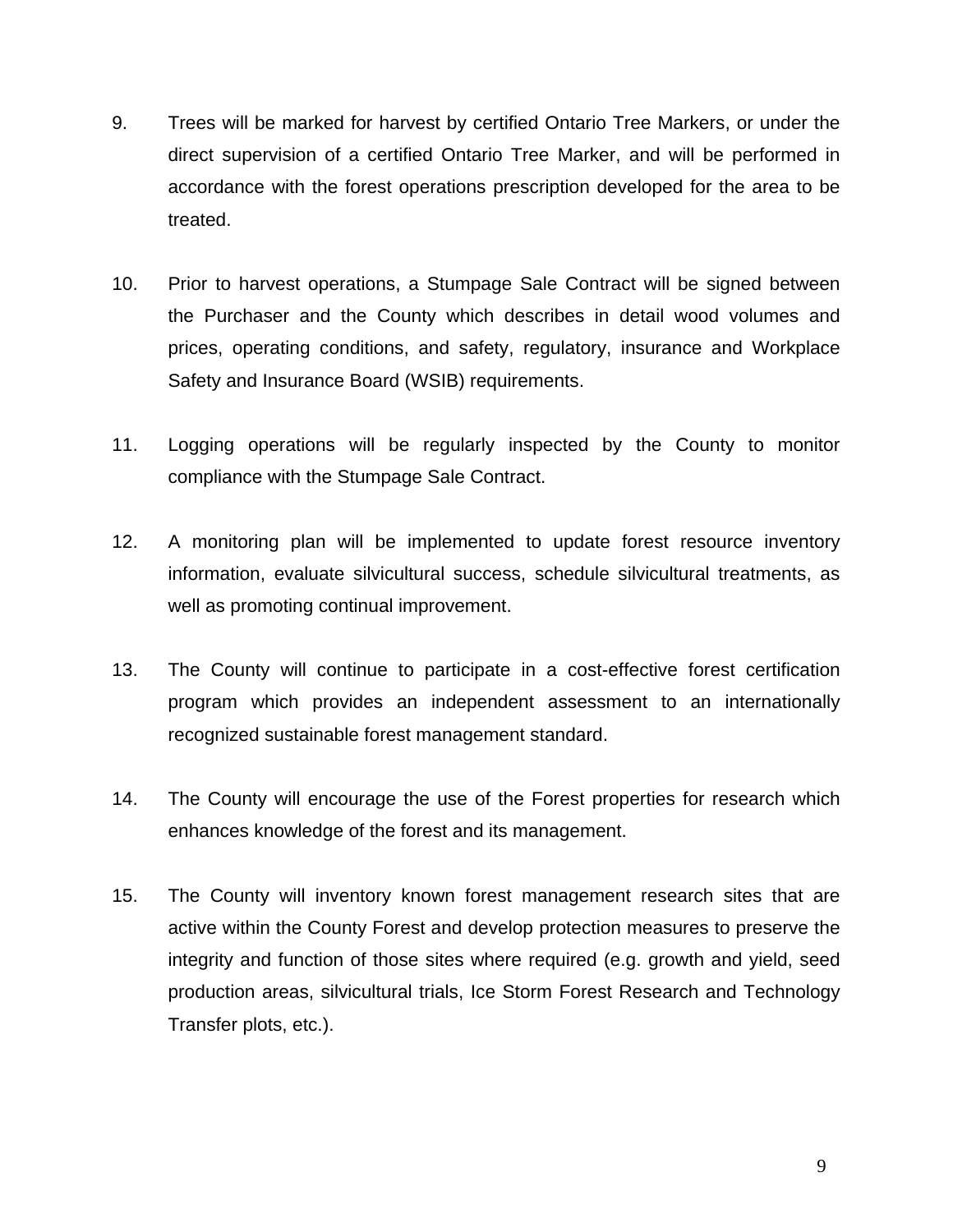#### **RECREATION AND EDUCATION TARGET**

Provide a venue for public recreational and educational uses which promote the sustainable management of the Forest and that foster awareness and education regarding the Forest and its natural and cultural heritage values.

#### **RECREATION AND EDUCATION STRATEGIES**

- 1. The properties of the County Forest will be open to the public for multiple use recreation activities such as hunting, horseback riding, hiking, wildlife viewing and light motorized uses provided such activities are mutually compatible and do not interfere with the primary objective for the property involved.
- 2. The County will permit the use of Forest properties as part of a network of recreational trails, provided that such activities can be carried out consistent with the Mission and Objectives for the Forest.
- 3. The County may restrict certain uses from any or all forest properties if these activities are deemed to be in conflict with the designated use of the property, or are degrading the forests, natural or cultural heritage values, roads or trails.
- 4. Forest operations adjacent to UCPR designated recreation trails will be conducted with public safety in mind by installing warning signs, removing hazard trees (e.g. leaning) and keeping trails free of logging debris.
- 5. The County will provide information to the public which identifies the location of Forest properties.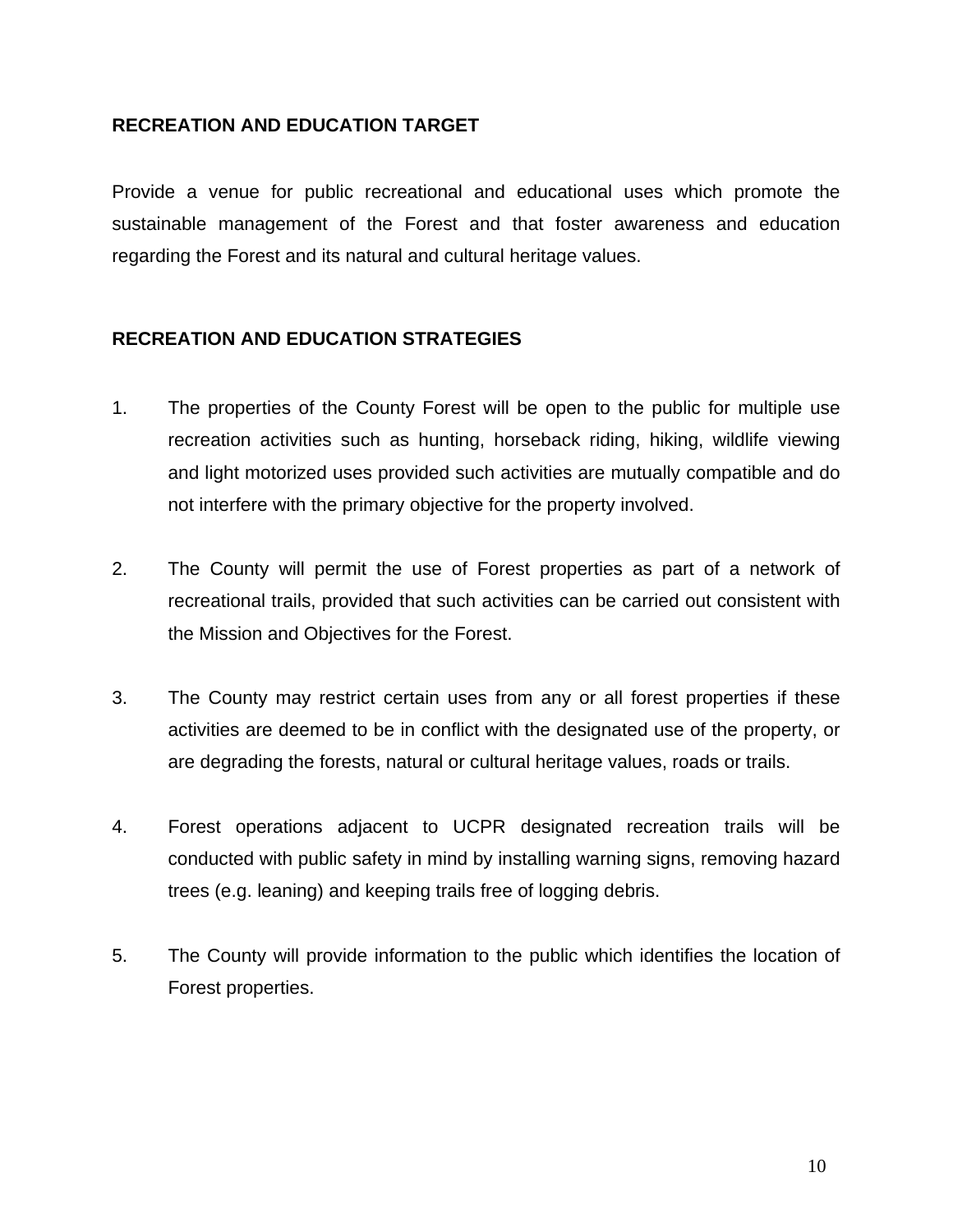6. The County will work with other agencies to develop and deliver activities that foster awareness and education regarding the Forest, its natural and cultural heritage values, and its sustainable management.

#### **ECOSYSTEM PROTECTION TARGET**

Forest management will not compromise the integrity of the natural heritage features of the County Forest.

#### **ECOSYSTEM PROTECTION STRATEGIES**

- 1. The County will maintain a GIS based Natural Heritage Inventory, using data obtained from the OMNR, SNC, the Protection and Development Plan of the Larose Forest (2008) and local knowledge sources.
- 2. The County will work with other agencies to inventory and develop management and conservation strategies for natural heritage features within the County Forest.
- 3. Forest management activities in and adjacent to significant natural heritage features will be designed to preserve the integrity of the feature. These features include, but are not limited to, provincially and locally significant wetlands, areas of natural and scientific interest and high conservation value forests (e.g. old growth forests).
- 4. Forest management operations will be modified adjacent to the habitat of known species at risk as defined by the Endangered Species Act (2007), and for other plants and animals in the Forest, to conserve the habitat for these species. Provincial advice will be sought when developing operational prescriptions in the vicinity of species at risk.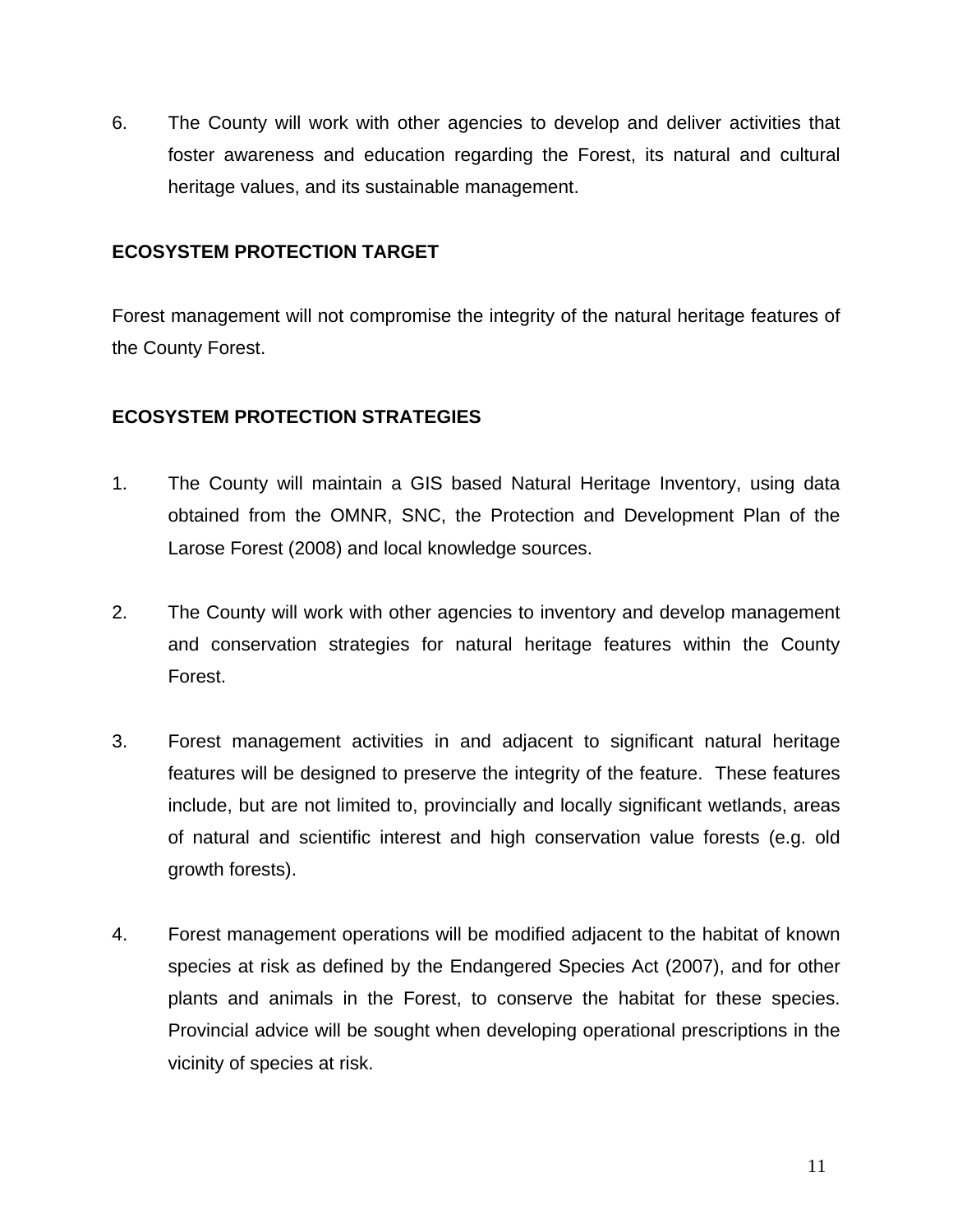- 5. Natural heritage values will be identified prior to operations and the appropriate area of concern prescription will be applied based on the conditions encountered.
- 6. Sivlicultural treatments will be designed to encourage the regeneration of native species on appropriate sites.
- 7. Forest management activities will be planned and implemented to maintain a diversity of forest types and ages.
- 8. Tree marking and forest operations will promote healthy forests which encourage a diversity of wildlife habitats and values; including tree species diversity, cavity trees, snags, downed woody debris, supercanopy trees, nut and berry producing trees, minor conifers, and woodland (vernal) pools.
- 9. Roads, water crossings and access trails will be constructed, maintained and/or rehabilitated to minimize impacts on natural and cultural heritage values and will be consistent with local best management practices, the *Conservation Authorities Act* and the *Fisheries Act*. Applicable approvals and permits will be obtained prior to construction.
- 10. New access roads will be designed to be temporary to minimize creation of new long-term access to the properties.
- 11. The County may permit the commercial harvesting of non-timber forest products which are carried out in a controlled and sustainable manner.
- 12. The County will inventory known natural heritage research sites that are active within the County Forest and develop protection measures to preserve the integrity and function of those sites (e.g. SAR monitoring, medicinal plants, etc.)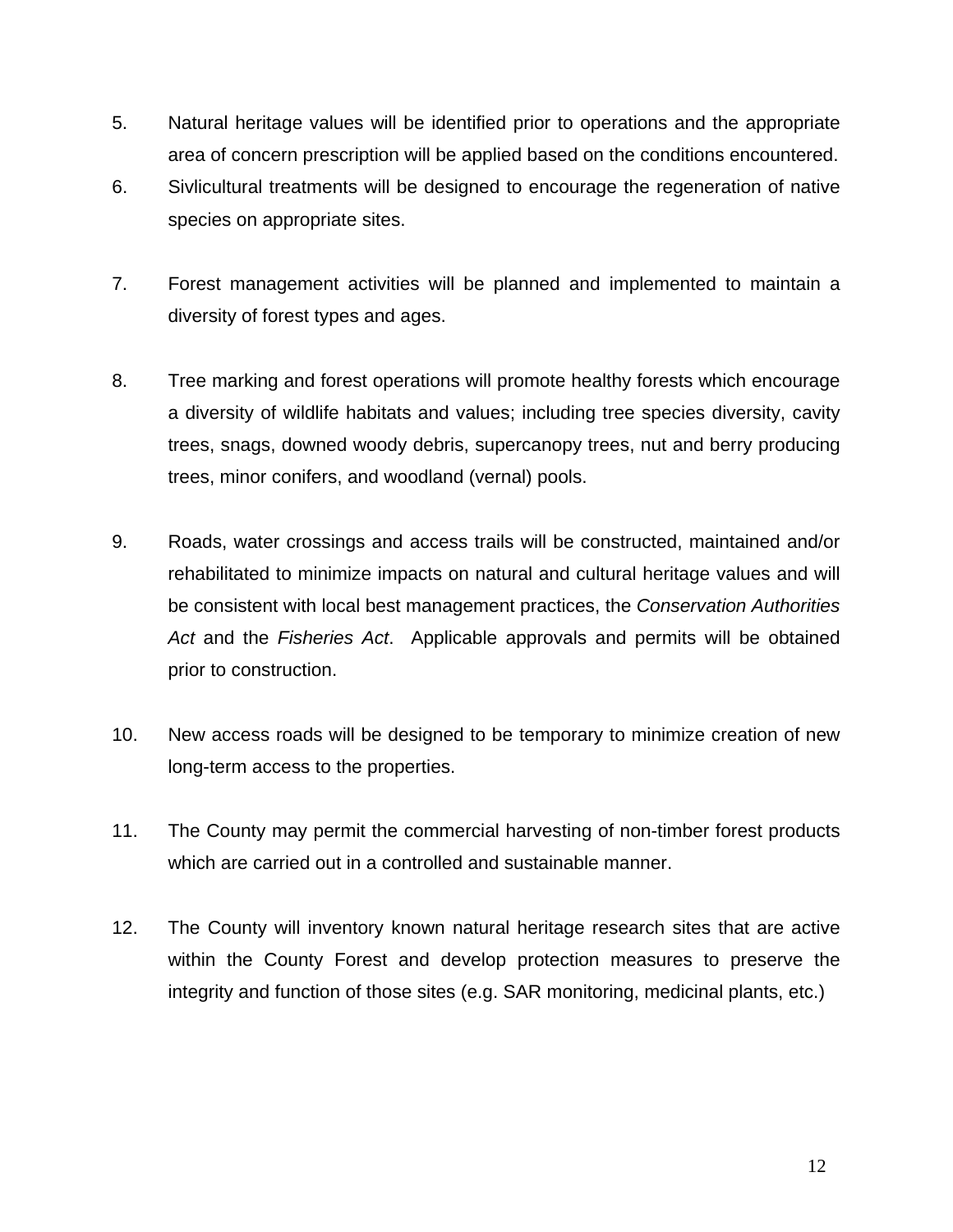13. The County will consider the acquisition of lands that enhance the forest cover, natural or cultural heritage value, connectivity between significant woodlands or recreation opportunities of the County.

#### **RESPONSIBLE LANDOWNER AND GOOD NEIGHBOUR TARGET.**

Be viewed as a good neighbour by landowners adjacent to the County Forest properties and as a responsible landowner by the residents of the County.

#### **RESPONSIBLE LANDOWNER AND GOOD NEIGHBOUR STRATEGIES.**

- 1. The County will communicate with the public to raise awareness of the County Forest and address concerns regarding the management, use, or misuse of the properties.
- 2. Property boundary fences will be maintained as needed consistent with the *Line Fences Act.*
- 3. The boundaries of forest operations will be verified on the ground and adjacent landowners will be notified prior to implementation of forestry activities.
- 4. Incidences of timber theft will be investigated and appropriate action taken to ensure that theft is discouraged.
- 5. Forestry operations will be monitored to verify that harvesting equipment and practices are applied safely, consistent with legislation and best management practices.
- 6. Forestry staff and contractors will carry fire protection equipment designed for initial suppression of fires in the vicinity of forest operations. Participation in the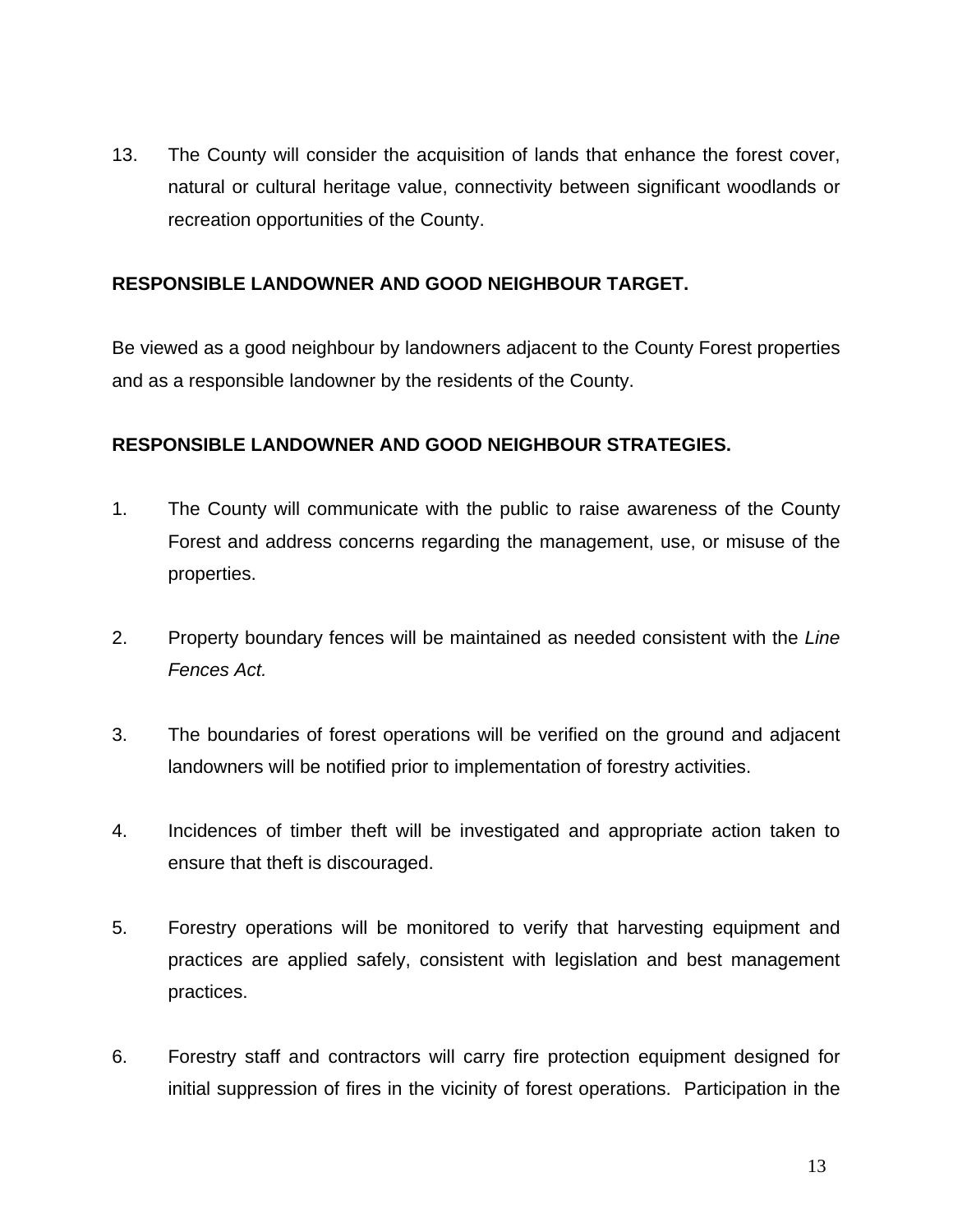Industrial Training Course for Basic Forest Fire Suppression (S-102) or a similar wildfire training course will be encouraged.

- 7. Area of concern protection will be applied for known and newly identified cultural heritage values to maintain the integrity of the site.
- 8. The County shall embark upon public relations programs such as signage, a brochure and/or media campaigns to foster the identification of County Forest property, to encourage the appropriate public use of the County Forests, to promote safety and to reduce incidents of trespass, vandalism and illegal dumping.
- 9. The County will encourage and may participate in events that relate to the promotion and/or responsible management of the County Forest (e.g. Larose Forest Day).

#### **FINANCIAL BENEFITS TARGET**

Ensure cost recoverability and financial self-sufficiency while applying sustainable forest management practices.

#### **FINANCIAL BENEFITS STRATEGIES**

- 1. An annual forest management budget will be prepared and will be approved by the County.
- 2. Harvest operations will be scheduled to provide a reliable source of income to support forest and property management and maintenance costs.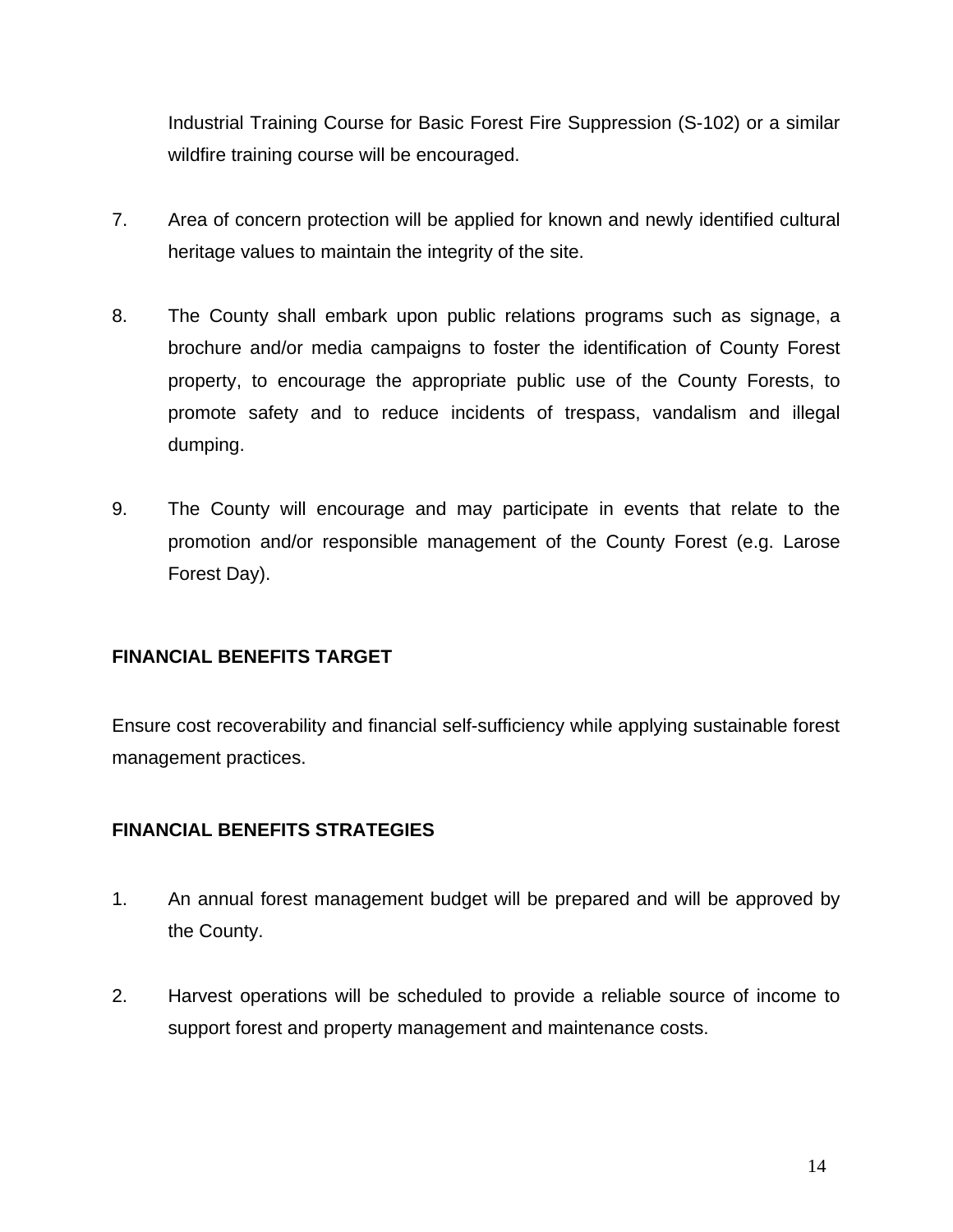- 3. Non-commercial silvicultural investments will focus on projects that increase the future value of the forest and its ability to adapt to changing market conditions.
- 4. Commercial timber harvest blocks will be sold by tender to ensure fair value to the County and where appropriate may enter into harvesting contracts of more than one year in duration.
- 5. Tender sale processes will be designed to provide open opportunities to logging contractors and mills.
- 6. Timber cruises and local volume tables will be applied to ensure the highest possible level of accuracy of volume estimates.
- 7. A Bill of Lading system will be used to monitor the harvest, trucking and measurement of wood cut from the County Forest as described in the stumpage sale contract.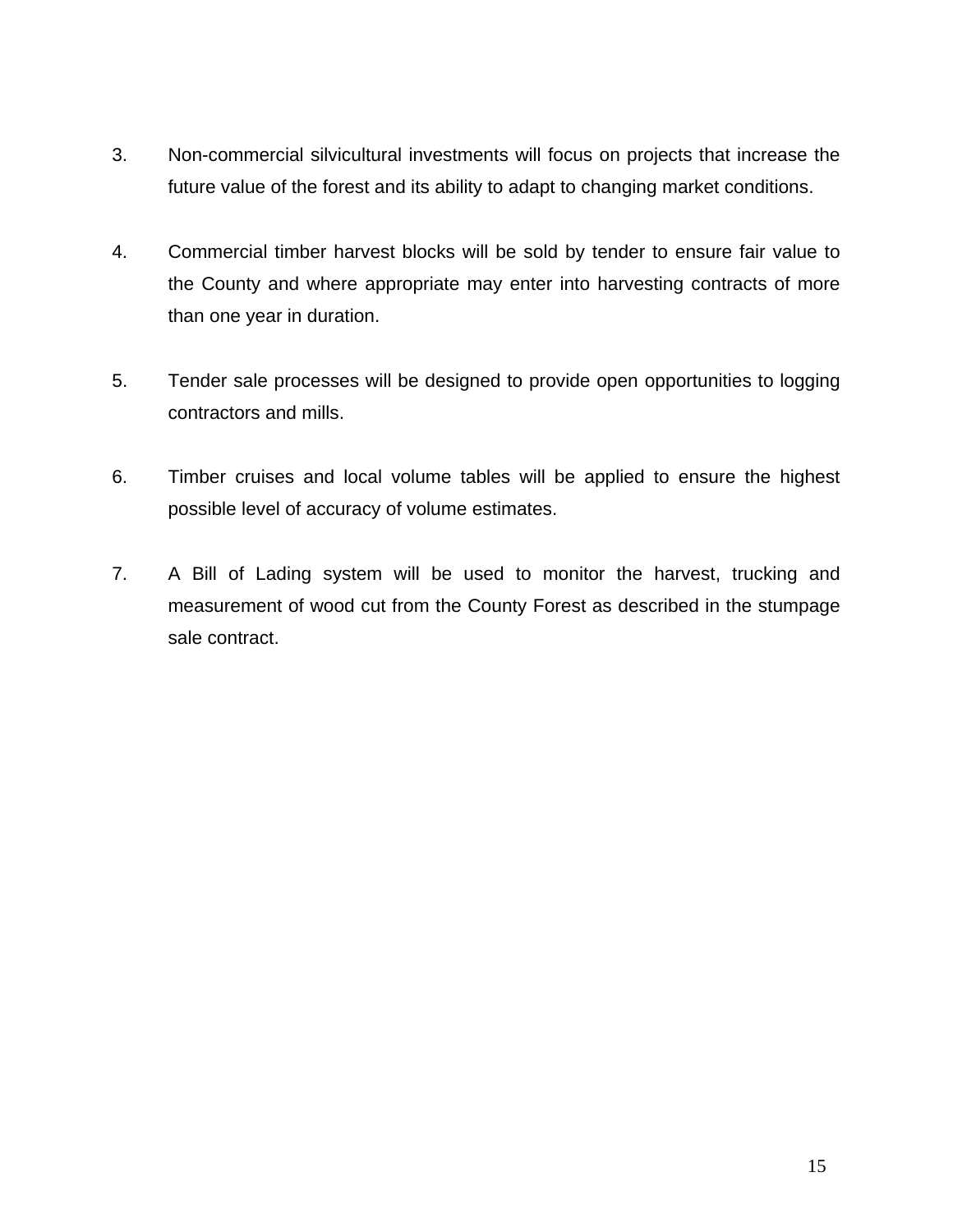The United Counties of Prescott and Russell County Forest Lands

> Forest Management Plan 2009-2028



Section B: Twenty Year Management Plan

Authored By:

Steven Hunter R.P.F./Forestry Specialist South Nation Conservation

Approved By:

United Counties of Prescott and Russell.

Approval Date: *Cool*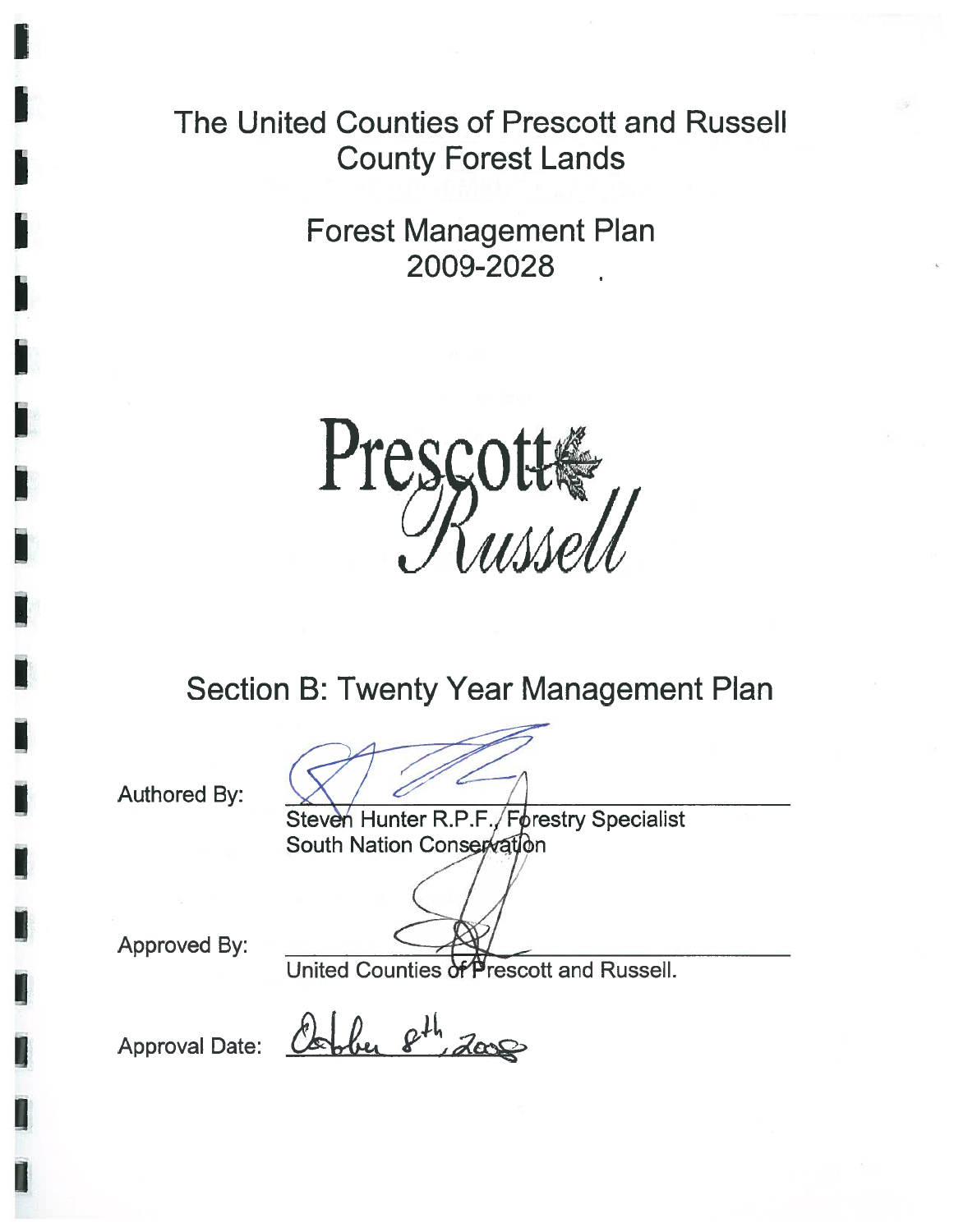## **THE UNITED COUNTIES OF PRESCOTT AND RUSSELL COUNTY FOREST LANDS FOREST MANAGEMENT PLAN (2009-2028)**

## **Documents**

| SECTION A: | <b>FOREST POLICY PLAN</b>                  |
|------------|--------------------------------------------|
| SECTION B: | TWENTY YEAR MANAGEMENT PLAN (2009 to 2028) |
| SECTION C: | FIVE YEAR OPERATING PLAN (2005 to 2011)    |

# Commonly Used Terms and Acronyms

| United Counties of Prescott and Russell          | "UCPR" or "County"          |
|--------------------------------------------------|-----------------------------|
| <b>UCPR County Forest</b>                        | "Larose Forest" or "Forest" |
| Eastern Ontario Model Forest                     | <b>EOMF</b>                 |
| <b>Forest Resource Inventory</b>                 | <b>FRI</b>                  |
| Geographic Information System                    | <b>GIS</b>                  |
| <b>Ontario Ministry of Natural Resources</b>     | <b>OMNR</b>                 |
| Protection and Development Plan of Larose Forest | PDP                         |
| <b>Registered Professional Forester</b>          | R.P.F.                      |
| <b>South Nation Conservation</b>                 | <b>SNC</b>                  |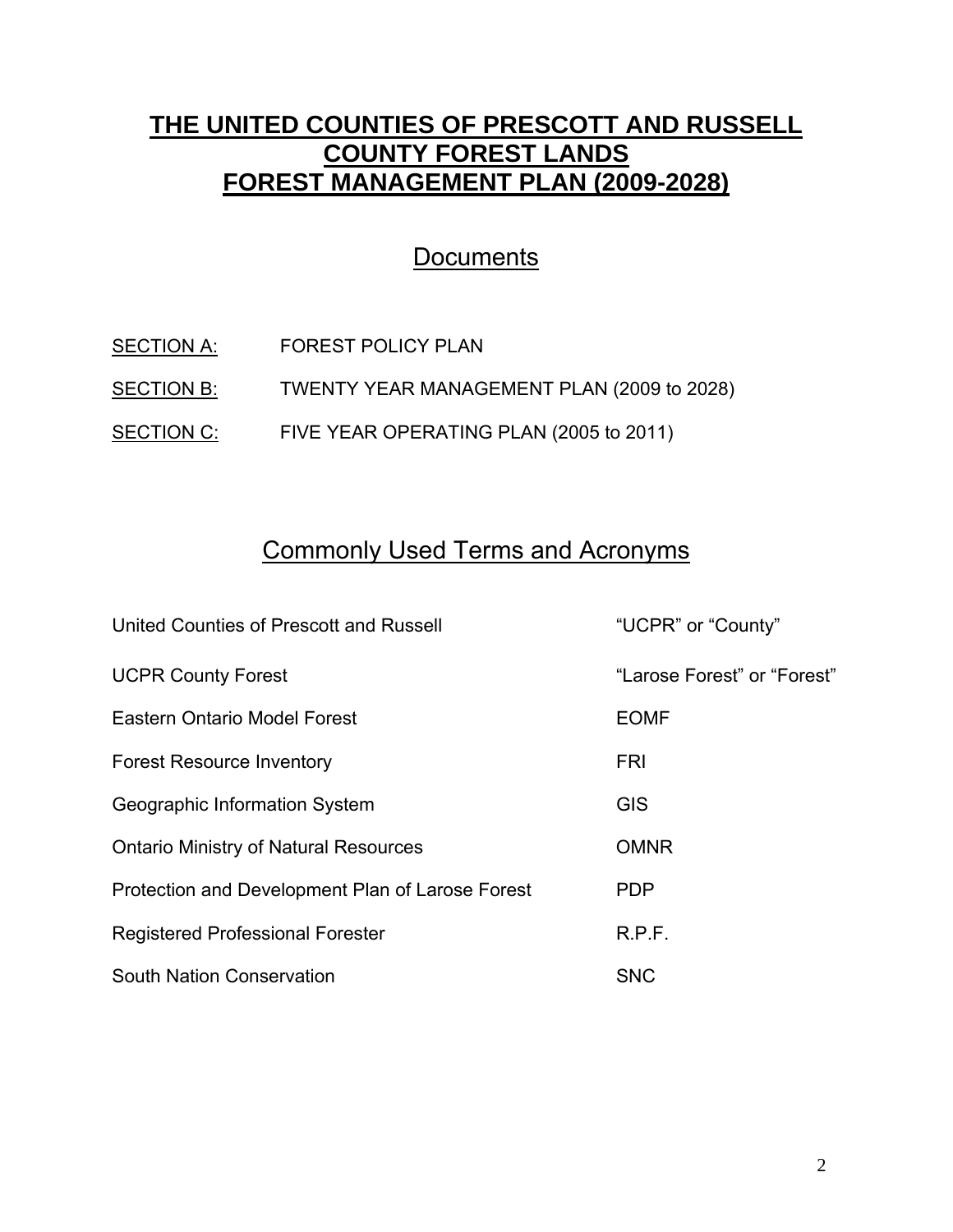# **THE UNITED COUNTIES OF PRESCOTT AND RUSSELL COUNTY FOREST LANDS FOREST MANAGEMENT PLAN (2009-2028)**

### **County Forest Lands Advisory Committee**

| <b>Achilles Drouin</b>     | Boisés Est (President of the County Forest Lands Advisory<br>Committee) |  |
|----------------------------|-------------------------------------------------------------------------|--|
| Louis Prévost              | Director of Planning and Forestry, UCPR                                 |  |
| <b>Dennis Pommainville</b> | <b>UCPR Elected Official</b>                                            |  |
| <b>Nicolas Gauthier</b>    | Senior Forest Technician, UCPR                                          |  |
| <b>Manon Besner</b>        | Forest Technician, UCPR                                                 |  |
| <b>Steven Hunter</b>       | <b>Forestry Specialist, SNC</b>                                         |  |
| Josée Brizard              | Director of Conservation Programs, SNC                                  |  |
| <b>Chris Craig</b>         | <b>First Nations Representative</b>                                     |  |
| <b>Brian Barkley</b>       | General Manager, EOMF                                                   |  |
| Linda Touzin               | <b>District Forester, OMNR</b>                                          |  |
| <b>Christine Hanrahan</b>  | <b>Ontario Field Naturalists Club</b>                                   |  |
| Pierre Boileau             | Member at Large                                                         |  |
| <b>Pierre Soucy</b>        | <b>Boisés Est</b>                                                       |  |
| <b>Raymond Bouvier</b>     | Member at Large                                                         |  |
| Rob Argue                  | <b>Stewardship Coordinator, OMNR</b>                                    |  |

### **UCPR County GIS Department**

Sonia Roy **GIS Coordinator, UCPR**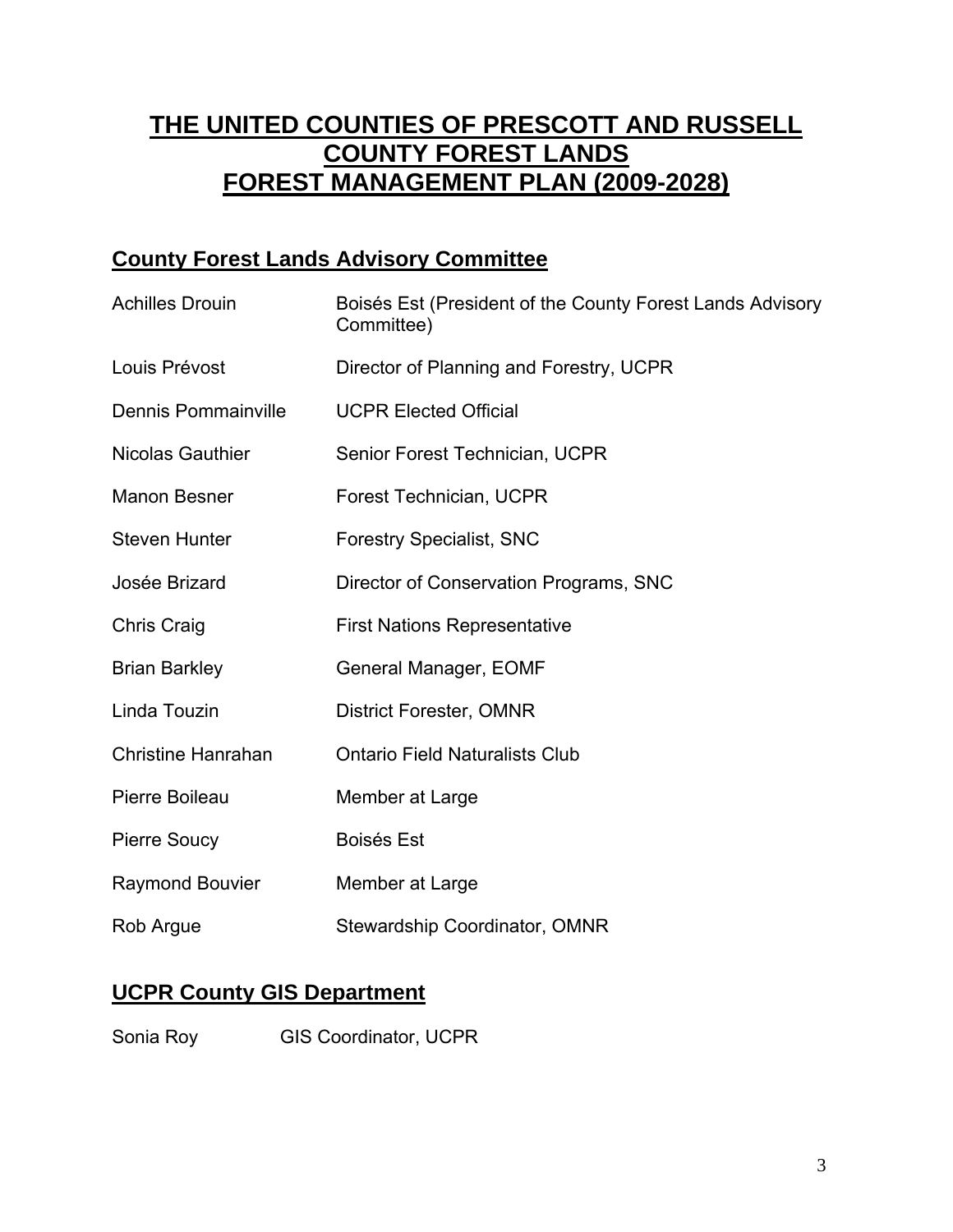# THE UNITED COUNTIES OF PRESCOTT AND RUSSELL **COUNTY FOREST LANDS FOREST MANAGEMENT PLAN (2009-2028)**

### **TABLE OF CONTENTS**

| B-4.0 FOREST UNITS AND SILVICULTURAL TREATMENT OPTIONS 27 |  |
|-----------------------------------------------------------|--|
|                                                           |  |
|                                                           |  |
|                                                           |  |
|                                                           |  |
|                                                           |  |
|                                                           |  |
|                                                           |  |
|                                                           |  |
|                                                           |  |
|                                                           |  |
|                                                           |  |
|                                                           |  |
|                                                           |  |
|                                                           |  |
|                                                           |  |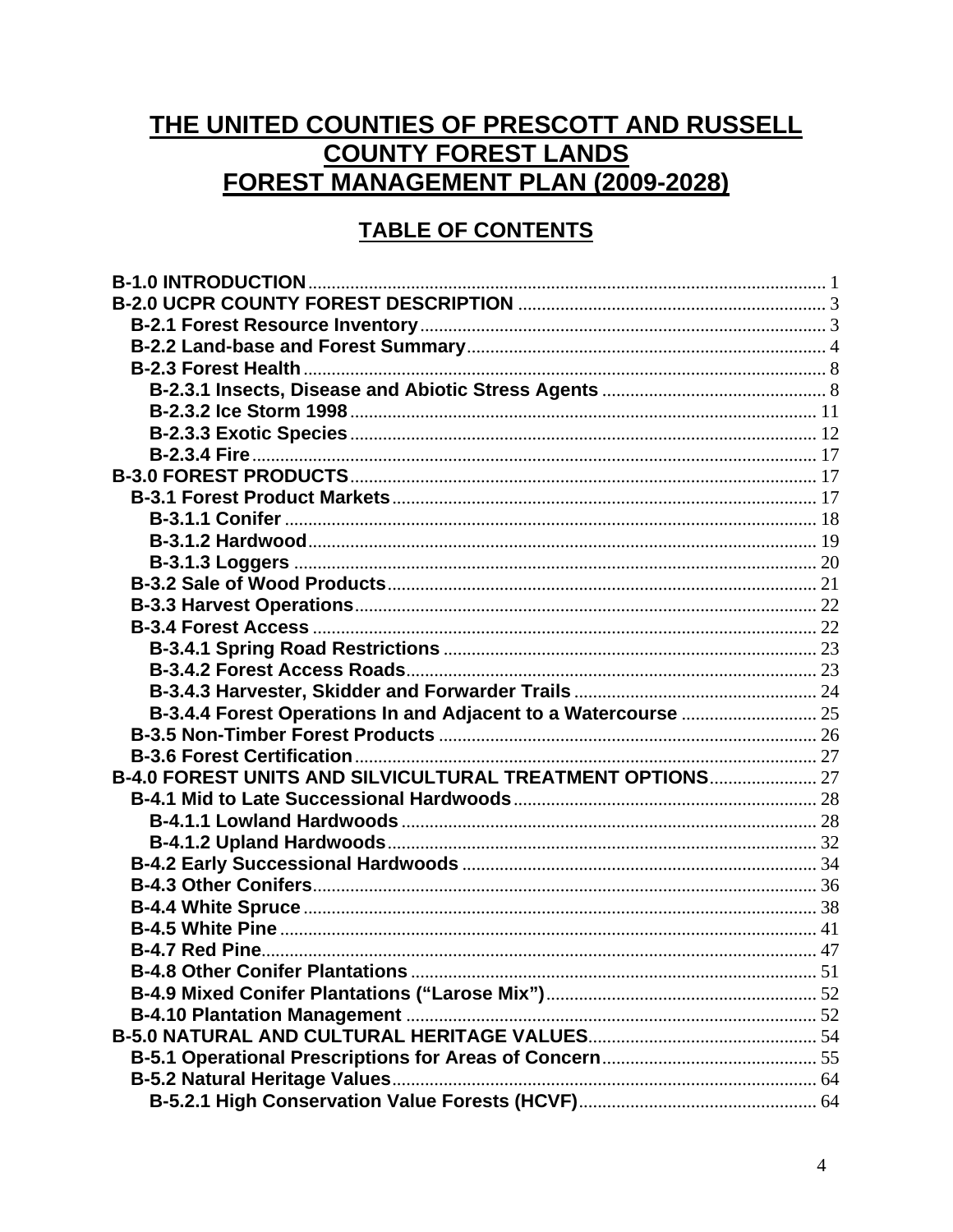| <b>B-6.0 MONITORING THE SUSTAINABILITY OF THE UCPR COUNTY FOREST</b> |  |
|----------------------------------------------------------------------|--|
|                                                                      |  |
|                                                                      |  |
|                                                                      |  |
|                                                                      |  |
|                                                                      |  |
| B-6.1.4 Responsible Landowner and Good Neighbour Indicators 75       |  |
|                                                                      |  |
|                                                                      |  |
|                                                                      |  |
|                                                                      |  |
|                                                                      |  |

#### **APPENDICES**

- **1. UCPR County Forest Compartment Maps and Treatment History**
- **2. Stand Density Index Curves For Plantation Management**
- **3. Age of Onset for Old Growth Forest Ecosystems**
- **4. Glossary of Technical Terms**
- **5. Bibliography**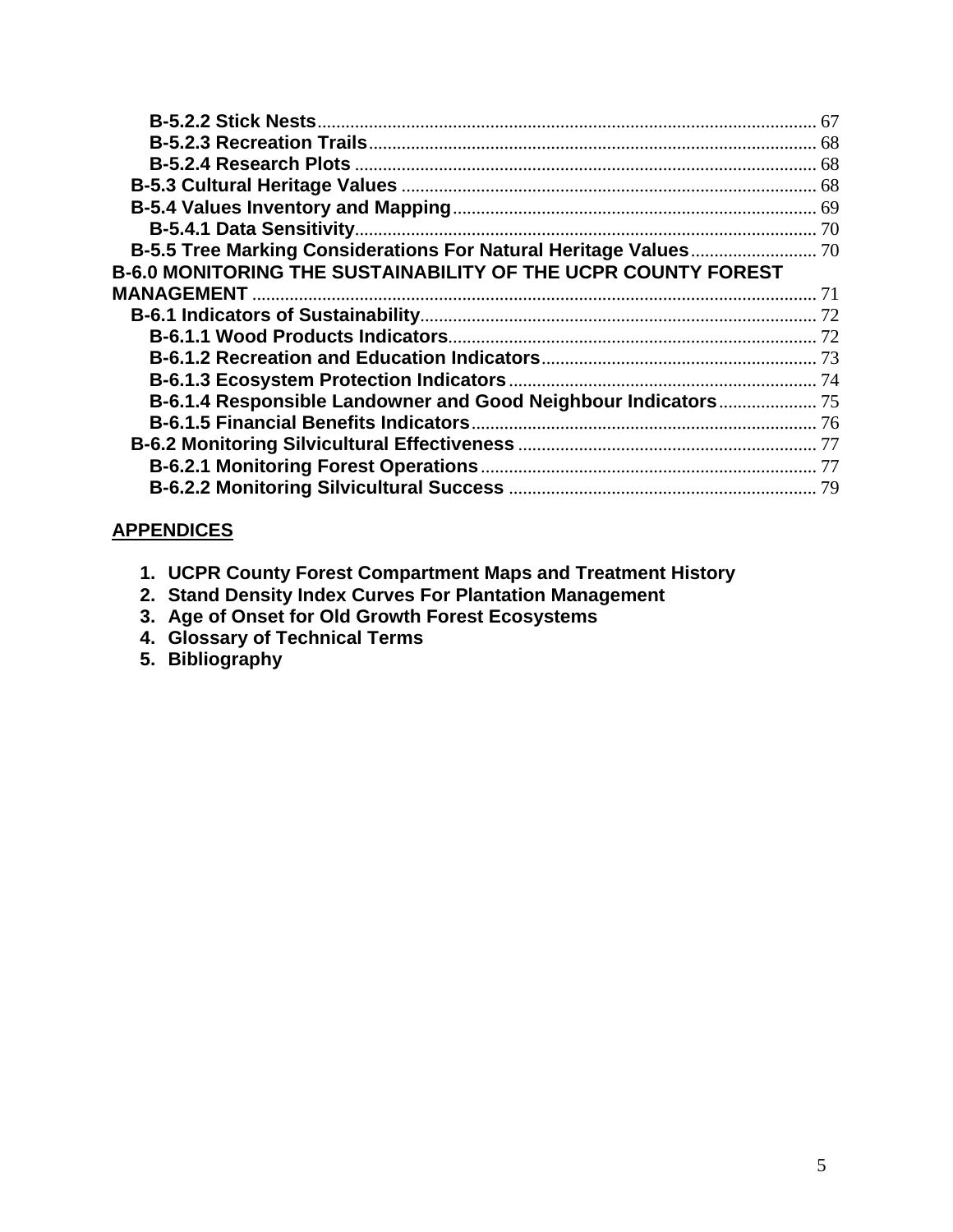# **THE UNITED COUNTIES OF PRESCOTT AND RUSSELL COUNTY FOREST LANDS: FOREST MANAGEMENT PLAN**

### **SECTION B) TWENTY YEAR MANAGEMENT PLAN (2009-28)**

**B-1.0 INTRODUCTION** (Sources: OMNR 1979, OMNR 1989, LandOwner Resource Center 1997, Streit 2007, UCPR 2001)

At the turn of the 20th century, logging, agricultural land clearing and large fires had reduced the majority of the area that is now the UCPR County Forest to what has been referred to as the "Bourget Desert." Ferdinand Larose, the Agricultural Representative for UPCR at the time, is credited for the initiation of the reclamation of waste lands in an attempt to control blow sand and water erosion, produce a "useful crop," provide employment for local residents and provide a good reforestation demonstration area.

In 1928, the first "Agreement Forest" in eastern Ontario was created after successful negotiations between UCPR and the Ontario Department of Lands and Forests (now Ontario Ministry of Natural Resources). Under the auspices of this agreement, the Counties acquired degraded properties from private landowners and the lands were managed by the Department of Lands and Forests. The first plantation was established in 1928 on approximately 40.5 ha and with it began the rehabilitation of the "Bourget Desert" and the establishment of the Larose Agreement Forest.

Since 1928, approximately 18 million trees were planted on 5,410 ha (13, 365 acres) on the property owned by UCPR. Land that is not in conifer plantation consists of naturally regenerated hardwood and conifer forests, streams, wetlands, roads and trails. Over 80% of the UCPR County Forest is located in the municipalities of Clarence/Rockland and The Nation, with the remainder located in Alfred/Plantagenet and Russell.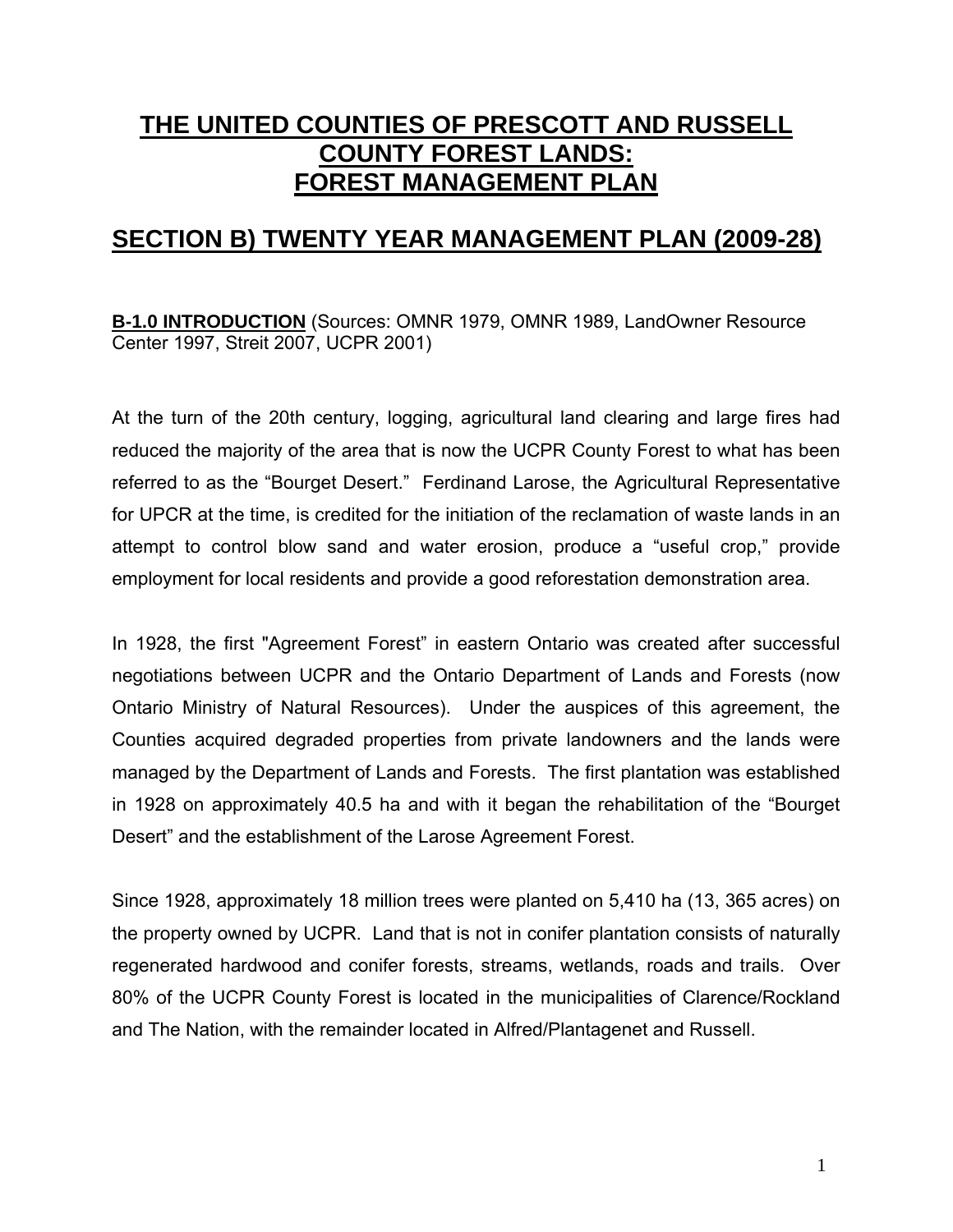In 1999, a change in Provincial government priorities resulted in the end of the Agreement Forest Program and OMNR ceased forest management in the County Forest in May 2000. In 2001, UCPR and OMNR executed a Termination Agreement which transferred full responsibility for the management of the County owned forests to UCPR prior to the expiry of the original agreement. In response to the transfer of management responsibilities from OMNR, in 2001 UCPR produced "Larose Forest Strategic Plan: The Larose Forest – A Forest For Its Community." This strategic plan outlined the mission and overall objectives that were to be used to guide the planning and management of the County Forest. The ability of the Forest to provide environmental, social and economical benefits was recognized, as was the need to ensure that the activities that occur within Larose do not compromise the underlying goal of enhancing and preserving these benefits. The strategic plan provides general direction for management, development and land-use.

All activities on County Forest properties must conform to the most current version of the UCPR Official Plan which provides overriding principles and policies governing landuse within the United Counties of Prescott and Russell. The County Forest is falls within the Urban Policy Area and the Natural Heritage Policy Area, which are described in Sections 2 and 5 respectively. The County Forest provides many natural heritage features that warrant special consideration regarding land-use. Landform specific landuse policies have been specified under the Natural Heritage Policy Area which provide some additional management direction (e.g. Significant Wildlife Habitat, Natural Sites of County Significance, Significant Woodlands, etc.).

The mission and principles outlined in the Larose Forest Strategic Plan, in conjunction with the principles and land-use policies described in the UCPR Official Plan, were used to develop the mission with associated objectives, strategies and targets that will guide forest management on the County Forest. The mission, objectives, strategies and targets were developed with public consultation and were approved by the County Forest Lands Advisory Committee prior to inclusion in this plan (see Section A).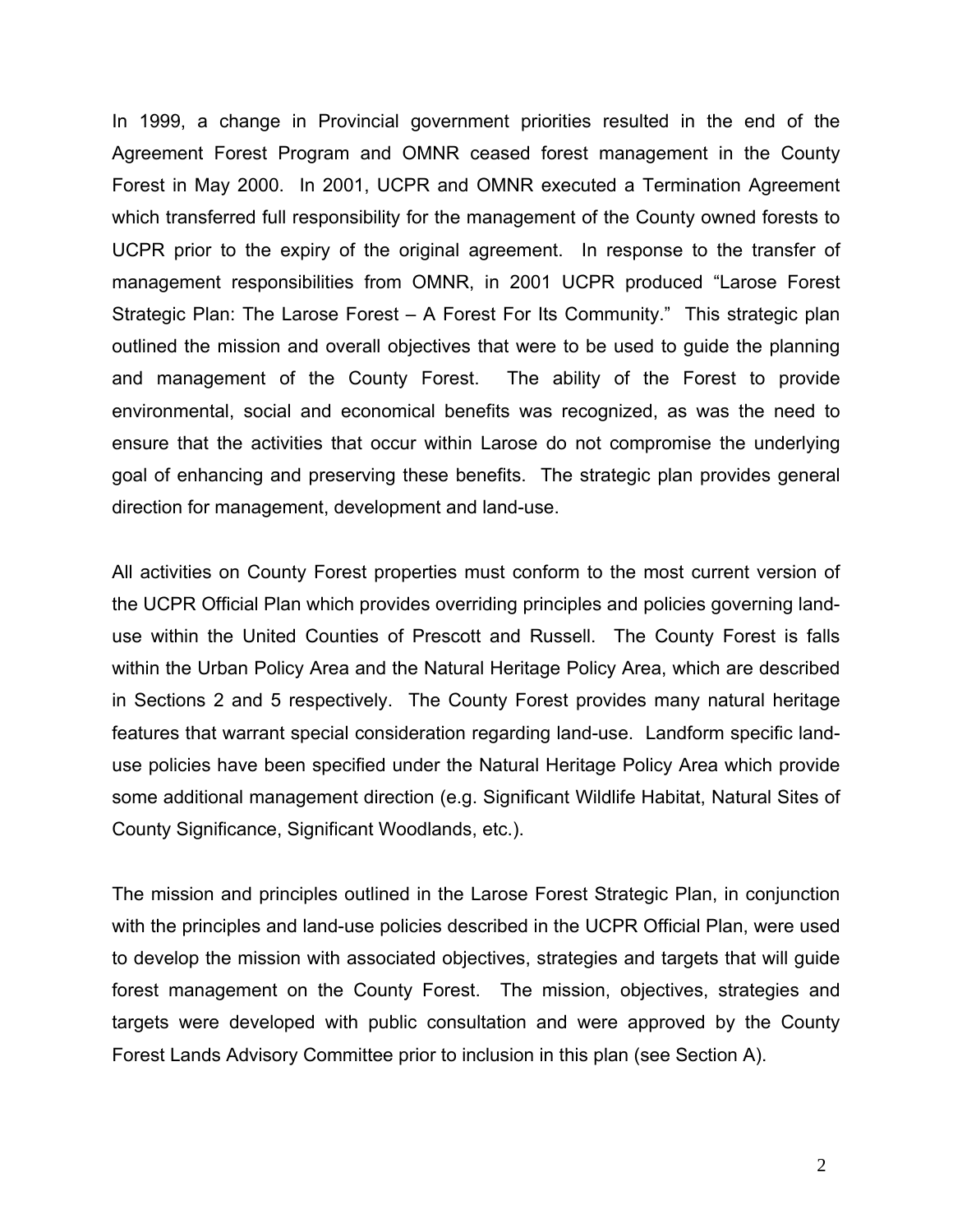To ensure the sustainability of the forest management activities that were occurring on the County Forest and to reassure the public that the County Forests are properly managed, UCPR sought forest sustainability certification through the Forest Stewardship Council (FSC). In 2006, the UCPR County Forest became certified under the umbrella of the Eastern Ontario Model Forest's FSC certificate. To retain this certification, management of the County Forest must conform to the most current version of the "Eastern Ontario Model Forest – Forest Certification Policies and Procedures Manual" and "Forest Stewardship Council Canada - Certification Standard for the Great Lakes / St. Lawrence Region."

#### **B-2.0 UCPR COUNTY FOREST DESCRIPTION**

#### **B-2.1 Forest Resource Inventory**

Forest managers use the forest resource inventory (FRI) to develop the forest management plan, to determine treatment eligibility for inclusion in the 5 Year Operating Plan and to develop Harvest Plans. It is also used to identify areas that contribute to the objectives described in the plan (e.g. wildlife habitat) and to forecast how the forest and the values that are associated with it will respond to certain activities. Maintenance of a comprehensive forest resource inventory is essential for monitoring progress and improves the quality of forecasting forest change over time.

The United Counties of Prescott and Russell has a GIS department that maintains the Forest Resource Inventory and generates forest maps. The inventory for the UCPR County Forest is based on timber cruising that was performed by OMNR in the late 1970's and the early 1980's and updates made by OMNR based on silvicultural treatments that were implemented. Information from aerial photographs produced in 1991 and field information collected by Horizon Multiressource Inc. for the development of the Protection and Development Plan of Larose Forest (2008) have also been incorporated into UCPR's forest resource inventory. UCPR has also used information provided by other groups (e.g. Ottawa Field Naturalists) to ensure the description of the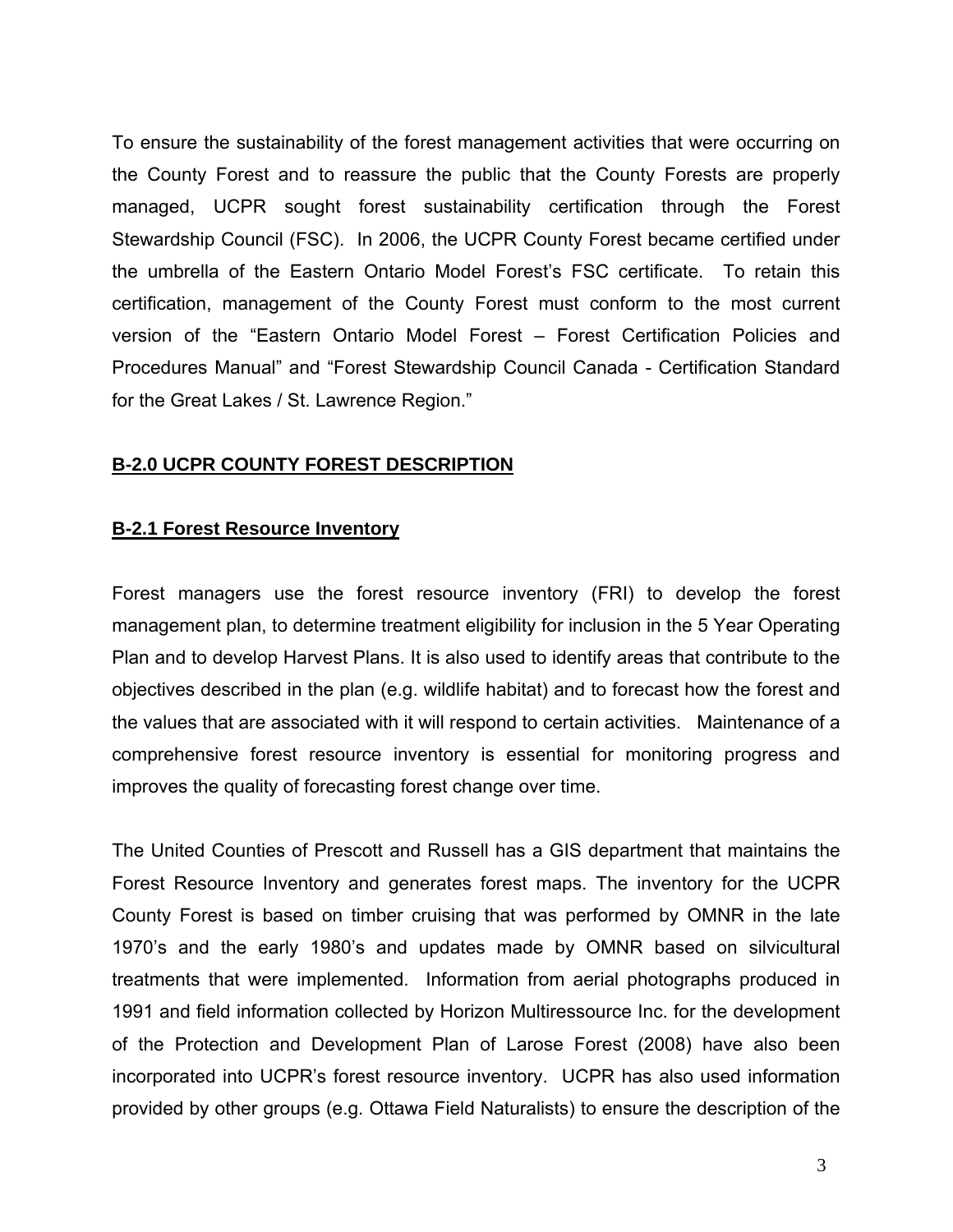resource is as complete as possible.

Forestry staff identifies changes or updates to the forest information to be included in the GIS-based FRI database. These changes / updates will occur when actual conditions are found to differ from the existing FRI or after the forest condition is altered as a result of a silvicultural treatment. A monitoring plan has been developed as part of this plan to ensure forest information is updated, silviculture treatments are recorded and that the success of those treatments is tracked (Section B-6.0).

#### **B-2.2 Land-base and Forest Summary**

"The forests of eastern Ontario lie within the Great Lakes-St. Lawrence (GLSL) Forest Region, south and east of the Canadian Shield. The GLSL Forest Region occupies a broad geographic range in Ontario and Quebec as well as south-eastern Manitoba and north-western New Brunswick. The forests are dominated by sugar maple and beech, with red maple, yellow birch, basswood, white ash, largetooth aspen and red and bur oaks. White oak, red ash, grey birch, rock elm, blue beech and bitternut hickory occur intermittently. Black ash is common on poorly drained areas which may also include black spruce and eastern white cedar. Eastern hemlock, eastern white pine and white spruce are common on shallow, acidic or eroding materials. White pine, red pine and red oak are common on coarse textured drier soils. (EOMF, 1999)"

Tables 1 and 2 summarize the land-base and forests of the UCPR County Forest. The forests have been grouped into 9 forest units. Forest units are forest stands with similar tree species and site conditions. A detailed description of the characteristics and the silvicultural treatment options for the nine forest units are described in section B-5.0.

Ninety percent (90%) of the lands of UCPR County Forest are forested and approximately ten percent (10%) are open lands, most of which are associated with wetlands (Table 1). This contrasts to UCPR as a whole, which has approximately 28% forest cover (UCPR 2006).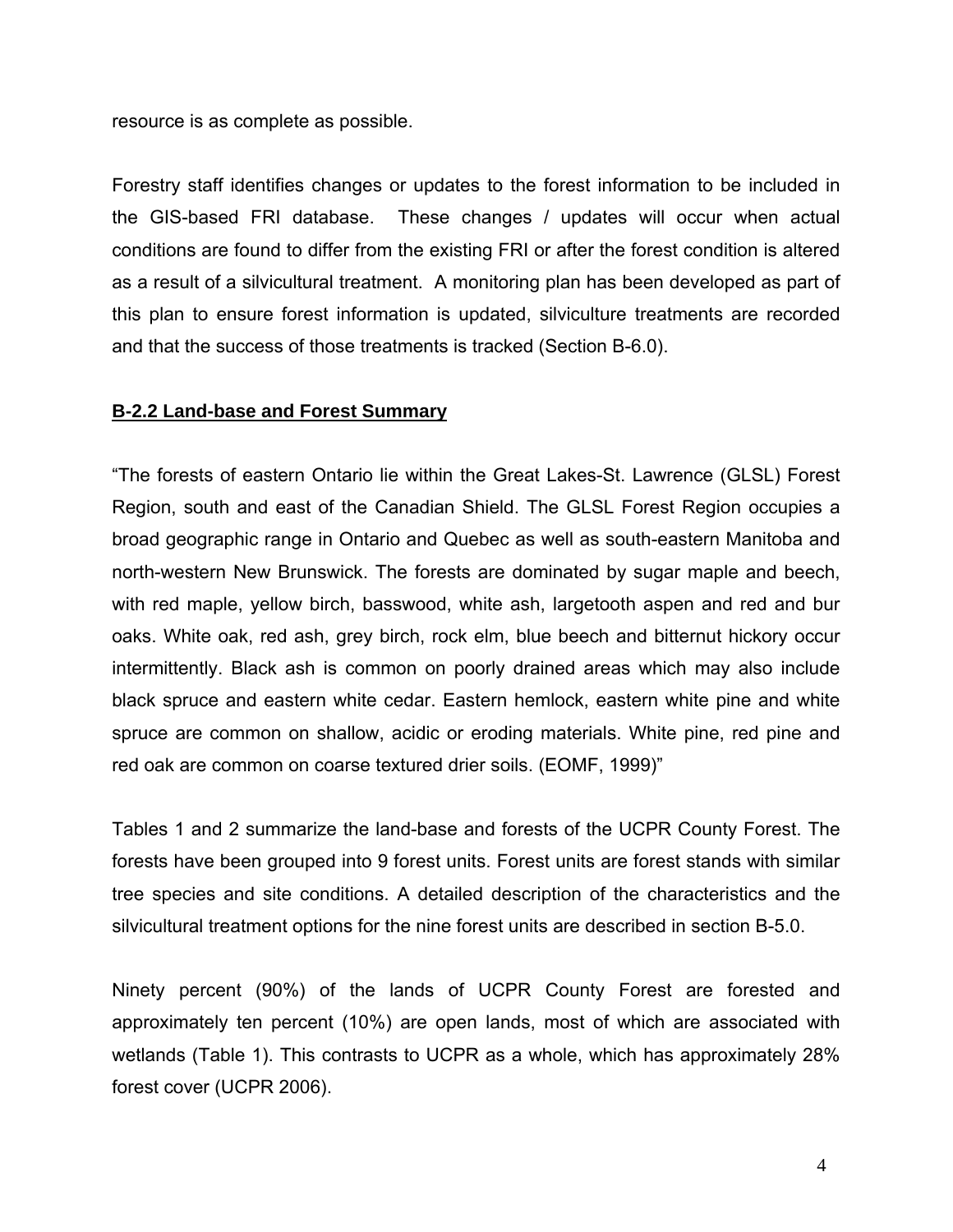Forty-one percent (41%) of the UCPR County Forest are hardwood dominated forests and forty-nine percent (49%) are dominated by conifers (Table 1). The majority of the hardwood dominated portions of the Forest are a result of the re-colonization of abandoned agricultural lands. The majority of the conifer dominated portions of the Forest are plantations consisting primarily of white spruce, white pine and red pine.

| <b>Forest Unit</b>           | Productive | Barren and<br><b>Scattered</b> | Total   | Percentage |
|------------------------------|------------|--------------------------------|---------|------------|
| <b>Hardwoods</b>             |            |                                |         |            |
| Lowland                      |            |                                |         |            |
| Hardwoods                    | 1,558.9    | 1.7                            | 1,560.6 | 14.5%      |
| <b>Tolerant</b>              |            |                                |         |            |
| Hardwoods<br>Intolerant      | 326.0      | 0.5                            | 326.5   | 3.0%       |
| Hardwoods                    | 1,728.7    | 764.7                          | 2,493.4 | 23.2%      |
| Sub-total                    |            |                                |         |            |
| <b>Hardwoods</b>             | 3,613.6    | 766.9                          | 4,380.5 | 40.7%      |
| Conifers                     |            |                                |         |            |
| Other                        |            |                                |         |            |
| Conifers                     | 77.9       | 33.5                           | 111.4   | 1.0%       |
| <b>White Spruce</b>          | 2,009.9    | 509.8                          | 2,519.7 | 23.4%      |
|                              |            |                                |         |            |
| <b>White Pine</b>            | 828.6      | 70.4                           | 899.0   | 8.4%       |
| <b>Red Pine</b>              | 1,505.0    | 19.5                           | 1,524.5 | 14.2%      |
| O. Conifer                   |            |                                |         |            |
| Plantations                  | 250.0      | 8.5                            | 258.5   | 2.4%       |
| Sub-total<br><b>Conifers</b> | 4,671.4    | 641.7                          | 5,313.1 | 49.4%      |
| Sub-total                    |            |                                |         |            |
| <b>All Forests</b>           | 8,285.0    | 1,408.6                        | 9,693.6 | 90.1%      |
| Non-Forest                   |            |                                |         |            |
| Brush and                    |            |                                |         |            |
| Alder                        | 663.7      |                                | 663.7   | 6.2%       |
| Grass and                    |            |                                |         |            |
| Meadow                       | 27.1       |                                | 27.1    | 0.3%       |
| Swamp                        | 330.8      |                                | 330.8   | 3.1%       |

Table 1. UCPR County Forest Summary (Source: UCPR County Forest Inventory).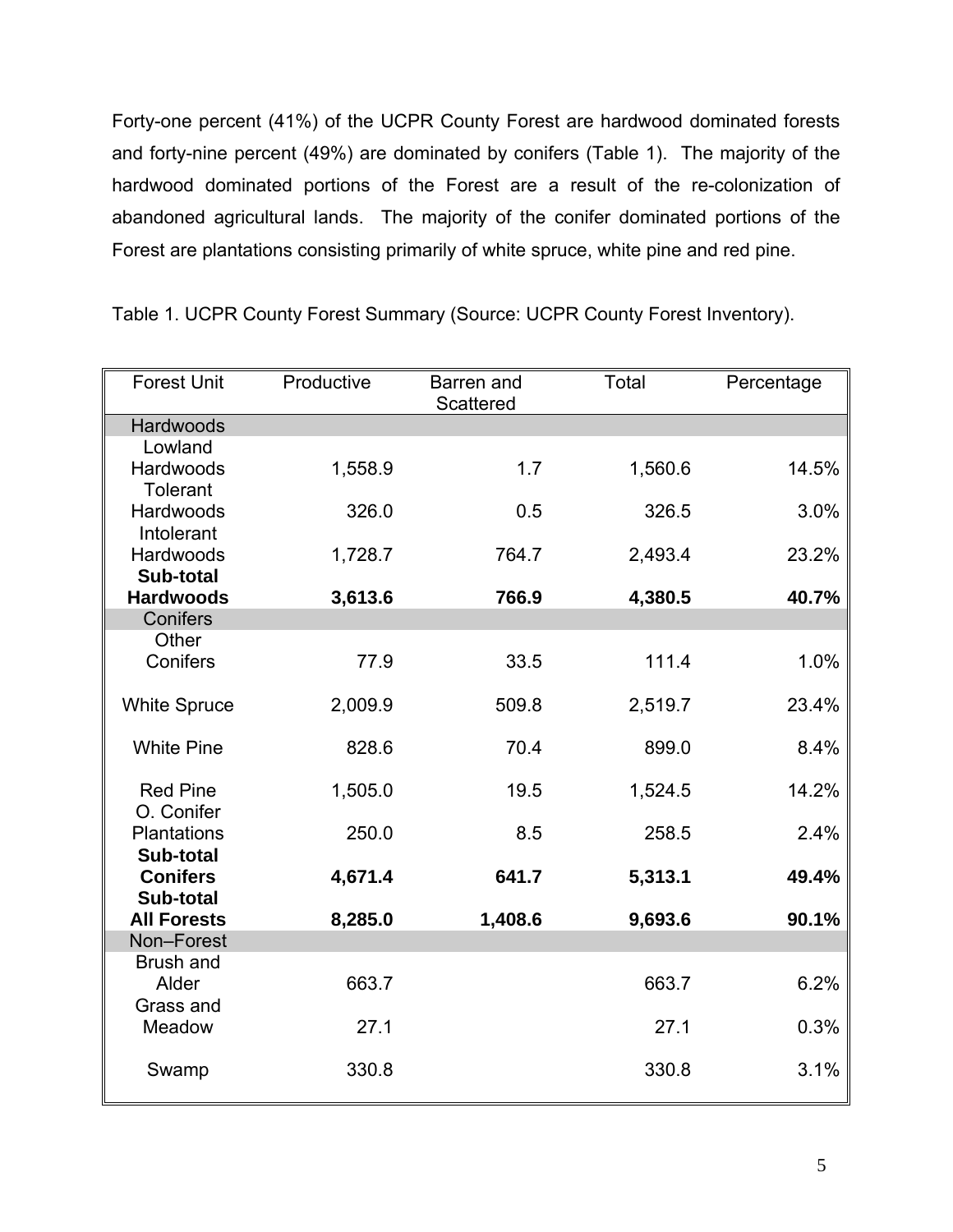| <b>Forest Unit</b>                     | Productive | Barren and<br>Scattered | Total    | Percentage |
|----------------------------------------|------------|-------------------------|----------|------------|
| Un-classified<br>Sub-total             | 46.2       |                         | 46.2     | 0.4%       |
| <b>Non-forest</b><br><b>Total UCPR</b> | 1,067.8    |                         | 1,067.8  | 9.9%       |
| <b>County Forest</b>                   | 9,352.8    | 1,408.6                 | 10,761.4 |            |

Table 2. UCPR County Forest Forest Unit Age Class Summary (Source: UCPR County Forest Inventory – Age corrected).

| <b>Forest Unit</b>            | $B-S$            | $1 - 20$          | $21 - 40$      | 41-60            | 61-80            | 81-100       | $101 +$          | Total           |
|-------------------------------|------------------|-------------------|----------------|------------------|------------------|--------------|------------------|-----------------|
| Hardwoods                     |                  |                   |                |                  |                  |              |                  |                 |
| Lowland<br>Hardwoods          | 1.7              | 0                 | 2.2            | 330.0            | 1,188.1          | 38.6         | $\overline{0}$   | 1,560.6         |
| <b>Tolerant</b><br>Hardwoods  | 0.5              | $\mathbf 0$       | 4.5            | 58.0             | 230.2            | 30.0         | 3.3              | 326.5           |
| Intolerant<br>Hardwoods       | 764.7            | $\mathbf 0$       | 51.0           | 767.1            | 889.8            | 20.8         | 0                | 2,493.4         |
| Sub-total<br><b>Hardwoods</b> | 766.9            | $\boldsymbol{0}$  | 57.7           | 1,155.1          | 2,308.1          | 89.4         | 3.3              | 4,380.5         |
| Conifers                      |                  |                   |                |                  |                  |              |                  |                 |
| Other<br>Conifers             | 33.5             | $\overline{0}$    | $\overline{0}$ | 58.1             | 18.1             | 1.7          | $\overline{0}$   | 111.4           |
| White<br>Spruce               | 509.8            | $\mathbf 0$       | 395.0          | 1,241.9          | 373.0            | $\mathbf 0$  | 0                | 2,519.7         |
| White<br>Pine                 | 70.4             | $\mathbf 0$       | 35.3           | 649.0            | 144.3            | $\mathbf 0$  | $\overline{0}$   | 899.0           |
| Red<br>Pine                   | 19.5             | $\mathbf 0$       | 43.6           | 1,047.8          | 413.6            | $\mathbf 0$  | $\mathbf 0$      | 1,524.5         |
| O. Conifer<br>Plantations     | 8.5              | $\mathbf 0$       | 10.7           | 200.0            | 39.3             | $\mathbf 0$  | $\mathbf 0$      | 258.5           |
| Sub-total<br><b>Conifers</b>  | 641.7            | $\boldsymbol{0}$  | 484.6          | 3,196.8          | 988.3            | 1.7          | $\boldsymbol{0}$ | 5,313.1         |
| <b>Total</b><br>Percentage    | 1,408.6<br>14.5% | $\mathbf 0$<br>0% | 542.3<br>5.6%  | 4,351.9<br>44.9% | 3,296.4<br>34.0% | 91.1<br>0.9% | 3.3<br>0.03%     | 9,693.6<br>100% |

The forests of UCPR have been heavily influenced by the previous 200+ years of European settlement. The UCPR County Forest is typically young second growth, which owes its origin to the abandonment of poor quality agricultural lands. Approximately 98% of the hardwood stands and 100% of the conifer plantations within the UCPR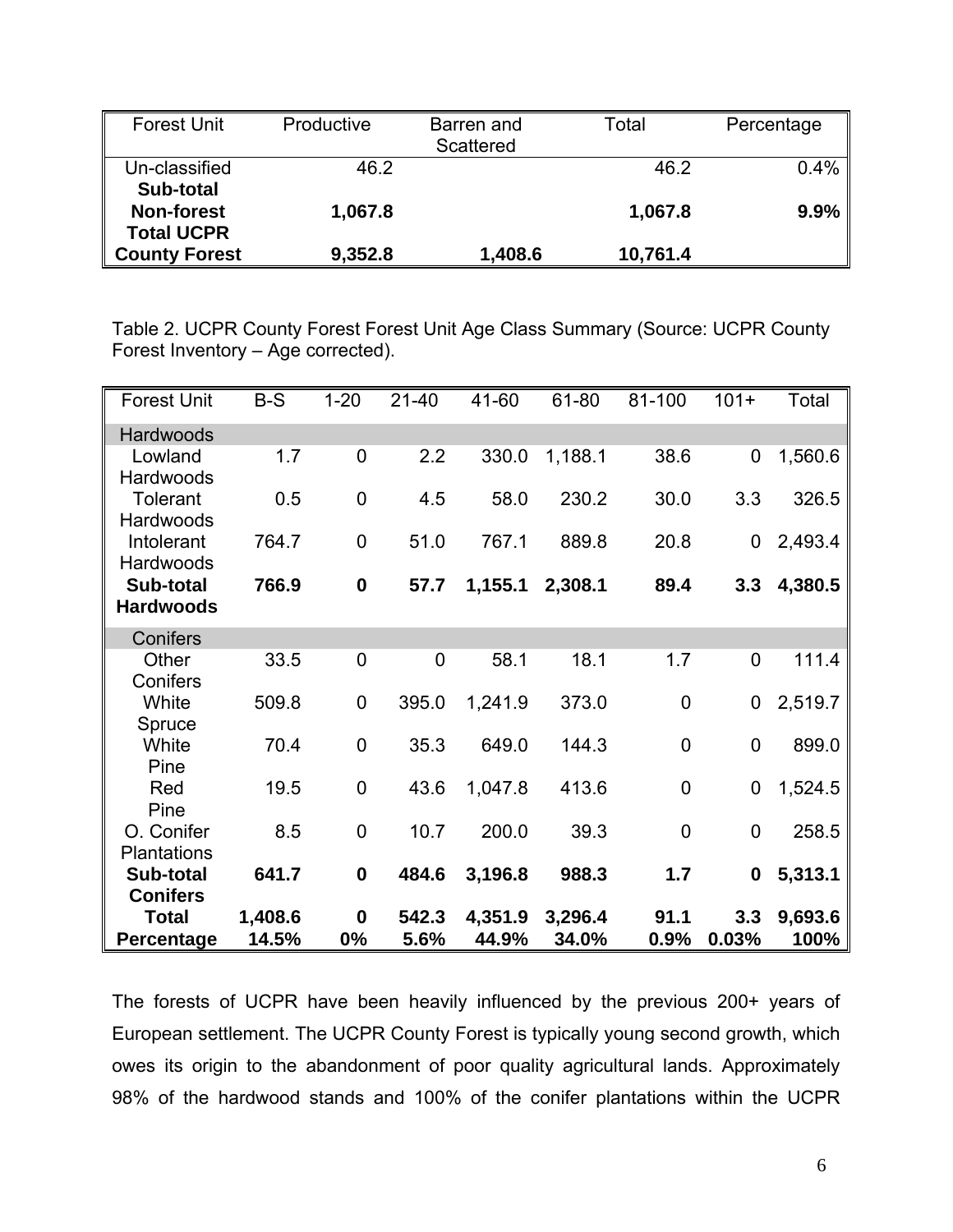County Forest are 80 years of age or younger (Table 2). Seventy-nine percent (79%) of the forest falls between 40 and 80 years of age. As a result there is a significant gap in the 1-20 year age class (0%  $\leq$ 20 years) and in stands exceeding 100 years of age (0.03% >100 years).

A gap in the younger age classes can result in deficiencies in future harvest eligibility if it is not addressed. This gap in stands younger than 20 years is somewhat misleading since only the overstory trees are described in the FRI (Table 2). Under-planting has occurred in several stands by OMNR and UCPR in the last 20 years and approximately 200,000 trees were planted after the ice storm in 1998. Natural regeneration has also occurred in many other areas. This has resulted in the development of young stand in the understory that will ultimately replace the some of the older stands that are represented in Table 2. This being said, additional efforts should be made to ensure continual recruitment into the youngest age classes and to create a more balanced age class distribution. Efforts will focus on regenerating forest units that are managed under even-aged silvicultural systems (i.e. clearcut, uniform shelterwood, etc.). These harvest methods are designed to mimic disturbances that cause the either complete or eventual mortality of the overstory ultimately resulting in a new stand of roughly the same age. White and red pine, white spruce, poplar and larch are examples of species that are well adapted to even-aged silvicultural systems that mimic these types of natural disturbance. Forest units adapted to small scale disturbances (e.g. single tree or small groups of trees) are not affected in the same way as those that are adapted to more drastic disturbance regimes. These forest types are dominated by shade tolerant tree species that are capable of self-perpetuation and usually have a wide range of age classes represented in a single stand. When managed appropriately (i.e. single tree or group selection) these stand types will be eligible for harvest indefinitely on a regular rotation. Sugar maple, hemlock and cedar are examples of species that are well adapted to uneven-aged silvicultural systems. Generating young, even-aged stands of these types is generally not recommended, since they are not well adapted to large, stand replacing disturbances and would likely succumb to competition from other species that are better adapted to those disturbance regimes.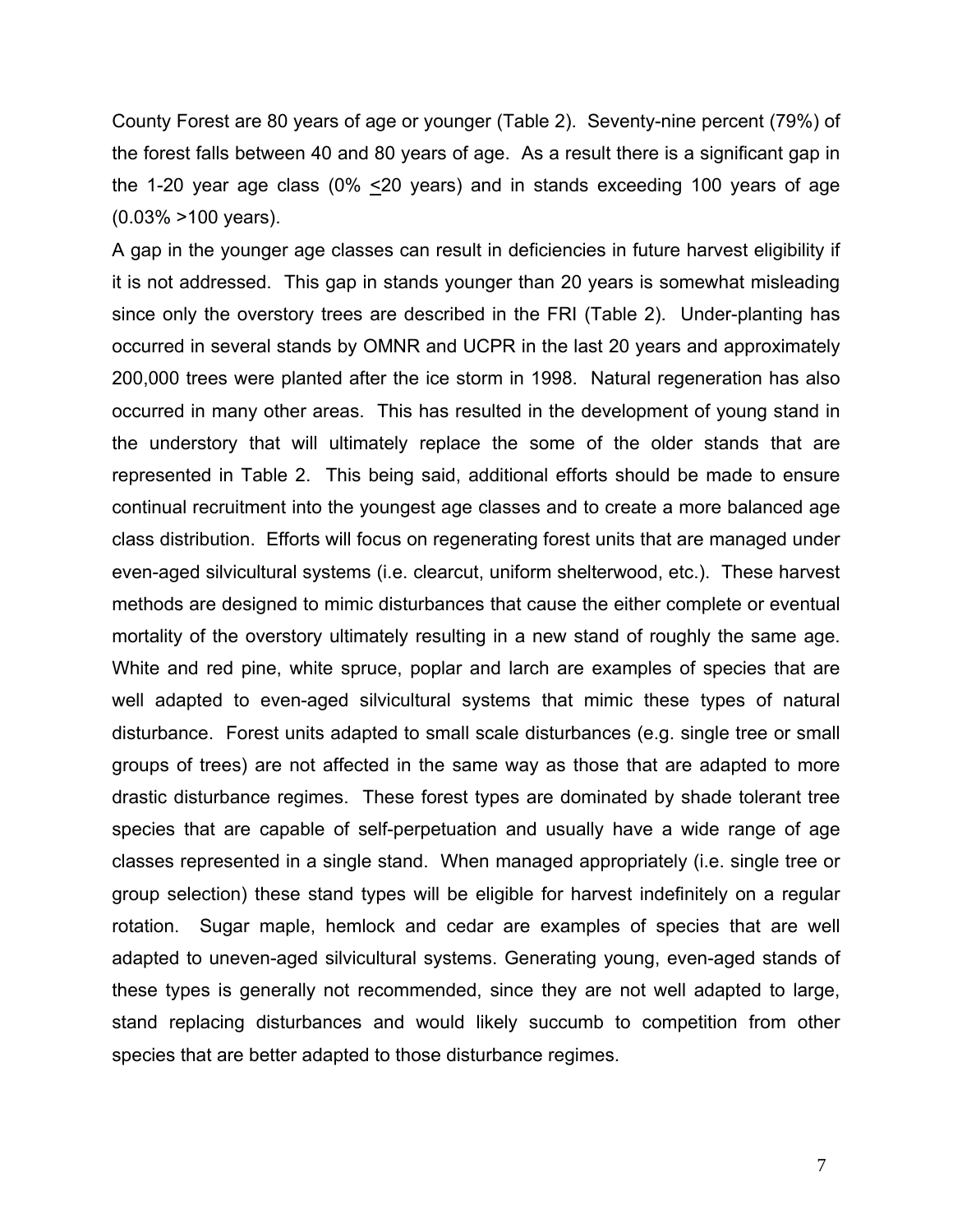A gap in older age classes has resulted in a deficiency in stands eligible for harvest during the period of this management plan (e.g. upland tolerant hardwoods). Many forest types cannot support a commercially viable harvest operation prior to reaching 80-100 years of age without silvicultural treatments (e.g. tree planting, pre-commercial thinning, stand improvement, etc.). As these stands age, they will become available for harvest and the gap in older age classes will be addressed from a harvest perspective. Young stands will be evaluated to determine those that would benefit from silvicultural treatments, perhaps becoming available for harvest at a younger age.

#### **B-2.3 Forest Health** (Source: Evans et al 2006, OMNR 2004, OMNR 2006, OMNR 2007a)

The Ontario Ministry of Natural Resources defines forest health as, "The condition of a forest ecosystem that sustains the ecosystem's complexity while providing for the needs of the people of Ontario." Forest health is typically measured in relation to biotic and abiotic factors that affect the value, growth and survival of trees and forests as a whole. Biotic factors affecting forest health include forest insects and diseases, while abiotic factors include weather events and fire.

#### **B-2.3.1 Insects, Disease and Abiotic Stress Agents**

There are many insects, diseases and abiotic stress agents that currently impact the health of forests. Typically, these stress agents are omnipresent in the forest, but not normally at a level that results in significant damage to the forest.

The overall health of the UCPR County Forest is generally good, but there are stress agents that have the potential to cause significant mortality (Table 3). Multiple ice storms are the most significant abiotic factor responsible for substantial tree decline and mortality in recent years. Spruce budworm has caused significant decline and mortality in spruce, but the budworm population appears to be in decline. Root and stem diseases cause significant damage to a tree's water and nutrient distribution system, as well as weakening its structural support. As a result, these diseases have the potential to cause significant mortality, however occurrences of mortality resulting from root and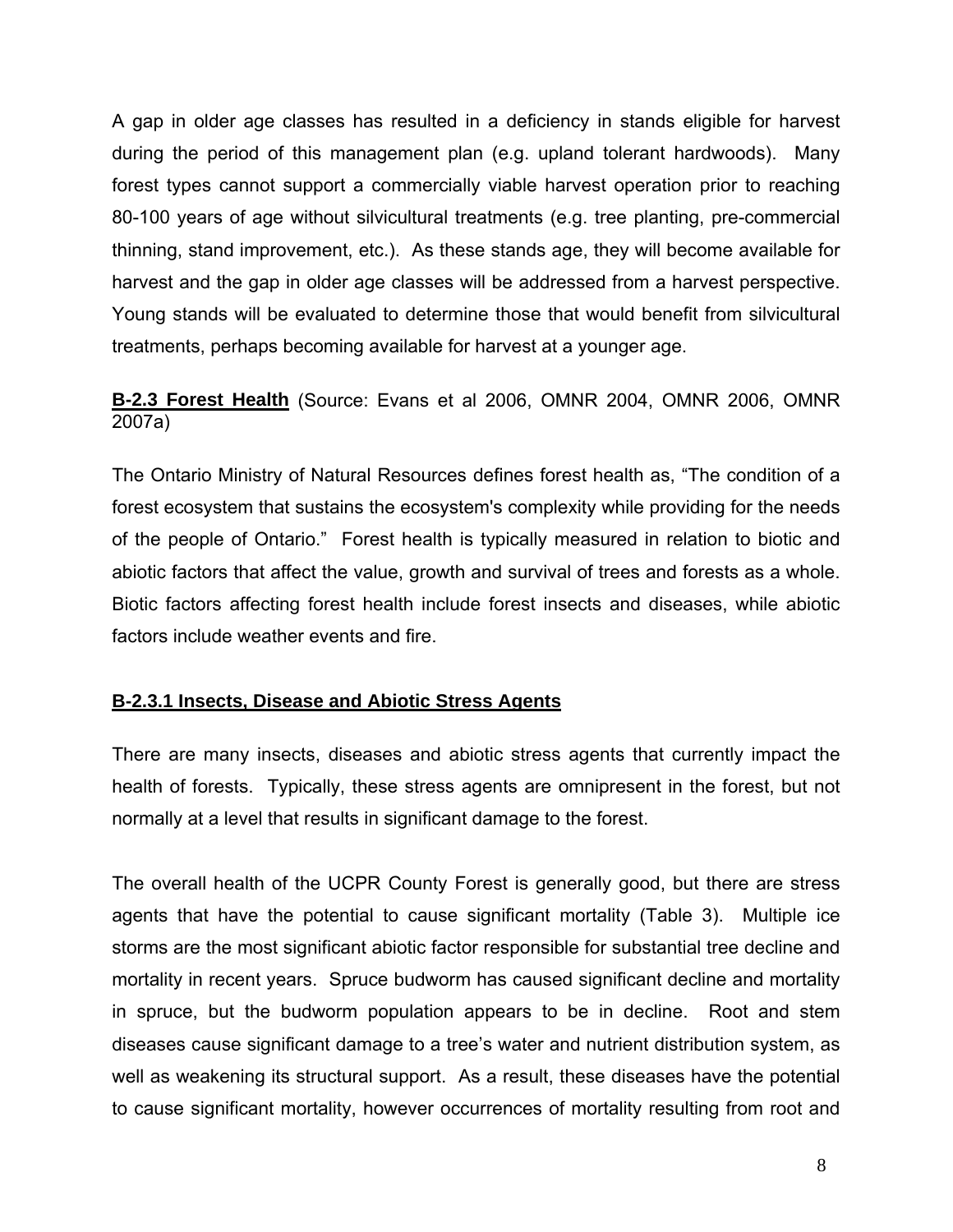stem diseases appear to be fairly low in recent years. Diseases and insects that cause foliar mortality can reduce tree vigour due to a loss in photosynthesis, but they generally do not to cause extensive mortality except under outbreak conditions. Occurrences of these stress agents vary, but generally none would be considered an outbreak. Probably the greatest biotic threats to the Forest are invasive pests with few or no natural biological controls. Three exotic pests, Sirex wood wasp (*Sirex noctilio*), emerald ash borer (*Agrilus planipennis*) and Asian long-horned beetle (*Anoplophora glabripennis*) have not been located in Larose to date but they pose a substantial future threat due to their rate of spread and since the forests of UCPR contain suitable hosts for all three species.

Maintaining species and genetic diversity is the best defence against most forest health issues. Sustainable forest management practices are designed to maintain a diversity of healthy tree species growing on suitable sites and to favour natural regeneration of a wide range of species. Another strategy is to retain healthy individuals of tree species under threat of disease (e.g. elm, butternut). For example, despite continued extensive mortality in white elm, healthy elm trees continue to develop seed and seedlings. These trees are retained during tree marking and logging operations to provide a seed source for the future.

The Canadian Forest Service (CFS), Canadian Food Inspection Agency (CFIA) and OMNR continue to monitor local forest health conditions and provide updates and recommendations to forest managers through regular information meetings and discussion groups. Detailed descriptions of pests and other forest health issues and current forest health status reports can be found on the CFS, CFIA and OMNR websites.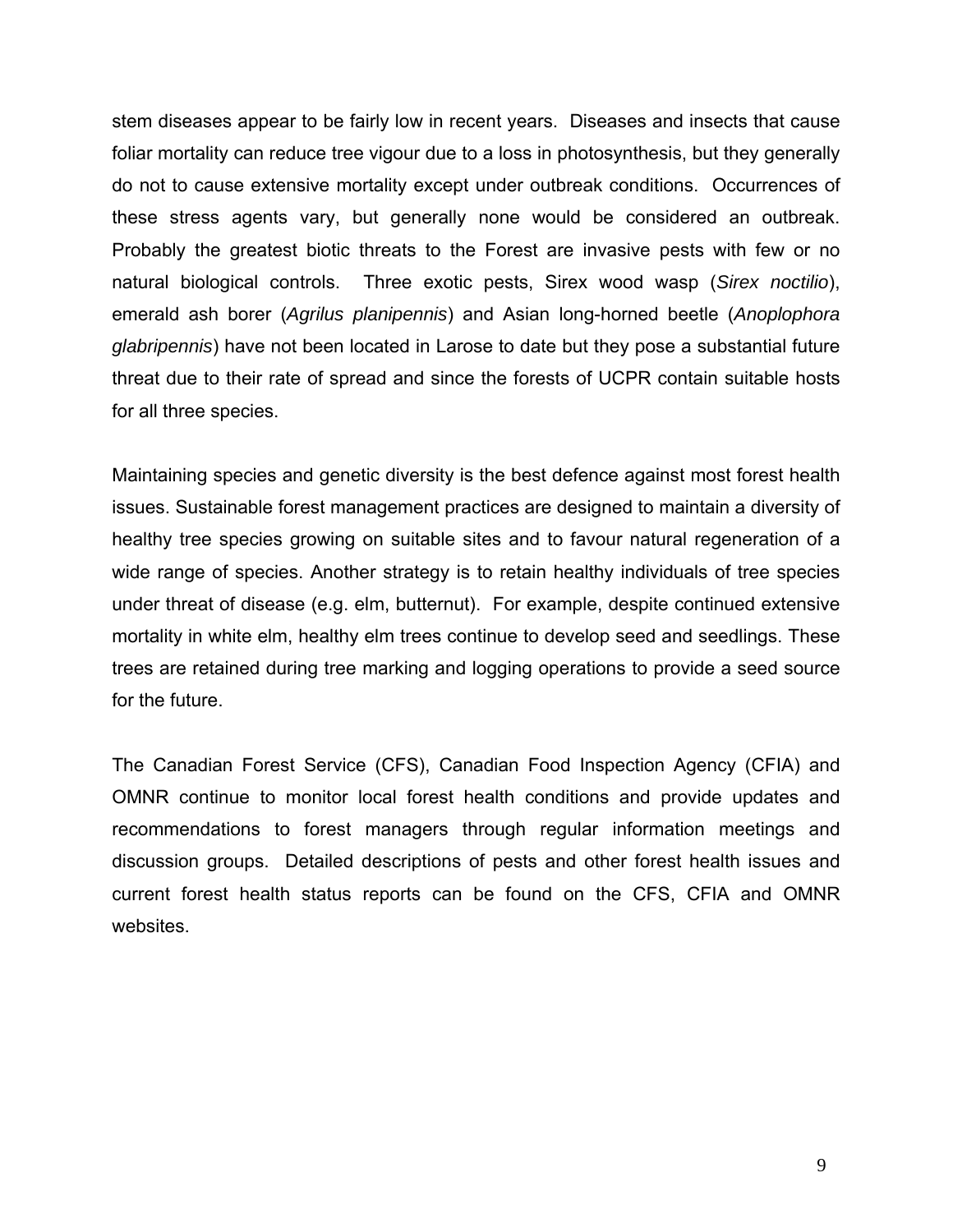Table 3: Summary of the stress agents affecting the health of the UCPR Forest (Source: OMNR 2006, OMNR 2007a).

| <b>Stress Agent</b>                         | <b>Favoured</b><br><b>Hosts</b>                                                 | <b>Current</b><br><b>Damage</b> | <b>Damage Trend</b> | <b>Potential Damage</b> |  |
|---------------------------------------------|---------------------------------------------------------------------------------|---------------------------------|---------------------|-------------------------|--|
| <b>Insects</b>                              |                                                                                 |                                 |                     |                         |  |
| Spruce Budworm                              | Spruce, Fir                                                                     | Moderate-High                   | Declining           | Moderate-High           |  |
| <b>Forest Tent Caterpillar</b>              | Poplar, Other<br>Hardwoods                                                      | Low                             | <b>Stable</b>       | Low to Moderate         |  |
| <b>Gypsy Moth</b>                           | Oak, Other<br>Hardwoods                                                         | Low                             | <b>Stable</b>       | Low                     |  |
| Larch Casebearer                            | <b>Tamarack</b>                                                                 | Moderate                        | Increasing          | Moderate                |  |
| <b>Cedar Leaf Miner</b>                     | Cedar                                                                           | Low                             | Declining           | Low                     |  |
| <b>White Pine Weevil</b>                    | <b>White Pine</b>                                                               | Moderate                        | <b>Stable</b>       | Low                     |  |
| Pine Spittlebug                             | Scots Pine,<br>White Pine,<br><b>Jack Pine</b>                                  | Low                             | <b>Stable</b>       | Low                     |  |
| European Pine Sawfly                        | <b>White Pine</b>                                                               | Low                             | <b>Stable</b>       | Low                     |  |
| <b>Bronze Birch Borer</b>                   | White and<br><b>Grey Birch</b>                                                  | Moderate                        | Increasing          | Moderate                |  |
| <b>Birch Casebearer</b>                     | <b>Birch</b>                                                                    | Low                             | <b>Stable</b>       | Low                     |  |
| <b>Sirex Wood Wasp</b>                      | Softwoods                                                                       | N/A                             | N/A                 | High                    |  |
| <b>Emerald Ash Borer</b>                    | All Ash                                                                         | N/A                             | N/A                 | High                    |  |
| Asian Long - Horned<br><b>Beetle</b>        | All Hardwoods                                                                   | N/A                             | N/A                 | High                    |  |
| <b>Diseases</b>                             |                                                                                 |                                 |                     |                         |  |
| Dutch Elm Disease                           | <b>Elm</b>                                                                      | High                            | <b>Stable</b>       | High                    |  |
| <b>Butternut Canker</b>                     | <b>Butternut</b>                                                                | High                            | Increasing          | High                    |  |
| <b>White Pine Blister</b><br>Rust           | <b>White Pine</b>                                                               | Low                             | <b>Stable</b>       | Moderate                |  |
| <b>Beech Bark Disease</b>                   | <b>Beech</b>                                                                    | Low                             | <b>Stable</b>       | High                    |  |
| Root Rot Fungus (e.g.<br>Armallaria, Fomes) | Spruce, Red<br>Pine                                                             | Low to<br>moderate              | <b>Stable</b>       | Low to moderate         |  |
| Diplodia Tip Blight                         | <b>Red Pine</b>                                                                 | Low                             | <b>Stable</b>       | Low                     |  |
| Septoria Leaf Blight                        | <b>Birch</b>                                                                    | Low                             | Increasing          | Low                     |  |
| <b>Abiotic</b>                              |                                                                                 |                                 |                     |                         |  |
| Ice, Snow                                   | Poplar, Birch,<br>Red Pine,<br>Scots Pine,<br>Cedar, Beech,<br><b>Red Maple</b> | Moderate                        | N/A                 | High (Localized)        |  |
| Drought                                     | Ash, Red Pine                                                                   | Low                             | N/A                 | Moderate<br>(Localized) |  |
| Wind                                        | <b>All Species</b>                                                              | Low                             | N/A                 | High (Localized)        |  |
| Flooding                                    | All Species,<br>especially Red<br>Pine                                          | Low                             | N/A                 | High (Localized)        |  |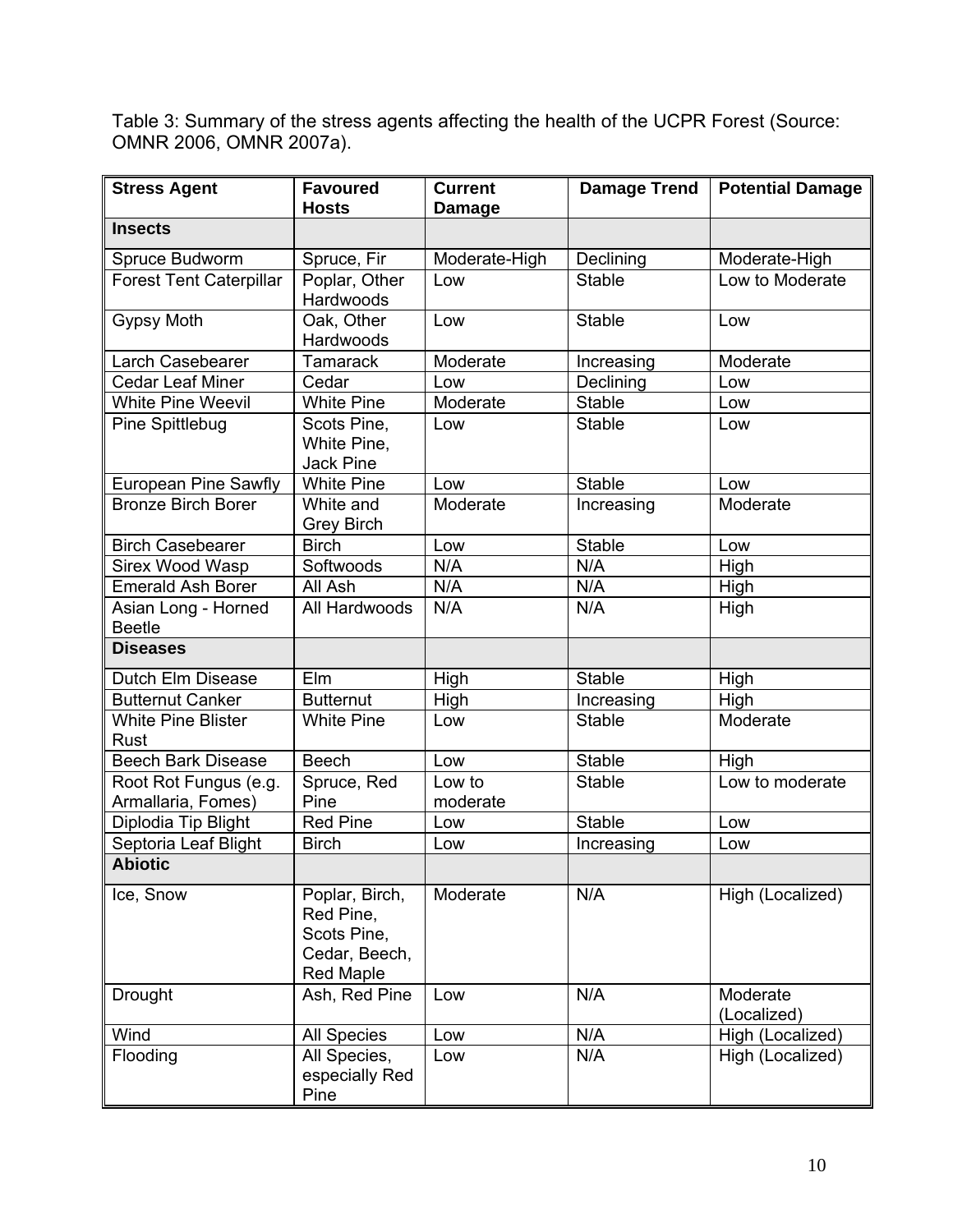#### **B-2.3.2 Ice Storm 1998**

"January 1998 saw the largest ice storm to hit eastern Canada and north-eastern USA in recorded history. The storm started on January  $5<sup>th</sup>$  and lasted for four days, depositing heavy accumulation of freezing rain. Over 3 million people were left without electricity in the United States and Canada. Downed power lines prevented restoration of power to many areas of Quebec and Ontario until the later part of January (Young, 1998)."

"Woodlots that contained early successional species such as trembling aspen, hybrid poplar and white birch suffered severe damage. In some areas, these species were stripped of all major branches, leaving just one stem. The damage to the other hardwoods was variable and patchy, with some stands being completely stripped of their fine and main branches while other areas suffered relatively little damage. The extent of the damage to conifers varied from species to species, hitting red pine plantations and eastern white cedar the hardest. Eastern white pine, white spruce and balsam fir suffered relatively little damage (EOMF, 1999)."

Most of UCPR experienced minor ice damage overall, with some significant patches of moderate to severe damage. The response to the ice storm was the first concerted effort to manage the impacts of a local forest health issue in many years. The OMNR provided UCPR with financing under the ice storm assistance program to assist in managing plantations and woodlots that had been severely affected. Most of the effort was concentrated in compartments with heavily damaged red pine plantations. These plantations were salvaged and most were planted to red pine, white pine and Norway spruce. Many compartments suffered minor ice storm damage, but did not warrant a salvage operation.

The impacts of the ice storm continue to be observed, as trees with partially damaged crowns exhibit progressive decline and mortality. This was accentuated by severe summer droughts in 2001, 2002 and 2007. Mortality has been most noticeable in poplar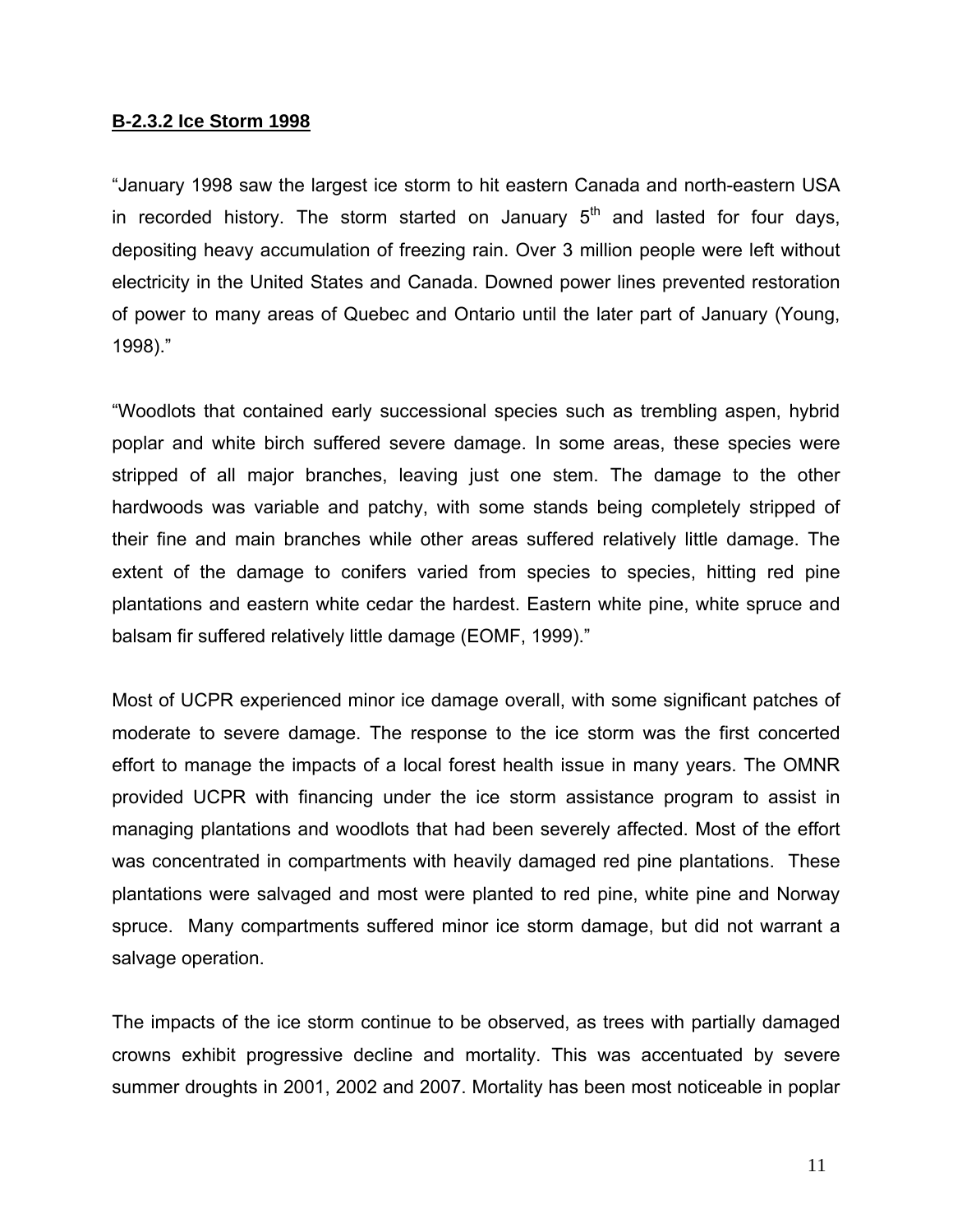and white birch. Decline also continues in major commercial species such as red maple, green ash, red pine and cedar. Ice storm damaged stems continue to be discovered and salvaged in red pine plantations that suffered minor damage.

#### **B-2.3.3 Exotic Species**

An exotic (a.k.a. alien, non-native) species is an organism that has been introduced, either intentionally or unintentionally, into an area outside its natural distribution. An exotic species is considered invasive when it is able to establish and spread in this new environment. From an ecological perspective, the major concerns include invasive exotic species out-competing and displacing native species in the same ecological niche, the likely negative impacts on interrelated species (e.g. those that rely on native species for food and other values), exotic pathogens or pests causing decline or mortality in native species and a reduction in genetic diversity of native species.

Scots pine (*Pinus sylvestris)*, European buckthorn (*Rhamnus cathartica)* and purple loosestrife (*Lythrum salicaria)* are some of the best known examples of invasive exotic species that occur in the County Forest. The majority of the Scots pine was planted in the County Forest. To date have invasive exotic species have not been observed at levels which significantly preclude native species, however anecdotal reports suggest that European buckthorn populations are increasing rapidly.

Norway spruce (*Picea abies*), European larch (*Larix decidua)* and Japanese larch (*Larix kaempferi)* are non-invasive exotic tree species that were planted in limited quantities in Larose Forest in the past. Observations by forest managers indicate that regeneration in these plantations is dominated by native hardwood and conifer species. The greatest impact of Norway spruce is that the large cones are favoured for collection by squirrels over native species, which impacts on the distribution of seed of the native species.

Exotic tree species are known to occur on approximately 232.8 ha which equates to approximately 2.2% of the County Forest. The exotic tree species were most often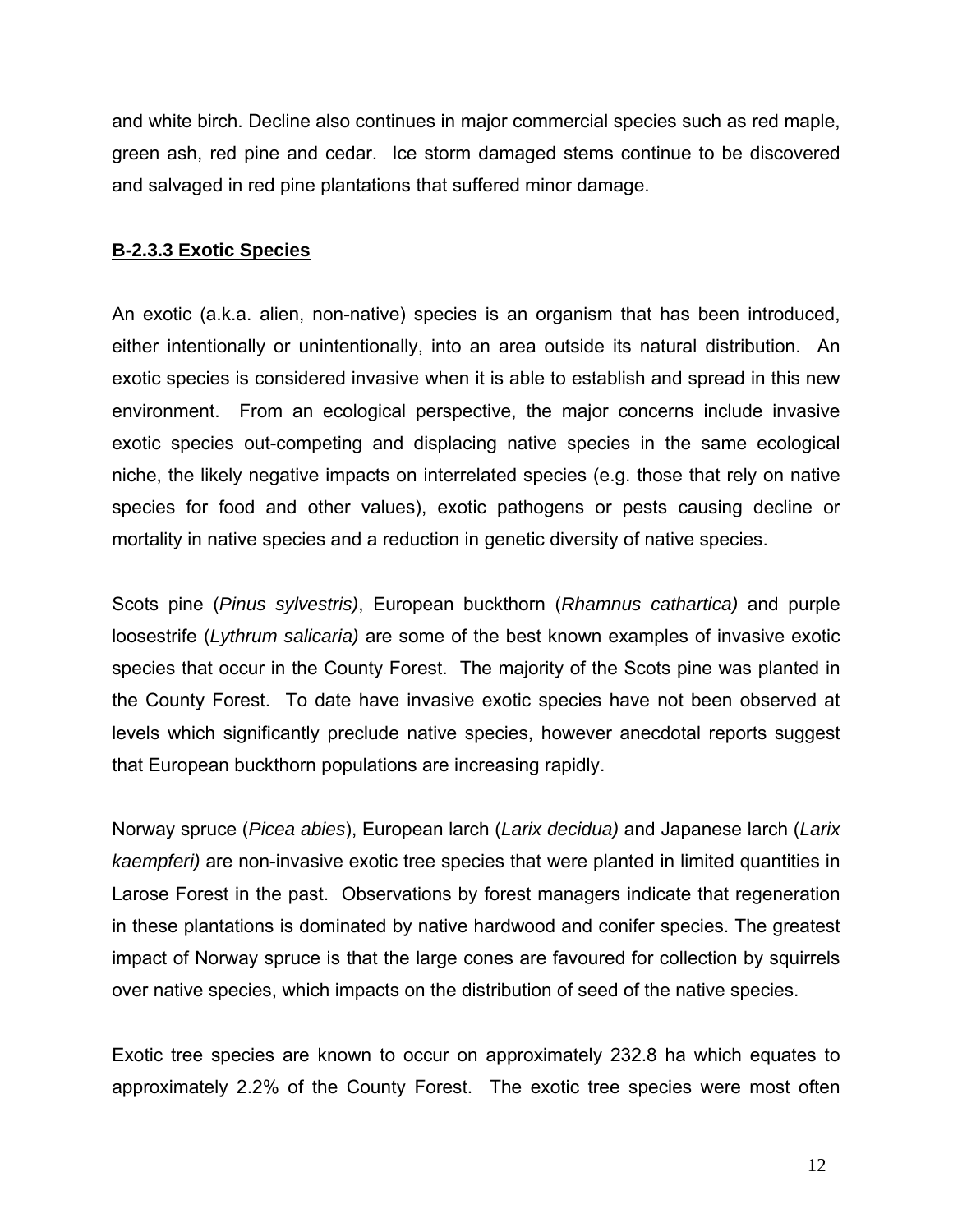planted with native tree species in varied stocking mixtures. Exotic species were planted in pure concentrations ( $\geq$  90%) on 13 of the 50 compartments (26%). The largest pure plantations are 3.4 ha for Scots pine, 3.7 ha for Norway spruce and 8.0 ha for European larch and there are no pure plantations of Japanese larch. Compartments that contain exotic tree species are described in Table 4.

At the time of writing, there were no active management activities carried out on the UCPR County Forest for control of invasive exotic species. Tree markers favour retention of native over non-native tree species in marking decisions, but prescriptions do not require the complete removal of all exotic tree species, particularly those that are not invasive. The goal is to promote a transition to native hardwood and softwood species through a series of treatments over time in areas where exotic species are present.

Forest managers will monitor the presence of invasive exotics as part of existing forest monitoring programs (e.g. property inventory or reconnaissance, harvest plans, harvest monitoring). Research is being undertaken to examine proven control methods for invasive plants that threaten the County Forest (e.g. European and glossy buckthorn, garlic mustard, etc.). A ranking system for control efforts is also under development. UCPR will attempt to engage the local citizens in an effort to broaden their ability to monitor and control invasive exotic species. The use of exotic species in tree planting programs will be limited and will be restricted to non-invasive tree species.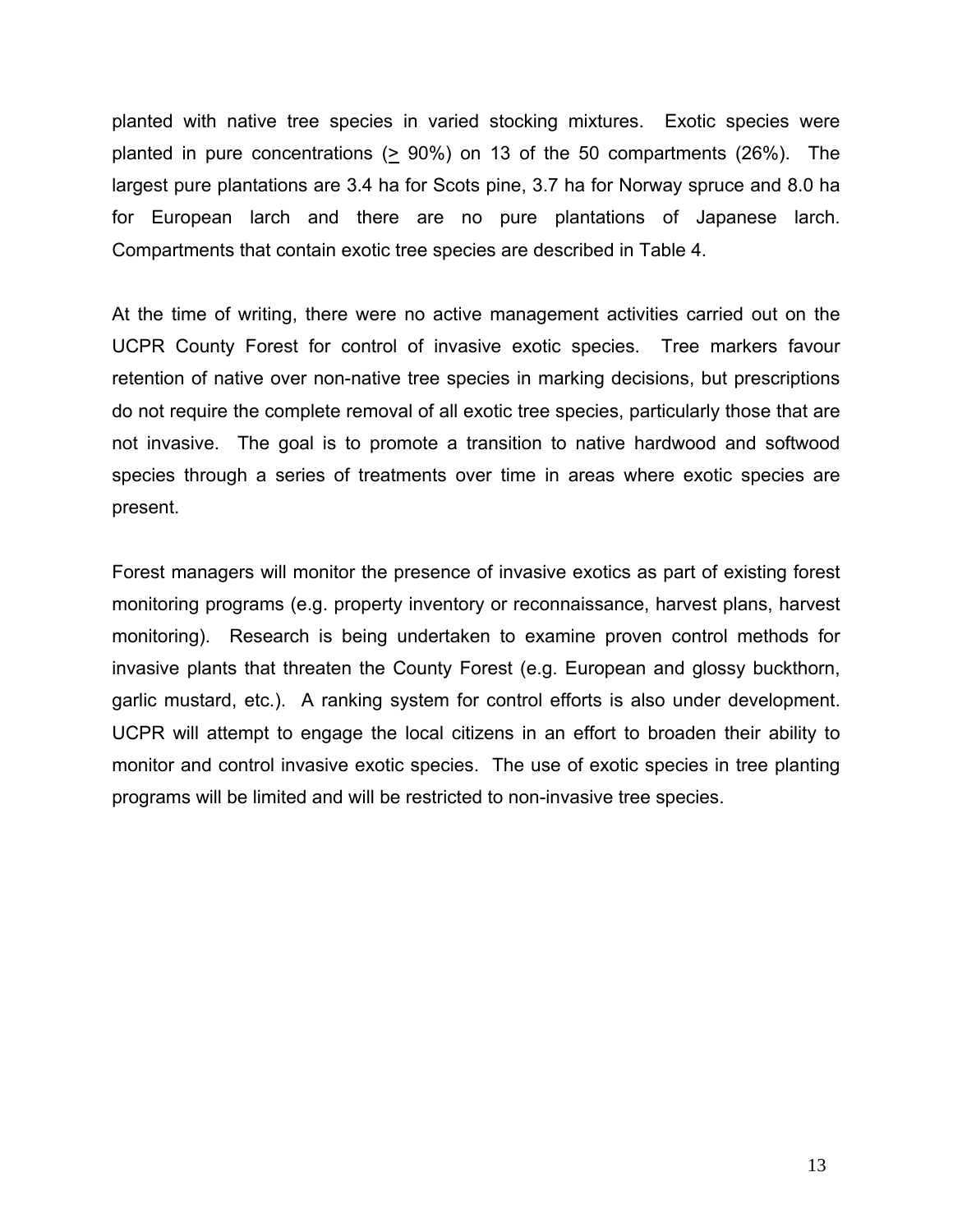Table 4: Exotic tree species in UCPR County Forest.

| <b>Compartment</b> | Sub-<br><b>Compartment</b> | Area (ha)                    | <b>Proportion of</b><br>Stocking (%) |  |
|--------------------|----------------------------|------------------------------|--------------------------------------|--|
|                    |                            | <b>Scots Pine (Invasive)</b> |                                      |  |
| 58                 | $\mathbf C$                | 11.0                         | 10                                   |  |
| $\overline{77}$    | i                          | 2.3                          | 60                                   |  |
| 77                 | $\sf k$                    | 1.1                          | 100                                  |  |
| 78                 | $\mathbf C$                | 1.0                          | 100                                  |  |
| 81                 | b                          | 4.2                          | 10                                   |  |
| 95                 | $\mathsf b$                | 1.4                          | 80                                   |  |
| 179                | $\boldsymbol{g}$           | 3.4                          | 100                                  |  |
| 220                | a                          | 4.8                          | 40                                   |  |
| 220                | $\mathbf C$                | 4.0                          | 30                                   |  |
| 220                | ${\bf e}$                  | 4.4                          | 60                                   |  |
| 265                | e                          | 1.2                          | 100                                  |  |
| 271                | $\mathsf{d}$               | 1.1                          | 50                                   |  |
| 279                | $\mathsf b$                | 5.8                          | 10                                   |  |
| 335                | e                          | 3.4                          | 20                                   |  |
| 336                | $\sf b$                    | 0.7                          | 100                                  |  |
| 341                | a                          | 1.9                          | $\overline{20}$                      |  |
| 368                | $\mathbf C$                | 1.4                          | 100                                  |  |
| 375                | $\boldsymbol{\mathsf{h}}$  | 2.5                          | 90                                   |  |
| $\overline{375}$   |                            | 5.5                          | $\overline{10}$                      |  |
| <b>Total</b>       |                            | 61.1                         |                                      |  |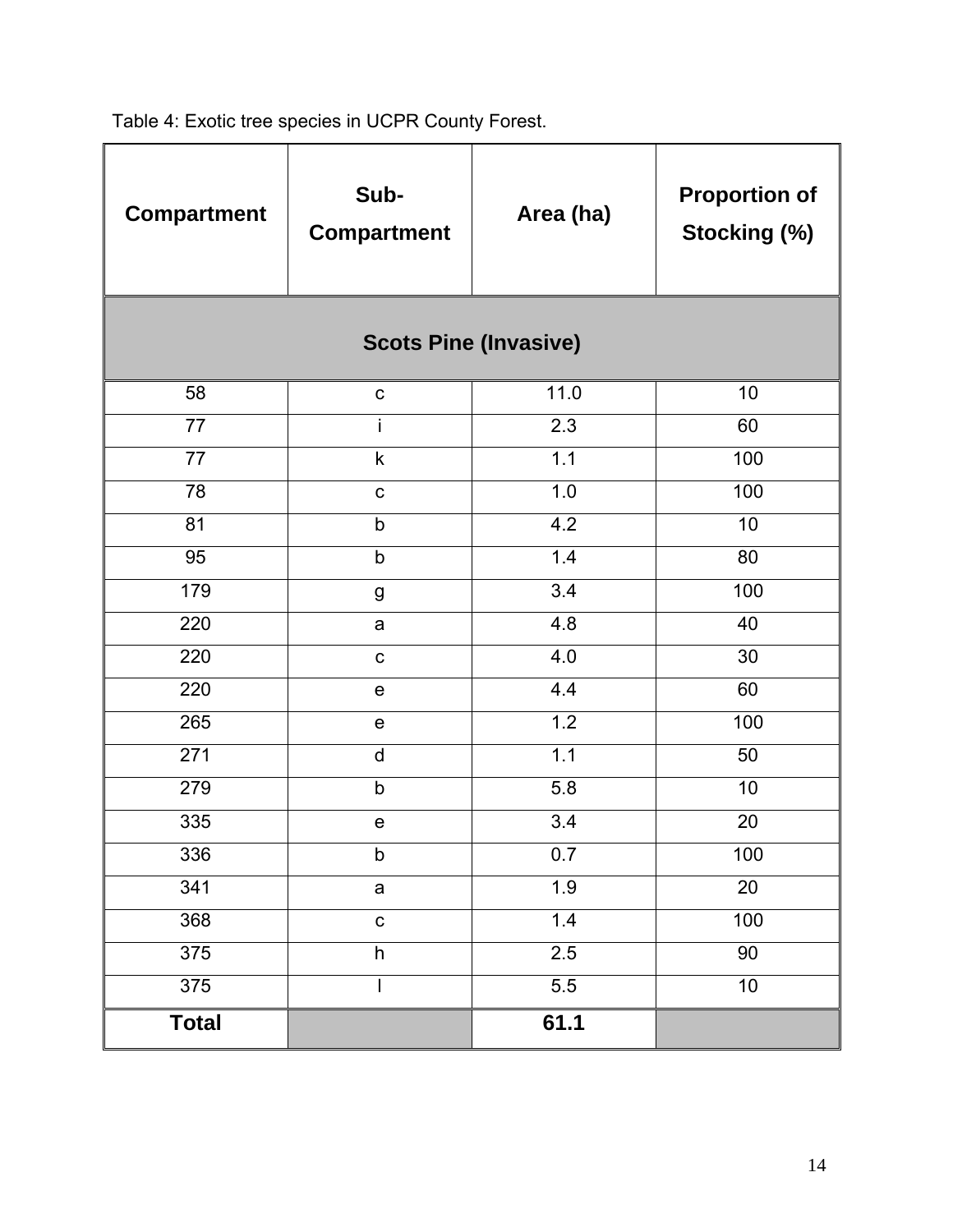| <b>Compartment</b>                  | Sub-<br><b>Compartment</b> | Area (ha)        | <b>Proportion of</b><br>Stocking (%) |  |  |  |  |  |  |
|-------------------------------------|----------------------------|------------------|--------------------------------------|--|--|--|--|--|--|
| <b>Norway Spruce (Non-Invasive)</b> |                            |                  |                                      |  |  |  |  |  |  |
| 32                                  | b                          | $6.4*$           | Planted '01                          |  |  |  |  |  |  |
| 63                                  | g                          | 8.0              | 20                                   |  |  |  |  |  |  |
| 96                                  | a                          | 4.0              | 10                                   |  |  |  |  |  |  |
| $\overline{97}$                     | $\mathsf{C}$               | $\overline{1.1}$ | 60                                   |  |  |  |  |  |  |
| 123                                 | $\mathsf g$                | 2.0              | 100                                  |  |  |  |  |  |  |
| 141                                 | g                          | $8.5*$           | Planted '01                          |  |  |  |  |  |  |
| 158                                 | g                          | $6.1*$           | Planted '01                          |  |  |  |  |  |  |
| 199                                 | $\overline{f}$             | $3.9*$           | Planted '01                          |  |  |  |  |  |  |
| 205                                 | $\mathsf b$                | 1.6              | 50                                   |  |  |  |  |  |  |
| 225                                 | a                          | $12.4*$          | Planted '01                          |  |  |  |  |  |  |
| $\overline{225}$                    | $\mathsf{b}$               | $6.4*$           | Planted '01                          |  |  |  |  |  |  |
| 226                                 | b                          | $7.8*$           | Planted '01                          |  |  |  |  |  |  |
| $\overline{243}$                    | $\mathsf{d}$               | $8.7*$           | Planted '01                          |  |  |  |  |  |  |
| 265                                 | $\mathsf{d}$               | $\overline{3.7}$ | 100                                  |  |  |  |  |  |  |
| 334                                 | a                          | $11.8*$          | Planted '01                          |  |  |  |  |  |  |
| 335                                 | $\mathbf c$                | $9.3*$           | Planted '01                          |  |  |  |  |  |  |
| <b>Total</b>                        |                            | 101.7            |                                      |  |  |  |  |  |  |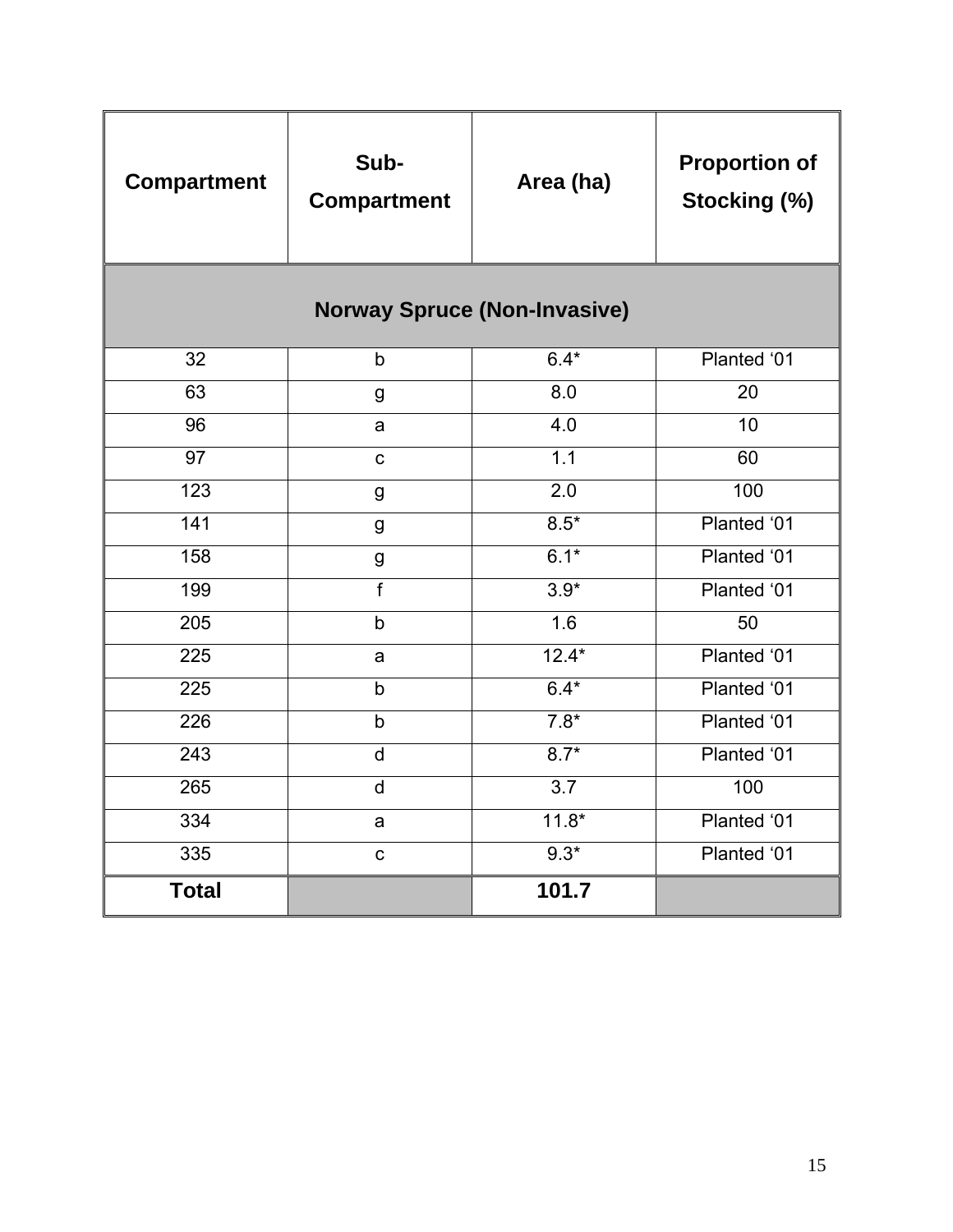| <b>Compartment</b> | Sub-<br><b>Compartment</b>           | Area (ha)        | <b>Proportion of</b><br>Stocking (%) |
|--------------------|--------------------------------------|------------------|--------------------------------------|
|                    | <b>European Larch (Non-Invasive)</b> |                  |                                      |
| 64                 | $\mathbf e$                          | 6.0              | 60                                   |
| 64                 | $\mathsf{f}$                         | 6.5              | 20                                   |
| 64                 | h                                    | 2.8              | 40                                   |
| 184                | $\mathsf{f}$                         | 6.0              | 20                                   |
| 185                | $\mathsf k$                          | 2.3              | 90                                   |
| 186                | $\mathbf e$                          | 8.0              | 90                                   |
| 191                | d                                    | 2.2              | 100                                  |
| 247                | $\mathsf{f}$                         | $3.6*$           | Planted '01                          |
| 333                | $\mathbf{C}$                         | 0.6              | 30                                   |
| 333                | $\mathbf e$                          | 1.1              | 100                                  |
| <b>Total</b>       |                                      | 39.1             |                                      |
|                    | <b>Japanese Larch (Non-Invasive)</b> |                  |                                      |
| 161                | b                                    | 3.3              | 80                                   |
| 203                |                                      | $\overline{2.2}$ | 50                                   |
| 235                | b                                    | 9.4              | 30                                   |
| 315                | b                                    | 11.3             | 20                                   |
| 315                | C                                    | 4.7              | 10                                   |
| <b>Total</b>       |                                      | 30.9             |                                      |

\* Areas shown in the table represent the entire sub-compartment, not necessarily the area actually planted within the sub-compartment. The stocking proportion could not be provided since these trees are not yet part of the overstory.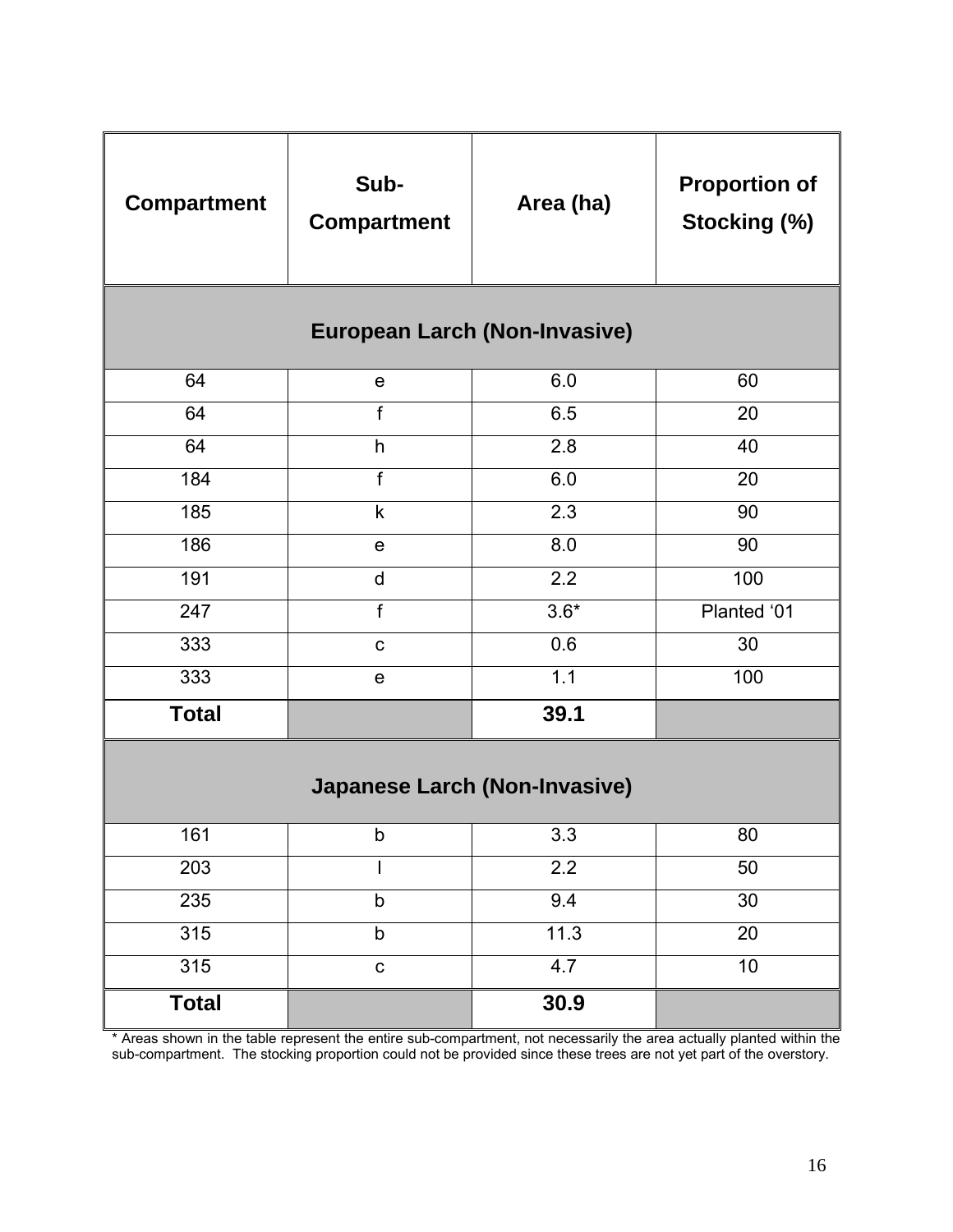### **B-2.3.4 Fire**

Forest fire control is the responsibility of the 7 local municipalities and the City of Clarence-Rockland. In some cases, the Ontario Ministry of Natural Resources will be called upon to provide personnel and equipment.

Forestry staff and forest contractors carry basic fire protection equipment, primarily oriented for vehicle or equipment fires (i.e. fire extinguishers, back-pack pumps). Contractors will be encouraged to attend the Industrial Training Course for Basic Forest Fire Suppression (S-102) or a similar wildfire suppression training course. Within the scope of their training and experience, contractors are to undertake initial attack of fires in the vicinity of their operations. A designated employee(s) from the UCPR is to be contacted immediately in the event of a fire.

Should a major fire occur, UCPR has developed a fire response plan involving specially trained individuals from municipal fire departments and UCPR staff. Two trailers complete with initial attack fire equipment are strategically located for the use in the event of a fire that cannot be reached or extinguished using the municipal fire suppression vehicles. OMNR may be called upon for emergency assistance in the event that a fire cannot be contained by municipal fire departments and UCPR staff.

### **B-3.0 FOREST PRODUCTS**

**B-3.1 Forest Product Markets** (Sources: Begin et al. 2005, Copestake 2005, OMNR 1979, OMNR 1992, Streit 2007)

The 21<sup>st</sup> century has brought many challenges to the forest industry. The rapid rise in the Canadian dollar, increased global competition from low-cost producers and rapidly escalating energy, labour and fibre costs have affected all forest products companies. Additional pressures facing individual mills and sectors include aging equipment (Domtar's mill in Cornwall was the oldest continuously operating pulp and paper mill in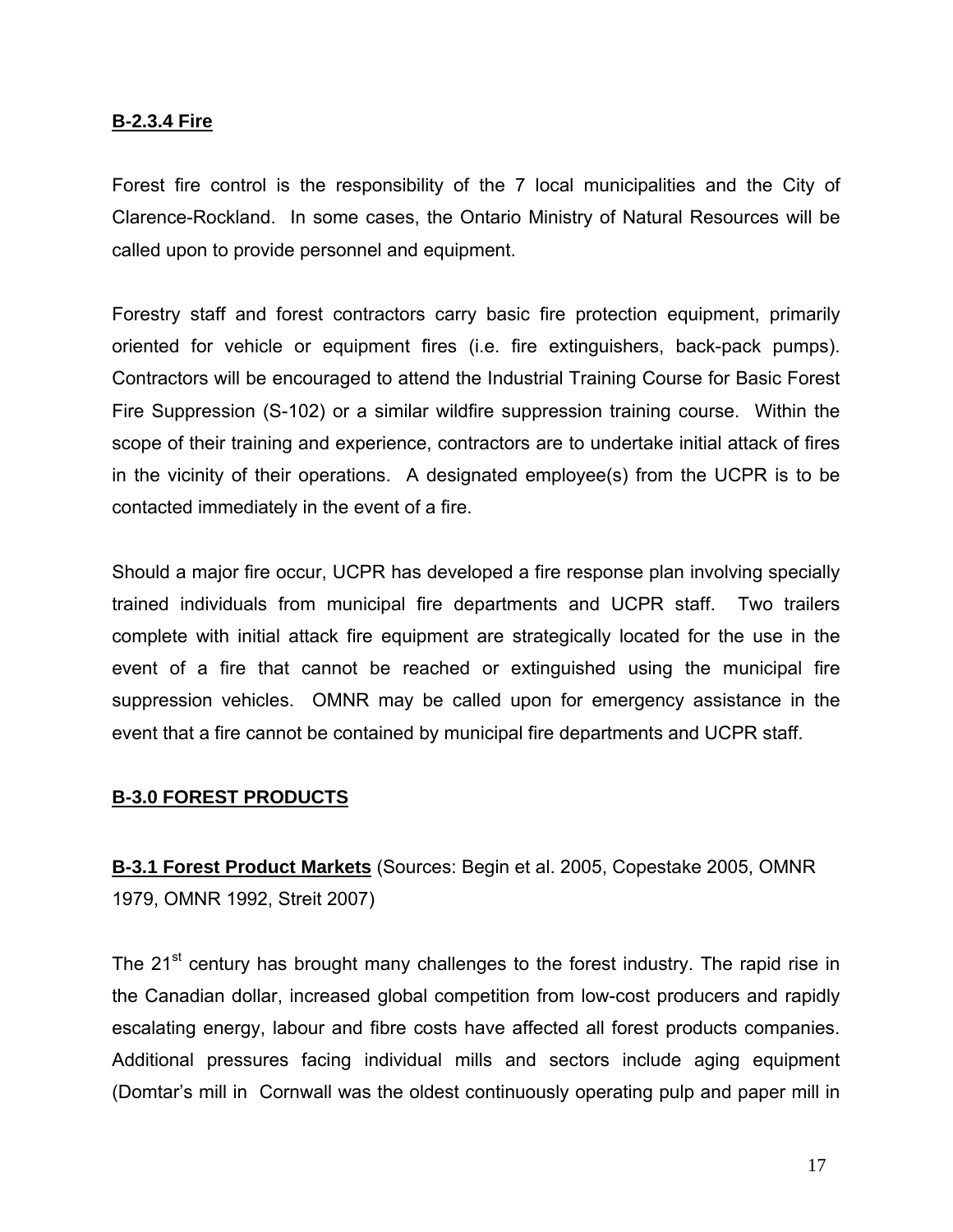Canada), a reduction in the rate of growth of North American paper demand and the softwood lumber tariffs imposed by the U.S.A.

In 2002-2003, the Kemptville District of the OMNR identified 12 licensed primary woodusing mills, consisting of 1 pulp and paper mill, 6 medium sized sawmills, 4 small sawmills and 1 miscellaneous mill. When viewed in a global context, all mills would be considered to be small in their sector. These mills reported total wood consumption of 538,992 M3. Over 75% of this wood was harvested outside the boundaries of the Kemptville District. By 2005 the Domtar pulp and paper mill in Cornwall and five of the medium sized sawmills had experienced either permanent or temporary closures. These six mills represent more than 90% of the wood consumption within Kemptville District.

The Canadian and provincial governments are investing increasing amounts of money in the research and development of non-traditional forest products in an attempt to adapt to the changing markets. Bio-energy, bio-fuels, bio-chemicals, medicines, engineered wood products are just a few examples of products being explored in an effort to rejuvenate the Canadian forest industry.

### **B-3.1.1 Conifer**

Today's markets continue to evolve. Small timber harvested during conifer thinnings was traditionally shipped to the Canadian - International Paper (CIP) pulp and paper mill in Hawkesbury. However, this mill closure in 1982 greatly reduced the marketability of conifer plantation thinnings, which represent approximately 49% of the UCPR County Forest. In the 1990s, two Ottawa Valley sawmill entrepreneurs recognized the opportunity to harvest this underutilized wood supply. They developed markets for the products and modified their sawmill operations to generate lumber from these smaller trees. To improve efficiencies in the logging of these smaller trees, small mechanized tree harvesters and forwarders were introduced. Declining conifer supply from crown lands in Quebec has also increased the demand for these products from Ontario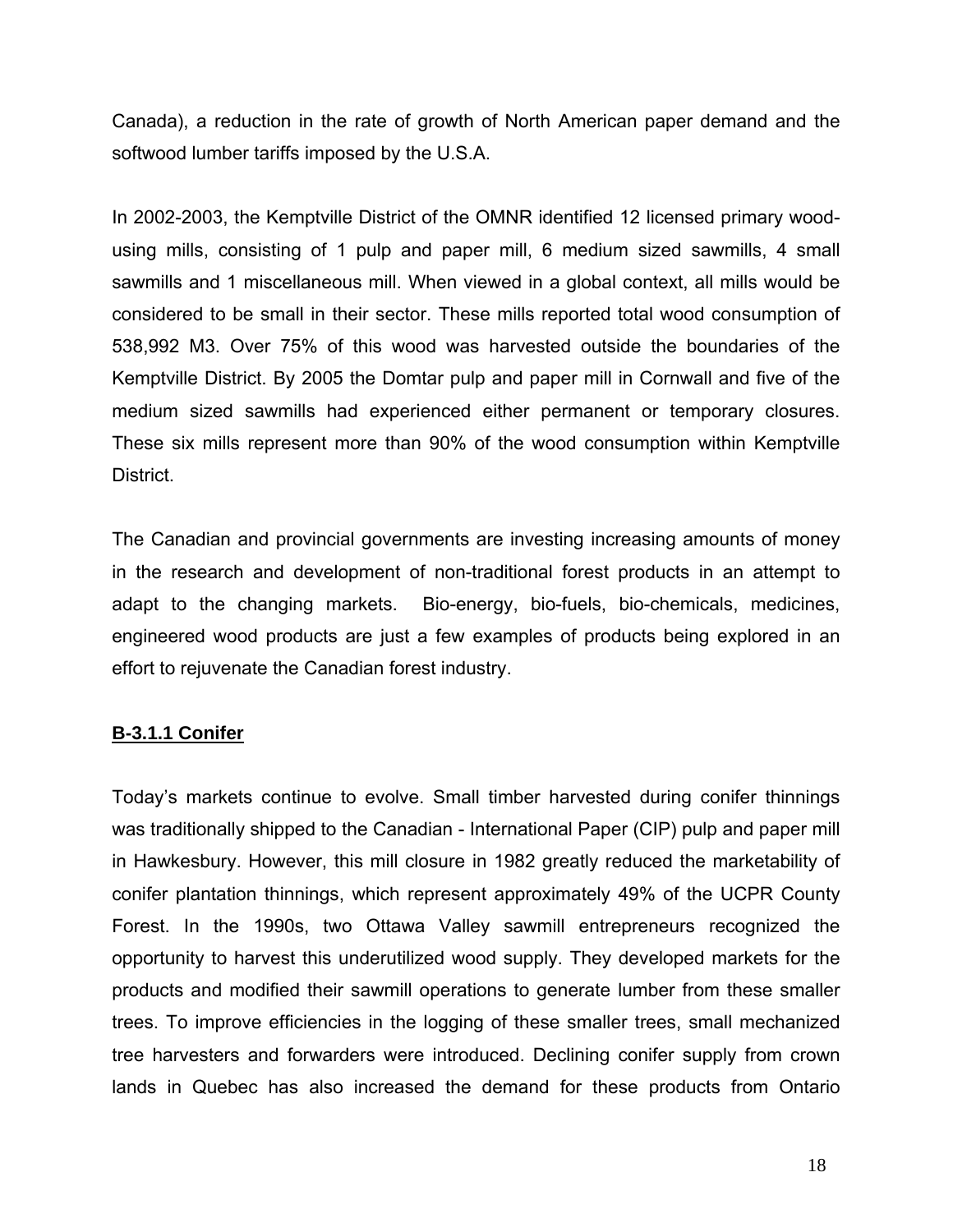sources. Today, conifer plantation thinnings are the primary revenue source for the UCPR County Forest.

Red pine, white pine and larch thinnings produce small dimension lumber for furniture and pressure treating, while white spruce thinnings are used to augment the supply for traditional dimension lumber industries. There are also specialized markets for some conifer products. For example, large, straight, knot-free red pine are the preferred supply for manufacturers of utility poles and log homes. As the forests age, the supply for traditionally higher value conifer products will increase.

# **B-3.1.2 Hardwood**

Hardwood markets have also fluctuated substantially in recent years. Thinning in the young hardwood forests typical to UCPR typically results in the removal of small diameter and lower quality trees; there are relatively few hardwood sawlogs harvested. Over 90% of the volume typically thinned from hardwood woodlots is low grade or small trees. Approximately 41% of Larose Forest is composed of hardwood species, however only 3% of the Forest contains enough stocking and quality to support a commercial operation during the term of this plan.

Traditionally the majority of the low quality hardwood products were delivered as four or eight foot pulpwood to Domtar's pulp and paper mill in Cornwall. Domtar accepted mixed loads of all hardwood species (including oak) except poplar, which had to be delivered in pure loads. With the closure of this facility in March of 2005, the market and price for hardwood pulpwood has declined. Some hardwood pulpwood is being shipped to Fraser Papers in Thurso, Quebec. Fraser requires hardwood loads to be sorted into three species groups. They accept all hardwood species except oak, but their preference is for maple, beech and birch. Fraser also purchases limited quantities of conifer pulpwood. Preference is given to wood that has been harvested from forests that are certified by the Forest Stewardship Council (FSC).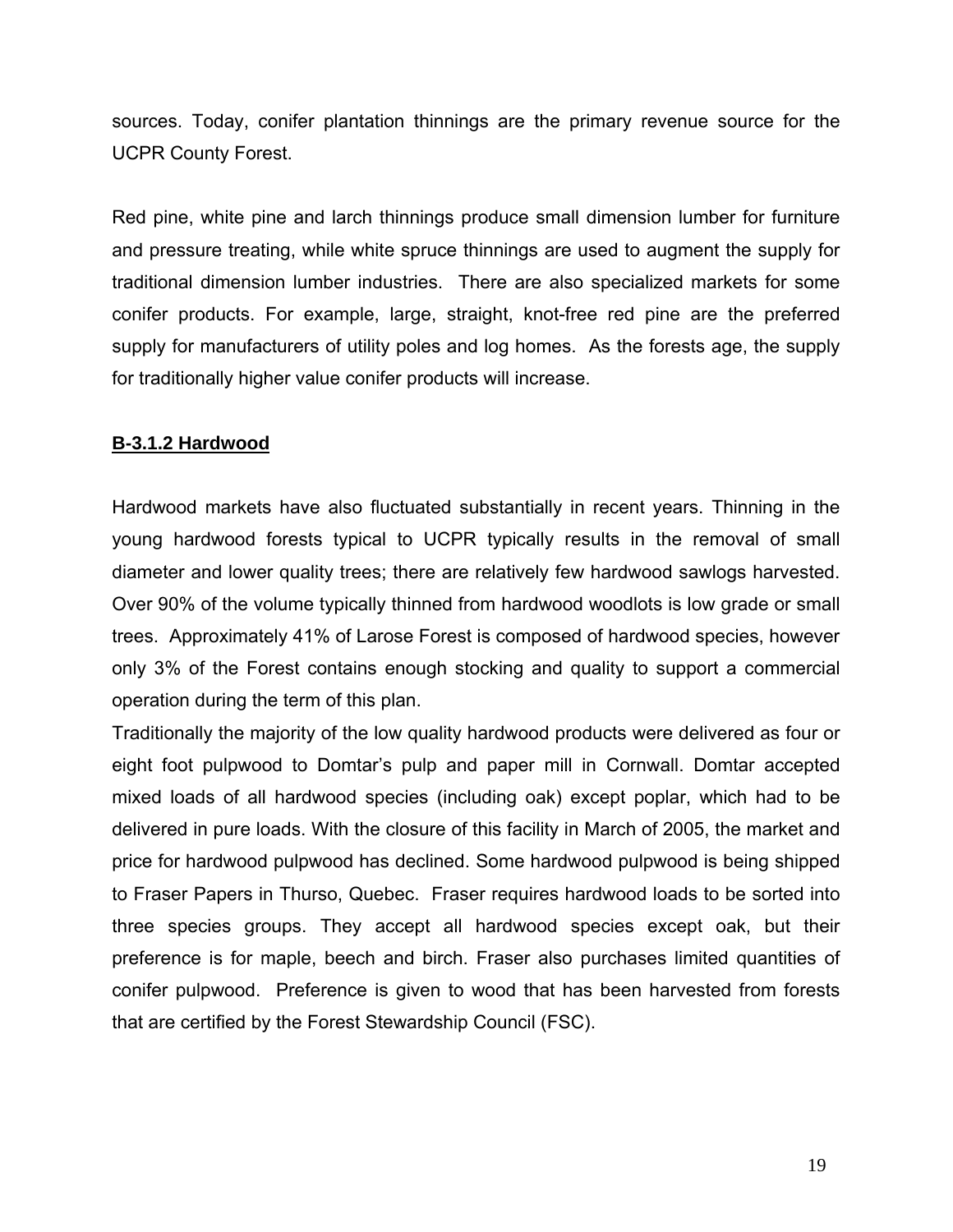Firewood demand grew during the 1970s as a result of dramatic increases in oil prices, but declined slowly during the 1980s and 1990s as oil prices dropped and natural gas availability increased. With recent drastic spikes in oil, electricity and natural gas prices, the demand for firewood is again on the upswing and is helping to offset the loss of the Domtar market for low quality hardwood. Firewood is sold by the full cord in 8 foot lengths and by the face cord as cut and split. Preferred firewood species include maple, beech and yellow birch for their heat value and ash because of its low moisture content and ease of splitting.

In recent years, most of the limited quantity of sawlogs found its way to hardwood sawmills in Hawkesbury (Laroque Lumber) or Dalkeith (C.A. Spencer). These markets have traditionally provided a ready market for the higher value sawlogs, although these operations have not been exempt from the challenging operating environment facing the forest industry. Due to a number of factors, C.A. Spencer shut down Dalkeith Lumber permanently in 2007. The predominant species of sawlogs cut in UCPR are soft maple, poplar and green ash, which are typically in the lower to mid price range for hardwood sawlogs. Sugar maple, which is available in lesser quantities, has provided a consistently high price for sawlogs over the last decade.

In the foreseeable future, hardwood thinning operations will remain as a less profitable enterprise for the UCPR County Forest than conifer thinnings. In particular, it will be difficult to find buyers for pre-commercial timber sales with a large component of small diameter hardwoods. However, with proper management, long-term yields of quality hardwood sawlogs will increase, creating better revenue opportunities for the County from these forest types.

### **B-3.1.3 Loggers**

The changes that have occurred in the local forest industry have had substantial impacts on the local logging community. These changes were clearly in effect even prior to the mill shutdowns which occurred between 2005 and 2007.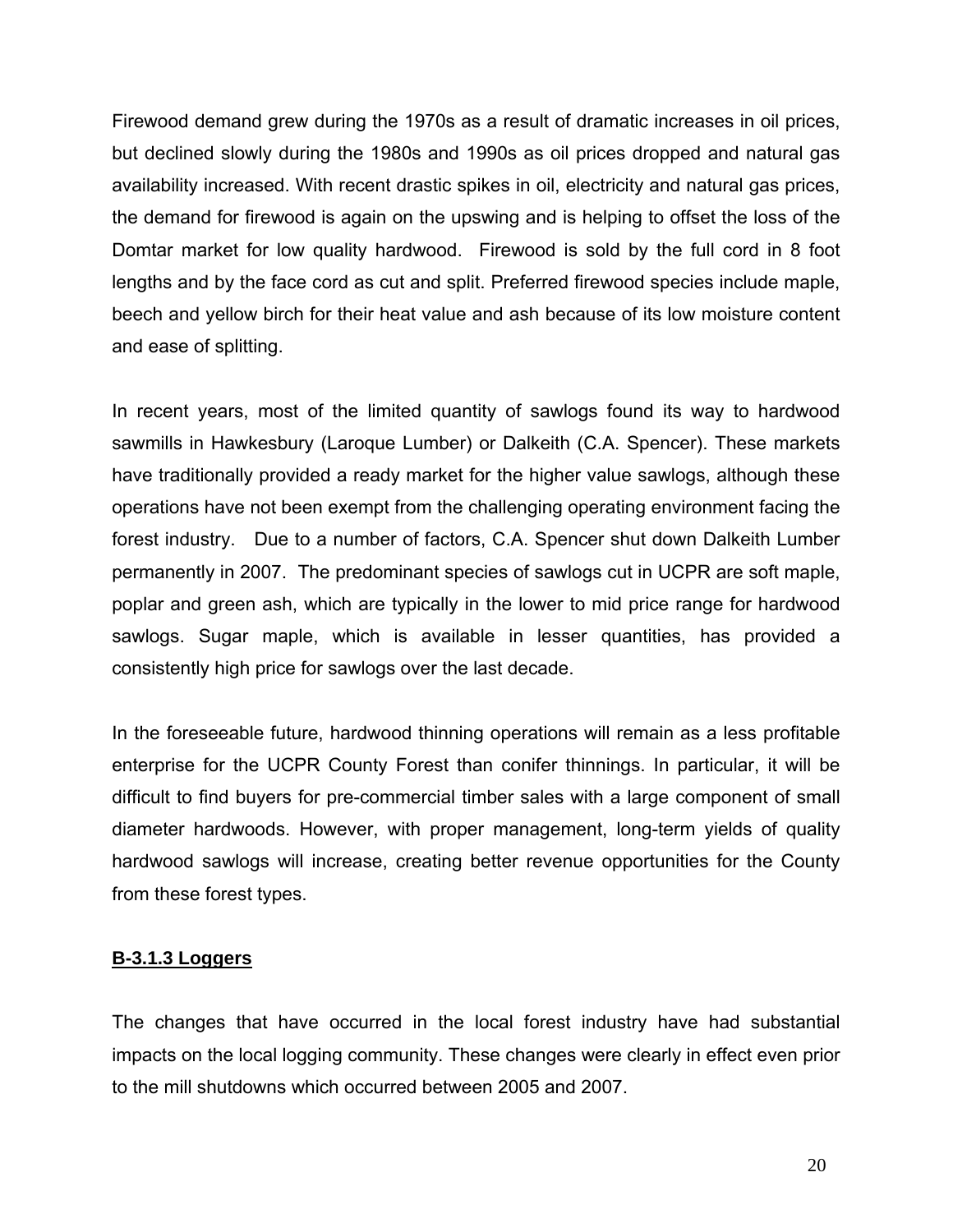Over the last 20 years, three major changes have brought about a drastic decline in the numbers and fortunes of logging contractors. First, uncontrolled logging on private land greatly reduced the availability of quality sawlogs, both through a decline in woodlot quality and a greater reluctance of a changing demographic of private landowners to allow logging on their property. Second, continued cost pressures on large pulp and paper mills resulted in minimal real price increases for pulpwood. Finally, the advent of mechanized harvesting equipment designed to harvest conifer plantations at low cost reduced the competitive advantage of traditional loggers, who relied on traditional cut and skid methods. As a result of these changes, there are few full-time logging contractors remaining in eastern Ontario.

For the remaining small contractors operating successful logging businesses in southeastern Ontario, Community Forests like the UCPR County Forest offer opportunities for sustainable timber harvesting. UCPR periodically reviews tendering procedures to ensure that these remaining operators have opportunities to bid on wood sales and/or to sub-contract harvesting projects.

# **B-3.2 Sale of Wood Products**

Commercial conifer wood sales on the UCPR County Forest are issued through a competitive tendering process. Volume estimates are calculated through a sample cruise of marked trees and wood is sold on a unit-price measure. Although lump sum sales have been used in the past, unit price sales are preferred because the bidder only pays for the wood that is actually harvested. This practice is fair to the both the logging contractor and the County.

The use of unit price sales has been greatly facilitated by the increased use of weigh scales to measure wood. Alternatively, arrangements may be made for an on-site measurement of sawlogs by a timber scaler that has been approved by UCPR at the contractor's cost. Firewood can be measured by a sample scale of truckloads. Wood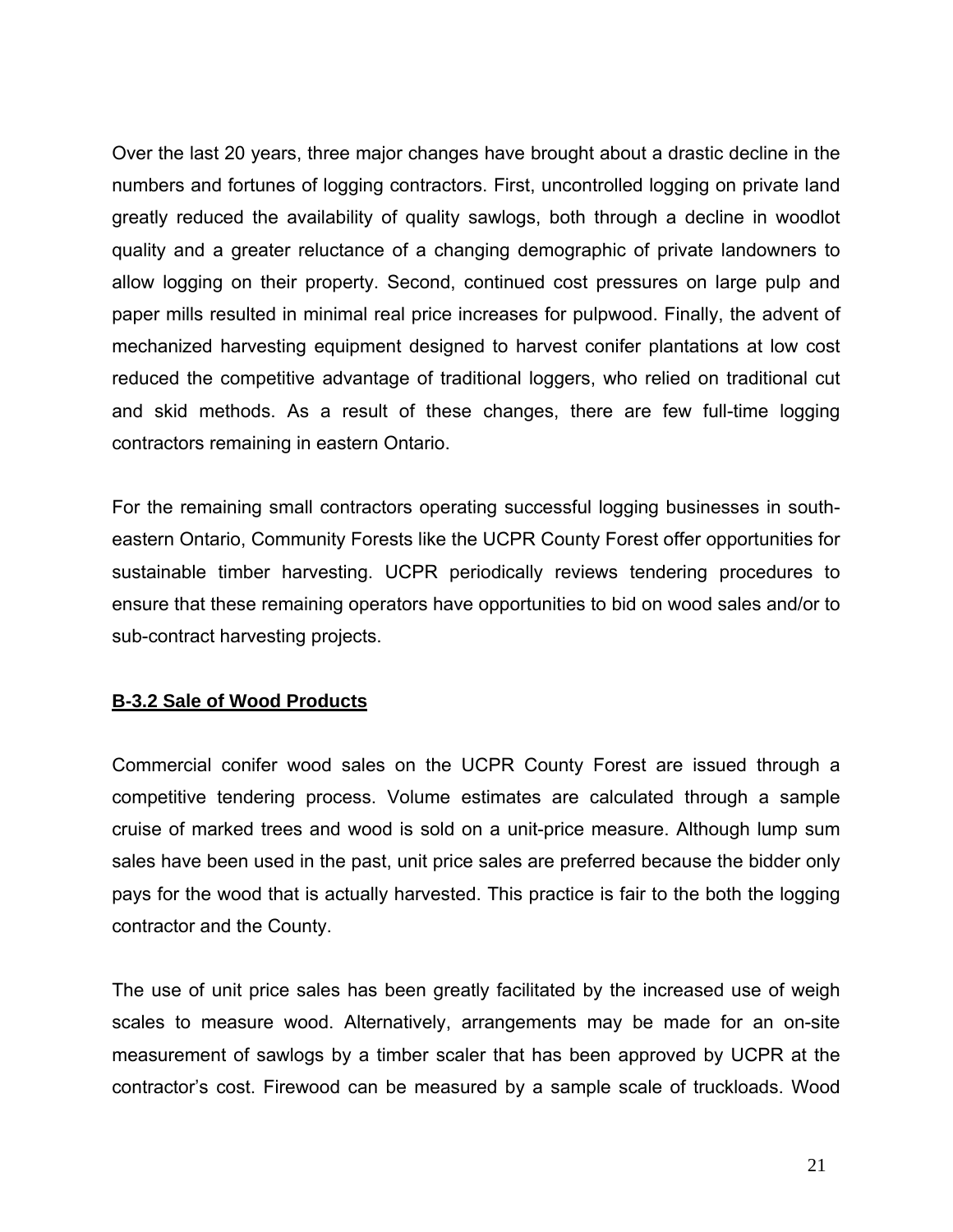hauled from UCPR County Forest is monitored through a bill of lading system. UCPR retains the right to monitor and dictate any conditions on wood scaling that it feels are necessary to protect its interests.

In an effort to make timber sales accessible to small and large logging contractors, UCPR:

- makes timber sales available in a variety of sizes,
- defers a portion of deposit payments until cutting commences, and
- considers flexible wood scaling arrangements provided that the County's interests are protected.

# **B-3.3 Harvest Operations**

All harvest operations are carried out according to a signed contract between the purchaser and UCPR. The contract describes in detail the terms of the Stumpage Sale Agreement, including volumes and prices, wood measurement, operating conditions and legal and safety requirements. Logging contractors must carry appropriate insurance and WSIB coverage to protect the County from liability.

All logging operations are monitored regularly by UCPR staff to ensure compliance with the contract and operating standards. In the event of a compliance issue on logging operations, the "Dispute Resolution Policy" as outlined in the "EOMF Forest Certification Policies and Procedures Manual" may be employed.

### **B-3.4 Forest Access**

Many levels of access are involved in the process of transferring standing trees to the mill. Harvesters, forwarders and skidders require trails in the bush in order to harvest trees and transport them to the forest access roads where log trucks are loaded with roundwood that is either left as tree length or cut to specific lengths based on the intended final product and/or the mill to which it is being shipped. Provincial and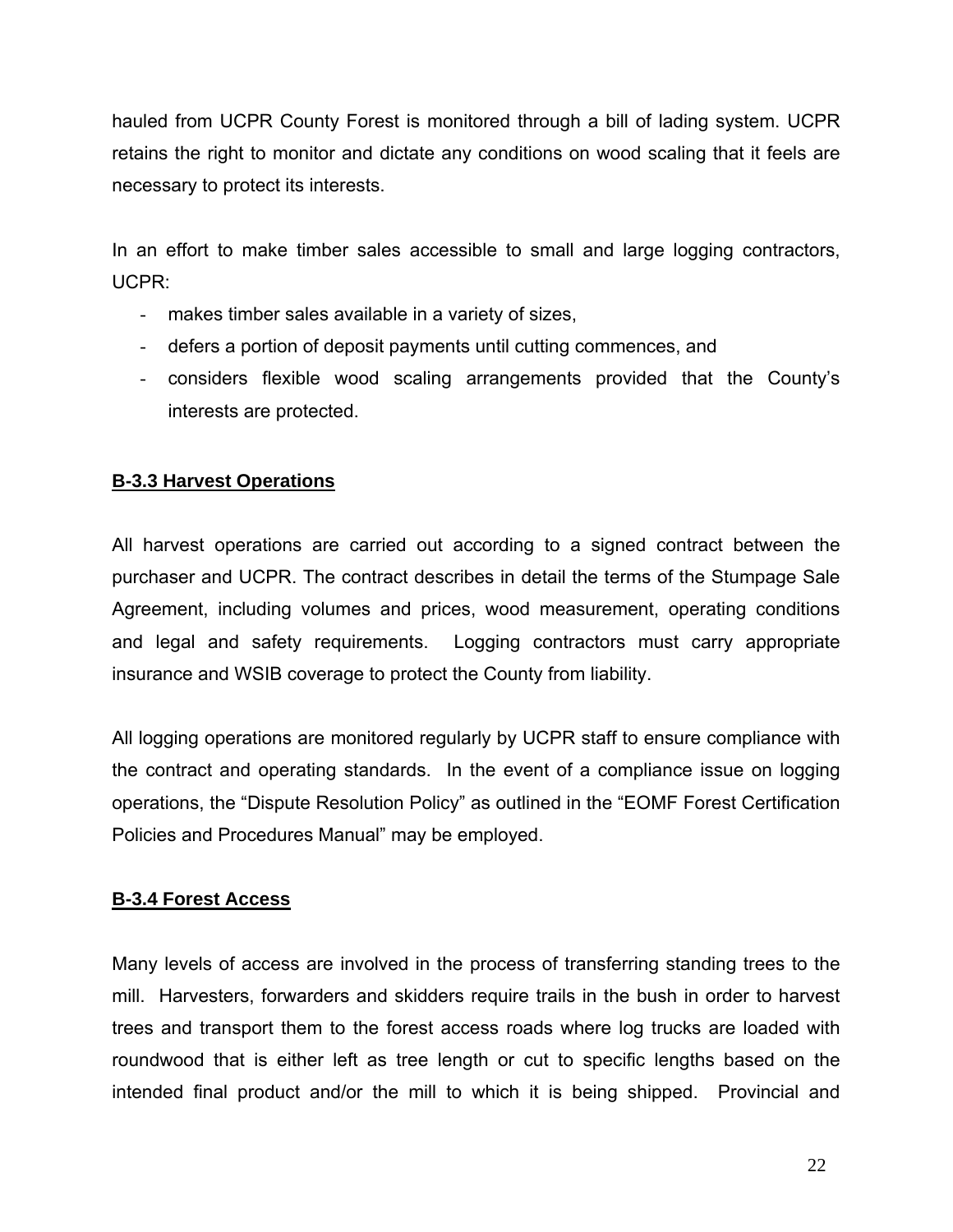Municipal roads are then used to deliver the roundwood to the mills where it is processed. In some instances, the installation or maintenance of water crossings are required on equipment trails and forest access roads.

# **B-3.4.1 Spring Road Restrictions**

Provincial highways 17, 138, 401 and 417 are built to accommodate heavy loads yearround and do not post load restrictions during the spring break-up period. However, all county and township roads have posted seasonal load restrictions. These restrictions are enforced by UCPR and the townships through the Ontario Provincial Police (OPP) and Ministry of Transportation (MTO). The spring load restrictions usually last 6 to 8 weeks depending on the weather and they generally begin in early March as frost begins to thaw. During the period of load restrictions, special permits for hauling can be sought through the township's roads engineer. To avoid costly damage to these roads, few permits are given.

# **B-3.4.2 Forest Access Roads**

Access to the compartments of the Larose Forest is fairly well established, especially in the Main Block. If a harvest area is close to a municipal road, wood can be piled at roadside (with permission of the Road Superintendent) and no road construction is required. When road work is required, minor maintenance to existing roads or trails (e.g. brushing and resurfacing) often provides sufficient access to the area that is to be treated. Whenever possible, access will be established on previously disturbed areas to avoid loss of productive forest. In some instances, a small section of new road or new landings may need to be constructed by harvesting contractors. All new roads and landings must be approved by UCPR before operations commence. Some new landings are approved during operations if the conditions warrant and if the objectives in the forest management plan and the harvest plan are not compromised. Cutting and skidding of the road right-of-way and landings, followed by smoothing of the surface with a skidder blade is usually sufficient to allow vehicle access. A back hoe may be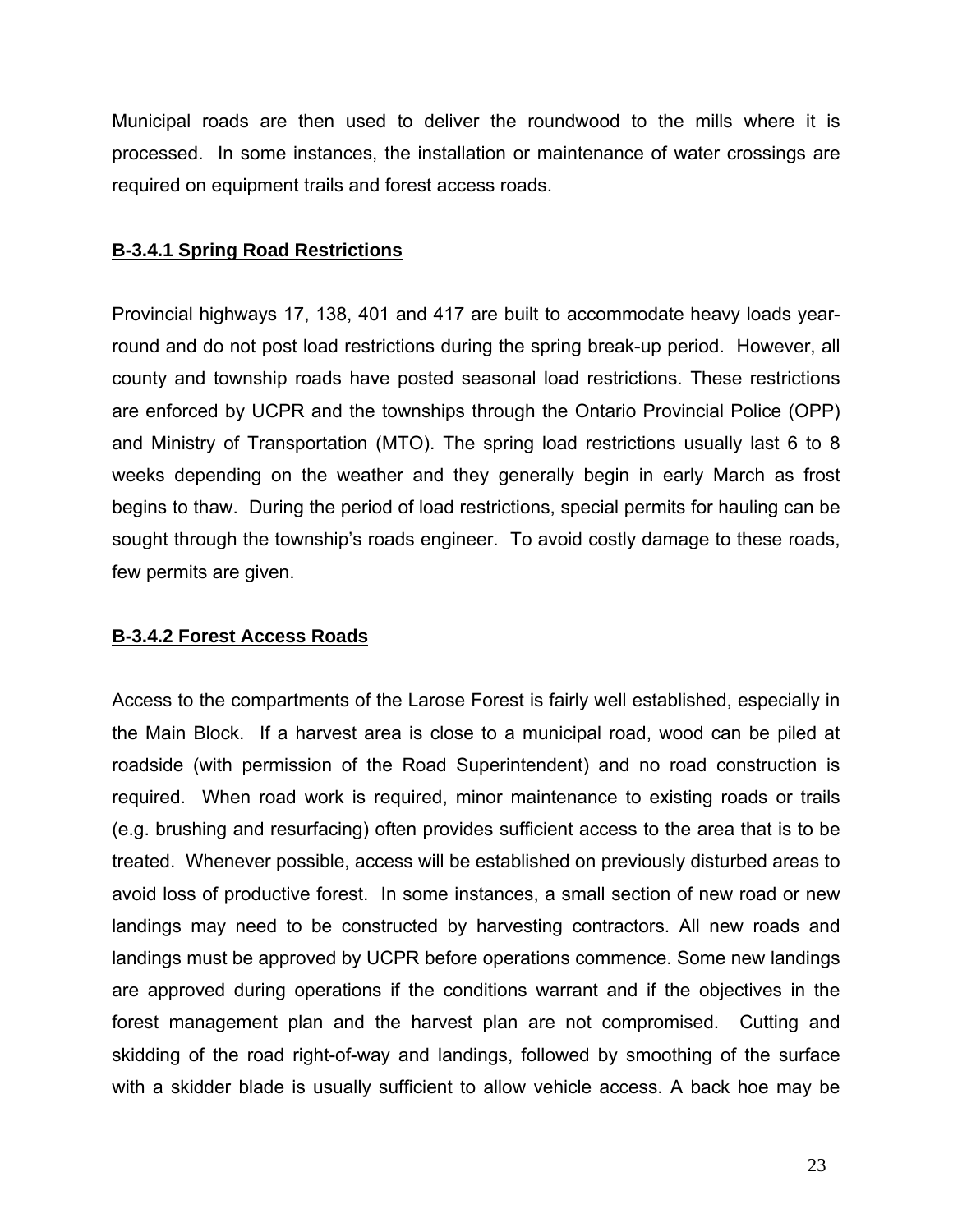used to clear the road surface of stumps. Since most new roads are designed for winter use, fill is rarely required.

The construction of new access onto a property from a township road requires the permission of the Township Road Superintendent. To avoid creating new permanent access roads, which can lead to misuse of the property (e.g. garbage dumping), these roads are generally designed to be temporary. After use the entrance to the road is usually decommissioned by culvert removal and/ or physical blocking with trees or other debris.

Existing access roads and water crossings must be left in the same or better condition than they were at the beginning of harvest operations. Logging contractors must repair to original condition damage to roads, trails, fences, gates, culverts, bridges, utilities or other improvements damaged beyond ordinary wear and tear.

Sometimes the best access is through adjacent private property, either through an existing laneway or field. In this case, UCPR may assist the logging contractor to develop an access agreement with the adjacent landowner.

### **B-3.4.3 Harvester, Skidder and Forwarder Trails**

Logging contractors must establish access trails for logging equipment to extract harvested trees. In plantations, access trails are generally created by removing marked rows of trees, usually ranging from every third to every fifth row. In addition to row removal, individual trees may require removal to allow for equipment access. In natural stands, access trails are located in more open areas of the forest, usually where trees are marked for harvest.

The stumpage sale contract between UCPR and the logging contractor provides operational standards regarding: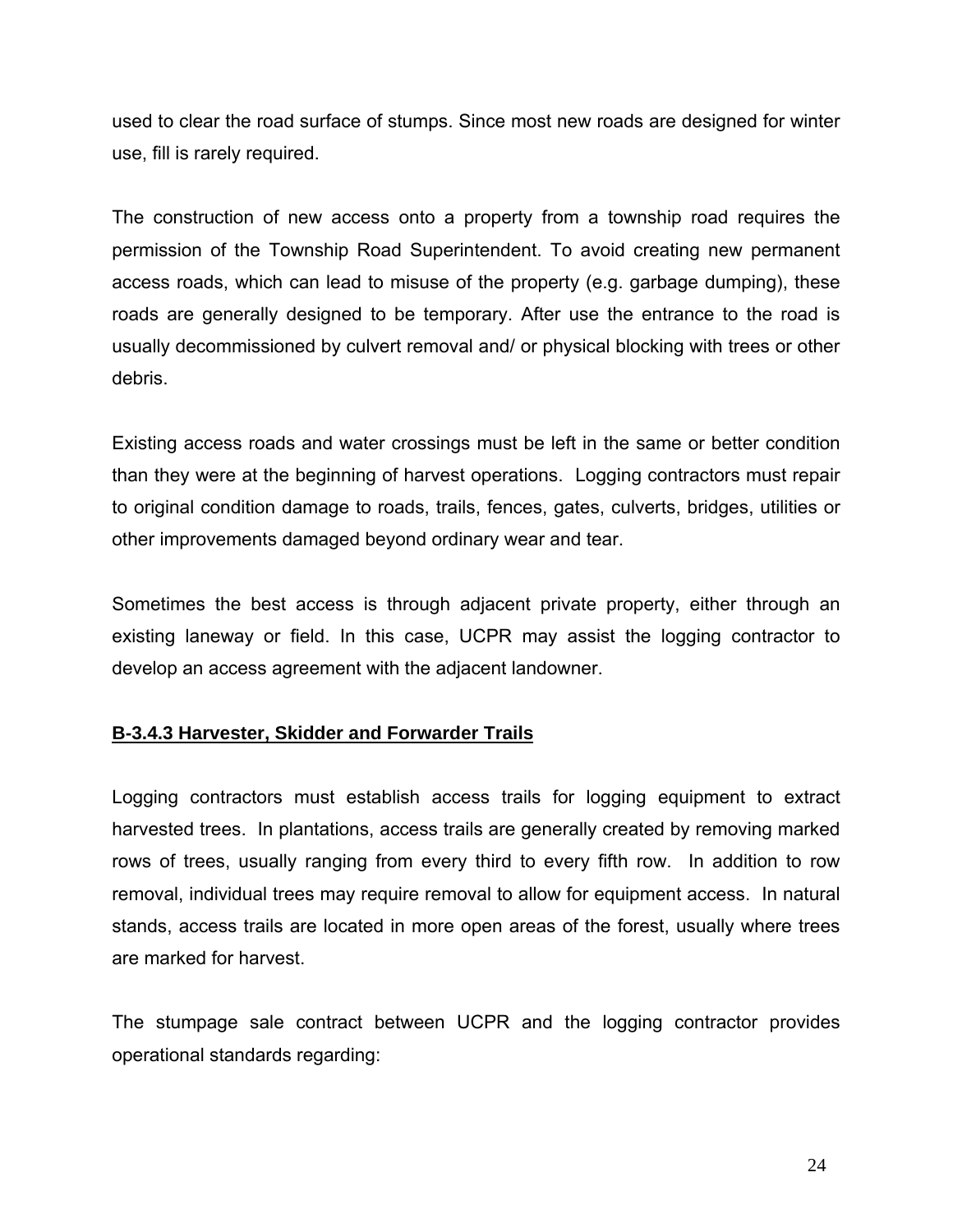- acceptable area covered by equipment trails,
- acceptable levels of trail rutting,
- acceptable levels of damage to residual trees, and
- acceptable levels of damage to advanced regeneration.

Every effort is made in the preparation of the Harvest Plan to ensure the purchaser and the operator are aware of the specific operating conditions and the potential issues that may arise during harvest. For example, some of the sites in UCPR are low and wet which are prone to excess rutting and compaction in the frost-free season. These sites cannot be harvested in compliance with the contract standards until significant frost has developed in the ground. Generally, a winter harvest restriction will be described in the Harvest Plan.

## **B-3.4.4 Forest Operations In and Adjacent to a Watercourse**

The *Fisheries Act* prohibits the harmful alteration, disruption or destruction of fish habitat (HADD), unless approved by the Department of Fisheries and Oceans (DFO). Certain activities occurring in or adjacent to a watercourse require a review by DFO to assess the risk of a HADD resulting from a specific activity. South Nation Conservation has entered an agreement with DFO which allows SNC to review activities in and around water within the South Nation watershed on DFO's behalf. Heavy equipment traffic (e.g. skidder) in or in close proximity to a water course and water crossing installation are some examples of activities that have the potential to cause a HADD as described by the *Fisheries Act*.

In an effort to streamline the review process, DFO has generated a list of "Operational Statements" that outline activities in and adjacent to watercourses that are deemed to be a low risk of a HADD provided the specific criteria and standards outlined in the applicable Operational Statement are met. Some examples of DFO operational statements include culvert maintenance, ice bridge construction and installation of a clear span bridge. The DFO website houses the most current versions of these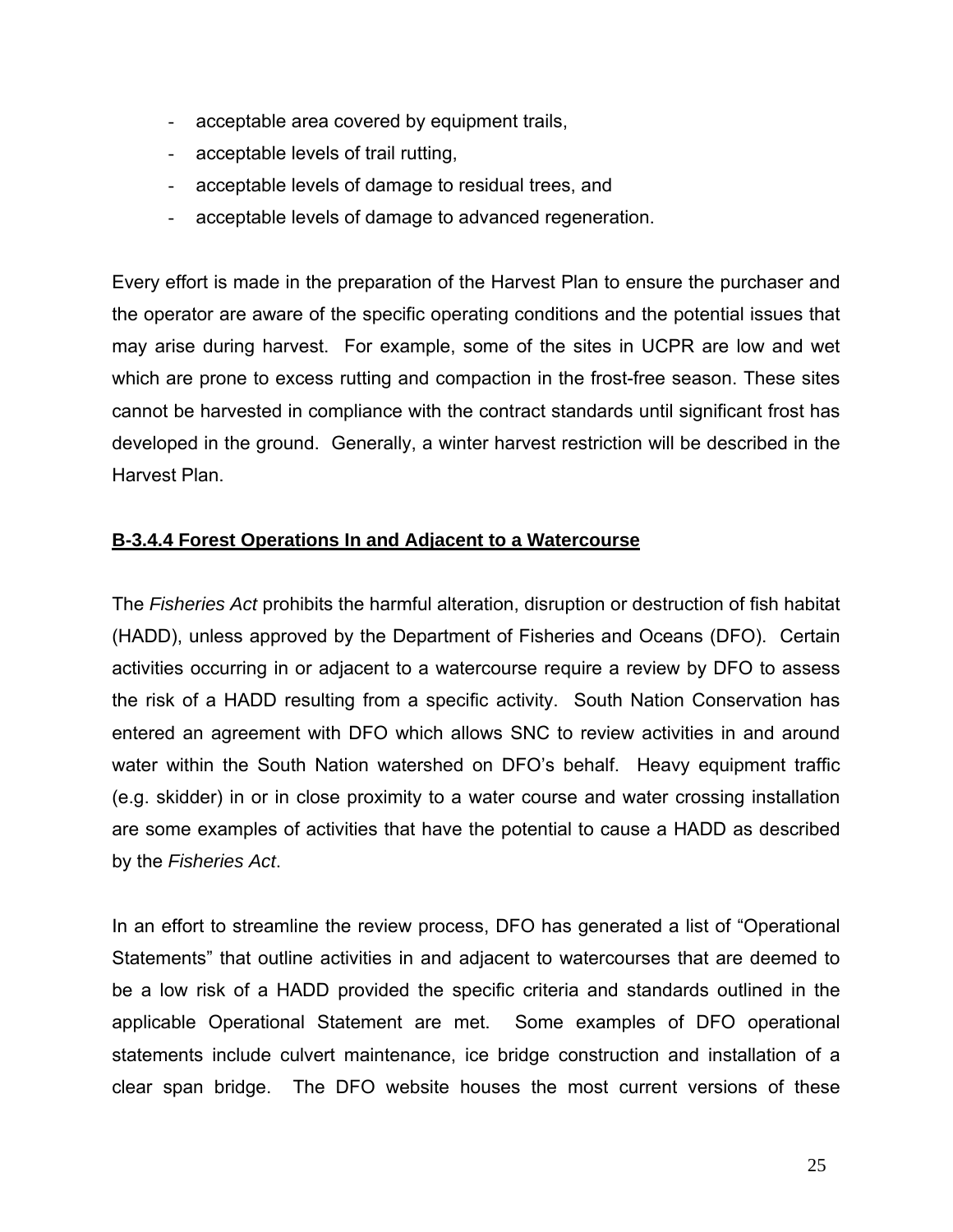operational statements. Since new statements are often added and updates are made to existing statements, the DFO website will be the source of the most current versions of these documents. The DFO Operational Statements do not override other legislation that requires the acquisition of permits for certain activities in or adjacent to a watercourse (e.g. *Conservation Authorities Act*).

In addition to the *Fisheries Act*, the *Conservation Authorities Act* stipulates that all development, as defined in the Act (see Appendix 4 - Glossary), within or adjacent to watercourse (e.g. stream, wetland, municipal drain, etc.) will require review and possible permit issuance by the appropriate conservation authority. The County Forest falls entirely within the jurisdiction of South Nation Conservation with respect to the administration of the Act. Details regarding development in the vicinity of regulated watercourses will be submitted to SNC for review and possible permit issuance.

UCPR will provide details to the appropriate agency to allow for their review and to obtain permits where required for forest operations within or immediately adjacent to a watercourse.

# **B-3.5 Non-Timber Forest Products**

Non-timber forest products (NTFP) are any products that are derived from the forest, but do not include the harvest of trees for traditional forestry purposes (e.g. sawlogs, veneer, utility poles, etc.). They include products like maple syrup, mushrooms, medicinal plants, boughs for wreaths, etc. UCPR may undertake or allow for the commercial harvest of non-timber forest products provided it can be done sustainably and does not compromise the ecological integrity of the site. Consultation with the Algonquin and Mohawk communities will occur to determine whether the NTFP is a traditional resource and/or traditional harvest site for those communities.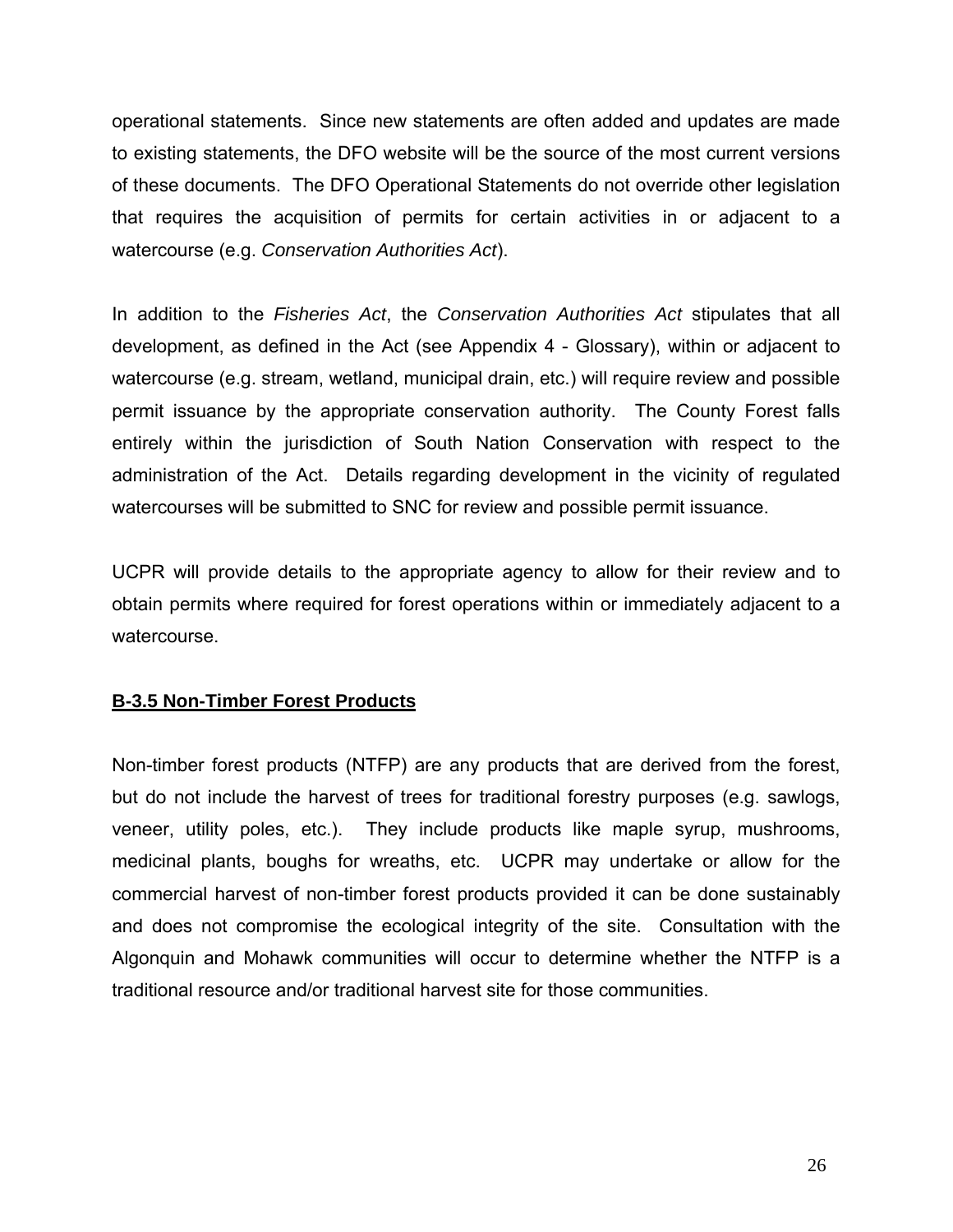#### **B-3.6 Forest Certification**

Forest certification involves the independent evaluation of forestry practices to a common standard, which can be used to label forest products such as lumber or paper as harvested from a "well managed forest." The Eastern Ontario Model Forest has evaluated forest certification, or "green labelling" of forest products and the potential costs and benefits for private woodlot owners and "Community Forests."

The EOMF was certified in 2003 under the Forest Stewardship Council (FSC) and successfully renewed their certificate in 2008. The certificate permits the EOMF to incorporate other Forest Managers under their umbrella certificate. Forest Managers must sign a Memorandum of Understanding with the EOMF and commit to following standard policies and standard operating procedures (EOMF 2007). Forest Managers are included in the annual independent audit and the recertification audit. In 2005, South Nation Conservation became a Forest Manager under EOMF's FSC certificate.

Through UCPR's partnership with SNC, the Larose Forest was included under the EOMF FSC certificate in 2006. FSC certification provides UCPR residents with the assurance that their forests are managed to a world-recognized standard. FSC certification also positions the County to benefit from the sale of certified wood should markets develop for FSC certified lumber, poles, paper or firewood. The current market advantage for FSC certified wood involves Fraser Papers in Thurso, Quebec. Fraser Papers will accept wood from forests that are certified to the FSC standard 52 weeks a year, even when they are not accepting wood from other sources.

### **B-4.0 FOREST UNITS AND SILVICULTURAL TREATMENT OPTIONS**: (Streit, 2007)

OMNR defines a forest unit as, "A classification system that aggregates forest stands for management purposes that will normally have similar species composition, will develop in a similar manner (both naturally and in response to silvicultural treatments), and will be managed under the same silvicultural system " (OMNR 2004).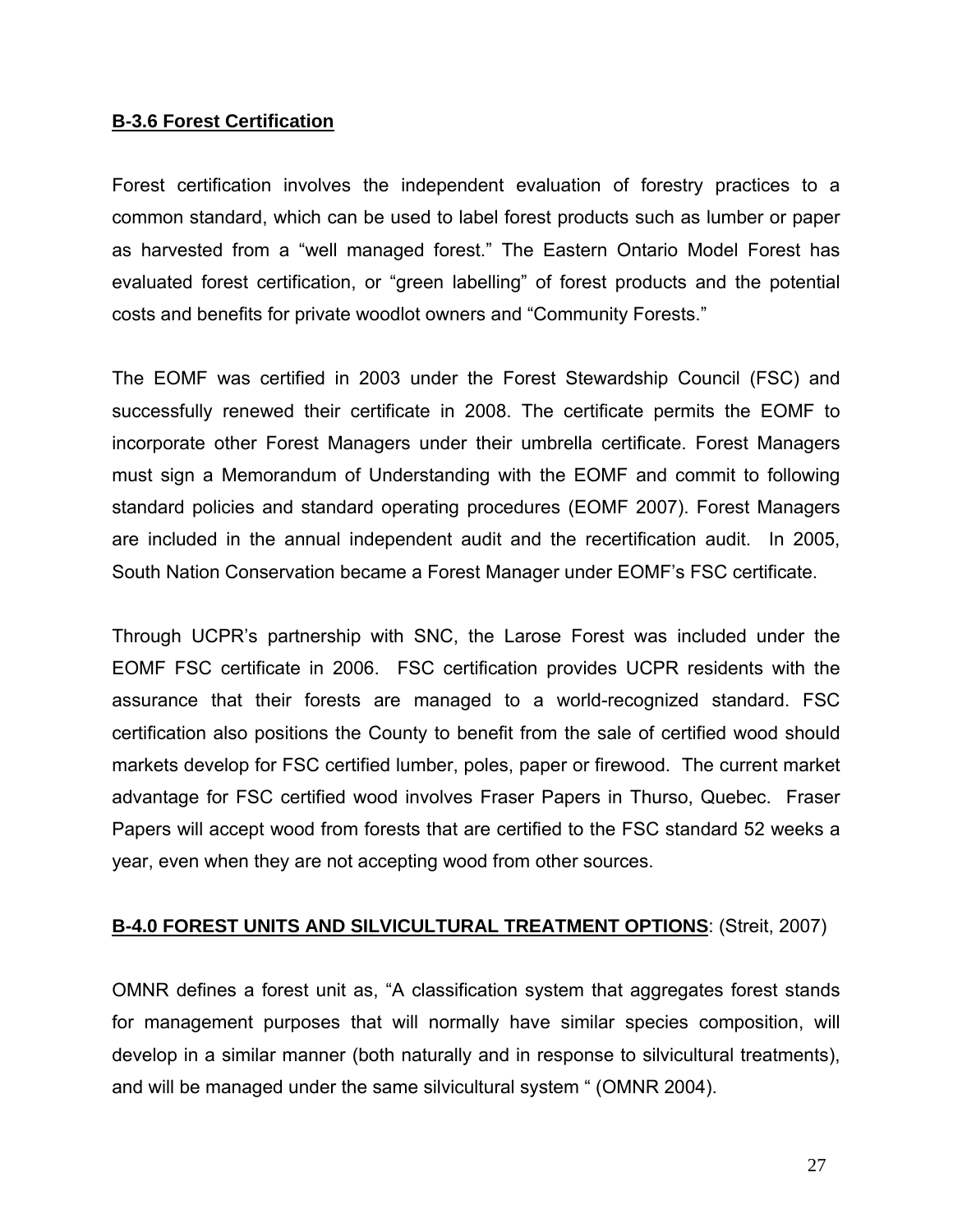Silvicultural treatments are designed to emulate the natural disturbance regimes to which the varied forest types have become adapted. Single-tree and group selection emulate mortality of single trees or groups of trees that would normally succumb to age, insects or disease. Shelterwood systems emulate ground fires that clear the understory and cause partial mortality of the overstory, allowing a new, relatively even-aged stand to develop ultimately replacing the original. Clearcutting emulates the larger scale, stand replacing disturbances such as severe wind storms and intense forest fires. Each system has variations to address specific site characteristics and the composition of the tree species involved.

### **B-4.1 Mid to Late Successional Hardwoods**

The UCPR County Forest has a relatively small component (329.8 hectares) of mid to late-successional hardwoods with potential stocking and quality for selection management. The majority of the forests are still relatively young, with 61 to 80 as the dominant age class. Most mid to late successional hardwood forests less than 60 years of age are even-aged. Older stands usually exhibit a two aged or all-aged distribution. These forests are subdivided into lowland hardwood (red maple) and upland tolerant hardwood (sugar maple) forests.

### **B-4.1.1 Lowland Hardwoods**

Typically, most mid to late successional lowland forests are found on imperfectly to poorly drained soils and in ravines, and are dominated by the lowland hardwood species red maple. The soils have low agricultural capability due to drainage problems or steep terrain. Fresh to moist sites typically support a diverse group of tree species including basswood, yellow and white birch, white, green and black ash, black cherry, white elm, bur and red oak, bitternut hickory, white cedar, largetooth aspen, and balsam poplar. Hemlock and white pine are usually only found in ravines or other less-disturbed sites. Pockets of planted white pine and other conifer species may be mixed throughout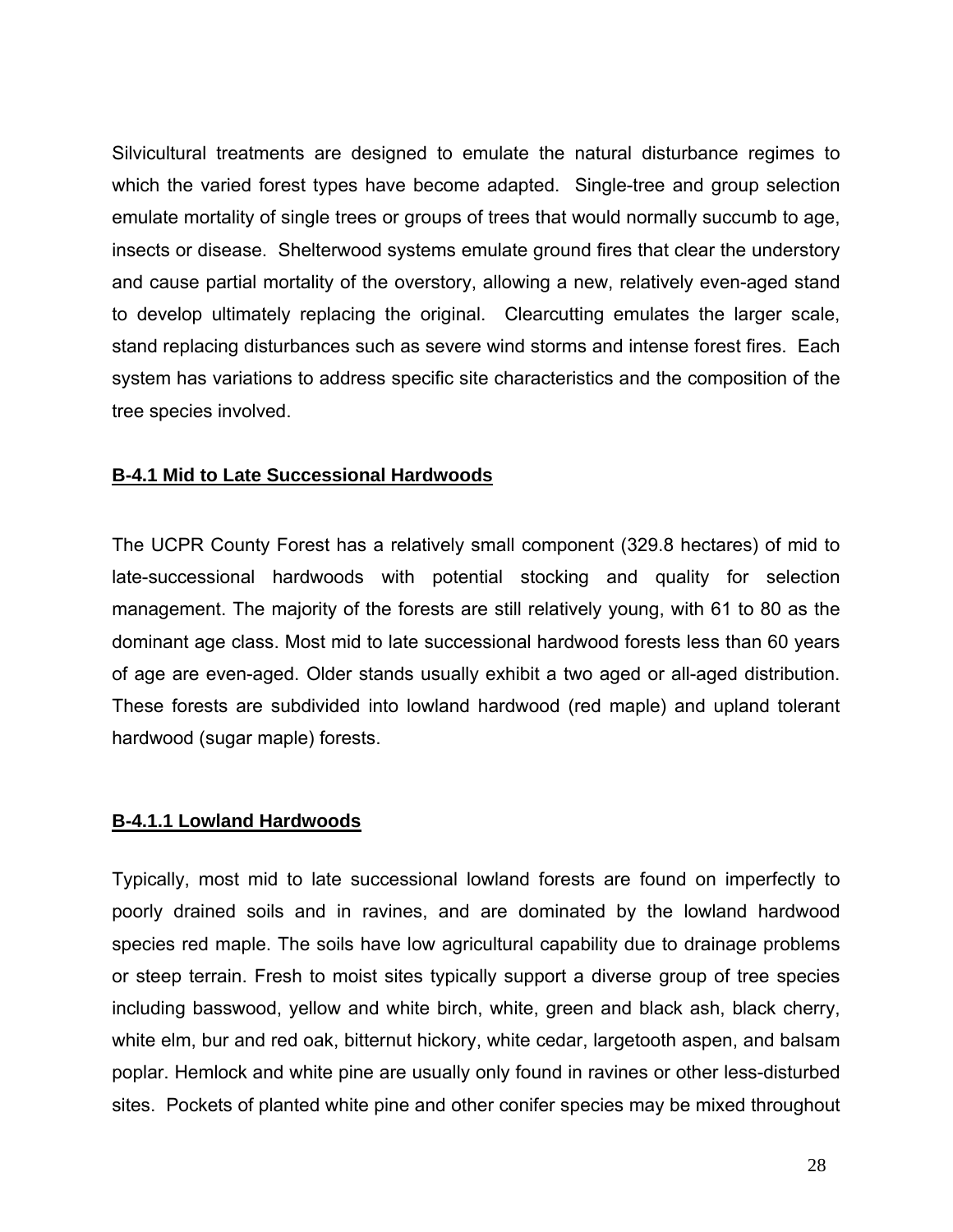the forest, usually on hummocks or small hills.

Many lowland hardwood forests in the UCPR County Forest have their origin in agricultural use, either as pasture or as hay fields. Eventually these sites were abandoned due to drainage problems, allowing pioneering mid-tolerant tree species to become established. The forests in ravines were typically the least disturbed. Higher quality stands have an abundance of single stems which have arisen from seed rather than coppice, and higher stocking. Lower quality stands tend to be dominated by coppice growth, or are of lower stocking. The quality of these poor stands has declined further as a result of the ice storm of 1998.

Most of the existing mid-tolerant species can successfully regenerate on the variety of microsites found within these forests. Red maple is a prolific seed producer that regenerates on most microsites. Green ash, basswood, white elm and white pine become established on soil hummocks and small hills, while yellow birch and hemlock favour rotting wood as a substrate. Small mammals and songbirds transport acorns and hickory nuts which establish under the canopy of mature mixed lowland hardwoods and adjacent plantations.

**Silvics** (adapted from O.M.N.R.: A Silvicultural Guide To Managing Southern Ontario Forests, and A Silvicultural Guide For the Tolerant Hardwood Forest in Ontario, **Silvics of N.A.** , Silver Maple A Bottomland Hardwood in Ontario (D. McDonald, 2003), and local knowledge)

### Silvics of Red Maple

- red maple is a prolific, regular seed producer.
- seedlings can germinate in a wide variety of seedbeds.
- spring seed dispersal and germination allows red maple to take advantage of increased area of suitable microsites in swamps during prolonged droughts.
- red maple can thrive on a wide range of soil types, textures, moisture and pH; it is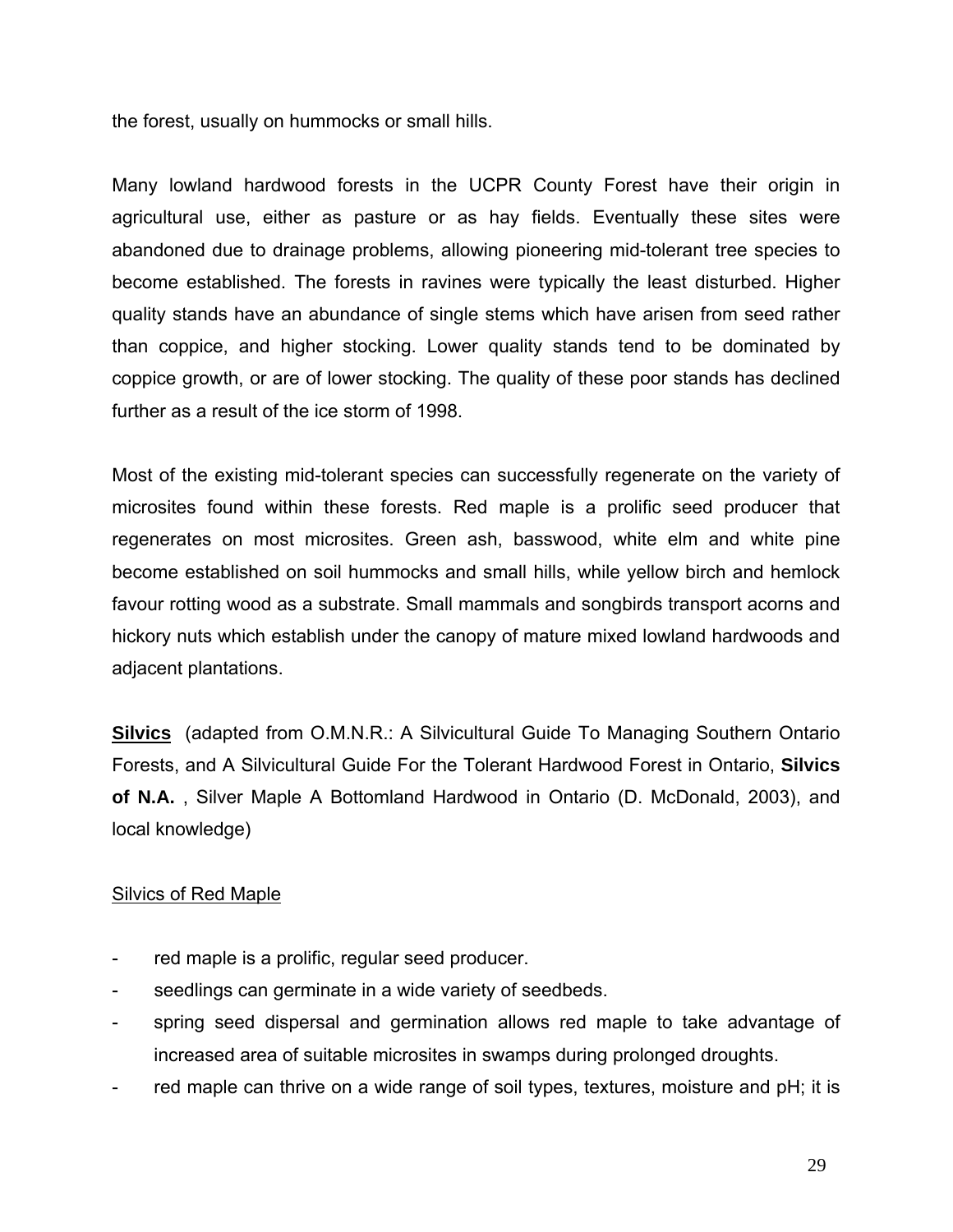found on sites ranging from dry ridges to peat bogs and swamps.

- red maple is a pioneer species that is more shade tolerant and longer lived than the usual early successional species, such as poplar and birch; it can regenerate in disturbed areas such as abandoned fields, plantations, clearcuts, and ice-storm damaged stands.
- on certain wet sites, red maple can maintain itself indefinitely as a climax species.
- red maple seedlings can persist in the understory for several years and respond to release in a variety of sizes of canopy openings.
- while red maple is well known for its prolific sprouting ability, single stems from seedlings are more desirable for producing quality timber.
- red maple is moderately shade tolerant to tolerant; seedlings are more shade tolerant than larger trees.
- red maple responds well to thinning.
- release of suppressed stems often results in the development of epicormic branches.
- on wet sites red maple is shallow rooted, but on dry sites it develops taproots.
- major damaging agents include the Columbian timber beetle (wood quality degrade), windthrow on wet soils, ice and snow damage, internal rot which enters through broken branches or decaying stems of coppice clumps, and deer browsing on seedlings.
- silver and red maple are known to hybridize in nature.

The silvics of the other tree species of the lowland hardwood forest unit are detailed in Silviculture Guides produced by the O.M.N.R..

### **Long-term Management Objective:**

While lowland hardwood species such as red maple, green ash and basswood are of moderate value as sawlogs, the high rate of volume growth on these sites makes sawlog production a sound long-term financial objective. Yields of 1200 to 1500 board feet per acre of sawlogs are typical from light selection thinning of mature mixed lowland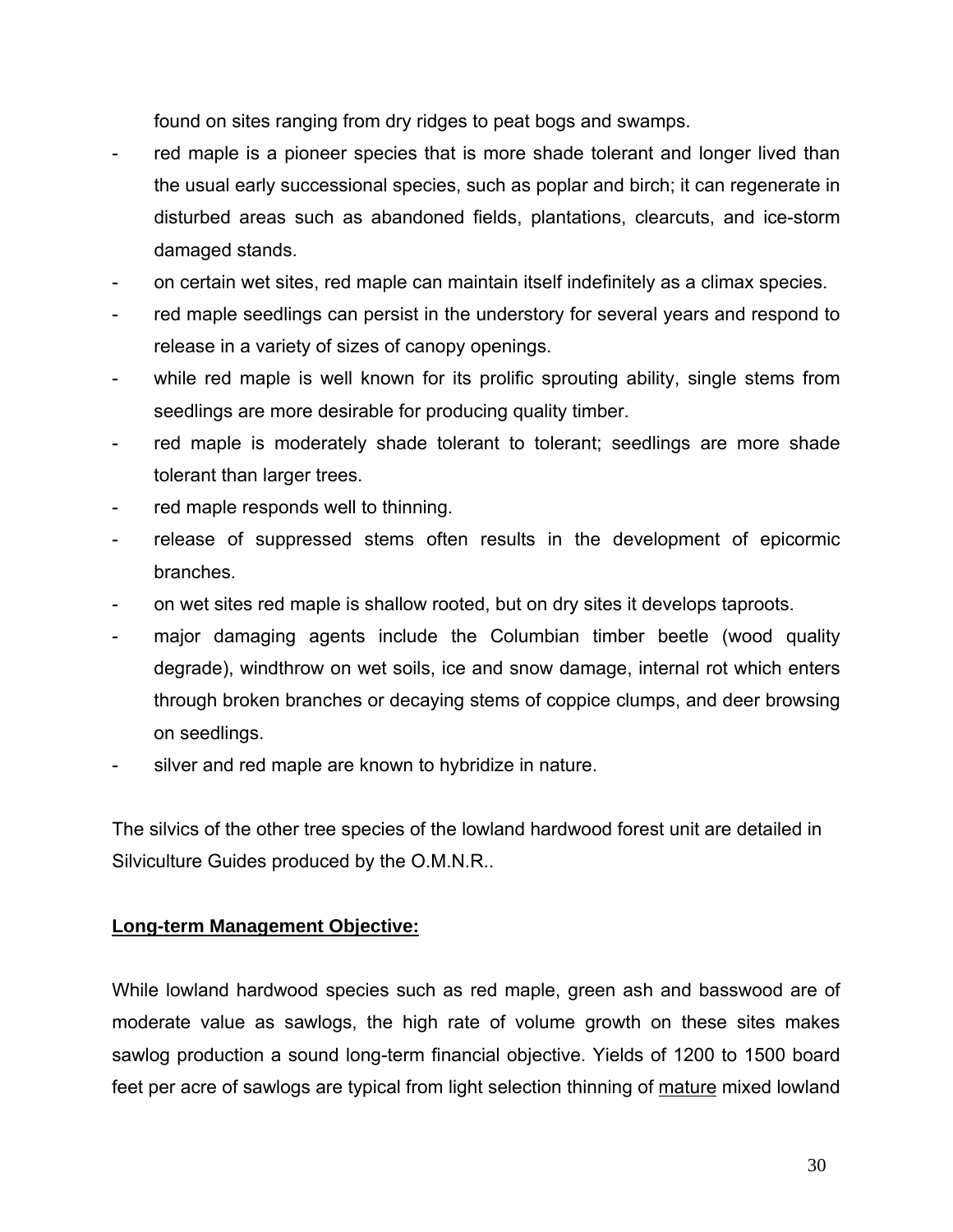Ms-ash-elm forests. Ash is the preferred lowland hardwood species for firewood, while red maple, birch and poplar are preferred locally for pulpwood.

Management of lowland hardwoods in the UCPR County Forest focuses on fresh to moist sites. The long-term management objectives for these sites are:

- maintain a continuous forest canopy,
- develop or maintain an all-aged forest condition,
- improve the overall timber quality of the stands, with particular emphasis on growing single stems rather than coppice clumps,
- enhance/ restore the components of large trees, white pine and hemlock,
- maintain/ regenerate a diversity of mid-tolerant tree species
- maintain / regenerate a component of minor tree species
- provide protection for significant wildlife habitat and wildlife trees

## **Management**

The majority of lowland hardwood forests are managed using the group selection system. Table 5 summarizes the key parameters for selection management used on the forest. Detailed guidelines for selection management are provided in the Silviculture Guides produced by the O.M.N.R..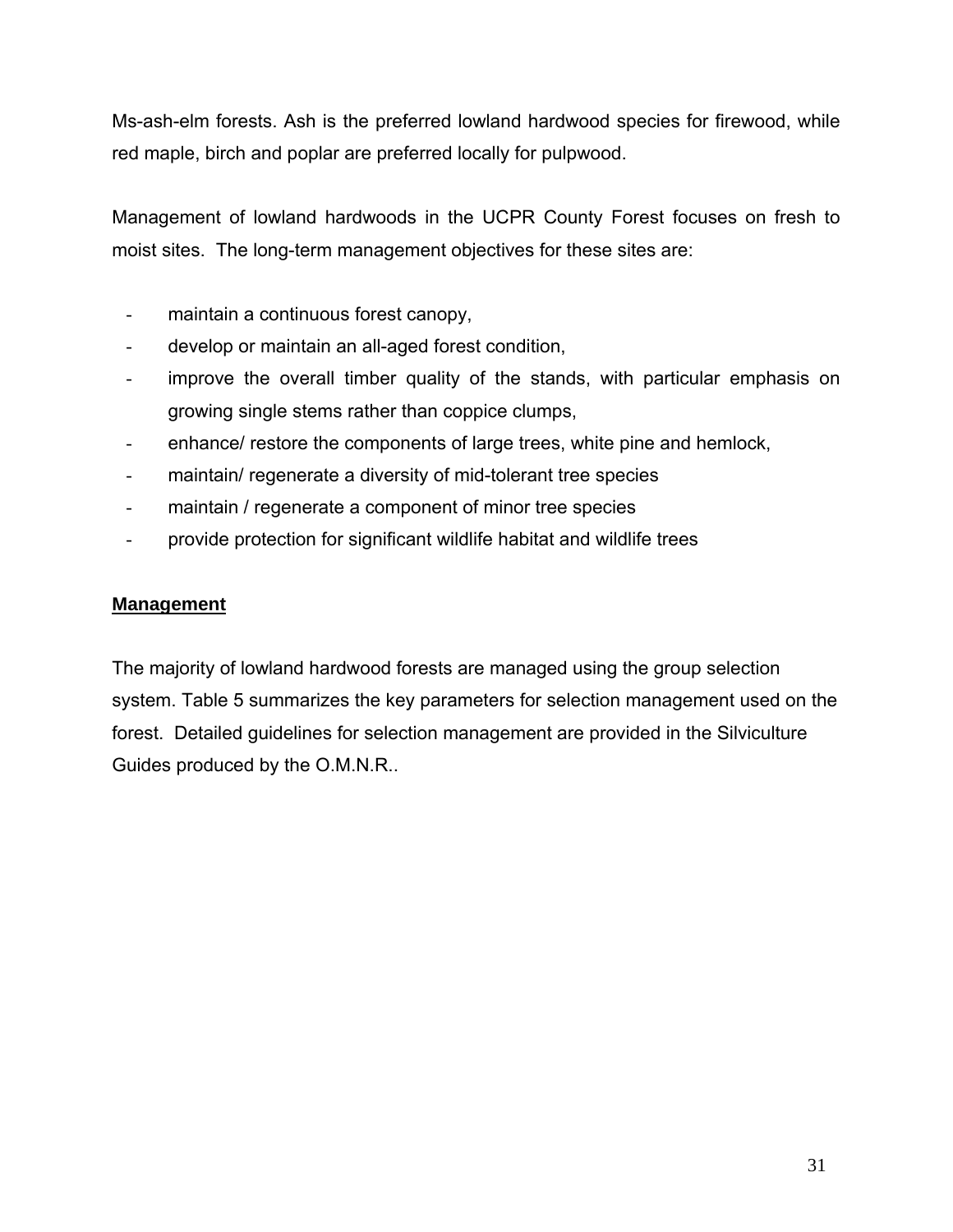| Full stocking basal area           | 30 to 38 m2/ ha                                       |       |       |         |  |  |
|------------------------------------|-------------------------------------------------------|-------|-------|---------|--|--|
| Desired residual basal area        | 20 to 26 m2/ ha                                       |       |       |         |  |  |
| Full stocking crown closure        | 75-90%                                                |       |       |         |  |  |
| Desired residual crown closure     | 60-70%                                                |       |       |         |  |  |
| <b>Desired Structure</b><br>DBH cm | $10 - 24$                                             | 26-36 | 38-48 | $50+$   |  |  |
| BA m2/ha                           | 5                                                     | 6     | 6     | $5 - 7$ |  |  |
| Cutting cycle                      | 15 to 20 years                                        |       |       |         |  |  |
| Group openings                     | 1 to 2 per hectare, $\frac{1}{2}$ to full tree height |       |       |         |  |  |

Table 5: Silviculture Summary Lowland Mixed Hardwoods (Streit 2008).

# **B-4.1.2 Upland Hardwoods**

Upland tolerant hardwood forest associations on the UCPR County Forest are uncommon, and are characterized by the shade tolerant tree species sugar maple growing with red maple on moderately well-drained to imperfectly drained soils. There are only 28.1 hectares of sugar maple dominated stands in the UCPR County Forest. Typical associates on drier sites also include beech, black cherry, white ash, and bitternut hickory, while yellow birch, basswood, green ash and white elm are more common on fresh sites. Poplar is a common associate on the more disturbed sites, while hemlock and white pine are typically found on less disturbed sites. Other associates include white birch and red oak.

Advanced regeneration in upland tolerant hardwoods is generally dominated by sugar maple and red maple. Suppressed advanced regeneration of most mid-tolerant species will be present within these stands. Mid-tolerant species may develop into saplings if located within crown openings.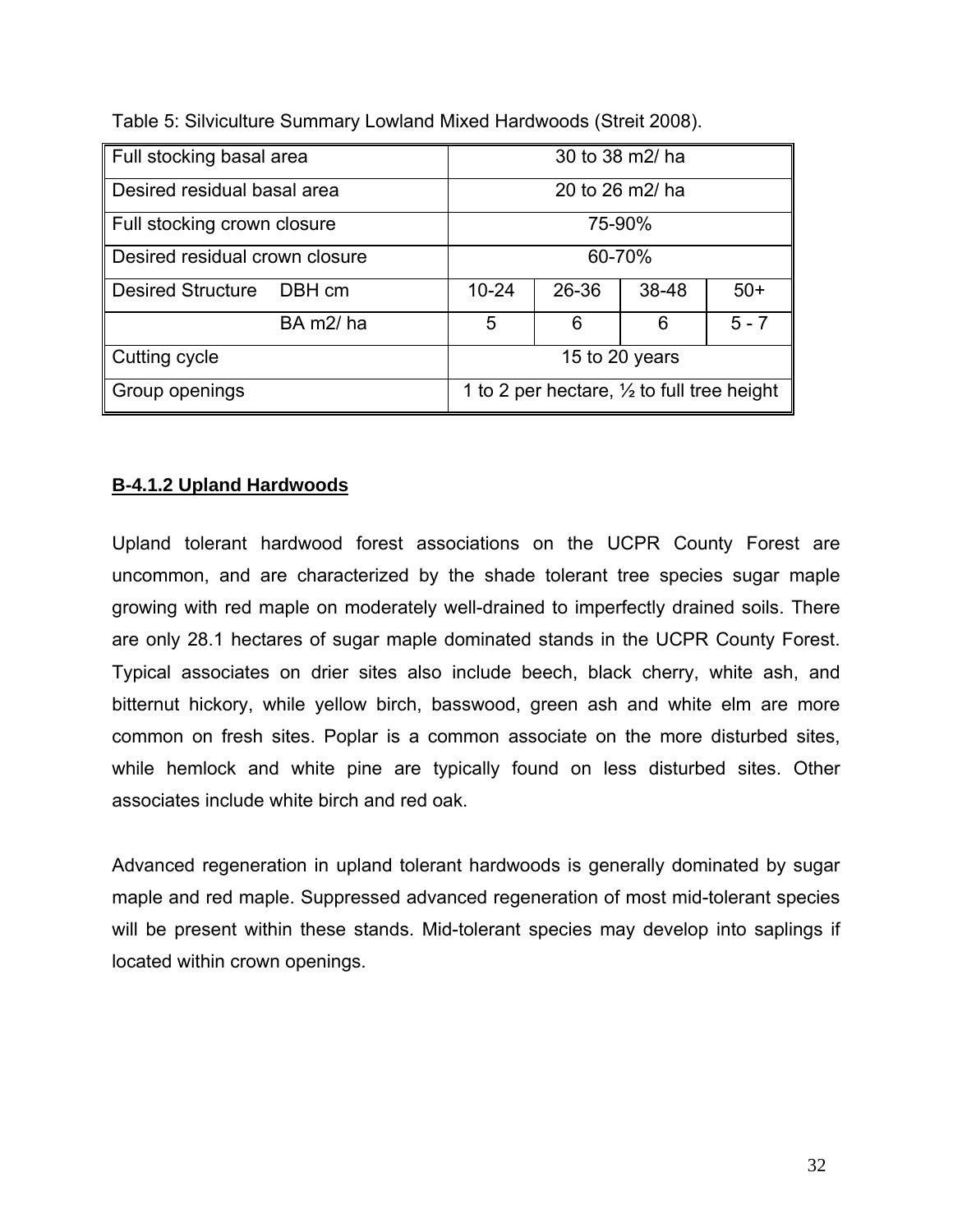# **Long-term Management Objective:**

Sugar maple is a high value hardwood which is sought after for sawlog production. The rate of volume growth on these sites is less than lowland hardwood forests (typical yields of 800 to 1200 board feet per acre of sawlogs from light selection thinning of mature tolerant hardwoods), but higher average value per board foot makes sawlog production a sound financial objective. Hard maple and beech are also preferred species for firewood and pulpwood.

The long-term management objectives for upland tolerant hardwood forests are:

- maintain a continuous forest canopy,
- develop or maintain an all-aged forest condition,
- improve the overall timber quality of the stands,
- enhance/ restore the components of large trees, white pine and hemlock,
- maintain/ regenerate a diversity of shade tolerant and mid-tolerant tree species
- maintain/ regenerate a component of minor tree species
- provide protection for significant wildlife habitat and wildlife trees

**Silvics** (adapted from O.M.N.R.: A Silvicultural Guide To Managing Southern Ontario Forests and A Silvicultural Guide For the Tolerant Hardwood Forest in Ontario and local knowledge)

# Silvics of Sugar Maple

- sugar maple has regular seed crops; seed production begins at about age 40 to 60 years
- seedlings have a vigorous root radicle which easily penetrates leaf litter
- sugar maple is shade tolerant: early growth can occur in as little as 5% of full sunlight
- older seedlings persist under heavy shade but exhibit slow growth.
- sugar maple responds well to release at nearly all ages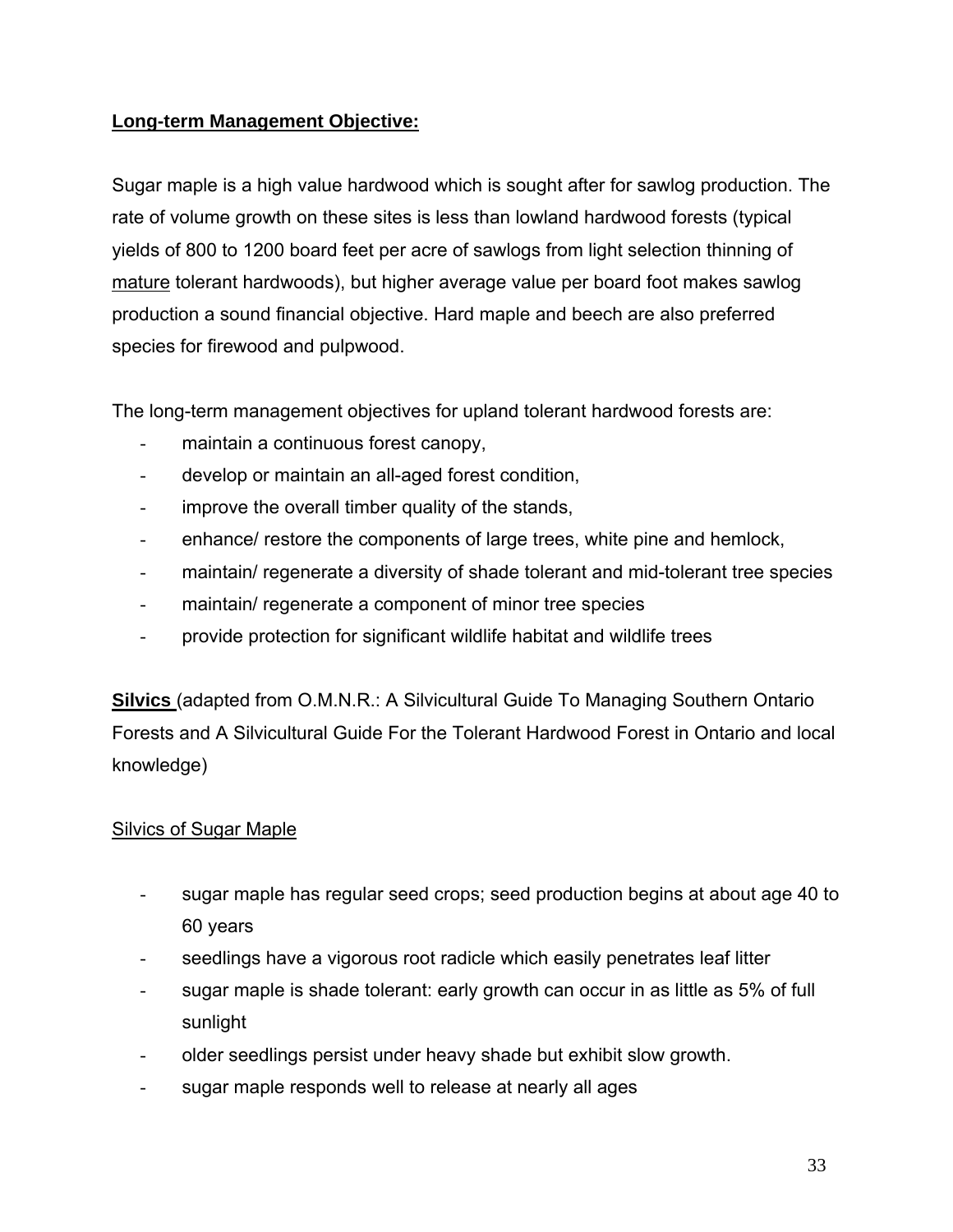- excessive release of suppressed stems often results in the development of epicormic branches and top decline
- sugar maple is deep rooted and relatively resistant to windthrow
- major damaging agents include a number of trunk and butt infections such as eutypella and nectria canker.

The silvics of the other tree species of the upland tolerant hardwood forest unit are detailed in Silviculture Guides produced by the O.M.N.R..

## **Management**

Upland hardwood forest types are managed using the single tree and group selection system. Table 6 summarizes the key parameters for selection management used on the forest. Detailed guidelines for selection management are provided in the Silviculture Guides produced by the O.M.N.R..

| Full stocking basal area           | 26 to 32 m2/ ha                                       |       |       |       |  |  |
|------------------------------------|-------------------------------------------------------|-------|-------|-------|--|--|
| Desired residual basal area        | 18 to 20 m2/ ha                                       |       |       |       |  |  |
| Full stocking crown closure        | 85-100%                                               |       |       |       |  |  |
| Desired residual crown closure     | 65-75%                                                |       |       |       |  |  |
| <b>Desired Structure</b><br>DBH cm | $10 - 24$                                             | 26-36 | 38-48 | 50-60 |  |  |
| BA m2/ha                           | 6                                                     | 6     | 5     | 3     |  |  |
| Cutting cycle                      | 20 to 25 years                                        |       |       |       |  |  |
| Group openings                     | 1 to 2 per hectare, $\frac{1}{2}$ to full tree height |       |       |       |  |  |

Table 6: Silviculture Summary Upland Tolerant Hardwoods.

# **B-4.2 Early Successional Hardwoods**

Early successional hardwoods comprise the majority of hardwood forests in the UCPR County Forest. There are early 4,050.7 hectares of early successional hardwoods on the UCPR County Forest. 2,493.4 hectares are classified as intolerant hardwoods, and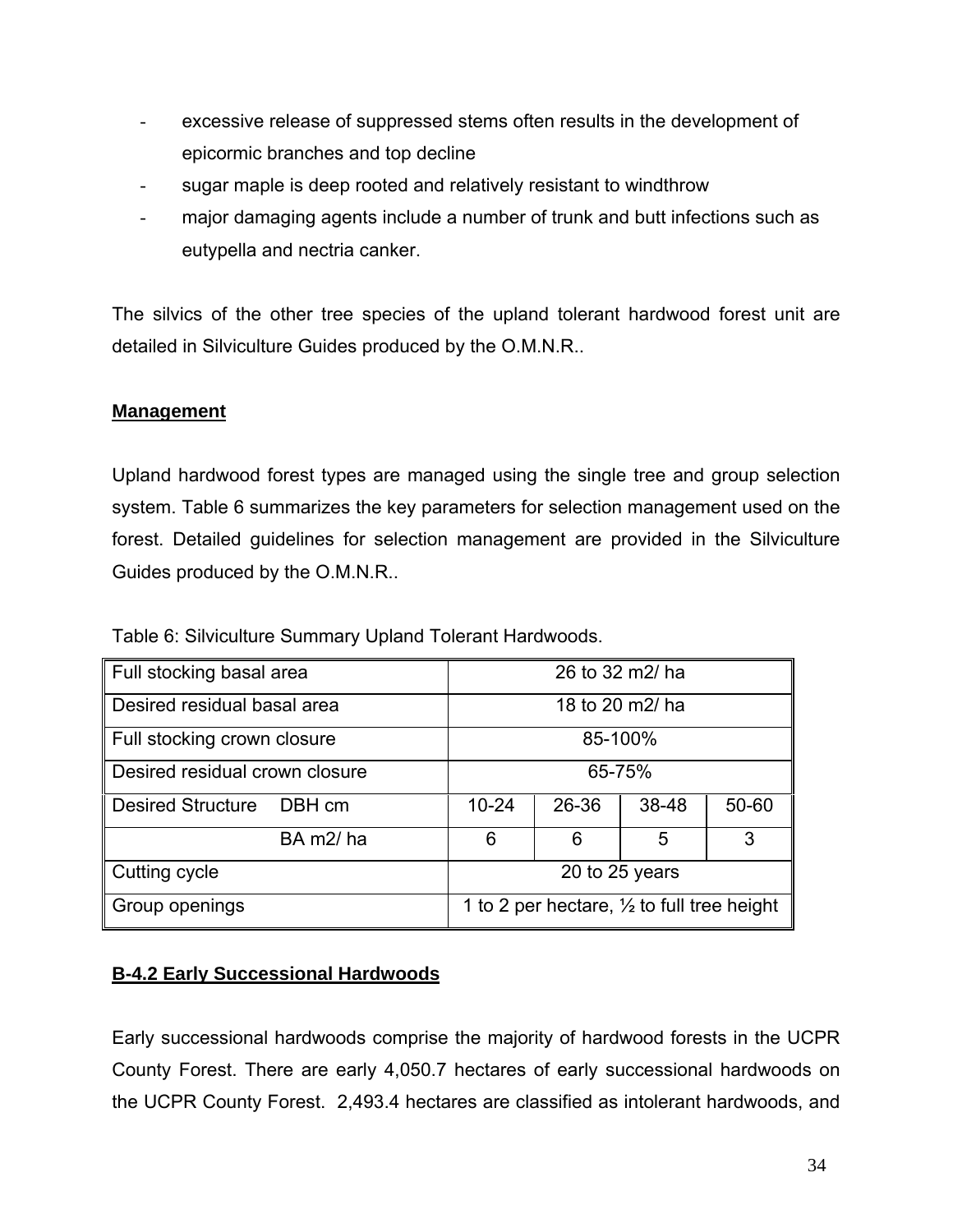1,258.9 hectares are classified as lowland hardwoods. These forests developed after the clearing and drainage of nutrient poor soils for agriculture purposes, which was followed by land abandonment and reclamation by pioneer tree species.

Early successional forests are dominated by disturbance dependant tree species. Intolerant hardwood forests are dominated by poplar and grey and white birch. Lowland hardwood forests are young red maple stands, many of which contain a component of poplar and grey and white birch. Trembling and largetooth aspen dominate the better drained sites, with balsam poplar occurring on imperfectly to poorly drained soils. Stand stocking and quality of these stands is usually low, and has declined further as a result of flooding from beaver dam construction and the ice storm of 1998.

The forest are transitory by nature, and may contain a well-stocked understory of good quality mid-tolerant and shade tolerant tree species. Regeneration is usually dominated by red maple, although most other hardwood species can be found in the understory if seed source is available. Substantial quantities of aspen suckers developed after the ice storm: they continue to thrive in open stands, but most have died off in the better stocked stands.

The dominant age classes are 41-60 and 61-80. Most early successional forests were even-aged, but the ice storm of 1998 has created some two-aged forests.

### **Long-term Management Objective:**

Most of these forests have limited merchantable volume and at best a few low – value sawlogs. Wet sites create further operability limitations. The long-term management objective is to allow continued natural succession until the forests reach a point of commercial merchantability. This point is not anticipated to occur for most stands in this forest unit during the term of this management plan.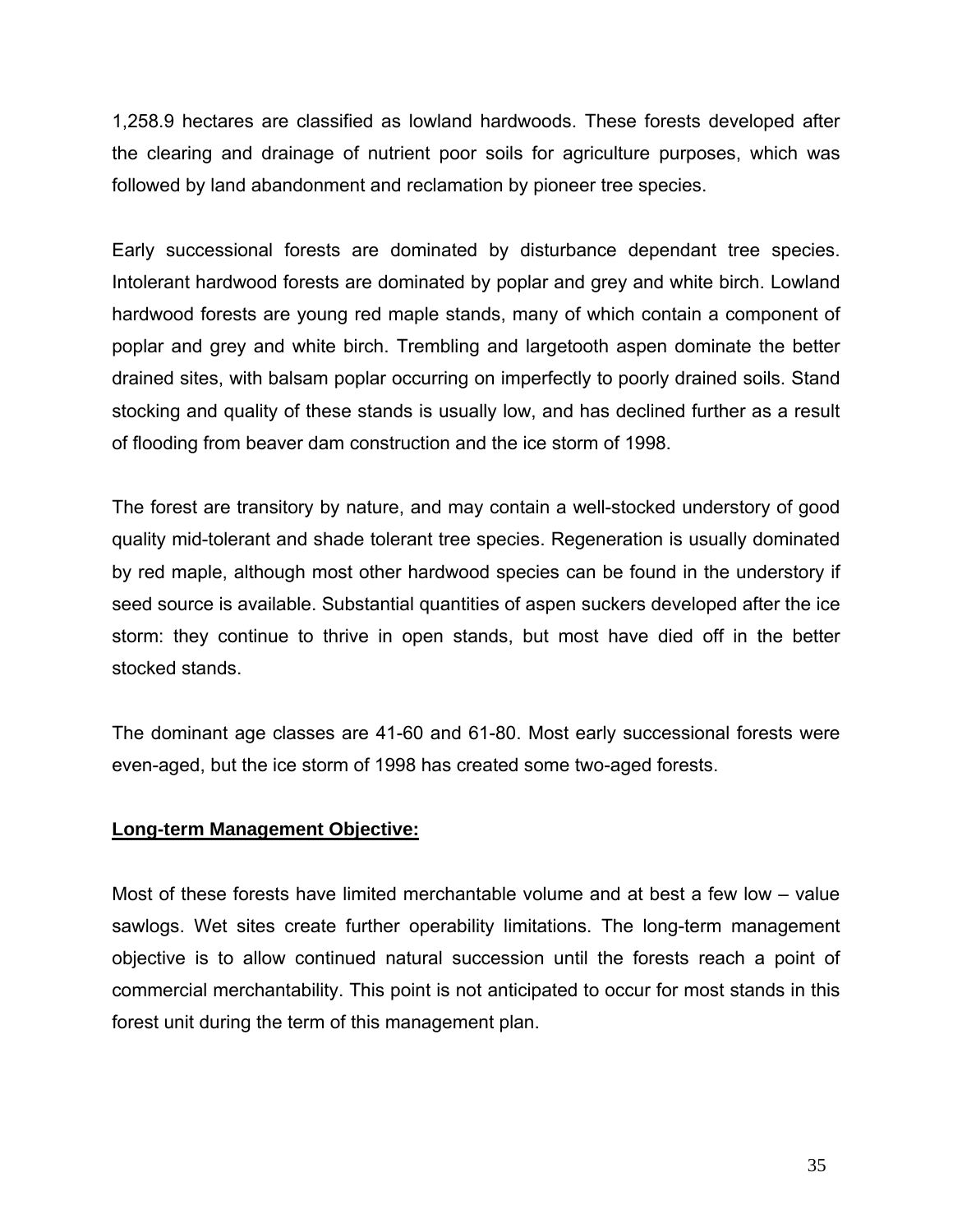#### **Management:**

Active forest management is generally a low priority for these forests at this time, and no allowable harvest has been calculated. If stands are encountered with sufficient volume to warrant a harvest cut, silvicutural options include thinning of red maple dominated stands (if stand stocking and quality are sufficient), or patch clearcutting of red maple-poplar-birch stands.

Management knowledge of poorly drained maple swamps is limited, although thinning of younger stands has been shown to be effective. Larger scale cutting has typically been approached with caution by forest managers because of the potential for wholesale changes in the water table and subsequent flooding, and potential for windthrow of shallow rooted trees species. Partial cutting is also critical in controlling the dense shrub and herb competition present on some rich lowland sites. In acidic peat bogs, thinning of lowland red maple has been shown to increase natural recruitment of yellow birch seedlings.

### **B-4.3 Other Conifers**

Other Conifers is the smallest conifer forest unit on the UCPR County Forest and the only conifer forest unit dominated by natural stands. There are 111.4 hectares of other conifer forests on the County Forest. The history of these forests is not significantly different from that of the hardwood forests. These forests typically developed after clearcutting or the clearing of nutrient poor soils for agriculture purposes, which was followed by land abandonment and reclamation by a mix of pioneer conifer and hardwood tree species. The wettest sites typically experienced the lowest levels of agricultural disturbance. Although imperfect to poorly drained soils are the most common, upland Other Conifer forests may also occur. Most Other Conifer forests are in the 41 to 60 year age class.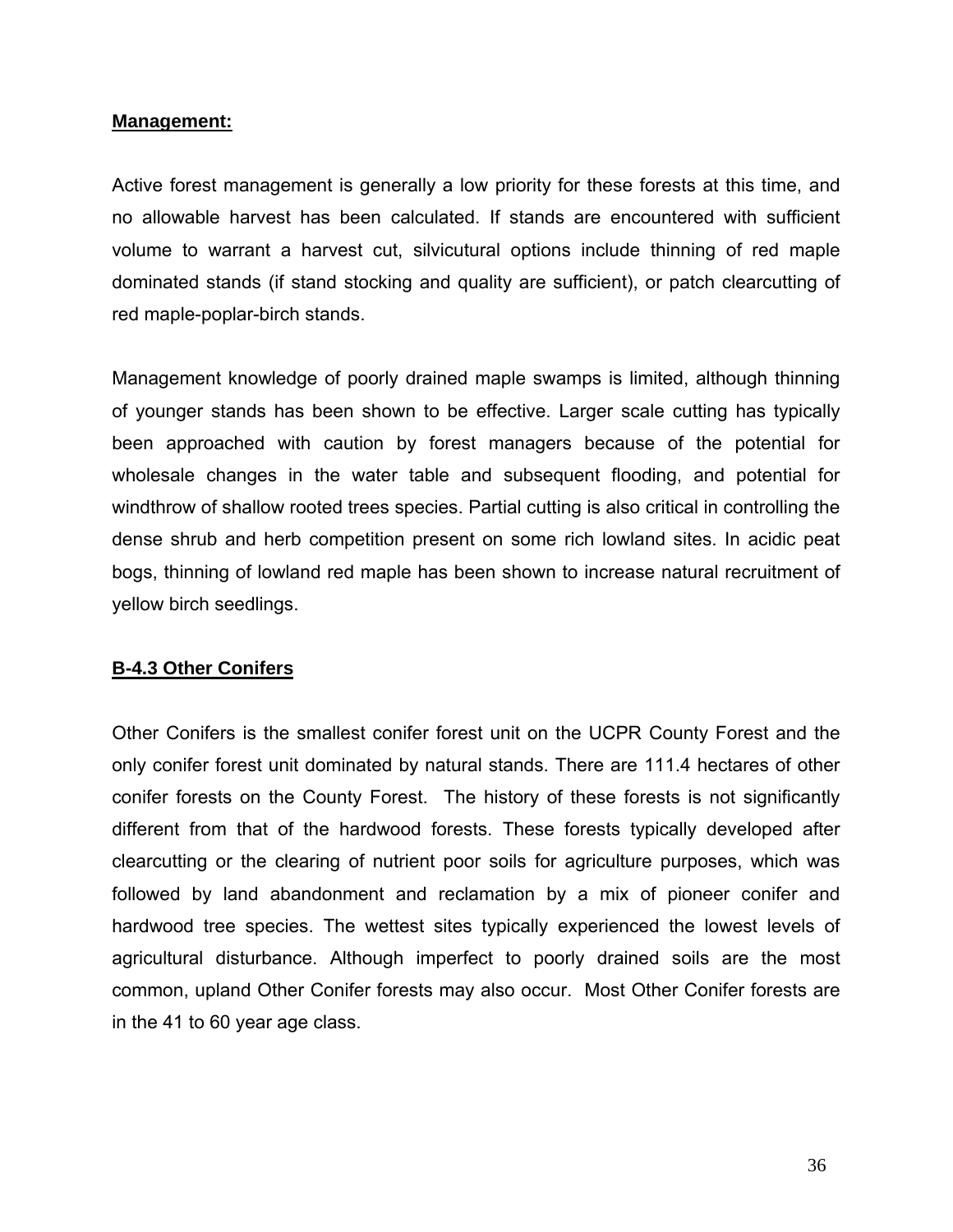The forest is dominated by tamarack, with lesser components of white cedar, balsam fir and white spruce and common hardwood associates including red maple, poplar, white and grey birch, green and black ash, and white elm. Black spruce may form a component of the forest on acidic bog sites. Trembling and largetooth aspen dominate the better drained sites, with balsam poplar occurring on imperfectly to poorly drained soils. Sugar maple, basswood and other upland hardwoods can form a component of upland cedar stands. Stand stocking and quality of these stands is typically low and has declined further as a result of flooding from beaver dam construction and the ice storm of 1998.

Lowland conifer forests form a late successional tree species association. Few tree species besides white cedar, black ash, red maple, white and black spruce, balsam fir and tamarack can survive in these wet, nutrient poor sites. Most trees are small, but larger specimens may be found areas in transition to more upland sites. Red maple, black ash and balsam fir tend to be the most common species regenerating in the understory of lowland conifer stands.

Most other conifer forests are even-aged, but the ice storm of 1998 has created more two-aged forests by causing severe breakage on cedar stems.

### **Long-term Management Objective**

Most of these forests have limited merchantable volume and at best a few low – value sawlogs. Wet sites create further operability limitations. Cedar does have the potential for producing a range of forest products. Larger trees can produce sawlogs, while smaller trees are used for posts and pickets. However, cedar is uncommon in the forest, and provides important winter cover for wildlife where it occurs.

The long-term management objective is to allow continued natural succession until the forests reach a point of commercial merchantability. This point is not anticipated to occur for most stands in this forest unit during the term of this management plan.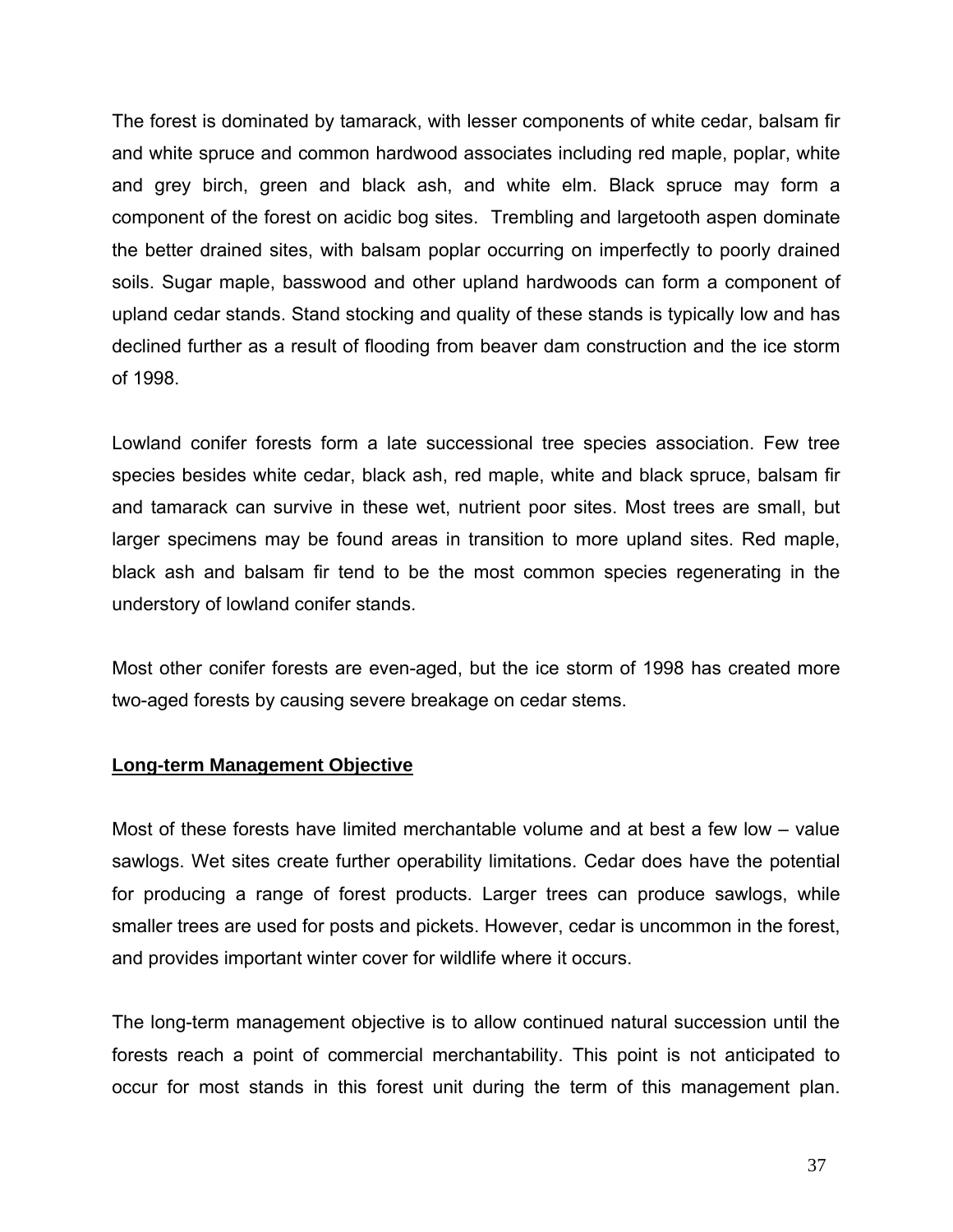Regeneration objectives are to manage succession towards a mixture of conifer patches for wildlife cover interspersed with hardwood tree species.

### **Management**

Active forest management is generally a low priority for these forests at this time and no allowable harvest has been calculated. If stands are encountered with sufficient volume to warrant a harvest cut, even-aged thinning of younger stands and patch-clearcutting of older stands can be applied.

## **B-4.4 White Spruce**

There are 2,519.7 hectares of white spruce stands on the UCPR County Forest. Most of the forests are plantations, with only a few natural stands dominated by white spruce. The plantations are predominantly in the 21 to 40 and 41 to 60 year age classes, although there are significant areas classed as barren and scattered. White spruce plantations have typically been planted on imperfectly to poorly drained soils.

Most white spruce plantations on the UCPR County Forest are mixed species plantations (white and red pine, tamarack) although pure white spruce plantations also exist. Many spruce plantations are poorly stocked because they have been planted on poorly drained, nutrient deficient soils. Mortality from spruce budworm and root rot compounds the problem. Red maple, poplar, white and grey birch and elm are common associates under these conditions. Pure spruce plantations on well to moderately well drained soils tend to be better stocked and in good condition. Dense crown closures in these plantations generally limit the development of advanced regeneration, although red maple and spruce regeneration will develop in areas of crown opening.

White spruce has commonly been planted as a mixture with white pine and/ or red pine. Unless these other species represent a minor component of the stand (<20%), the slower-growing white spruce is often out-competed by the faster growing pine species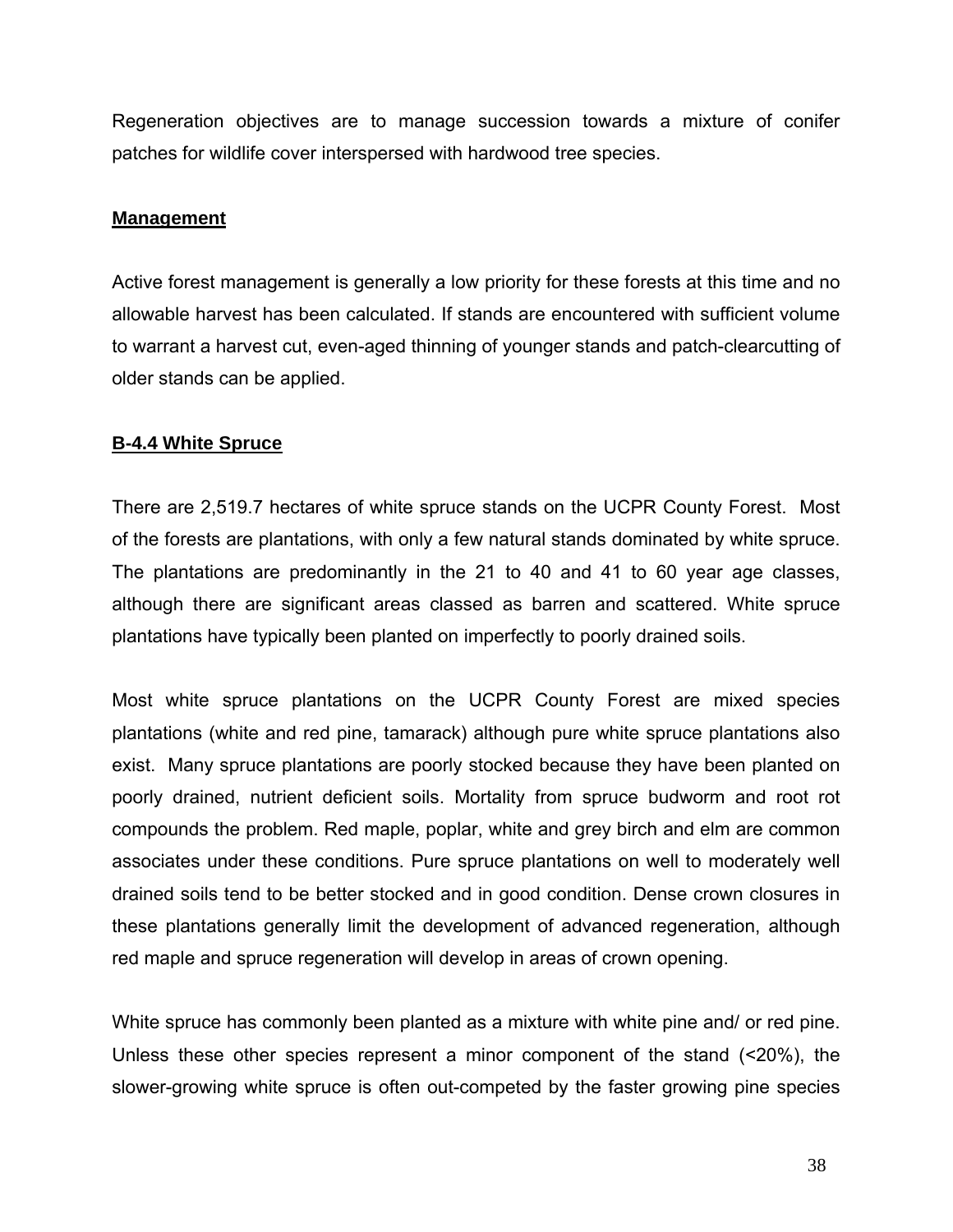and declines and dies before reaching commercial size. When white spruce is planted with tamarack, both species typically co-exist. White spruce has dominated over cedar in a mixed plantation at the south end of compartment 159.

**SILVICS** (adapted from OMNR 1998b and local knowledge)

- White spruce is a very adaptable species that can grow under a wide range of climatic, soil and moisture conditions.
- Large cone crops do not begin until trees are 30 years of age, with good seed crops produced every 2 to 6 years.
- White spruce will germinate on a variety of seedbeds.
- Seedlings will not survive in less than 15% full sunlight.
- White spruce is intermediate in shade tolerance and persists under the shade of broadleaf competition.
- White spruce seedling and sapling growth rate is generally slow.
- White spruce responds well to release, provided that trees contain at least a 1/3 live crown ratio.
- Individual tree crown dominance is strongly expressed in white spruce plantations, resulting in self-thinning and subsequent mortality of suppressed trees.
- White spruce is a shallow-rooted species which is susceptible to windthrow.
- The most common damaging agents of white spruce are drainage problems, spruce budworm and various root and butt rots.

# **Long-term Management Objective**

White spruce is a used to produce commercial dimension lumber and newsprint. Demand for plantation white spruce has increased as the supply has decreased from traditional sources both in Ontario and Quebec.

The long-term management objective for white spruce plantations is to regenerate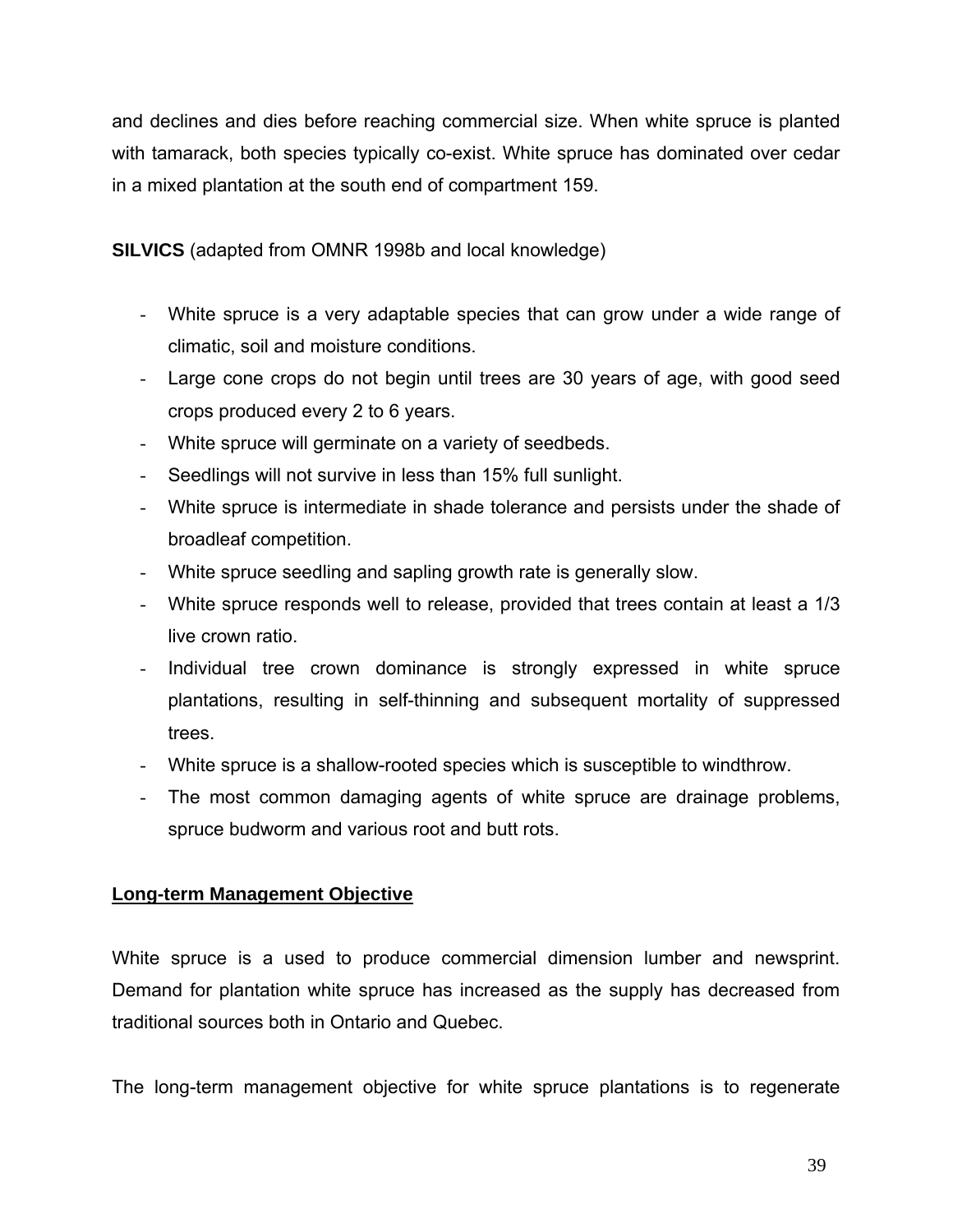mixed conifer (spruce, white pine, cedar, tamarack) and hardwood (red maple-beechcherry) forests.

## **Management**

Commercial first thinning in white spruce dominated plantations typically requires a minimum average diameter of around 20 centimeters and a minimum basal area of 38  $m^2$ /ha. This is rarely reached before plantations are 35 years old on moderately drained sites and 40+ years old on imperfectly drained sites.

The wide range in diameters of the trees usually makes a first selection thinning uneconomical. Typically first thinning is a row thinning removing every third row to establish access. Subsequent thinnings are selective, using the previously harvested rows for access. Basal area stocking guides for thinning white spruce plantations are provided in Table 7. For a particular stand, the prescription for residual basal area should typically fall between the SDI target and a 1/3 basal area removal. The associated stand density indices are found in Appendix 3.

|            |        |          |                          |          |                               |         |          | Minimum            |
|------------|--------|----------|--------------------------|----------|-------------------------------|---------|----------|--------------------|
|            |        |          |                          |          |                               |         |          | <b>Residual BA</b> |
| <b>DBH</b> |        |          | <b>SDI Fully Stocked</b> |          | <b>SDI Target Residual BA</b> |         |          | (33% Removal)      |
|            |        |          |                          |          |                               | $\%$    |          |                    |
| cm         | Inches | $m^2/ha$ | $ft^2/acre$              | $m^2/ha$ | ft <sup>2</sup> /acre         | Removal | $m^2/ha$ | $ft^2/acre$        |
| 15         | 6      | 34.3     | 149                      | 25.1     | 109                           | 27%     | 22.8     | 100                |
| 17.5       | 7      | 36.7     | 160                      | 26.4     | 115                           | 28%     | 24.4     | 106                |
| 20         | 8      | 39.3     | 171                      | 28.3     | 123                           | 28%     | 26.2     | 114                |
| 22.5       | 9      | 40.7     | 177                      | 29.8     | 130                           | 27%     | 27.1     | 118                |
| 25         | 10     | 42.9     | 187                      | 31.2     | 136                           | 27%     | 28.6     | 124                |
| 27.5       | 11     | 43.6     | 190                      | 32.7     | 142                           | 25%     | 29.0     | 126                |

Table 7: White Spruce Plantations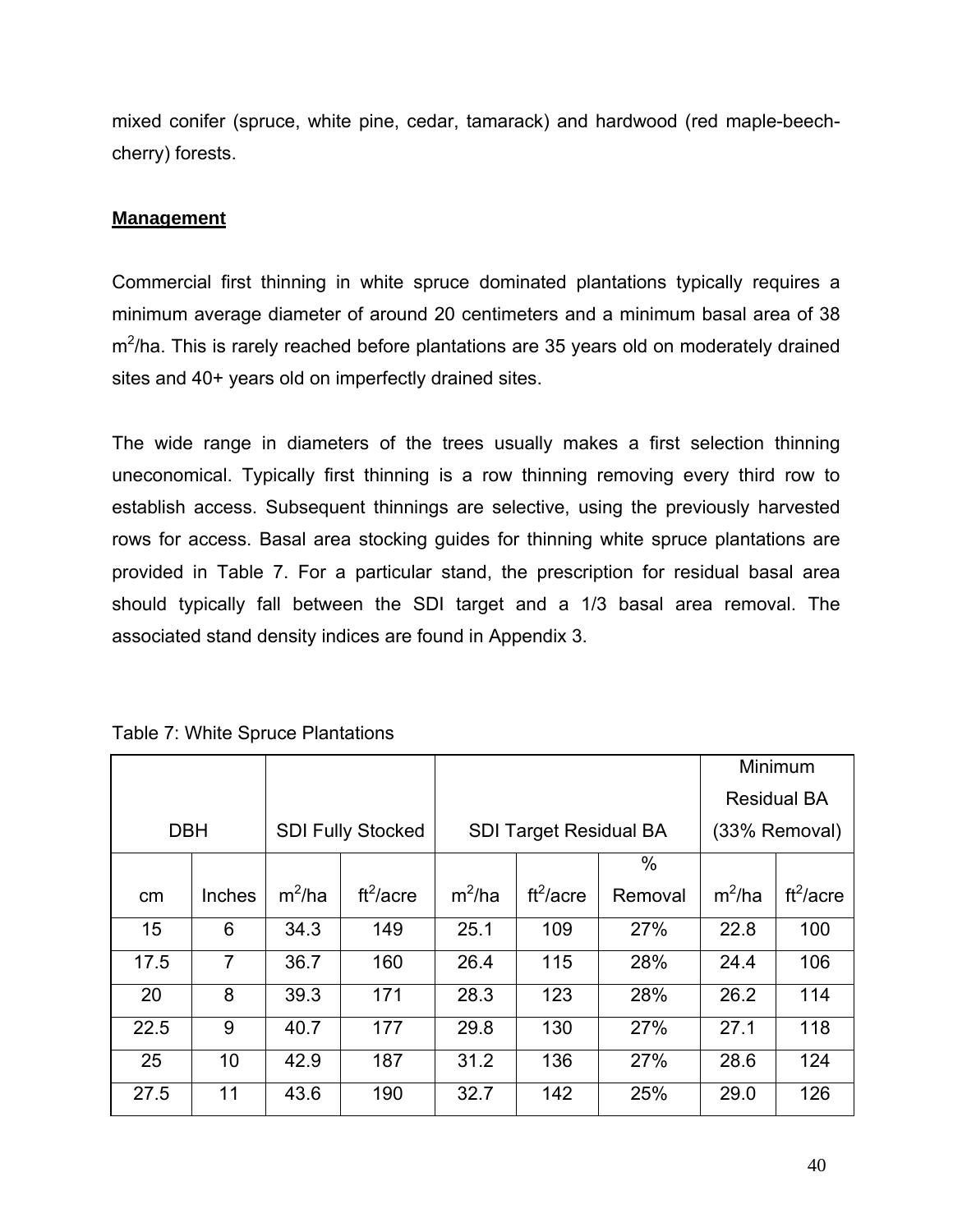|            |    |      |                          |                               |     |     |               | <b>Minimum</b>     |
|------------|----|------|--------------------------|-------------------------------|-----|-----|---------------|--------------------|
|            |    |      |                          |                               |     |     |               | <b>Residual BA</b> |
| <b>DBH</b> |    |      | <b>SDI Fully Stocked</b> | <b>SDI Target Residual BA</b> |     |     | (33% Removal) |                    |
| 30         | 12 | 45.9 | 200                      | 33.9                          | 148 | 26% | 30.6          | 133                |

Source: OMNR 2001 (Draft)

Live crown ratio is usually 30 to 50% at the time of first thinning, with large amounts of dead limbs persisting on the tree boles. However, pruning is not economically justified for white spruce plantations which have been managed within the SDI stocking range.

### **Harvest Cuts**

There are no harvest cuts anticipated in the next 20 years in white spruce due to the young age and slow growth rate of the plantations. Harvest of severely declining spruce plantations may be considered.

## **B-4.5 White Pine**

There are 899.0 hectares of white pine stands on the UCPR County Forest. Most of the forests are plantations, predominantly in the 41 to 60 year age class. White pine plantations are typically planted on moderately well drained soils.

White pine is rarely planted as pure species plantations on the UCPR County Forest; usually tree species have been carefully matched to site. Typically white pine has been planted on moderately well drained soils, with red pine planted on sand hills and white spruce and tamarack planted on lower sites. Regeneration is sparse in young, wellstocked white pine plantations, but red maple, white pine and to a lesser extent red oak regeneration develops quickly after stands have undergone a first thinning. If the seed source is available, white pine regeneration is typically abundant on sand hills.

Managers of Agreement Forests in eastern Ontario experimented with a variety of methods of implementing mixed species white pine plantations. The primary objectives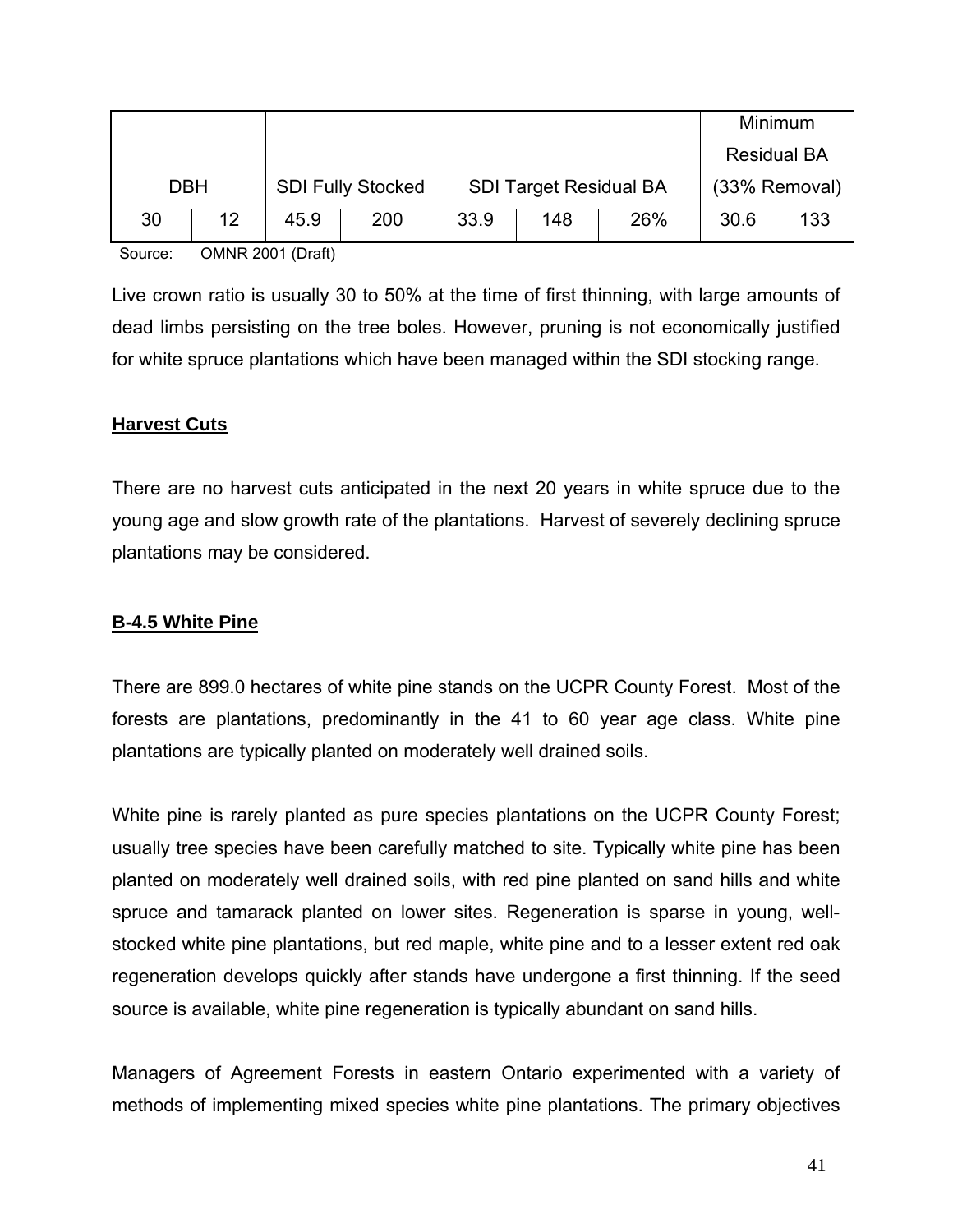were to minimize the impacts of white pine weevil and to match tree species to varying microsites. The primary methods were:

- Alternating rows of white pine with rows of red pine, white spruce and/ or tamarack/ larch
- Alternating one row of white pine with multiple rows of white spruce and/ or tamarack/ larch
- A planting bag mix of white pine with red pine, white spruce, Norway spruce, Scots pine, jack pine or tamarack/ larch.

These plantations may also have been refilled with a variety of conifer species and may also contain naturally regenerated pioneer species such as red maple, poplar, white and grey birch. Rows are sometimes difficult to identify.

On well drained soils, red pine, larch and Norway spruce tend to dominate the upper canopy, with white pine in the codominant-intermediate canopy and white spruce suppressed or dead. Jack pine mixtures are limited to shallow, rocky soils. Most of the jack pine in mixed species plantations is of very poor form and quality, a situation which has worsened substantially since the ice storm in January 1998. On moister soils, white pine can eventually out-compete most species.

Alternate row mixtures of white pine and tamarack on imperfectly drained soils have been shown to produce white pine of high quality due to the nurse crop effect of the tamarack. Early in the plantation's life tamarack assumes a dominant crown position, providing shade and protection to the white pine. Eventually the white pine surpasses the tamarack in height, creating a self-thinning by overtopping the shade-intolerant tamarack. In pockets of poor drainage, the tamarack tends to retain its dominant crown position.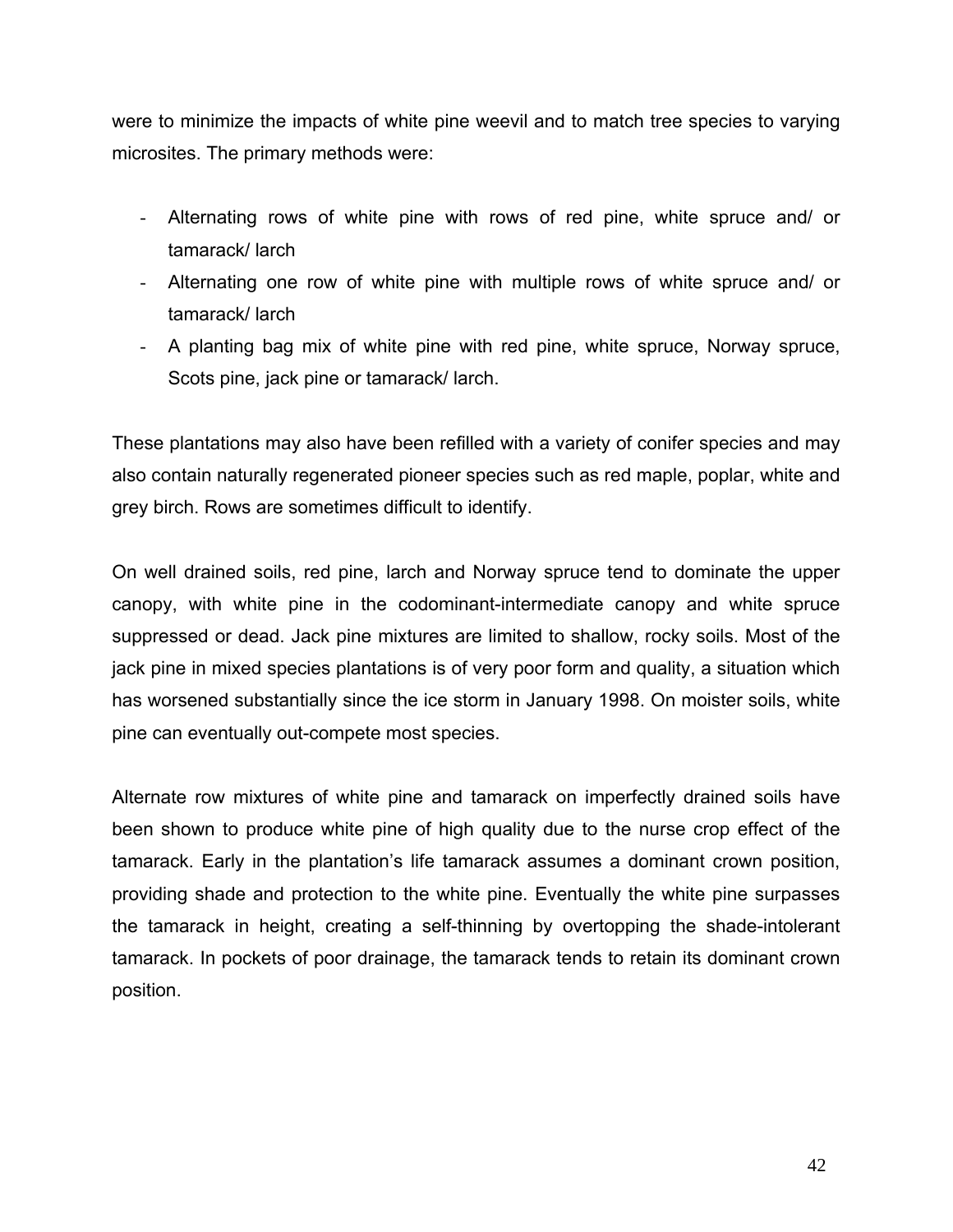**SILVICS** (adapted from OMNR 1998b and local knowledge)

- White pine grows under a wide variety of soil and moisture conditions. While typically associated with well-drained sandy or shallow soils, large white pine can also be found growing on hummocks in swamps.
- Although cone production can begin as early as 15 years of age, optimal seed crops occur after 50 years.
- Moist mineral soil, mineral soil and humus mixtures and moist organic seedbeds are suitable for germination.
- White pine seedlings can establish under 20 to 25% of full sunlight.
- White pine is intermediate in shade tolerance: leader growth increases with light intensity up to approximately 45 to 55 per cent of full sunlight.
- Young white pine seedlings are slow growing for their first five years and are adversely affected by competition from understory brush and hardwood species.
- White pine response to release is best if the tree is not overly suppressed and has at least a 1/3 live crown ratio.
- Individual tree crown dominance is moderately expressed in white pine plantations, resulting in self-thinning and subsequent mortality of suppressed trees.
- White pine is usually a deep rooted species which is relatively windfirm.
- The most common damaging agents of white pine are white pine weevil, white pine blister rust and ice and snow damage.

### **Long-term Management Objective**

White pine is a used to produce lumber used for furniture, cabinets and mouldings, boltwood and as a minor component of the furnish for fine papers. Demand for plantation white pine has been limited by the quality problems associated with white pine weevil and blister rust.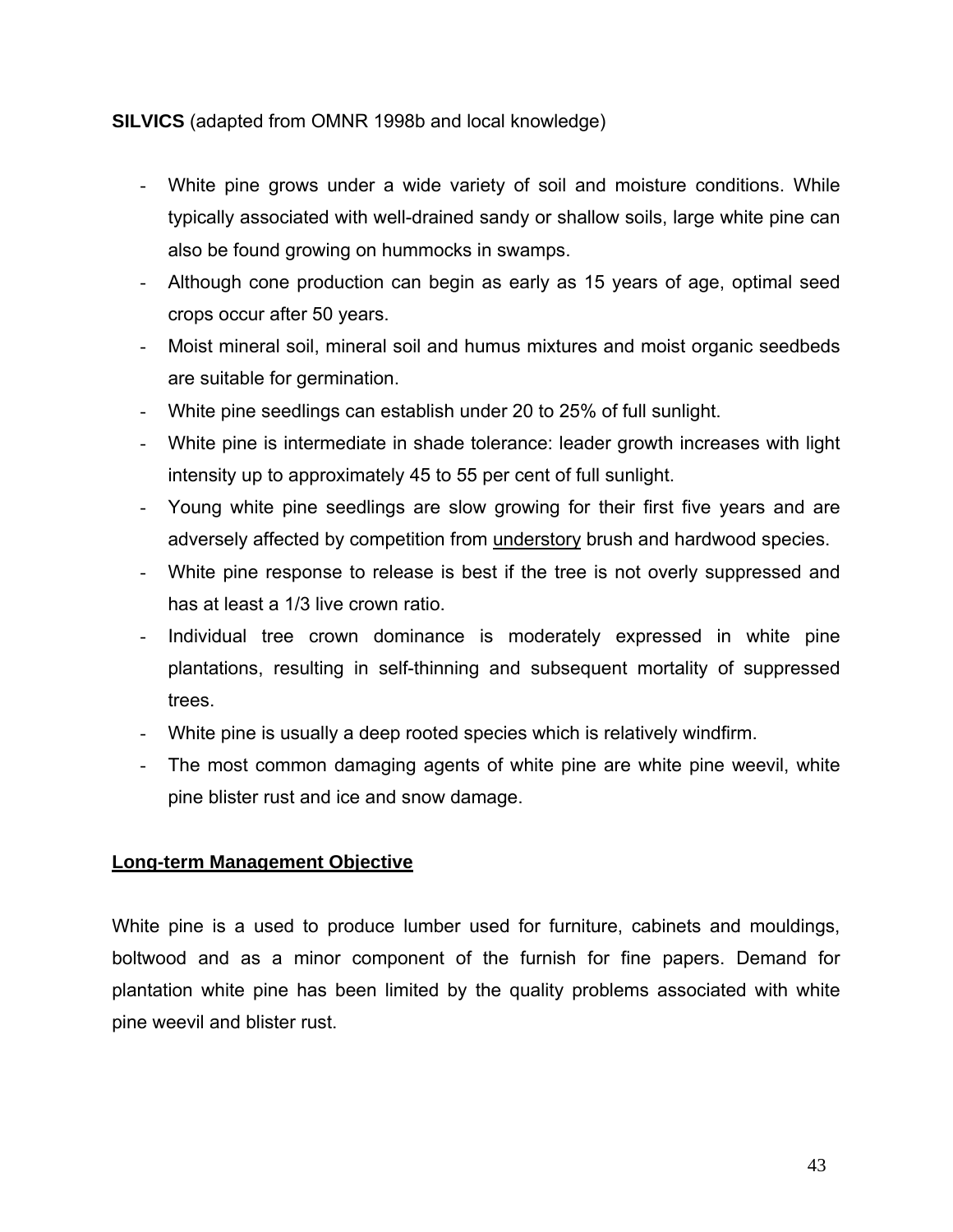The long-term management objective for white pine plantations is to regenerate white pine forests, although regeneration of a variety of associated species (red pine, white spruce, red maple, beech, red oak, and black cherry) is also expected.

## **Management**

The primary limitation on commercial first thinning in white pine plantations is short merchantable height because of white pine weevil damage and/ or site limitations. Fortunately, most white pine plantations had pre-commercial sanitation cuts and pruning operations applied by the OMNR in the 1980s and 1990s. This has allowed the stands to develop to an average diameter where commercial thinning can now commence.

Where average merchantable height exceeds 8 meters, first thinning can be carried out when the stand reaches an average diameter of 20 centimeters and a basal area of 35  $m^2$ /ha. This is usually reached when plantations are 35 to 40 years of age. Typically first thinning is a row thinning removing every fourth to fifth row to establish access, with selection thinning within the remaining rows. Full row removal is preferred. Jogs in the row to avoid areas of high quality timber are acceptable provided they are limited; repeated short jogs in rows create problems for machine operators and may reduce the ability to market the thinnings.

Subsequent thinnings are selective, using the previously harvested rows for access. Basal area stocking guides for thinning white pine plantations are provided in Tables 8 and 9. For a particular stand, the prescription for residual basal area should typically fall between the SDI target and a 1/3 basal area removal. The associated stand density indices are found in Appendix 3.

Two sources have been used for basal area stocking guides for white pine. At average diameters of 25 cm (10 inches) and up, the OMNR targets (Table 9) have been field assessed and are appropriate. For stands with average DBH of less than 25 cm, OMNR guidelines for residual basal area suggest thinning white pine plantations to a level that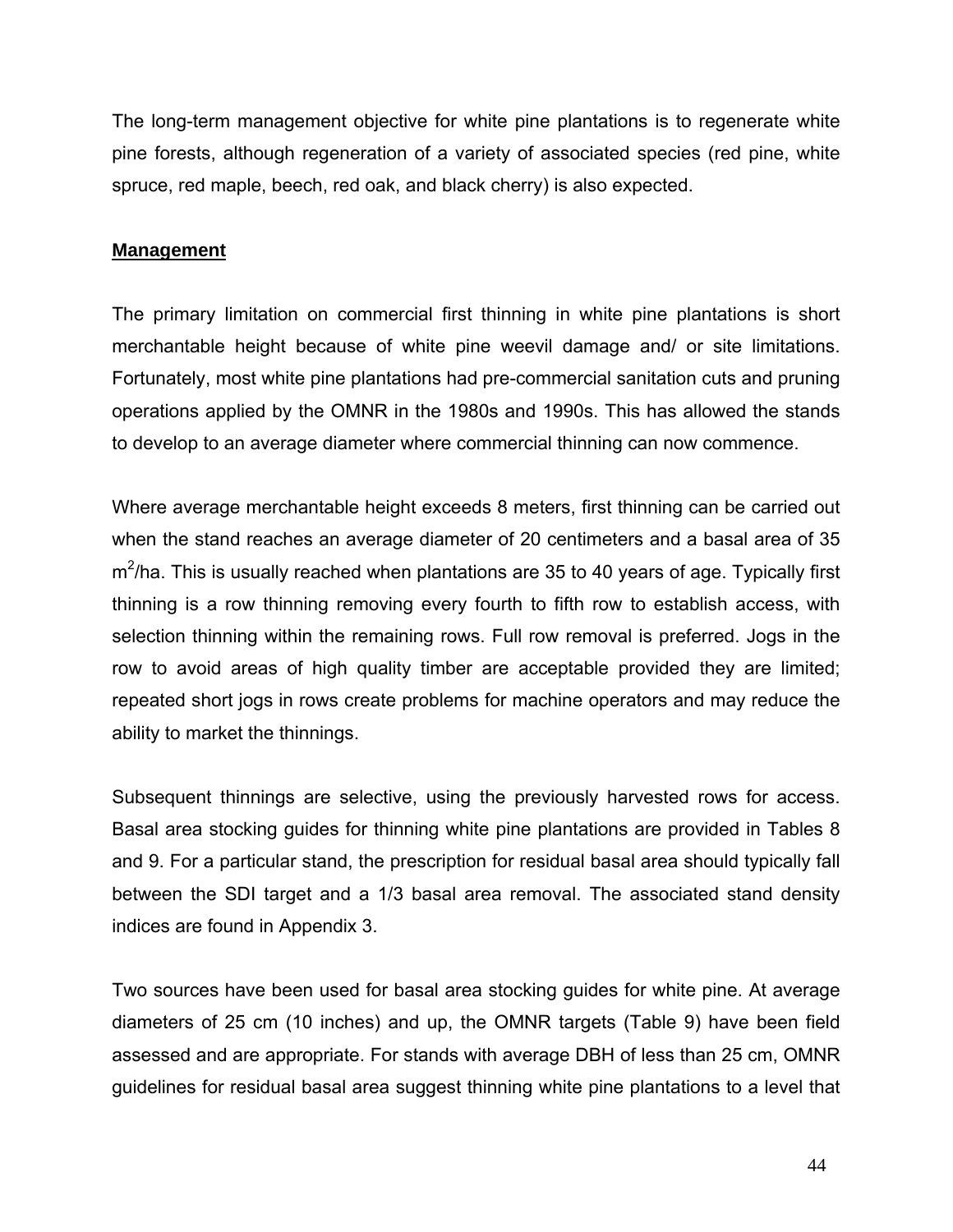is lower than recommended by local managers. For these younger stands, thinning guidelines will also consider the more conservative targets as provided by the USDA (Table 8). A residual basal of 26 m2/ ha (115 ft/ acre) is considered a minimum for a first thinning in any commercial white pine plantation.

The nature of mixed species plantations must be considered in determining the timing of first thinning. Where the white pine forms an intermediate canopy under red pine, larch, or Norway spruce, timing of thinning is most affected by the size and stocking of the dominant species. Where white pine has achieved dominance over white spruce or tamarack/larch, the first thinning is usually accomplished through natural mortality of these species and thinning can be deferred until the white pine achieves the full stocking level, often at age 50 or later.

Live crown ratio is usually 30 to 50% at the time of first thinning. While some self pruning will have occurred, most plantations on better sites have been manually pruned to increase the lumber yield and to reduce the incidence of blister rust infections.

|               |               |                      |             |          |                           |               | Minimum Residual |             |
|---------------|---------------|----------------------|-------------|----------|---------------------------|---------------|------------------|-------------|
|               | <b>DBH</b>    | <b>Fully Stocked</b> |             |          | <b>Target Residual BA</b> |               | BA (33% Removal) |             |
|               |               |                      |             |          |                           | $\frac{0}{0}$ |                  |             |
| <sub>cm</sub> | <b>Inches</b> | $m^2/ha$             | $ft^2/acre$ | $m^2/ha$ | $ft^2/acre$               | Removal       | $m^2/ha$         | $ft^2/acre$ |
| 15.2          | 6             | 33.3                 | 145         | 20.9     | 91                        | 37%           | 22.2             | 97          |
| 17.8          | 7             | 35.6                 | 155         | 24.1     | 105                       | 32%           | 23.7             | 103         |
| 20.3          | 8             | 39.0                 | 170         | 27.9     | 121                       | 29%           | 26.0             | 113         |
| 22.9          | 9             | 41.3                 | 180         | 29.0     | 126                       | 30%           | 27.5             | 120         |
| 25.4          | 10            | 43.6                 | 190         | 32.1     | 140                       | 26%           | 29.0             | 127         |
| 30.5          | 12            | 48.2                 | 210         | 36.4     | 159                       | 24%           | 32.1             | 140         |
| 35.6          | 14            | 50.5                 | 220         | 38.7     | 169                       | 23%           | 33.6             | 147         |
| 40.6          | 16            | 52.8                 | 230         | 39.8     | 174                       | 25%           | 35.2             | 153         |
| 45.7          | 18            | 55.1                 | 240         | 42.2     | 184                       | 23%           | 36.7             | 160         |

**Table 8: White Pine (Less than 22.5 cm average diameter)**

Source: Wisconsin Extension (1996)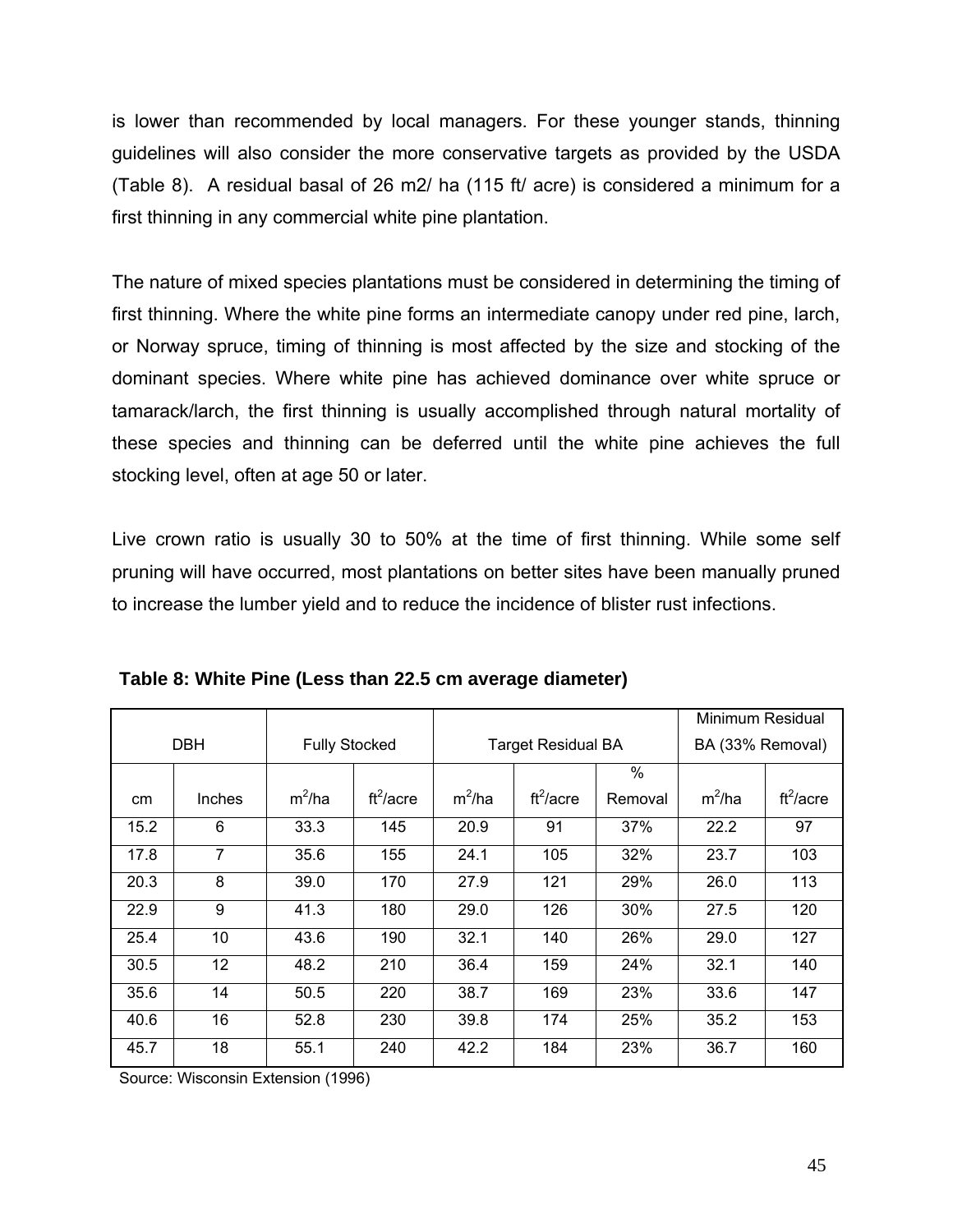|            |               |            |                          |          |                        |               | Minimum Residual |             |
|------------|---------------|------------|--------------------------|----------|------------------------|---------------|------------------|-------------|
| <b>DBH</b> |               |            | <b>SDI Fully Stocked</b> |          | SDI Target Residual BA |               | BA (33% Removal) |             |
|            |               |            |                          |          |                        | $\frac{0}{0}$ |                  |             |
| cm         | <b>Inches</b> | $m^2$ / Ha | $ft^2/acre$              | $m^2/ha$ | $ft^2/acre$            | Removal       | $m^2/ha$         | $ft^2/acre$ |
| 15         | 6             | 24.7       | 108                      | 18.5     | 81                     | 25%           | 16.5             | 72          |
| 17.5       | 7             | 27.6       | 120                      | 20.4     | 89                     | 26%           | 18.4             | 80          |
| 20         | 8             | 30.8       | 134                      | 22.6     | 98                     | 27%           | 20.5             | 89          |
| 22.5       | 9             | 33.0       | 144                      | 23.8     | 104                    | 28%           | 22.0             | 96          |
| 25         | 10            | 35.6       | 155                      | 25.8     | 112                    | 28%           | 23.7             | 103         |
| 27.5       | 11            | 37.4       | 163                      | 27.6     | 120                    | 26%           | 24.9             | 109         |
| 30         | 12            | 40.6       | 177                      | 29.0     | 126                    | 29%           | 27.0             | 118         |
| 35         | 14            | 44.2       | 193                      | 31.7     | 138                    | 28%           | 29.4             | 128         |
| 40         | 16            | 47.7       | 208                      | 35.2     | 153                    | 26%           | 31.8             | 138         |
| 45         | 18            | 50.9       | 222                      | 37.4     | 163                    | 27%           | 33.9             | 148         |

### **Table 9: White Pine Plantations (25 cm and up average diameter)**

Source: OMNR (1997)

### **Harvest Cuts**

Harvest cuts differ from thinning operations in that management is primarily focused on the biological needs of the regeneration, rather than the mature trees. Harvest cuts will be scheduled in mature white pine plantations, in stands with limited potential for future quality development, or in stands with dense advanced regeneration of white and/ or red pine. Harvest cutting and regeneration of white pine, and to a lesser extent red pine is a priority to address the growing gap in age class structure of the forest.

Harvest cuts in white pine plantations will be consistent with OMNR Silviculture Guidelines. Typically, a three-cut uniform shelterwood system (seeding, release and final removal cuts) is planned. Deferral of the final removal cut may be considered to preserve aesthetic values.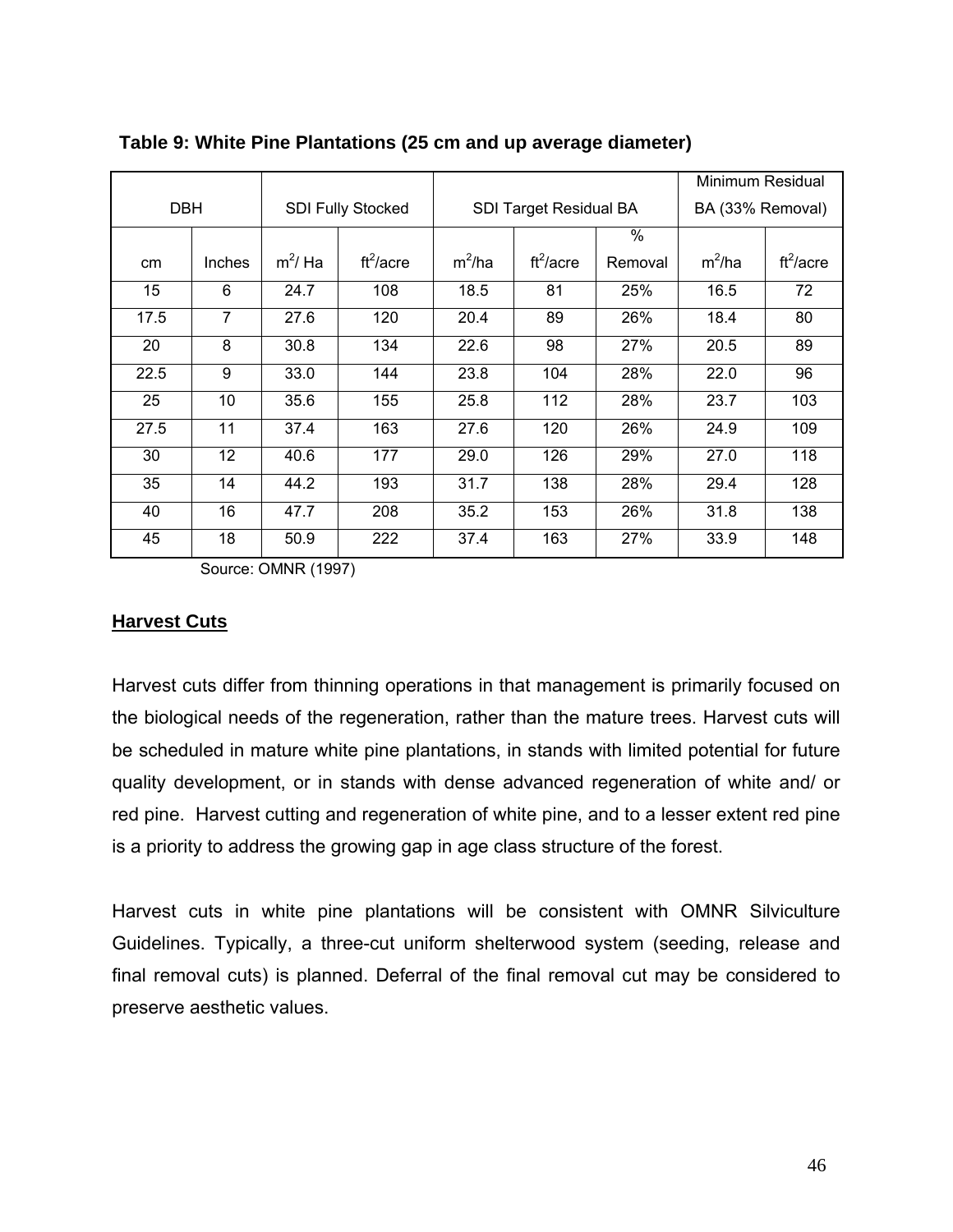Natural white pine, red pine and red oak regeneration is preferred, but under-planting will also be required to supplement natural regeneration. Manual or chemical tending will be scheduled as required to control competition.

Many plantations which have already been thinned multiple times, or which were damaged by the ice storm, have a dense understory of red maple regeneration. Pine and oak regeneration options for these stands are limited, but may be attempted if the site is poorly adapted for hardwood growth. Under-planting will usually focus on sand hills within the plantations where the lowest levels of hardwood competition exist. In stands where hard maple or other tolerant hardwood species are regenerating (e.g. Bd, By, Cb, etc.) these species will be encouraged.

## **B-4.7 Red Pine**

There are 1,524.5 hectares of red pine plantations on the UCPR County Forest. Most are in the 41 to 60 and 61 to 80 year age classes. Red pine plantations are typically planted on well drained sandy soils.

Most red pine plantations on the UCPR County Forest are pure red pine or red pinewhite pine mixtures and have been thinned previously. Although these plantations are generally well stocked and in good condition, their stocking and quality was reduced by the ice storm of 1998. Regeneration is sparse in young, well-stocked red pine plantations, but mixed hardwood (primarily red maple) and white pine (where suitable seed source and site exist) regeneration develop quickly after stands have undergone a first thinning. The highest concentrations of white and red pine natural regeneration occur on dry sand hills. Ice-damaged pockets in the plantations typically contain dense red maple saplings.

Red pine has also been planted as a mixture with white pine, jack pine, Scots pine and/or white spruce. In most instances red pine eventually outgrows the other conifer species and forms the dominant canopy. Red pine plantations may also contain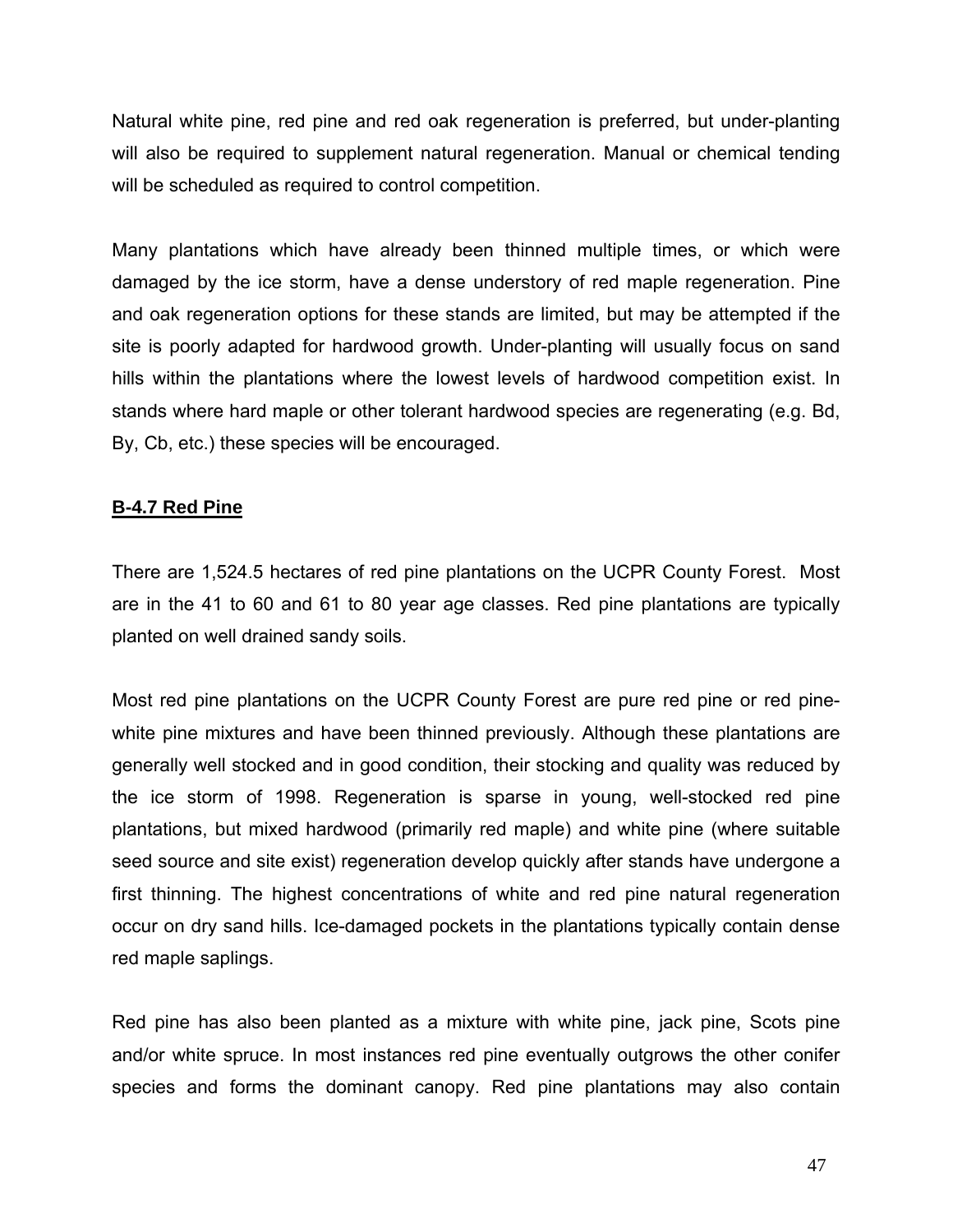naturally regenerated pioneer species such as poplar, red maple, elm, green ash, white and grey birch.

**SILVICS** (adapted from OMNR 1998b and local knowledge)

- Red pine typically grows on dry, sandy, acidic sites with low fertility.
- Red pine planted on calcareous soils typically start dying back after 30 years.
- Cone production begins at 15 to 25 years of age for open grown red pine and 50 to 60 years for red pine in closed stands.
- The infrequency and irregularity of red pine seed crops are limiting factors affecting natural red pine regeneration.
- Moist mineral soil or mineral soil with a sparse covering of organic materials and partial shade provide conditions suitable for germination.
- Red pine seedlings require at least 35% of full sunlight for successful establishment.
- Shade tolerance of red pine seedlings deceases with age: maximum seedling height growth will occur at 45 per cent of full sunlight until 5 years of age, but older seedlings prefer 65 to 100% of full sunlight.
- Red pine seedlings are adversely affected by competition from understory brush and hardwood species.
- Red pine response to release is best if the tree is not overly suppressed and has at least a 1/3 live crown ratio.
- Individual tree crown dominance is poorly expressed in red pine plantations, resulting in stagnation of dense stands.
- Red pine is usually a deep rooted species which is relatively windfirm.
- The most common damaging agents of red pine are ice and snow damage and root rots.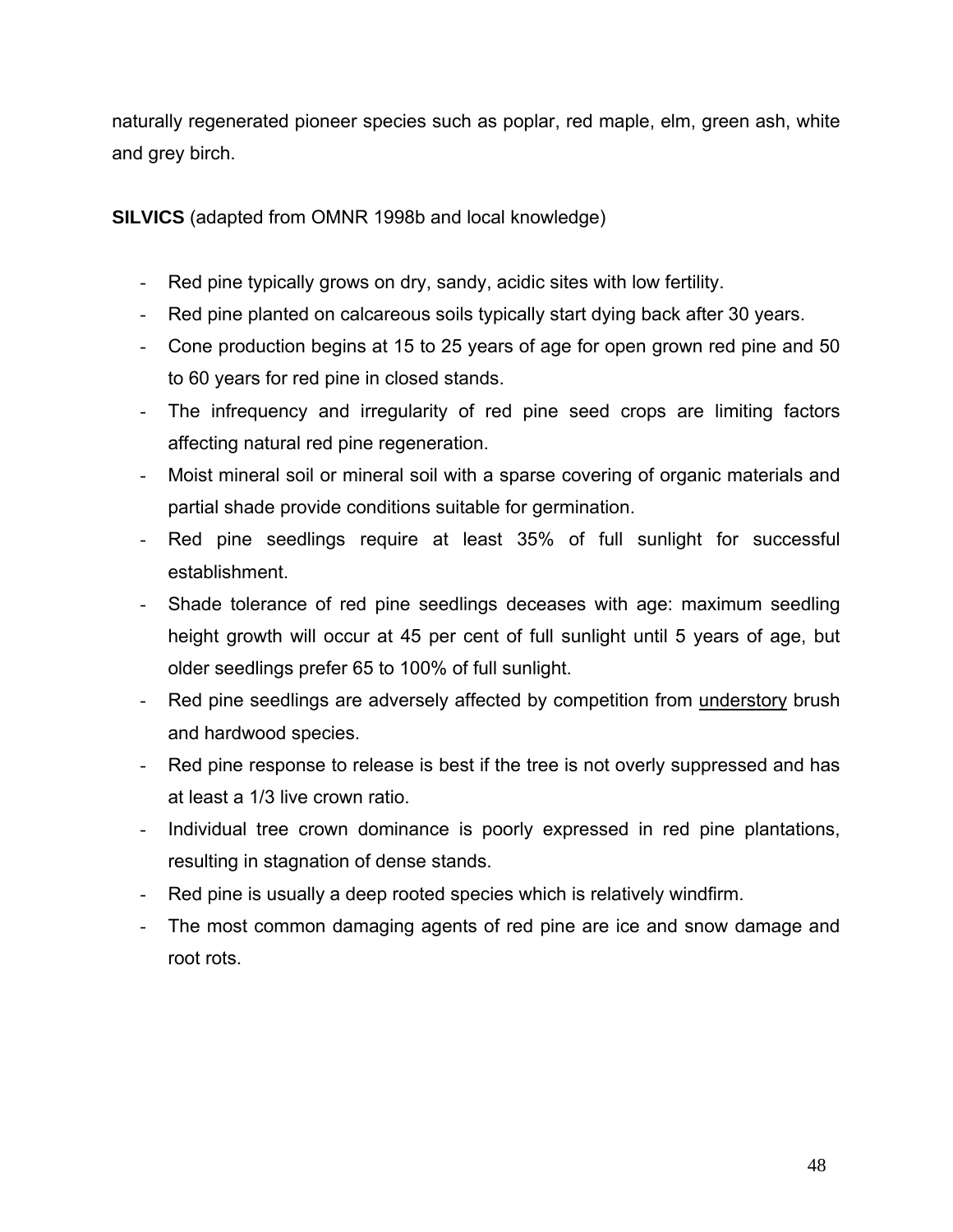#### **Long-term Management Objective**

Red pine has become a sought-after species to produce utility poles, sawlogs and boltwood and as a minor component of the furnish for fine papers. Demand for plantation red pine thinnings significantly increased in the mid 1990s with the development of boltwood markets.

The long-term management objective for red pine plantations is to regenerate mixed pine (primarily white pine with a red pine component) and hardwood (hard and soft maple, elm, beech, cherry) forests. Some openings created by ice storm damage have also been planted with pine, spruce or red oak.

#### **Management**

First thinnings in red pine can be carried out when the stand reaches an average diameter of 18 centimeters and a basal area of 40  $m^2/ha$ . This is usually reached once plantations reach 25 years of age.

Typically first thinning is a row thinning removing every fourth to fifth row to establish access, with selection thinning within the remaining rows. Many older plantations have had every  $2^{nd}$  or  $3^{rd}$  row removed during the first thinning. Full row removal is preferred. Jogs in the row to avoid areas of high quality timber are acceptable provided they are limited; repeated short jogs in rows create problems for machine operators and may reduce the ability to market the thinnings.

Subsequent thinnings are selective, using the previously harvested rows for access. Basal area stocking guides for thinning red pine plantations are provided in Table 10. For a particular stand, the prescription for residual basal area should typically fall between the SDI target and a 1/3 basal area removal. The associated stand density indices are found in Appendix 3. Live crown ratio is usually 25 to 40% at the time of first thinning. Red pine has excellent self-pruning properties in well-stocked stands.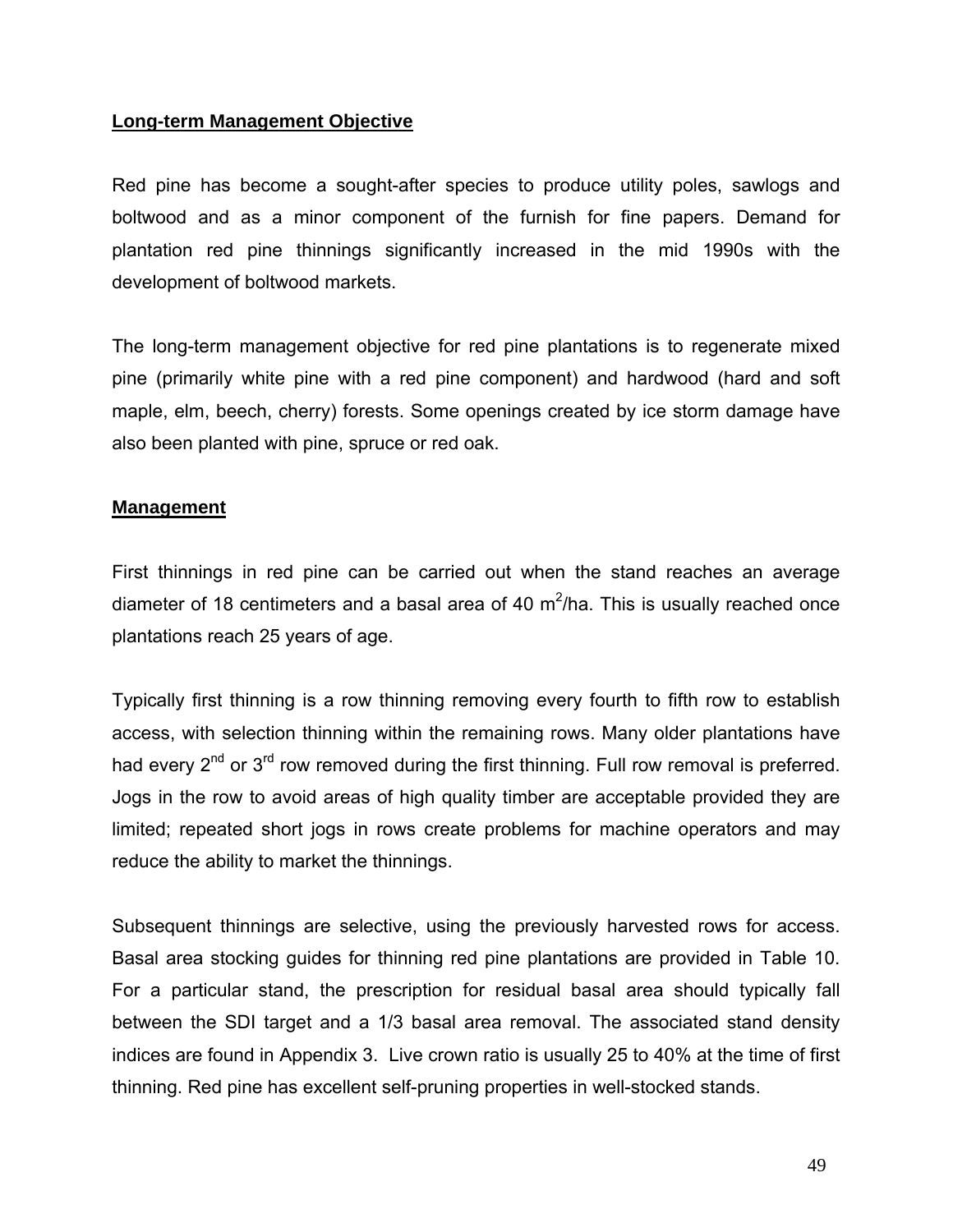|               |        |                          |             |          |                        |         | Minimum Residual |                  |  |
|---------------|--------|--------------------------|-------------|----------|------------------------|---------|------------------|------------------|--|
| <b>DBH</b>    |        | <b>SDI Fully Stocked</b> |             |          | SDI Target Residual BA |         |                  | BA (33% Removal) |  |
|               |        |                          |             |          |                        | $\%$    |                  |                  |  |
| <sub>cm</sub> | Inches | $m^2/ha$                 | $ft^2/acre$ | $m^2/ha$ | $ft^2/acre$            | Removal | $m^2/ha$         | $ft^2/acre$      |  |
| 15            | 6      | 37.1                     | 162         | 28.3     | 123                    | 24%     | 24.7             | 108              |  |
| 17.5          | 7      | 38.5                     | 168         | 30.1     | 131                    | 22%     | 25.6             | 112              |  |
| 20            | 8      | 40.8                     | 178         | 31.4     | 137                    | 23%     | 27.2             | 118              |  |
| 22.5          | 9      | 42.1                     | 183         | 31.8     | 139                    | 24%     | 28.0             | 122              |  |
| 25            | 10     | 44.2                     | 193         | 33.4     | 145                    | 24%     | 29.4             | 128              |  |
| 27.5          | 11     | 44.5                     | 194         | 34.4     | 150                    | 23%     | 29.6             | 129              |  |
| 30            | 12     | 45.9                     | 200         | 34.6     | 151                    | 25%     | 30.6             | 133              |  |
| 35            | 14     | 47.1                     | 205         | 36.5     | 159                    | 23%     | 31.4             | 137              |  |
| 40            | 16     | 48.4                     | 211         | 37.7     | 164                    | 22%     | 32.2             | 140              |  |

**Table 10: Red Pine Plantations** 

Source: OMNR 1997.

#### **Harvest Cuts**

Harvest cuts differ from thinning operations in that management is primarily focused on the biological needs of the regeneration, rather than the mature trees. Harvest cuts will be scheduled in mature red pine plantations, in stands with limited potential for future quality development, or in stands with dense advanced regeneration of white and/ or red pine. Harvest cutting and regeneration of white pine, and to a lesser extent red pine is a priority to address the growing gap in age class structure of the forest.

Harvest cuts in red pine plantations will be consistent with OMNR Silviculture Guidelines. Typically, a three-cut uniform shelterwood system (seeding, release and final removal cuts) is planned. Deferral of the final removal cut may be considered to preserve aesthetic values. Group selection may be employed where the potential for hardwood competition is deemed to be minimal and in areas where initial stocking and/or quality are not conducive for the uniform shelterwood system (i.e. areas with extensive ice storm damage).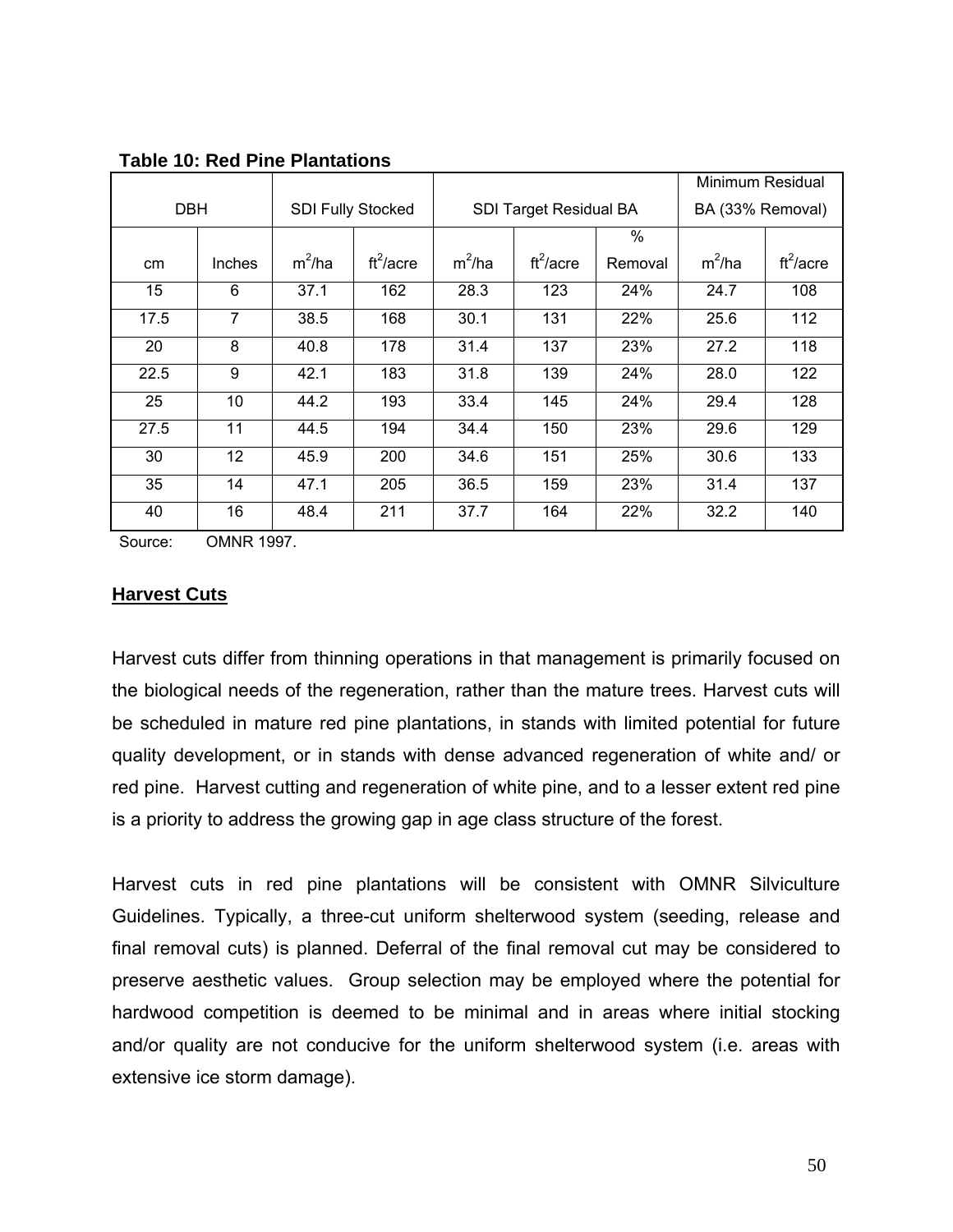Natural white pine, red pine and red oak regeneration is preferred, but under-planting will also be required to supplement natural regeneration. Manual or chemical tending will be scheduled as required to control competition.

Many plantations which have already been thinned multiple times, or which were damaged by the ice storm, have a dense understory of red maple regeneration. Pine and oak regeneration options for these stands are limited, but may be attempted if the site is poorly adapted for hardwood growth. Under-planting will usually focus on sand hills within the plantations where the lowest levels of hardwood competition exist. In stands where sugar maple or other tolerant hardwood species are regenerating (e.g. Bd, By) these species will be encouraged.

# **B-4.8 Other Conifer Plantations**

There are 258.5 hectares of other conifer plantations on the UCPR County Forest. These include plantations dominated by larch/ tamarack (168.9 ha), red spruce (37.3 ha), jack pine (21.6 ha), Scots pine (20.5 ha), black spruce (3.4 ha), and Norway spruce (6.8 ha). The plantations are predominantly in the 41 to 60 and 61 to 80 year age classes, and are typically small and often are associated with other planted conifer species. They may also contain naturally regenerated pioneer species such as poplar, red maple, elm, white and grey birch. Ice storm damage was severe in the Scots and jack pine plantations.

#### **Long-term Management Objective**

The long-term management objective for other conifer plantations is to regenerate mixed conifer and hardwood forests. Jack pine, Scots pine and Japanese larch are considered as transition species which are growing outside their range in the forest and there are no plans to regenerate these species. Renewal of selected stands in the Norway spruce and European larch working groups is considered desirable for scientific and seed production purposes, provided that the stands remain non-invasive. Red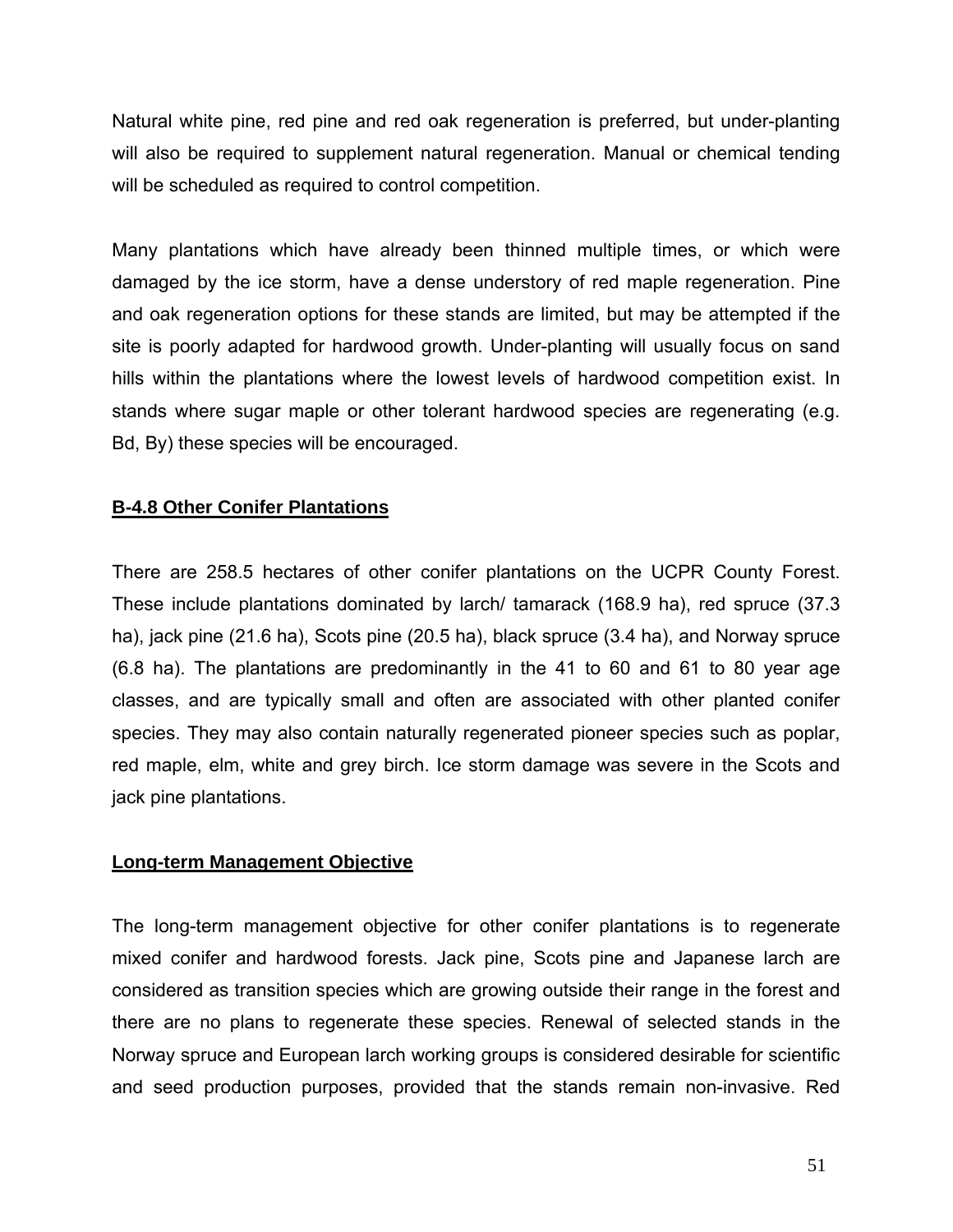spruce, black spruce and tamarack are native species adapted to growth in eastern Ontario and will be considered as permanent working groups on suitable sites.

#### **Management**

Specific prescriptions for these plantations are developed as they are encountered, using available silviculture guidelines. Other conifer species plantations with a substantial component of red pine, white pine or white spruce generally follow the management guidelines for these species.

# **B-4.9 Mixed Conifer Plantations ("Larose Mix")**

Plantations of a particular forest unit may be found to contain different conifer species planted in blocks within the same stand. For instance, a red pine forest unit plantation may contain sand hills with pure red pine, side hills with pure white pine, and a mixture of white pine-white spruce-tamarack in the lower areas. A component of native hardwood species, primarily red maple and poplar is also typical within these stands. Presumably these plantations were established to match the species to varying soil and moisture regimes, although stock availability and plantation refilling were also factors. Management prescriptions for these plantations will vary to suit the dominant species of the particular block. Tree markers use their knowledge of species and site to adapt their marking to reflect these changing stand conditions.

# **B-4.10 Plantation Management**

Forest Certification Standards for the Great Lakes / St. Lawrence Forest Region (FSC 2007) provides the following definition:

"…plantations are defined as forest areas that are established primarily for timber production purposes, are not managed to provide other values or amenities on the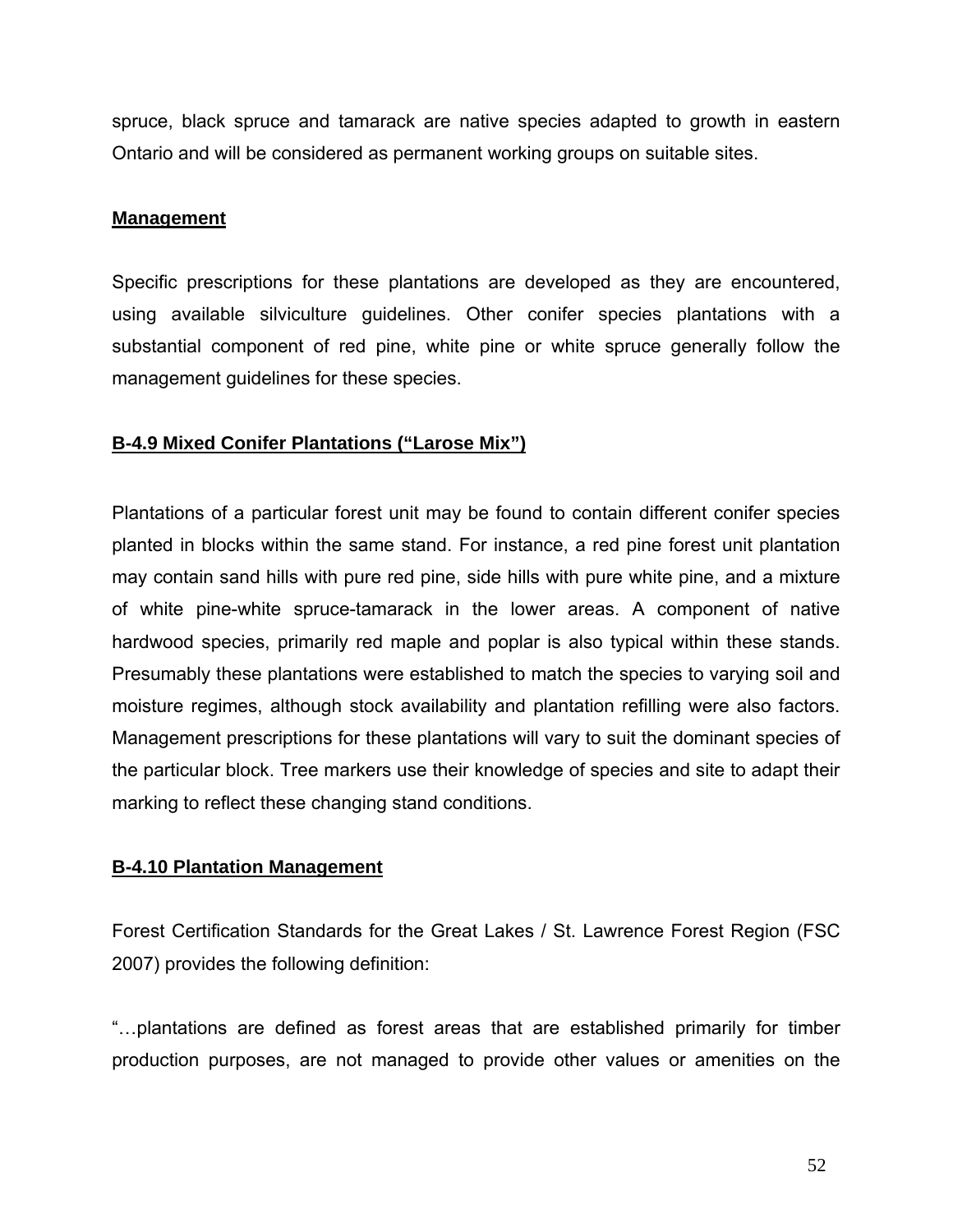planted sites, and some or all of the following characteristics are maintained in a highly altered state or eliminated:

- a. tree species diversity;
- b. stand diversity;
- c. stand structure;
- d. early successional habitats;
- e. mature and old trees; and/or
- f. coarse woody debris."

The long-term management objective for the majority of the plantations is to promote natural regeneration of species that are well suited to the site to allow for a gradual transition to a more natural state. In some instances, tree planting may occur in areas with the objective to augment natural regeneration in a natural stand or to promote the transition from intensively managed plantations to a more natural state. Intensive plantation management strategies will not be applied to the new plantation. These stands are not considered plantations as they are defined in Forest Certification Standards for the Great Lakes / St. Lawrence Forest Region (FSC 2007).

In accordance with the FSC standard, intensively managed plantations may occur according to the following:

- the plantation is created as a result of a land use change from a non-forest use (e.g. agricultural field, aggregate extraction site, etc.),

- natural forest that is converted to plantation

- existing plantations at the time of certification

Conversion of natural forest shall not exceed 5% of the forested landbase and may not occur on high conservation value forest. The forest manager must demonstrate that the establishment of a new plantation will provide conservation benefits across the landscape (e.g. reduced harvest pressure in sensitive areas). Typically, conversion will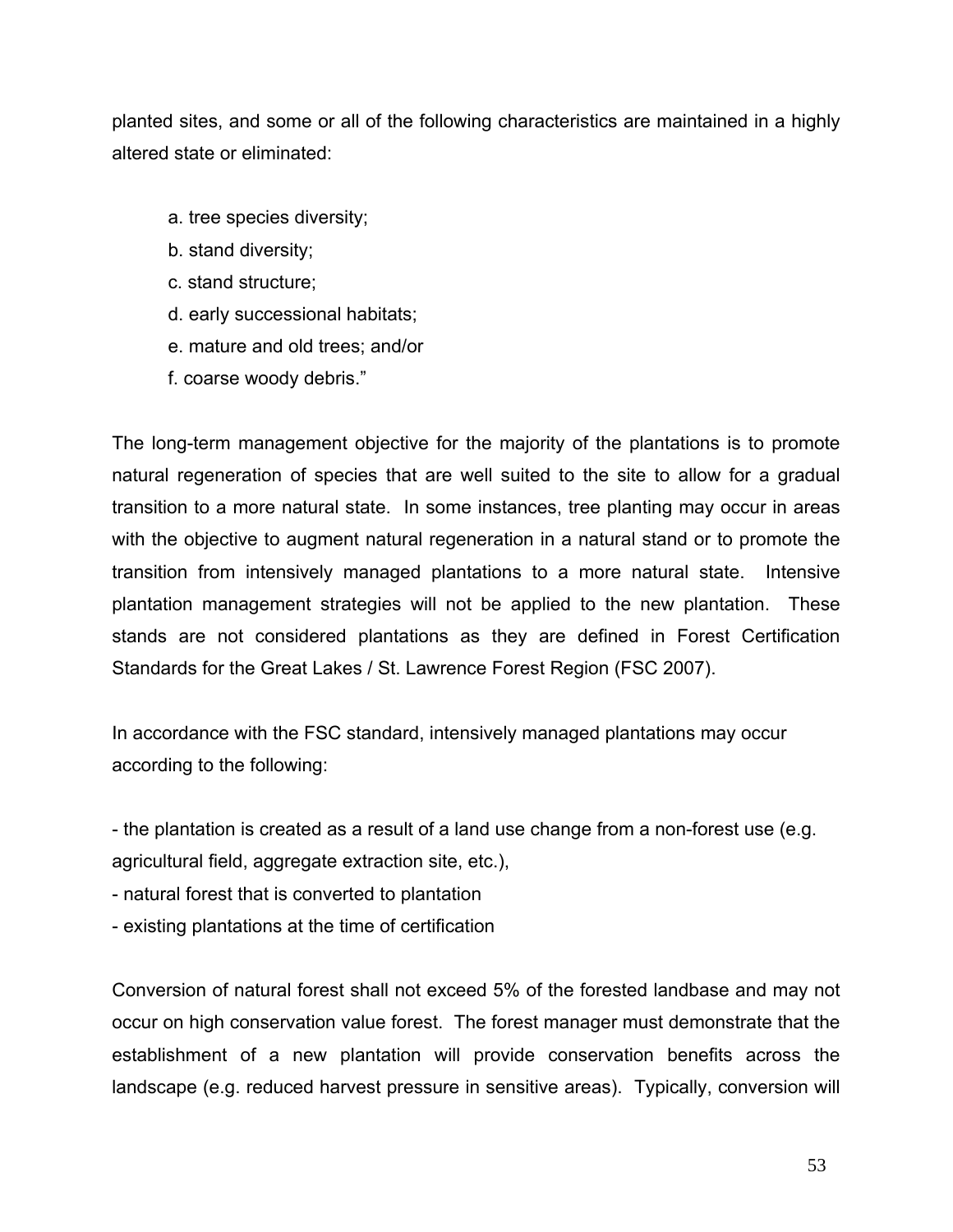be limited to natural forest that is dominated by pioneer tree and/or shrub species that are poorly adapted to the site being considered. Candidate sites will generally be in an advanced stage of decline (not old growth) and/or void of adequately stocked natural regeneration of species that is well adapted to the site. The species selected to be planted must be ecologically appropriate and must not compromise the objectives and targets described in the Forest Policy Plan (Section A).

Some existing plantations will continue to be subject to intensive plantation management. Typically, these plantations will be those that are likely to have the greatest economic benefit from intensive plantation management, thus relieving pressure on other values in the UCPR Forest. New plantations may be considered to replace over-mature plantations or severely declining plantations that are lacking desirable regeneration.

The total combined area of conversion of natural forest and existing plantations shall not exceed 10% of the forested landbase.

# **B-5.0 NATURAL AND CULTURAL HERITAGE VALUES**

The County Forest provides numerous benefits that contribute to the environmental, economic and social well-being of the United Counties of Prescott and Russell (e.g. streams, wildlife, recreation trails, Grant Settlement, etc.). These values are given special consideration when planning and implementing forestry operations.

The UCPR Official Plan (2006) introduced policies that direct land-use within UCPR. Section 5 addresses the preservation and enhancement of natural heritage features such as wetlands, woodlands and wildlife habitat. The UCPR Official Plan identifies natural heritage features within UCPR that are significant to the province and/or the Counties and it outlines general and landform specific land-use policies to ensure the identified natural heritage features are "conserved and protected from the negative impacts of development."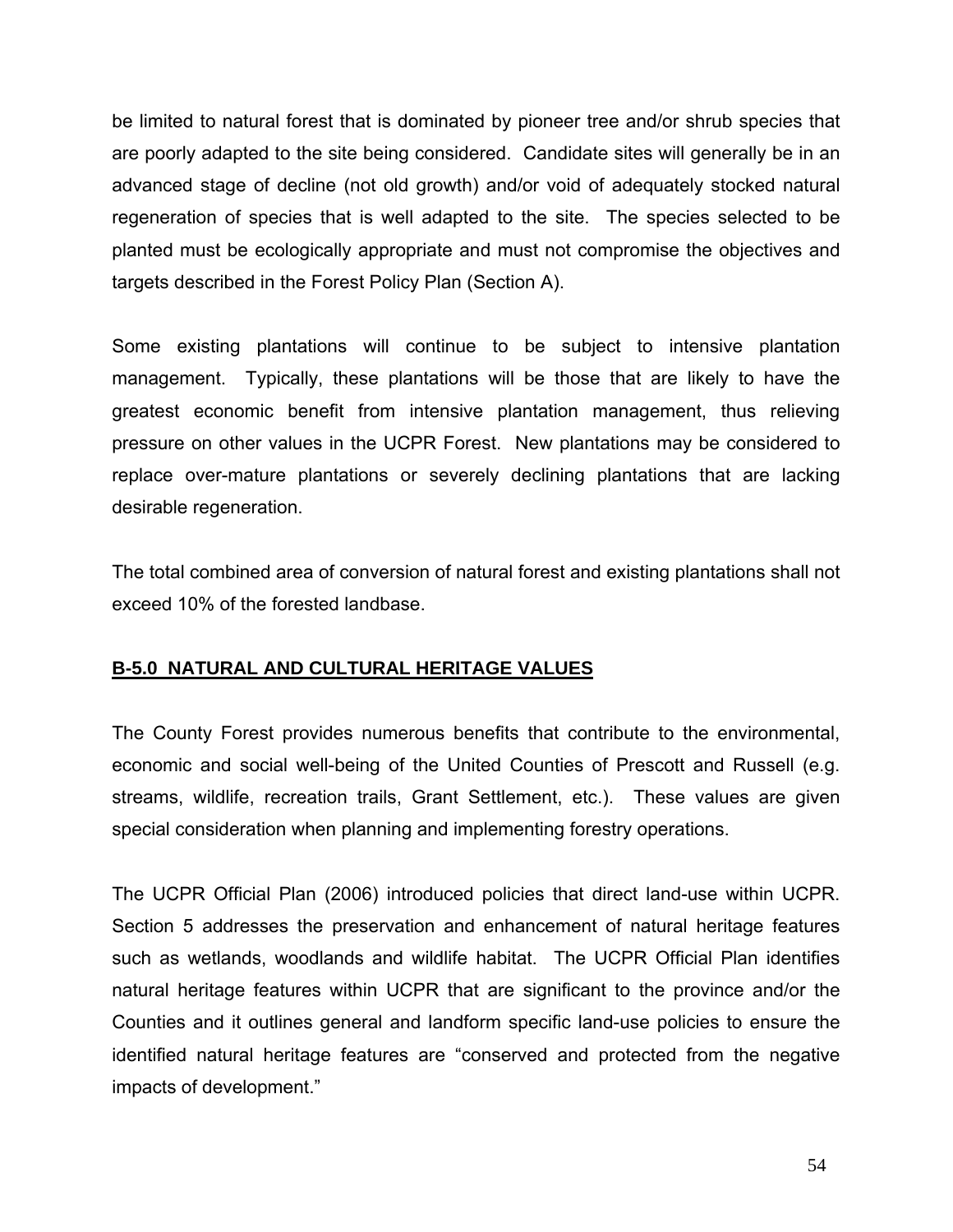In 2006, UCPR commissioned Horizon Multiressource Inc. to analyze the state of Larose Forest to balance current and future development with the conservation of the environmental, social and economic benefits the forest provides. The result was the Protection and Development Plan of Larose Forest (2008), which provided a description of the physical and environmental features, an analysis of the benefits the forest currently provides and recommendations for sustainable development of the Larose Forest.

Values were defined at the onset of forest management planning by the County Lands Advisory Committee based on provincial guidelines, the UCPR Official Plan, the Protection and Development Plan of Larose Forest and public consultation. The 20 Management Plan and all forest management activities on the UCPR County Forest shall conform to the land-use policies presented in the UCPR Official Plan.

#### **B-5.1 Operational Prescriptions for Areas of Concern**

UCPR recognizes that the forest management activities that occur on the County Forest have the potential to negatively impact the multiple benefits that the Forest provides. An area of concern (AOC) is a term used to identify an area that requires special consideration when planning forestry operations, including road building in order to mitigate the potential negative impacts on an identified value. Operational prescriptions for areas of concern may include a reserve, where no activities are carried out, and/or a modified area, where forestry activities are modified to protect the value. Each prescription provides site specific direction for each value to be protected. Landscapelevel targets have been described in the Protection and Development Plan of Larose Forest.

The operational prescriptions for areas of concern (Table 12) for this 20 Year Management Plan have been developed based on OMNR forest management guides, operational prescriptions for AOC's on Crown land in the Great Lakes – St. Lawrence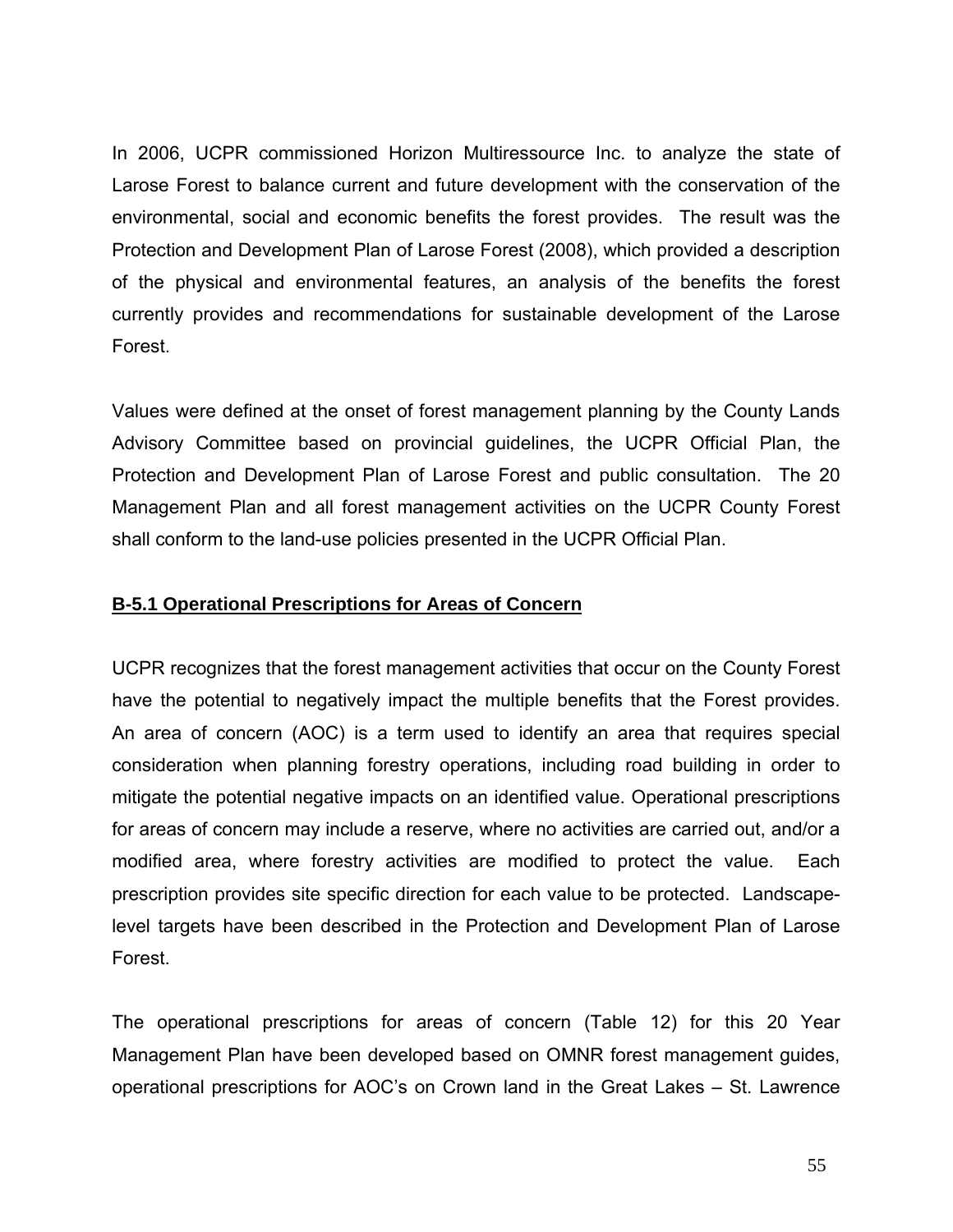forest region, the EOMF Forest Certification Policies and Procedures Manual, the UCPR Official Plan and the Protection and Development Plan of Larose Forest. These guidelines will continue to evolve to reflect the best available science. UCPR may grant permission for activities within AOC's as outlined in Table 12.

Generally, values are identified in the field well in advance of forest operations and areas of concern are marked in the field with flagging tape or paint. However, values are sometimes discovered during operations (e.g. newly constructed stick nest). In these situations, operations will suspended in the vicinity, UCPR forestry staff will be notified immediately and the appropriate area of concern will be applied prior to resuming operations.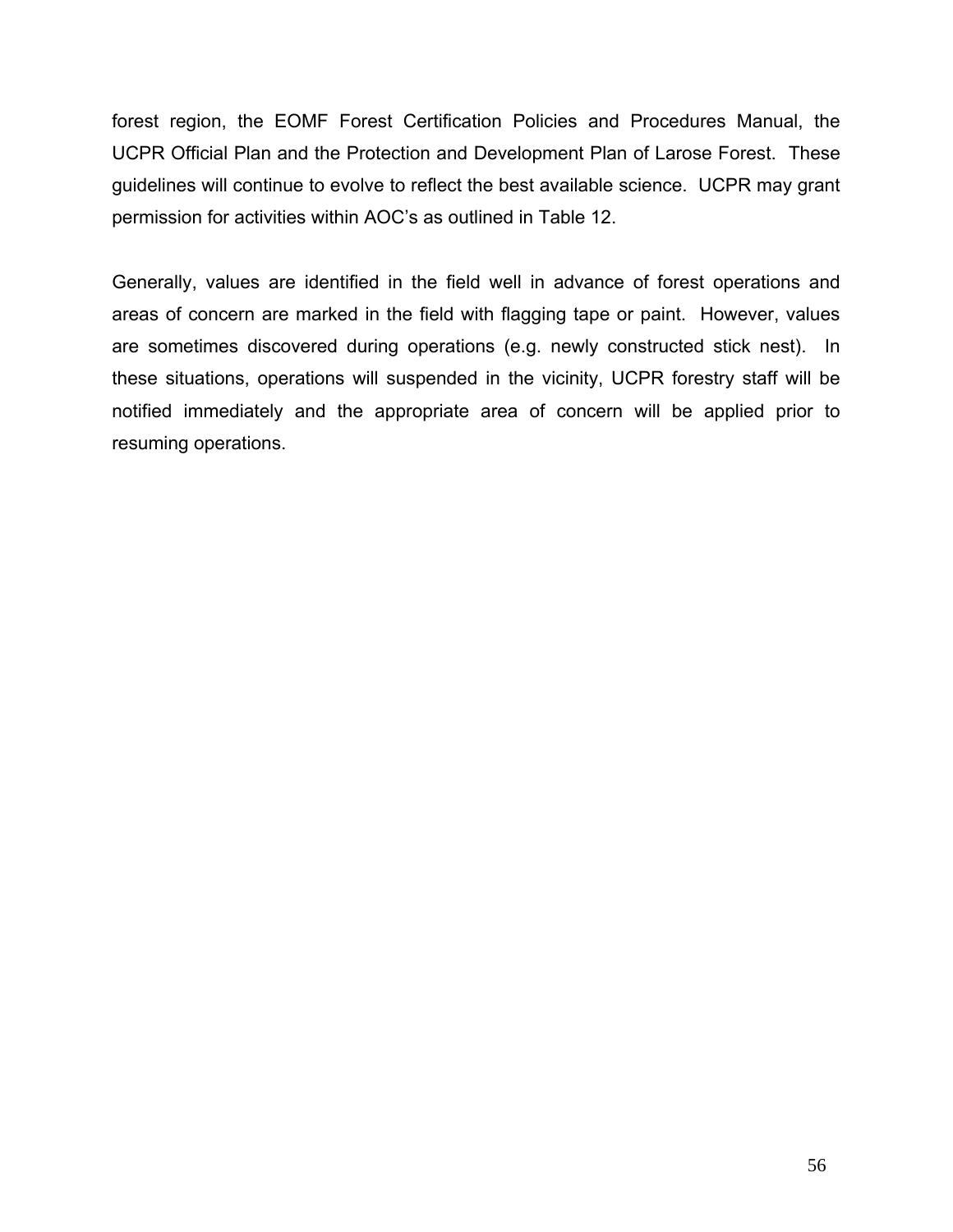Table 12. Operational prescriptions for areas of concern (AOC) to protect natural and cultural heritage values. These prescriptions have been developed to meet or exceed the standards presented in EOMF Forest Certification Policies and Procedures Manual (SOP 1.5).

| <b>VALUE</b>                                                                                                                                                        | <b>RESERVE</b><br>MODIFIED MANAGEMENT AREA                                                                                       |                                                                                                              |                                                                                                                                                                                                                                                                                                                    | <b>ROADS</b>                                                                                                                                                                                                                                                                                                                                                                                                                                            |
|---------------------------------------------------------------------------------------------------------------------------------------------------------------------|----------------------------------------------------------------------------------------------------------------------------------|--------------------------------------------------------------------------------------------------------------|--------------------------------------------------------------------------------------------------------------------------------------------------------------------------------------------------------------------------------------------------------------------------------------------------------------------|---------------------------------------------------------------------------------------------------------------------------------------------------------------------------------------------------------------------------------------------------------------------------------------------------------------------------------------------------------------------------------------------------------------------------------------------------------|
|                                                                                                                                                                     | <b>DIMENSION</b>                                                                                                                 | <b>DIMENSION</b>                                                                                             | <b>CONDITIONS</b>                                                                                                                                                                                                                                                                                                  |                                                                                                                                                                                                                                                                                                                                                                                                                                                         |
| <b>Cold Water</b><br><b>Streams</b>                                                                                                                                 | Slope dependant no<br>harvest reserve<br>$0-15\% = 30 \text{ m}$<br>$16-30% = 50$ m<br>$31-45% = 70$ m<br>$>45\% = 90 \text{ m}$ |                                                                                                              |                                                                                                                                                                                                                                                                                                                    | - Roads and landings should avoid the AOC<br>wherever possible. Roads and landings may be<br>permitted within the AOC when there are no<br>other feasible options.<br>- Stream crossings require the appropriate<br>permits.<br>- For approved crossings, the cleared Right of<br>Way (ROW) width should not exceed 10 m.<br>- No culvert installation between Oct 1 and<br>June 30 unless risk to fish populations can be<br>prevented or mitigated.   |
| Warm and Cool<br><b>Water Streams</b>                                                                                                                               | Minimum reserve of<br>15m from the normal<br>high water mark. No<br>harvest reserve on all<br>steep slopes.                      | Slope<br>dependent<br><b>MMA</b><br>$0-15% = 15$ m<br>$16-30\% = 35$ m<br>$31-45% = 55$ m<br>$> 45\% = 75$ m | - Retain minimum crown<br>closure of 50% in trees > 6m<br>in height.<br>- Management to focus on the<br>maintenance and<br>enhancement of wildlife and<br>biodiversity values (den trees,<br>nest sites, downed woody<br>debris, provision of beaver<br>food, etc).<br>- Minimize harvesting<br>equipment traffic. | - Roads and landings should avoid the AOC<br>wherever possible. Roads and landings may be<br>permitted within the AOC when there are no<br>other feasible options.<br>- Stream crossings require the appropriate<br>permits.<br>- For approved crossings, the cleared Right of<br>Way (ROW) width should not exceed 10 m.<br>- No culvert installation between April 1 and<br>June 30 unless risk to fish populations can be<br>prevented or mitigated. |
| Intermittent<br>Watercourses,<br>Moderate to deep<br>ditches $(> 1.0$<br>meter depth). May<br>be intermittent or<br>permanent drains<br>or natural<br>watercourses. | Reserve of 5m from<br>bank edge.                                                                                                 | 15 meters from<br>water's edge.                                                                              | - Retain minimum crown<br>closure of 50% in trees > 6m<br>in height.<br>- Management to focus on the<br>maintenance and<br>enhancement of wildlife and<br>biodiversity values (den trees,<br>nest sites, downed woody<br>debris, provision of beaver<br>food, etc).<br>- Minimize harvesting<br>equipment traffic. | - Roads and landings should avoid the AOC<br>wherever possible. Roads and landings may be<br>permitted within the AOC when there are no<br>other feasible options.<br>- Stream crossings require the appropriate<br>permits.<br>- For approved crossings, the cleared Right of<br>Way (ROW) width should not exceed 10m.<br>- No culvert installation between April 1 and<br>June 30 unless risk to fish populations can be<br>prevented or mitigated.  |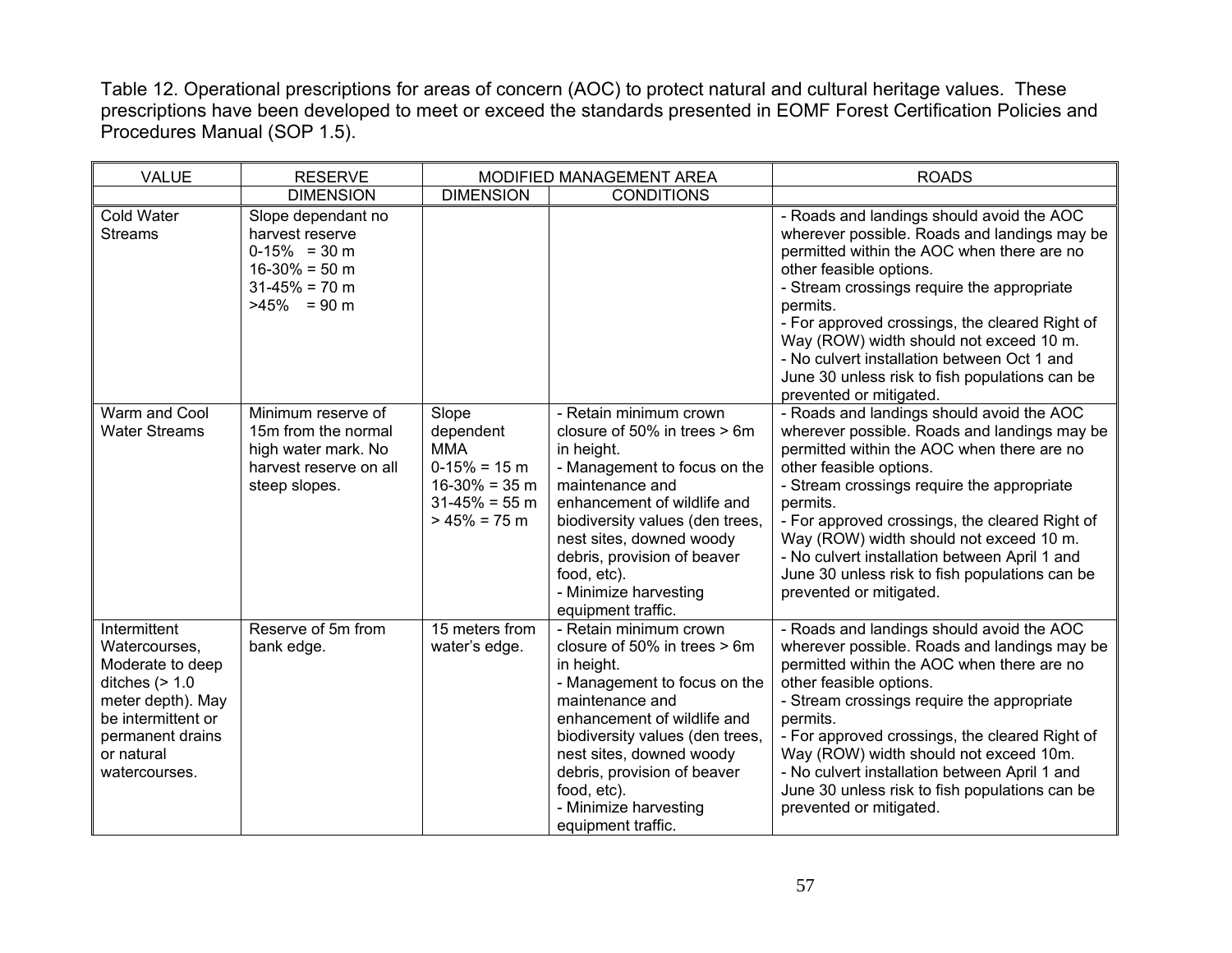| <b>VALUE</b>                                                                                                 | <b>RESERVE</b><br>MODIFIED MANAGEMENT AREA |                                                                                                                                              |                                                                                                                                                                                                                                                                                                                                                                                                                                          | <b>ROADS</b>                                                                                                                                                                                         |
|--------------------------------------------------------------------------------------------------------------|--------------------------------------------|----------------------------------------------------------------------------------------------------------------------------------------------|------------------------------------------------------------------------------------------------------------------------------------------------------------------------------------------------------------------------------------------------------------------------------------------------------------------------------------------------------------------------------------------------------------------------------------------|------------------------------------------------------------------------------------------------------------------------------------------------------------------------------------------------------|
|                                                                                                              | <b>DIMENSION</b>                           | <b>DIMENSION</b>                                                                                                                             | <b>CONDITIONS</b>                                                                                                                                                                                                                                                                                                                                                                                                                        |                                                                                                                                                                                                      |
| Intermittent<br>Drainage Ditches<br>Shallow $(1.0meter depth).$                                              | No reserve                                 | No specific<br>AOC.                                                                                                                          | - Avoid harvesting trees<br>directly adjacent to ditch<br>unless severely declining.                                                                                                                                                                                                                                                                                                                                                     | - Limited temporary corduroy crossings<br>permitted to provide access to timber.<br>- Temporary crossings to be rehabilitated after<br>use to ensure free flow of water.                             |
| Provincially and<br>Locally Significant<br>Wetlands<br>(including those<br>that are identified<br>as ANSI's) | No reserve                                 | 120 meters<br>from the<br>boundary of the<br>wetland for<br><b>PSW</b><br>15 meters from<br>the boundary of<br>the wetland for<br><b>LSW</b> | - Silvicultural prescriptions<br>within the swamp will favour<br>maintenance of partial<br>canopy closure to favour<br>shade tolerant plant<br>communities and maintain<br>water-table levels.<br>- Focus on the maintenance<br>of wildlife and biodiversity<br>values (den trees, nest sites,<br>downed woody debris, etc.)<br>- Heavy equipment traffic<br>restricted to frozen ground<br>conditions within 15 meters of<br>the swamp. | - Roads and landings should be avoided within<br>15 meters of the wetland wherever possible.<br>Roads and landings may be permitted within<br>15 meters when there are no other feasible<br>options. |
| Non-treed<br>Wetlands<br>(> 2 Ha)                                                                            | No reserve                                 | 15 meters from<br>water's edge.                                                                                                              | - Forest management will<br>focus on the maintenance<br>and enhancement of wildlife<br>and biodiversity values (den<br>trees, nest sites, downed<br>woody debris, provision of<br>beaver food, etc).<br>- Heavy equipment traffic<br>restricted to frozen ground<br>conditions within 15 meters of<br>wetland.                                                                                                                           | - Roads and landings should avoid the AOC<br>wherever possible. Roads and landings may be<br>permitted within the AOC when there are no<br>other feasible options.                                   |
| <b>Treed Wetlands</b>                                                                                        | No reserve                                 | No specific<br><b>AOC</b>                                                                                                                    | Operate with sound forest<br>management practices. If<br>excessive site damage is<br>anticipated, the area should<br>be restricted from operations.                                                                                                                                                                                                                                                                                      |                                                                                                                                                                                                      |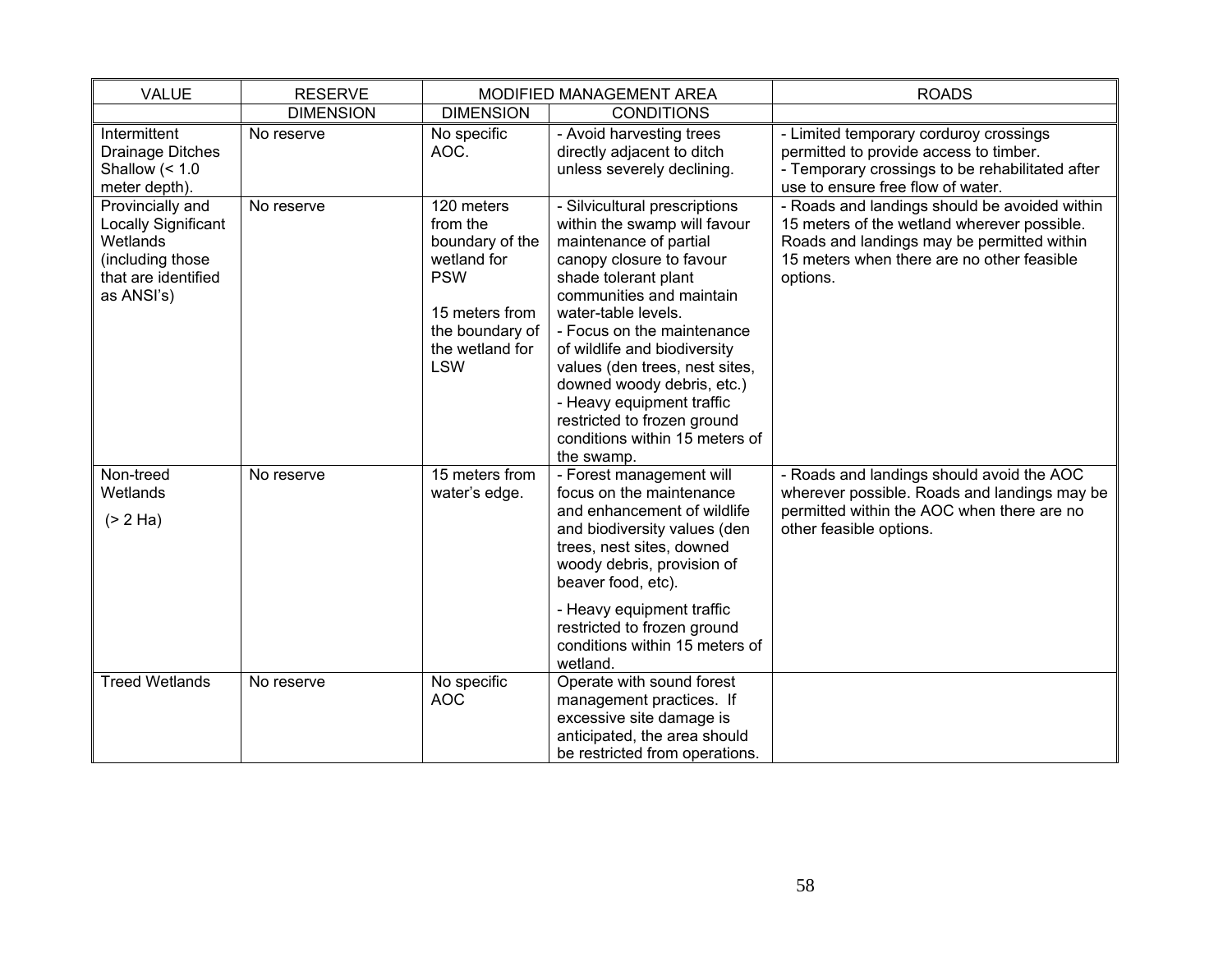| <b>VALUE</b>                                                       | <b>RESERVE</b><br>MODIFIED MANAGEMENT AREA                                                                                                                                                                                             |                           |                                                                                                                                                                                             | <b>ROADS</b>                                                                                                                                                                                                                                                                                                                                                                   |
|--------------------------------------------------------------------|----------------------------------------------------------------------------------------------------------------------------------------------------------------------------------------------------------------------------------------|---------------------------|---------------------------------------------------------------------------------------------------------------------------------------------------------------------------------------------|--------------------------------------------------------------------------------------------------------------------------------------------------------------------------------------------------------------------------------------------------------------------------------------------------------------------------------------------------------------------------------|
|                                                                    | <b>DIMENSION</b>                                                                                                                                                                                                                       | <b>DIMENSION</b>          | <b>CONDITIONS</b>                                                                                                                                                                           |                                                                                                                                                                                                                                                                                                                                                                                |
| Known Cultural<br>Heritage Value<br>(First Nations)                | Dimension of reserve to<br>be determined by<br>Forest Manager in<br>consultation with the<br>chiefs of the Algonquin<br>and Mohawk First<br>Nations communities,<br>or their designate.<br>Objective is to maintain<br>site integrity. |                           |                                                                                                                                                                                             | -Not permitted.                                                                                                                                                                                                                                                                                                                                                                |
| Known Cultural<br>Heritage Value<br>(old foundations<br>and wells) | No reserve                                                                                                                                                                                                                             | No specific<br><b>AOC</b> | Forest operations will be<br>conducted such that the site<br>is not altered from its current<br>condition (i.e. no tree cutting,<br>no skid trails)                                         | - Not Permitted                                                                                                                                                                                                                                                                                                                                                                |
| Known Cultural<br>Heritage Value<br>(Other)                        | Dimension of reserve to<br>be determined by<br>Forest Manager in<br>consultation with local<br>historical representative<br>and the Ontario Ministry<br>of Culture (if required).<br>Objective is to maintain<br>site integrity.       |                           |                                                                                                                                                                                             | - Not Permitted                                                                                                                                                                                                                                                                                                                                                                |
| <b>UCPR Designated</b><br><b>Recreation Trails</b>                 | No reserve                                                                                                                                                                                                                             | No specific<br>AOC.       | Forest operations will be<br>conducted with public safety<br>in mind by installing warning<br>signs, removing hazard trees<br>(e.g. leaning), and keeping<br>trails free of logging debris. | - Place Warning or Caution signs at strategic<br>points along the trail and within a reasonable<br>distance of planned operations to advise the<br>public of forest operations.<br>- The use of trails for hauling and occasional<br>skidding is permitted as long as the trail is kept<br>free of logging debris and left in a condition<br>consistent with its intended use. |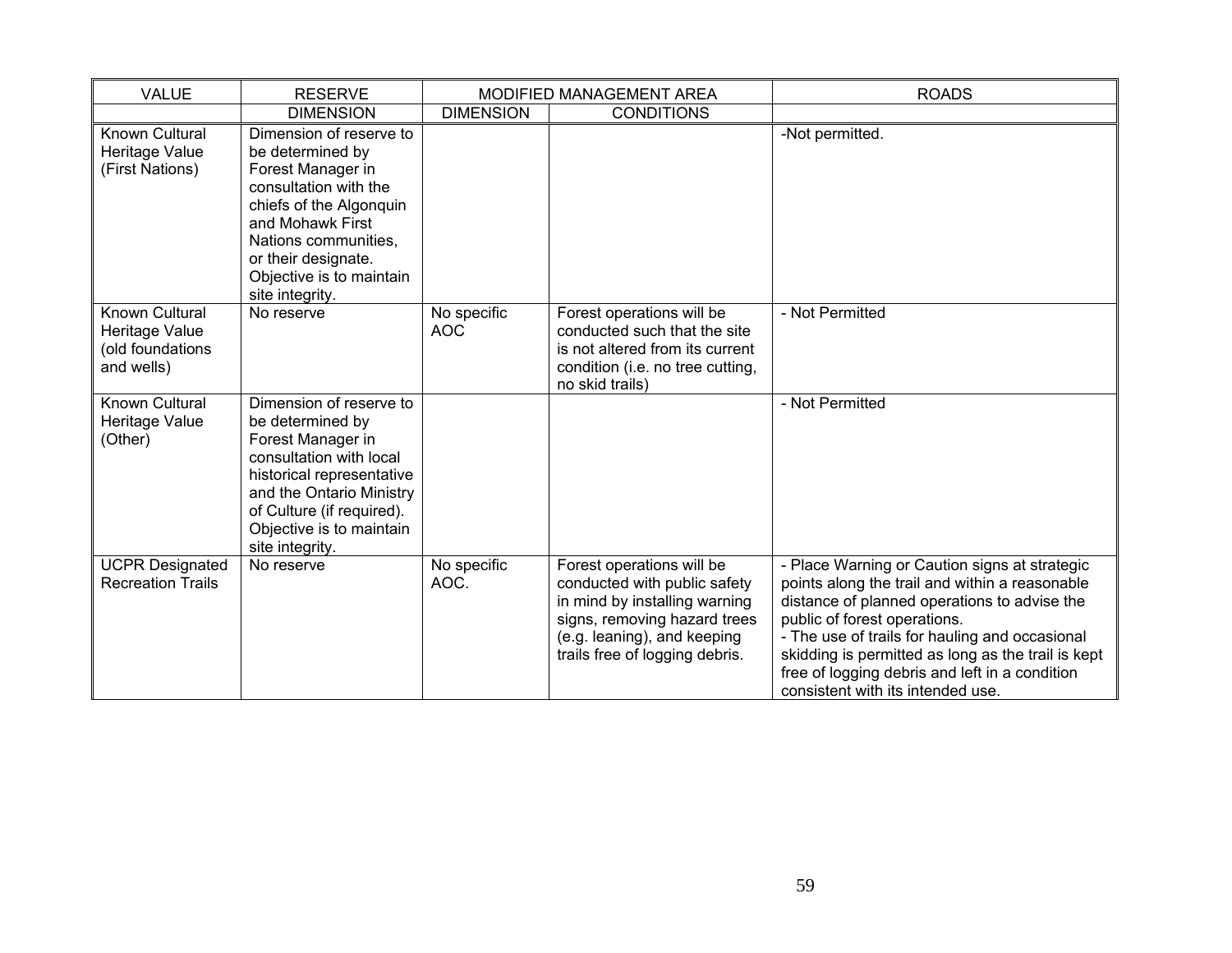| <b>VALUE</b>                                                                                                               | <b>RESERVE</b>                                                                                                                        | MODIFIED MANAGEMENT AREA                                                                                                                                                            |                                                                                             | <b>ROADS</b>                                                                                                                                                                                                                                                                                                                                                                                                                                 |
|----------------------------------------------------------------------------------------------------------------------------|---------------------------------------------------------------------------------------------------------------------------------------|-------------------------------------------------------------------------------------------------------------------------------------------------------------------------------------|---------------------------------------------------------------------------------------------|----------------------------------------------------------------------------------------------------------------------------------------------------------------------------------------------------------------------------------------------------------------------------------------------------------------------------------------------------------------------------------------------------------------------------------------------|
|                                                                                                                            | <b>DIMENSION</b>                                                                                                                      | <b>DIMENSION</b>                                                                                                                                                                    | <b>CONDITIONS</b>                                                                           |                                                                                                                                                                                                                                                                                                                                                                                                                                              |
| <b>Active Northern</b><br><b>Goshawk Nest</b>                                                                              | Circular, 50 meter<br>radius around nest tree                                                                                         | Circular: 100 m<br>radius from the<br>reserve edge.                                                                                                                                 | - No operations from March 1<br>to July 31.<br>- Maintain residual crown<br>closure of 70%. | - Avoid locating roads and landings in the AOC.<br>- For roads that must be located within the<br>AOC, the cleared Right of Way (ROW) width<br>should not exceed 10m.<br>- Hauling on new or improved roads within the<br>AOC can continue outside of the timing<br>restriction, (March 1 - July 31). Requests to<br>haul in early March will be evaluated on a site-<br>by-site basis. No hauling restrictions on<br>existing public roads. |
| Inactive or Satellite<br>Northern Goshawk<br><b>Nest</b>                                                                   | Circular, 20 meter<br>radius around nest tree                                                                                         |                                                                                                                                                                                     |                                                                                             | - Avoid locating roads and landings in the AOC.<br>- For roads that must be located within the<br>AOC, the cleared Right of Way (ROW) width<br>should not exceed 10m.                                                                                                                                                                                                                                                                        |
| <b>Active Red</b><br>Shouldered Hawk /<br>Cooper's Hawk<br><b>Nest</b>                                                     | Circular, 150 meter<br>radius, or an irregular<br>shaped reserve of 7 ha<br>encompassing suitable<br>habitat around the nest<br>tree. | Circular: 150 m<br>radius from the<br>reserve edge or<br>an irregular<br>shaped<br>modified area<br>of 21 ha<br>encompassing<br>suitable nesting<br>habitat and<br>satellite nests. | - No operations from March 1<br>to July 31.<br>- Maintain residual crown<br>closure of 70%. | - Avoid locating roads and landings in the AOC.<br>- For roads that must be located within the<br>AOC, the cleared Right of Way (ROW) width<br>should not exceed 10m.<br>- Hauling on new or improved roads within the<br>AOC can continue outside of the timing<br>restriction, (March 1 - July 31). Requests to<br>haul in early March will be evaluated on a site-<br>by-site basis. No hauling restrictions on<br>existing public roads. |
| Inactive or Satellite<br><b>Red Shouldered</b><br>Hawk / Cooper's<br><b>Hawk Nest</b>                                      | Circular, 20 meter<br>radius around the nest<br>tree                                                                                  | No MMA                                                                                                                                                                              |                                                                                             | - Avoid locating roads and landings in the AOC.<br>- For roads that must be located within the<br>AOC, the cleared Right of Way (ROW) width<br>should not exceed 10m.                                                                                                                                                                                                                                                                        |
| <b>Active Common</b><br>Raptor Nests (red-<br>tailed, broadwing,<br>sharp-shinned,<br>etc.) and Active<br><b>Owl Nests</b> | Circular, 20 meter<br>radius around the nest<br>tree                                                                                  | Circular, 130 m<br>radius from the<br>reserve on<br>active nests.                                                                                                                   | - No operations from March 1<br>to July 31 for active nests.                                | - Avoid locating roads and landings in the AOC.<br>- Hauling on new or improved roads within 50m<br>of the active nest can continue outside of the<br>timing restriction, (March 1 - July 31).<br>Requests to haul in early March will be<br>evaluated on a site-by-site basis. No hauling<br>restrictions on existing public roads or on new<br>or improved roads greater than 50m from the<br>active nest.                                 |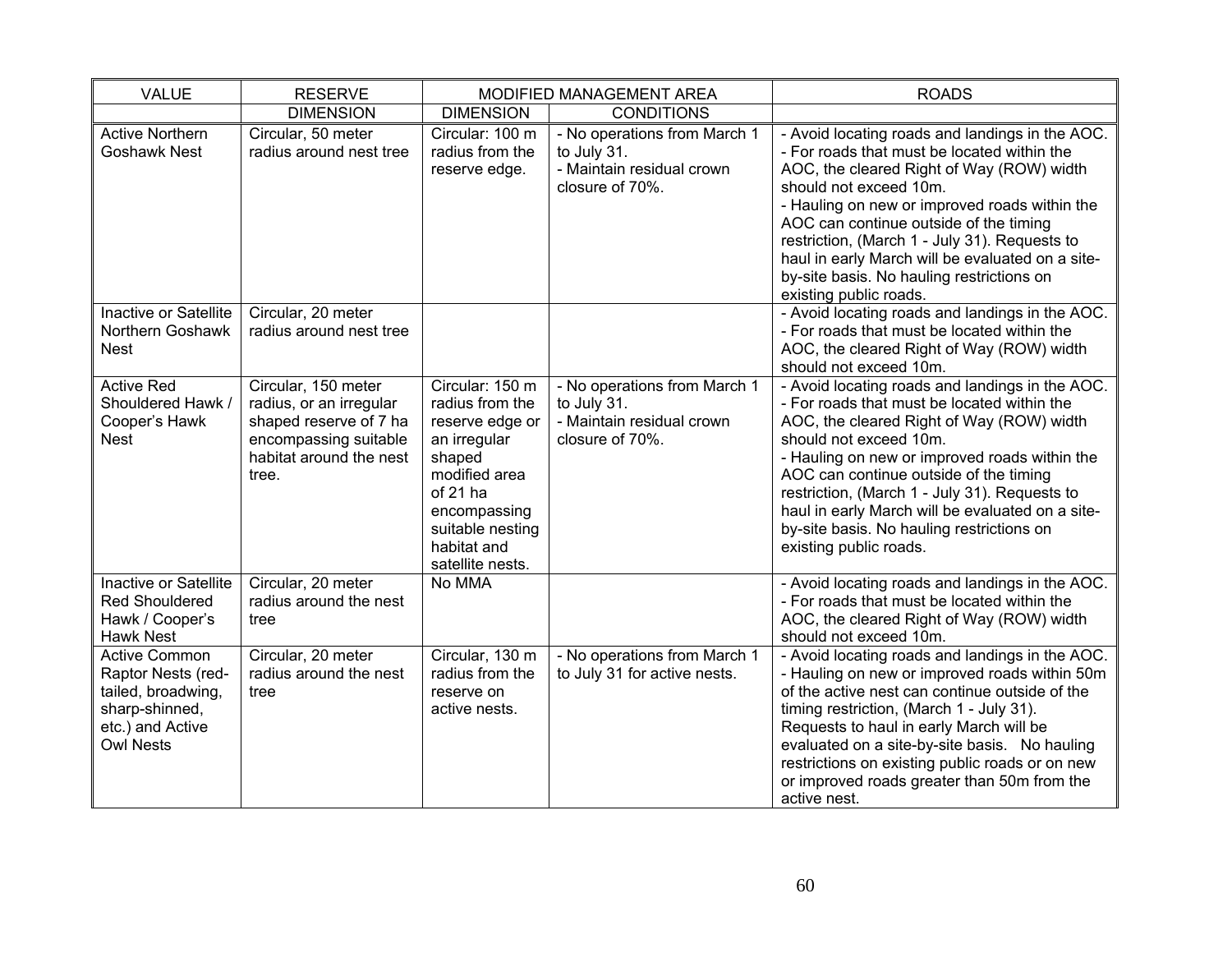| <b>VALUE</b>                                                                                                                                                              | <b>RESERVE</b>                                                                                                             |                                                     | MODIFIED MANAGEMENT AREA                                                                                                                                                                                                             | <b>ROADS</b>                                                                                                                                                                                                                                                                                                                                                                                                                                   |
|---------------------------------------------------------------------------------------------------------------------------------------------------------------------------|----------------------------------------------------------------------------------------------------------------------------|-----------------------------------------------------|--------------------------------------------------------------------------------------------------------------------------------------------------------------------------------------------------------------------------------------|------------------------------------------------------------------------------------------------------------------------------------------------------------------------------------------------------------------------------------------------------------------------------------------------------------------------------------------------------------------------------------------------------------------------------------------------|
|                                                                                                                                                                           | <b>DIMENSION</b>                                                                                                           | <b>DIMENSION</b>                                    | <b>CONDITIONS</b>                                                                                                                                                                                                                    |                                                                                                                                                                                                                                                                                                                                                                                                                                                |
| <b>Inactive Common</b><br>Raptor Nests (red-<br>tailed, broadwing,<br>sharp-shinned,<br>etc.), nests where<br>the species cannot<br>be identified and<br><b>Owl Nests</b> | No reserve for inactive<br>nests, but nest tree<br>should be retained                                                      | Tree height                                         | - Maintain residual crown<br>closure of 70% within a tree<br>length radius of inactive<br>nests.                                                                                                                                     | - Avoid locating roads within the modified<br>management areas, or where the removal of<br>the nest tree would be required.<br>- Roads may be permitted when there are no<br>other feasible options.                                                                                                                                                                                                                                           |
| <b>Active Heron</b><br>Colony or Nest                                                                                                                                     | Circular, 150 m radius<br>from the edge of active<br>colonies. Reserve<br>must include a<br>minimum 30m of live<br>forest. | Circular: 150 m<br>radius from the<br>reserve edge. | - No operations from April 1<br>to August 15.<br>- Shelterwood or selection<br>harvest permitted.                                                                                                                                    | - Avoid locating roads and landings in the AOC.<br>- For roads that must be located within the<br>AOC, the cleared Right of Way (ROW) width<br>should not exceed 10m.<br>- Hauling on new or improved roads within the<br>AOC can continue outside of the timing<br>restriction, (April 1 - August 15). Requests to<br>haul in early April will be evaluated on a site-<br>by-site basis. No hauling restrictions on<br>existing public roads. |
| <b>Inactive Heron</b><br>Colony or Nest                                                                                                                                   | 20 meter reserve from<br>edge of colony.                                                                                   |                                                     |                                                                                                                                                                                                                                      | - Avoid locating roads and landings in the AOC.<br>- For roads that must be located within the<br>AOC, the cleared Right of Way (ROW) width<br>should not exceed 10m.                                                                                                                                                                                                                                                                          |
| <b>Active Osprey</b><br><b>Nest</b>                                                                                                                                       | Circular, 150 m radius<br>around the nest tree.<br>Reserve must include a<br>minimum 30m of live<br>forest.                | Circular: 150 m<br>radius from the<br>reserve edge. | - No operations from March 1<br>to July 31.<br>- Shelterwood or selection<br>permitted.<br>- Retain at least 3<br>supercanopy trees within the<br>MMA.<br>- On osprey lakes, retain 1<br>supercanopy tree per 650 m<br>of shoreline. | - Avoid locating roads and landings in the AOC.<br>- For roads that must be located within the<br>AOC, the cleared Right of Way (ROW) width<br>should not exceed 10m.<br>- Hauling on new or improved roads within the<br>AOC can continue outside of the timing<br>restriction, (March 1 - July 31). Requests to<br>haul in early March will be evaluated on a site-<br>by-site basis. No hauling restrictions on<br>existing public roads.   |
| Inactive Osprey<br><b>Nest</b>                                                                                                                                            | Circular, 50 meter<br>radius around the nest<br>tree.                                                                      |                                                     |                                                                                                                                                                                                                                      | - Avoid locating roads and landings in the AOC.<br>- For roads that must be located within the<br>AOC, the cleared Right of Way (ROW) width<br>should not exceed 10m.                                                                                                                                                                                                                                                                          |
| Stick nest in very<br>poor condition or<br>in a dead tree<br>(except osprey or<br>heron nests)                                                                            | No reserve                                                                                                                 | No specific<br><b>AOC</b>                           | - Protect the nest tree where<br>practical                                                                                                                                                                                           | - Avoid locating roads and landings where the<br>removal of the nest tree would be required.<br>- Roads that necessitate the removal of the<br>nest tree may be permitted when there are no<br>other feasible options.                                                                                                                                                                                                                         |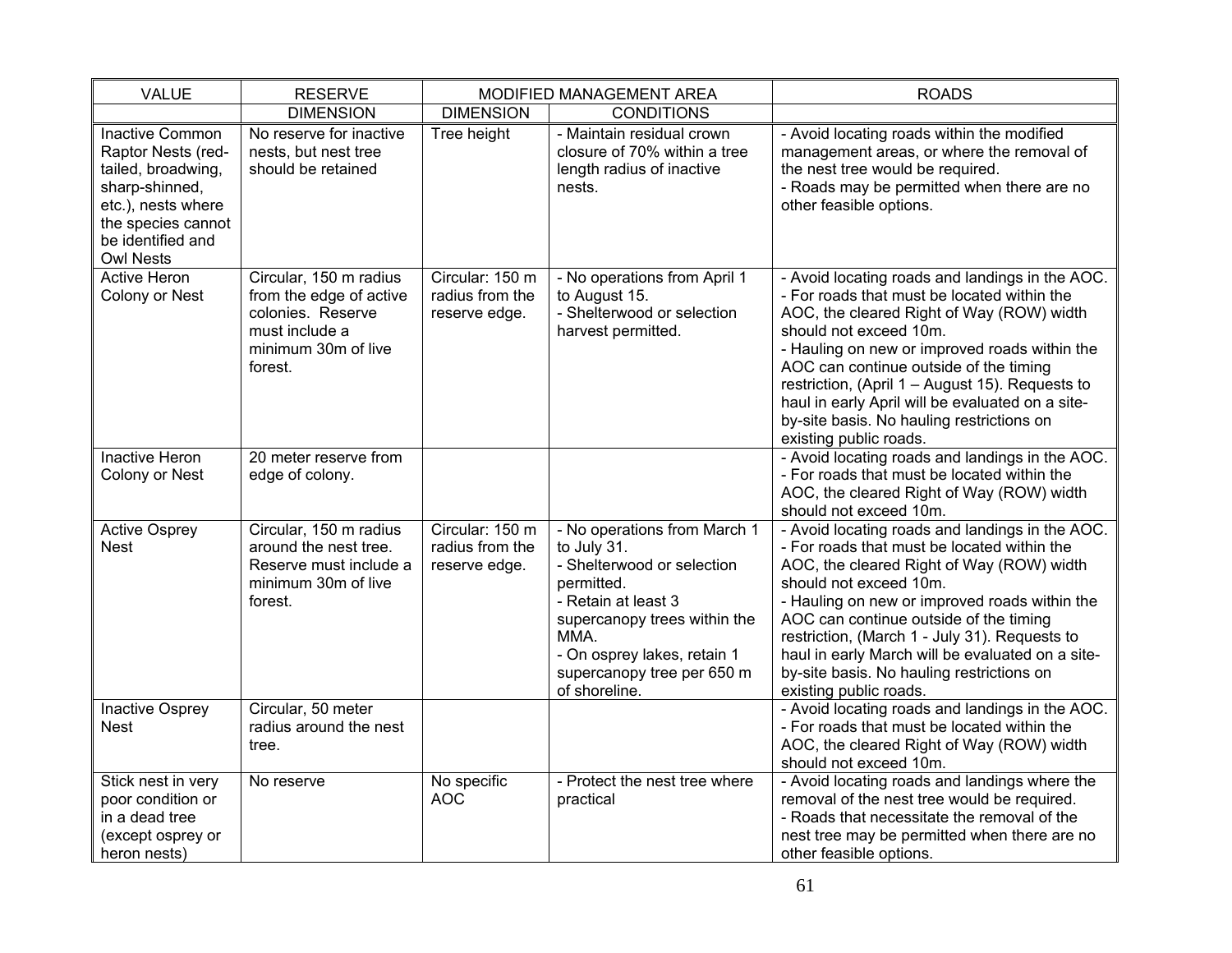| <b>VALUE</b>                                                                                                                                         | <b>RESERVE</b>                                                                                                                             | MODIFIED MANAGEMENT AREA                                                                      |                                                                                                                                                                                                                      | <b>ROADS</b>                                                                                                                                                                |
|------------------------------------------------------------------------------------------------------------------------------------------------------|--------------------------------------------------------------------------------------------------------------------------------------------|-----------------------------------------------------------------------------------------------|----------------------------------------------------------------------------------------------------------------------------------------------------------------------------------------------------------------------|-----------------------------------------------------------------------------------------------------------------------------------------------------------------------------|
|                                                                                                                                                      | <b>DIMENSION</b>                                                                                                                           | <b>DIMENSION</b>                                                                              | <b>CONDITIONS</b>                                                                                                                                                                                                    |                                                                                                                                                                             |
| American Ginseng                                                                                                                                     | Reserve extends 20 m<br>from the outermost<br>edge of the population.                                                                      | 100 m from the<br>edge of the<br>reserve. (Fewer<br>than 20 plants<br>do not require<br>MMA). | - Maintain residual crown<br>closure of 70%.<br>- Trees will be felled away<br>from the reserve.<br>- Minimize harvesting<br>equipment traffic within MMA.                                                           | - Roads and landings should avoid the AOC<br>wherever possible. Roads and landings may be<br>permitted within the modified AOC when there<br>are no other feasible options. |
| <b>High Conservation</b><br><b>Value Forest</b><br>Species at risk<br>habitat                                                                        | To be determined in<br>consultation with<br>OMNR.                                                                                          |                                                                                               |                                                                                                                                                                                                                      |                                                                                                                                                                             |
| <b>High Conservation</b><br><b>Value Forest</b><br>Old Growth<br>Ecosystem: At<br>least 7 of 9 old<br>growth forest<br>characteristics               | <b>Forest Stand</b>                                                                                                                        |                                                                                               |                                                                                                                                                                                                                      | - New roads and landings should avoid the<br>AOC wherever possible.                                                                                                         |
| <b>High Conservation</b><br>Value Forest<br><b>High Potential Old</b><br>Growth<br>Ecosystem:<br>Between 5-7 old<br>growth forest<br>characteristics | No Reserve                                                                                                                                 | Boundary of<br>Forest                                                                         | Prescription to be developed<br>to maintain and/ or enhance<br>old growth forest ecosystem<br>attributes. Monitoring is<br>required to assess the<br>effectiveness of the measures<br>employed.                      | - New roads and landings should avoid the<br>AOC wherever possible.                                                                                                         |
| <b>High Conservation</b><br><b>Value Forest</b><br>Culturally<br><b>Significant Species</b>                                                          | To be determined in<br>consultation with the<br>chiefs of the Algonquin<br>and Mohawk First<br>Nations communities,<br>or their designate. |                                                                                               |                                                                                                                                                                                                                      |                                                                                                                                                                             |
| <b>High Conservation</b><br><b>Value Forest</b><br>Uncommon or<br>Rare Tree Species                                                                  | If Required                                                                                                                                | Boundary of<br>Forest                                                                         | Prescription to be developed<br>to conserve forest ecosystem<br>of concern. Depending upon<br>age and condition of forest,<br>conservation may focus on<br>maintaining existing trees or<br>developing regeneration. | - New roads and landings should avoid the<br>AOC wherever possible.                                                                                                         |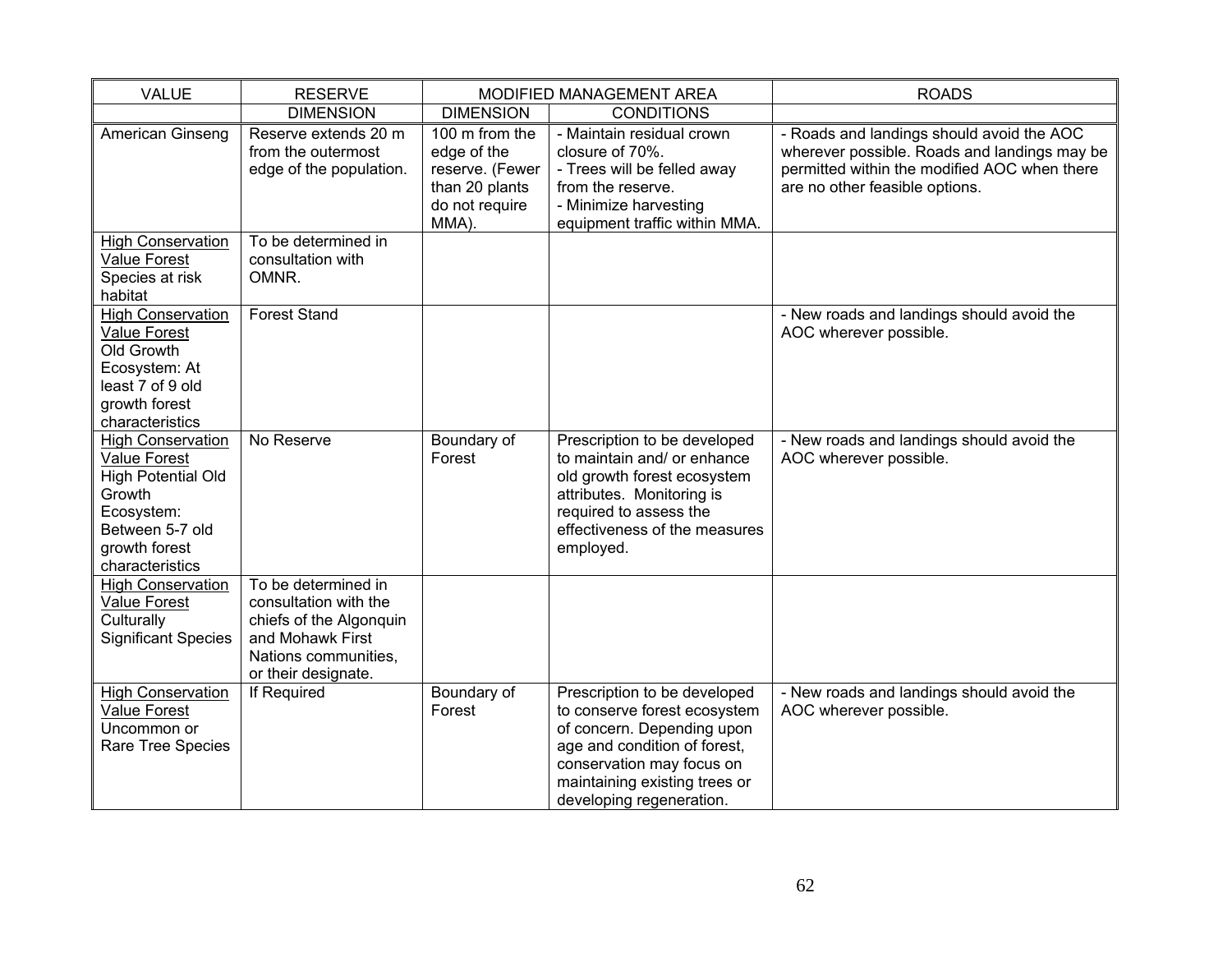| <b>VALUE</b>           | <b>RESERVE</b>   |                                                                           | MODIFIED MANAGEMENT AREA                                                                                                                                                                                                                                                                                                                                                       | <b>ROADS</b>                                                                                            |
|------------------------|------------------|---------------------------------------------------------------------------|--------------------------------------------------------------------------------------------------------------------------------------------------------------------------------------------------------------------------------------------------------------------------------------------------------------------------------------------------------------------------------|---------------------------------------------------------------------------------------------------------|
|                        | <b>DIMENSION</b> | <b>DIMENSION</b>                                                          | <b>CONDITIONS</b>                                                                                                                                                                                                                                                                                                                                                              |                                                                                                         |
| Deer Wintering<br>Area | No reserve       | <b>AOC</b><br>encompasses<br>entire identified<br>deer wintering<br>area. | <b>Conifer plantations</b><br>- Shelterwood removal cuts to<br>maintain clumps of 3-5<br>conifer trees spaced 10-30m<br>and no further than 60m<br>apart, unless conifer<br>regeneration is >10m in<br>height with 60% canopy<br>closure.                                                                                                                                      | Roads and landings should avoid critical<br>thermal cover, bedding areas and major travel<br>corridors. |
|                        |                  |                                                                           | <b>Cedar Stands</b><br>- Regenerate with patch-cut<br>(<1.0ha blocks) or strip-cut<br>(20-40m wide). Final harvest<br>not to occur until regeneration<br>has 60% canopy closure and<br>is at least 5m in height.                                                                                                                                                               |                                                                                                         |
|                        |                  |                                                                           | <b>Hardwood Stands</b><br>- Maintain conifer patches<br>$>= 0.04$ ha (20m x 20m) in<br>trees 10 m in height with 60%<br>canopy closure.<br>- Conifer patches <0.04ha are<br>to be maintained as clumps<br>with 3-5 conifer trees spaced<br>10-30m and no more than<br>60m apart.<br>- Maintain single solitary<br>conifers at least 10 m in<br>height to link conifer patches. |                                                                                                         |
|                        |                  |                                                                           | <b>General Provisions</b><br>- Where choices exist, conifer<br>cover patches should be<br>retained on south facing<br>slopes, next to forest<br>openings, over deer beds,<br>and along trails.<br>- Deer trails and travel<br>corridors are to be kept free<br>of logging debris.                                                                                              |                                                                                                         |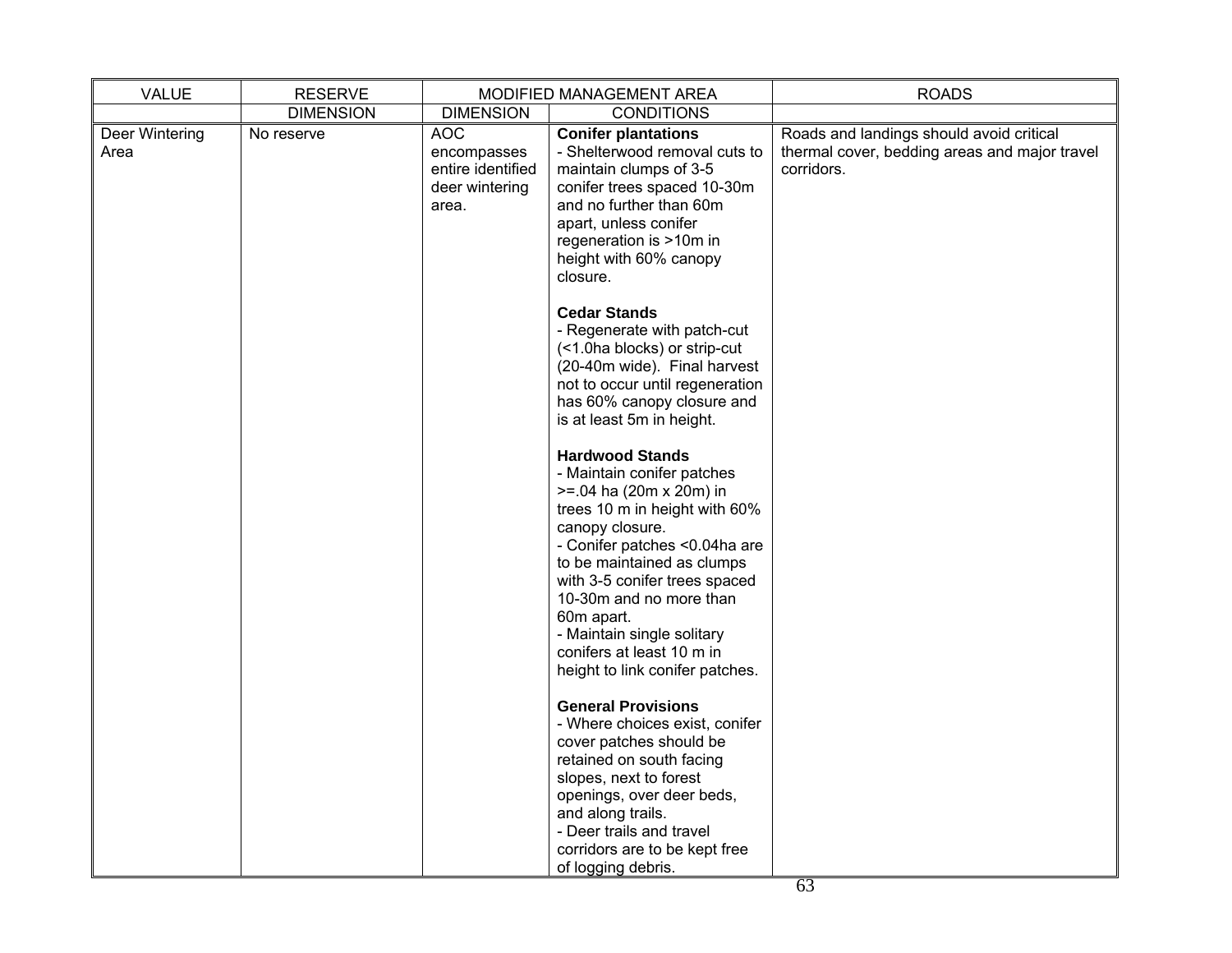# **B-5.2 Natural Heritage Values**

The UCPR County Forest contains numerous significant natural heritage values. Some of these values are physical features such as streams, rivers, wetlands and significant landforms. Some examples of landscape-level natural heritage values include moose habitat, deer wintering areas, high conservation value forest (HCVF) and interior forest. Other natural heritage values include stick nests and species at risk (SAR).

UCPR, in partnership with the OMNR, EOMF and SNC, has identified some significant natural heritage features and introduced policies for their protection in the UCPR Official Plan. They include natural features that are:

"1- ecologically important in terms of functions, representation or amount, and that contribute to the quality and diversity of the natural heritage system of the United Counties, or 2 - economically or socially important in terms of resource utilization, public access, recreational enjoyment, and community values. It is especially important to Prescott and Russell that the characteristics that made these significant features be retained for the benefit of future generations." (UCPR 2006)

Additional natural heritage values are identified the Protection and Development Plan of Larose Forest. Forest values that are not specifically addressed in terms of forest management in the UCPR Official Plan and the PDP warrant further discussion in this plan.

# **B-5.2.1 High Conservation Value Forests (HCVF)**

High conservation value forests represent uncommon, highly significant forest ecosystems. High Conservation Value Forest is identified by local forest managers in accordance with Principle 9 and Appendix E of the FSC document Forest Certification Standards for the Great Lakes / St. Lawrence Forest Region (2007). To date the HCVF's of particular concern in the County Forest include species at risk, old growth forest ecosystems, culturally significant species and forests with substantial populations of uncommon or endangered tree species.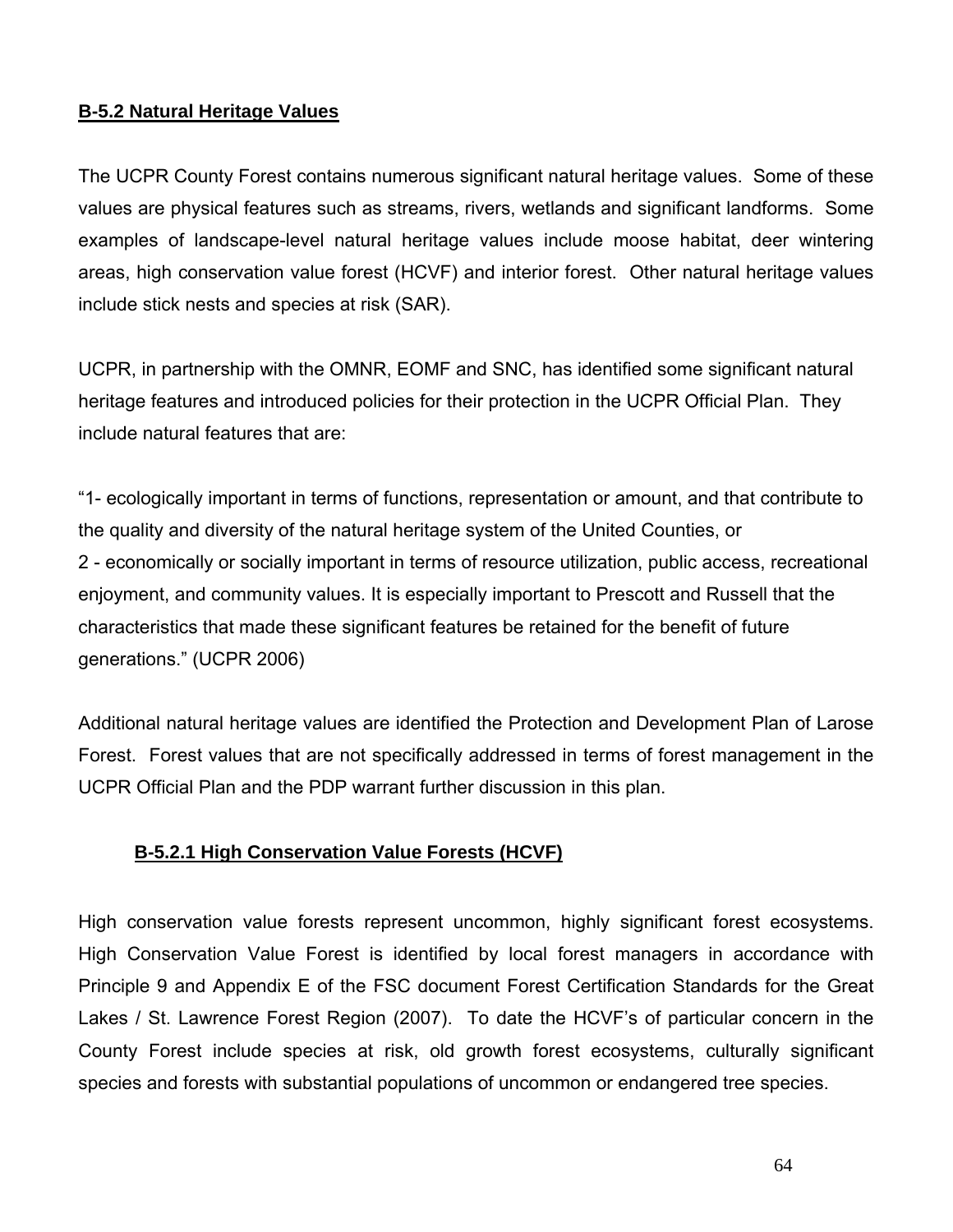#### **Species at Risk (SAR)**

The Endangered Species Act, 2007 regulates the protection of species at risk (SAR). Under the Act, SAR are listed based on the best scientific information that is available and measures are developed to protect SAR and their habitat, as well as promoting their recovery. Of the known SAR found on the County Forest, only American ginseng has OMNR recommended protection measures at the time of writing (Table 12). Other SAR that are known to exist within the County Forest (e.g. butternut, Blanding's turtle, spotted turtle, bog elfin butterfly, etc.) do not currently have OMNR recommended protection measures. Operational prescriptions for areas of concern must be developed for SAR in consultation with OMNR with the intent of protecting the SAR and its habitat. If available and applicable, SAR recovery plans will be implemented.

#### **Old Growth Forest Ecosystems**

Old growth forest ecosystems are associated with natural forest (i.e. not plantation origin) that has not been subjected to human interference (e.g. logging, agriculture, etc.). As a result, the forest develops unique structural characteristics that represent a significant value on the landscape. For example, approximately 28 species of birds and mammals in southern Ontario prefer the species diversity and structural characteristics that are present in old growth forest ecosystems (LRC 1999).

The County Forest is characterized by young, second growth resulting from the natural reforestation and tree planting on abandoned agricultural fields. True old growth forest ecosystems in the County Forest are rare and none have been discovered to date. Identification and protection of old growth forest ecosystems and the restoration of old growth forest characteristics within the County Forest is a priority.

The identification of old growth forest ecosystems and those with high restoration potential within the UCPR County Forest will be undertaken during the period of this plan. The following characteristics will be considered in the field when determining whether or not a stand is classified as an old growth forest ecosystem or a stand with high restoration potential (adapted from Hendry 2005, OMNR 2003, LRC 1999a, LRC 1999b):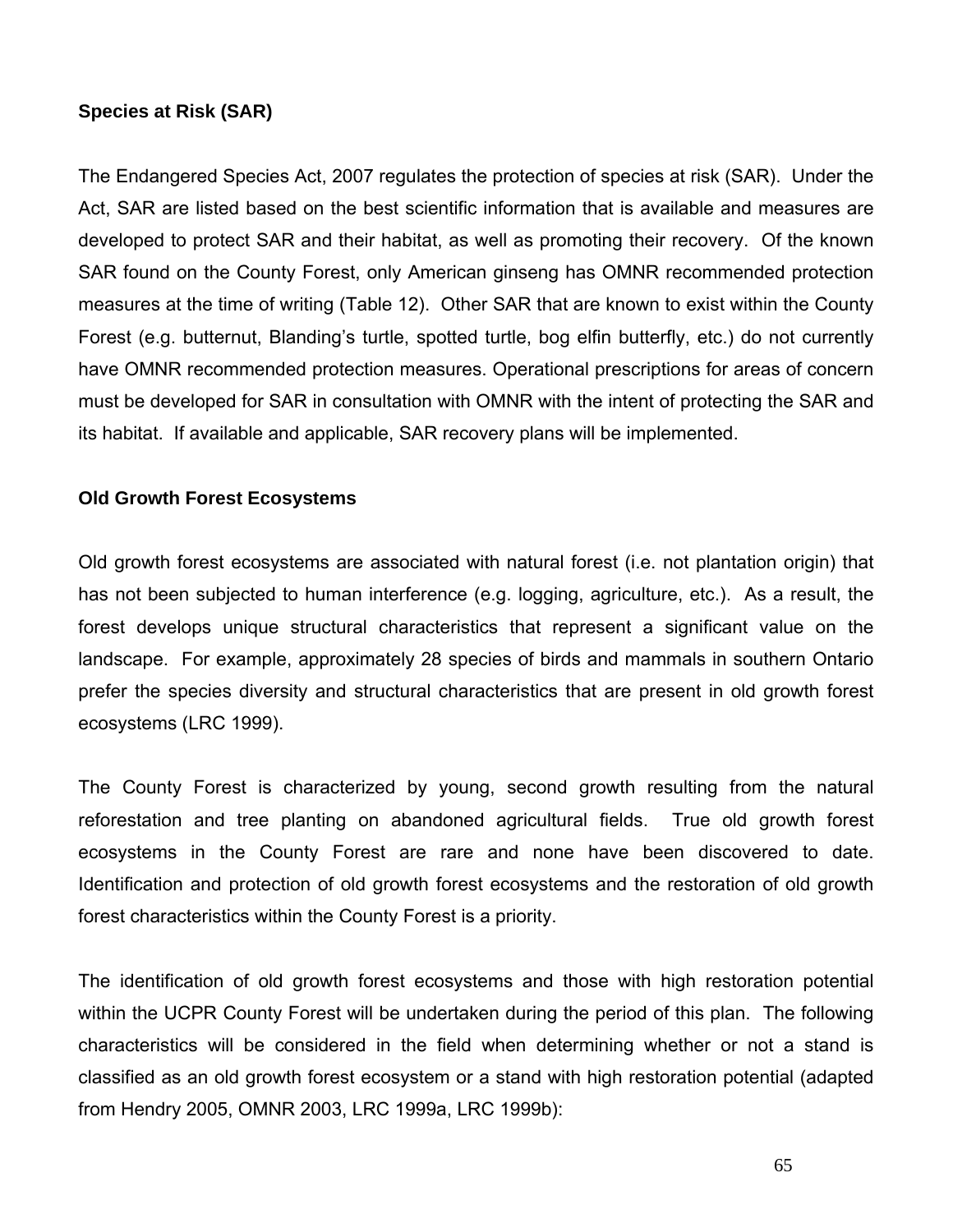- 1) A minimum of 3 trees exceeding 50 cm in diameter at breast height per hectare;
- 2) A minimum of 3 "old" trees per hectare (see Appendix 3 for age of onset based on forest type);
- 3) Average basal area of the stand exceeds 20  $\text{m}^2/\text{ha}$
- 4) Stocking of mature climax species is > 40% (i.e. eastern hemlock *Tsuga canadensis*, eastern white pine – *Pinus strobus*, sugar maple – *Acer saccharum*, American beech – *Fagus grandifolia*, yellow birch – *Betula alleghaniensis*, eastern white cedar – *Thuja occidentalis*),
- 5) Four structural canopy layers (i.e. supercanopy trees, canopy trees, understory trees and shrubs and saplings),
- 6) "Mound and Pit" forest topography is apparent,
- 7) Coarse woody debris in at least three stages of decomposition,
- 8) Snags, and
- 9) Cavity trees (live or dead).

Forest stands contain at least 7 of 9 old growth characteristics will be considered old growth ecosystems and operational prescriptions for areas of concern have been developed to ensure their protection (Table 12). Forest stands that contain between 5 and 7 old growth characteristics are considered high potential for the restoration of old growth ecosystems. When encountered prescriptions will be developed that will maintain and/or enhance old growth forest ecosystems characteristics. Post-treatment monitoring will be undertaken on these sites to evaluate the effectiveness of the measures employed maintain or enhance the old growth characteristics.

#### **Culturally Significant Species**

Culturally significant species include any plant or tree species that is or has been important to the day to day activities of the Mohawk or Algonquin people. SNC, in cooperation with the Mohawks of Akwesasne, the Algonquins of Pikwakanangan and other off-reserve Algonquin communities, conducts detailed natural and cultural heritage inventories on properties within the South Nation River watershed, including UCPR County Forest compartments. Further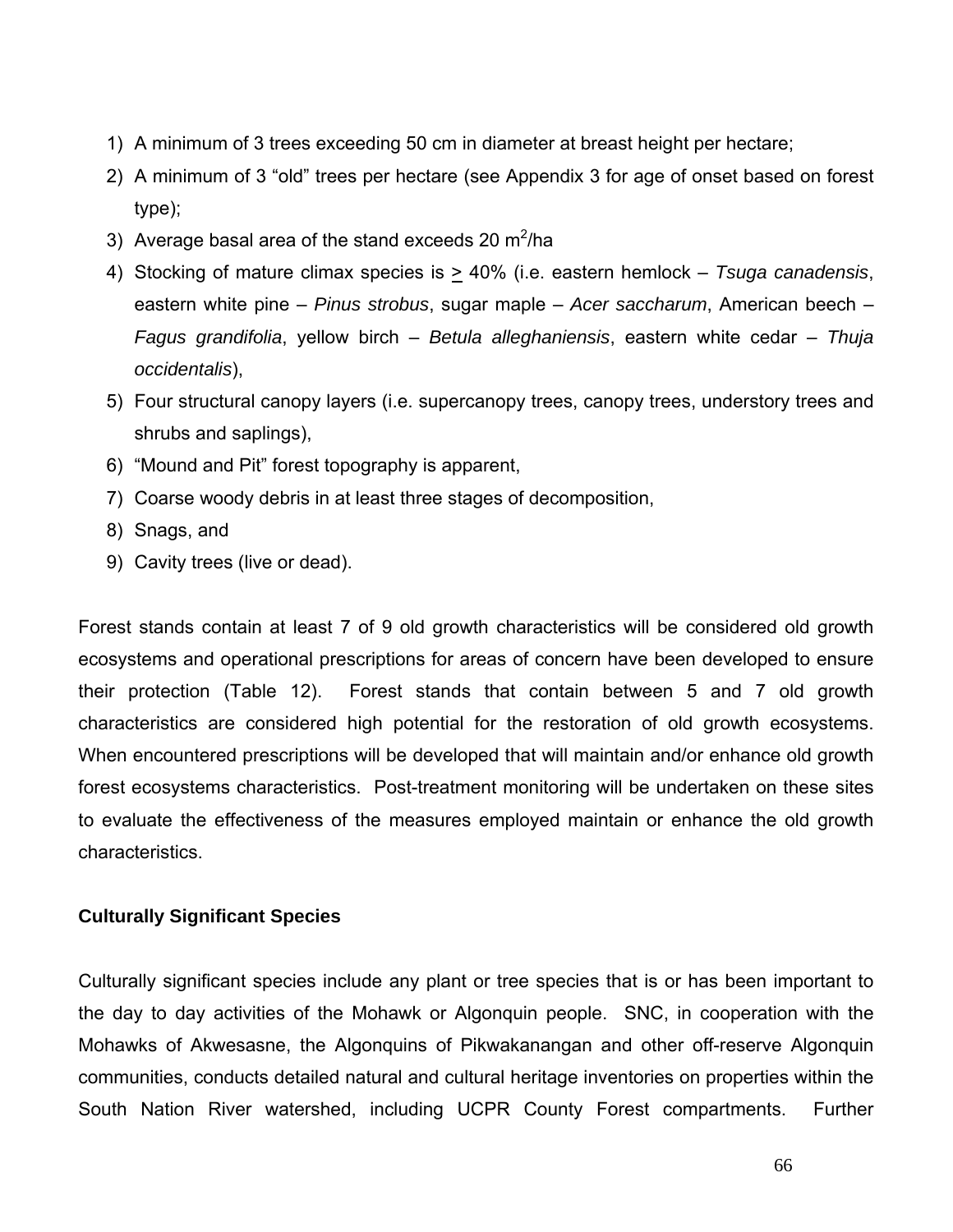consultation with the First Nations communities may identify the need to develop protection measures for those culturally significant species during forest operations. Resource stewardship agreements may be developed between UCPR and the First Nations to allow for extraction of culturally significant species in a sustainable manner.

#### **Uncommon or Rare Tree Species**

Due to a variety of factors (e.g. urban development, agriculture, forestry, natural distribution, exotic diseases and pests, etc.) certain tree species are uncommon or rare in eastern Ontario, but are not listed as a species at risk. Some of these tree species are known to occur in the County Forest but their distribution and condition are not known (e.g. white elm – *Ulmus americana*, red oak – *Quercus rubra*, jack pine – *Pinus banskiana*, etc.). OMNR consultation may be required to determine the best course of action when significant concentrations of uncommon or rare tree species are encountered.

#### **B-5.2.2 Stick Nests**

Stick nests are identified and reported by forestry staff as they are encountered. Operational prescriptions for areas of concern have been developed for the protection of stick nests (Table 12). Protection efforts are focused on active nests of larger birds which are designated as species at risk, have highly specific habitat requirements, form colonies and/or tend to reuse the same nest on an annual or at least regular basis. Inactive nests in good condition are also important habitat features, especially in close proximity to active nests. Stick nests in very poor condition and where the species cannot be reasonably determined will not receive formal AOC protection. Operations should avoid damaging the nest tree and skid trails and roads should avoid the removal of the nest tree where possible. Stick nests in dead trees are generally not re-used and will not receive formal AOC protection, unless the evidence suggests that the nest belongs to an osprey or a heron.

The most common occurrences noted on the UCPR County Forest are of sharp-shinned hawks, broadwing hawks and northern goshawks, which nest in maturing conifer plantations or in hardwood stands with a white pine component. Herons, which usually nest in live or dead trees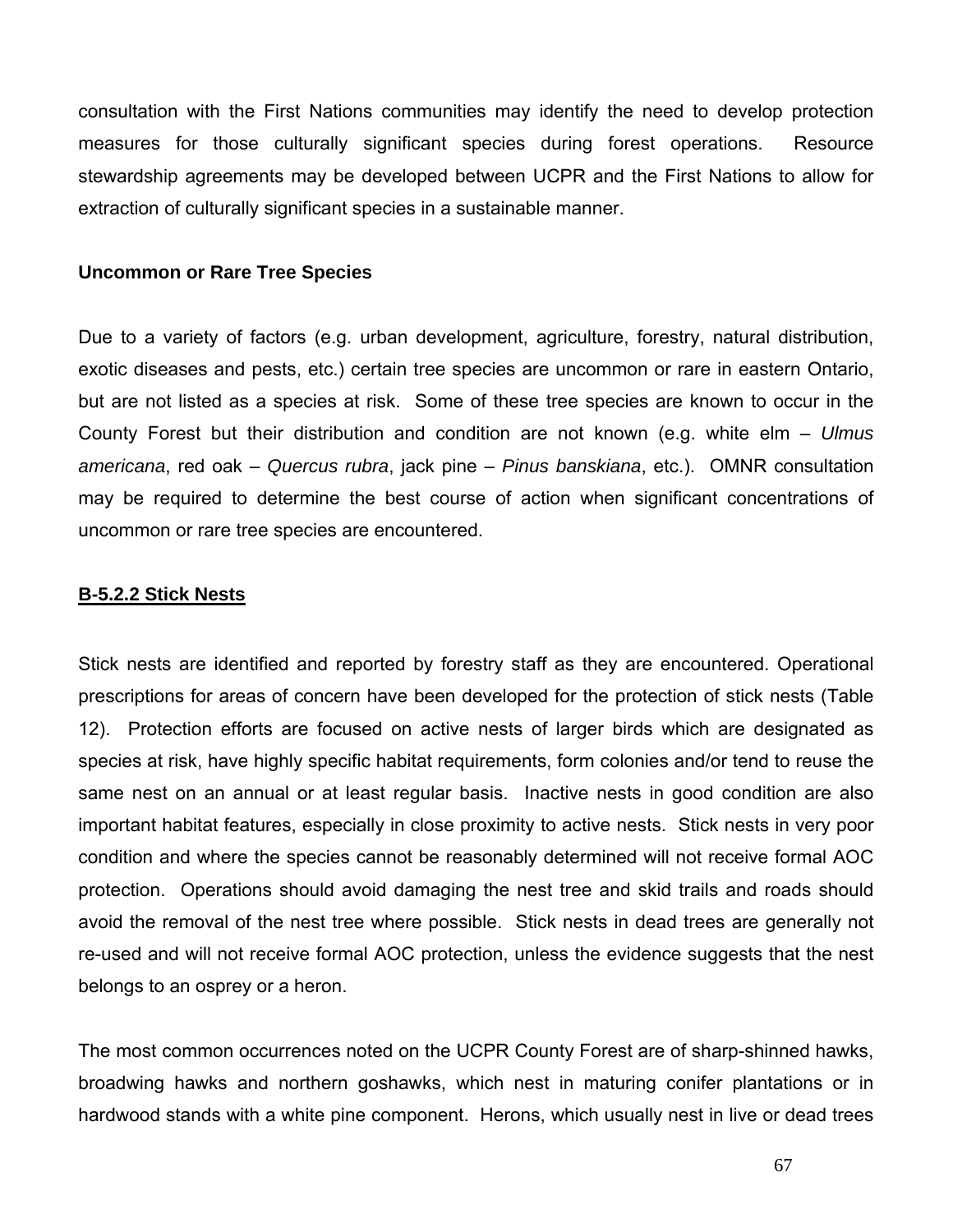in wetlands, are also relatively common.

# **B-5.2.3 Recreation Trails**

The County Forest has many recreational trail networks for a variety of uses (e.g. walking trails, horseback riding, snowmobile, ATV, etc.). Recreation trails that have been designated by UCPR are protected by an operational prescription for areas of concern (Table 12). Trails that have not been designated by UCPR will not receive AOC protection.

# **B-5.2.4 Research Plots**

The County Forest has long been involved in research projects related to the enhancement of knowledge related to the forest and the benefits that it provides (e.g. growth and yield, seed production areas, wildlife habitat, etc.). Research organizations will be contacted to generate an inventory of known research plots. Consultation with these organizations will determine the status of the projects and to determine the level of protection that may be required to preserve the integrity of active sites. Identification of new sites that have potential for research may be identified.

#### **B-5.3 Cultural Heritage Values**

Cultural heritage values are significant historical or natural features associated with either First Nations or early European use of the forest. They include significant heritage buildings, heritage districts, cultural heritage landscapes, archaeological sites and archaeological potential areas located within the County. UCPR maintains a database of cultural heritage values and the UCPR Official Plan provides general policy direction for their protection (Section 7.6.3 and 7.6.4 of the UCPR Official Plan). Section B-5.1 of this plan provides direction to forest managers to preserve the integrity of cultural heritage values (Table 12).

These values range in character and the level of protection that is required. Old foundations and wells are quite common due to the nature of land acquisition that gave rise to the creation of the County Forest. These sites will remain undisturbed (i.e. no tree cutting, no skid trails, no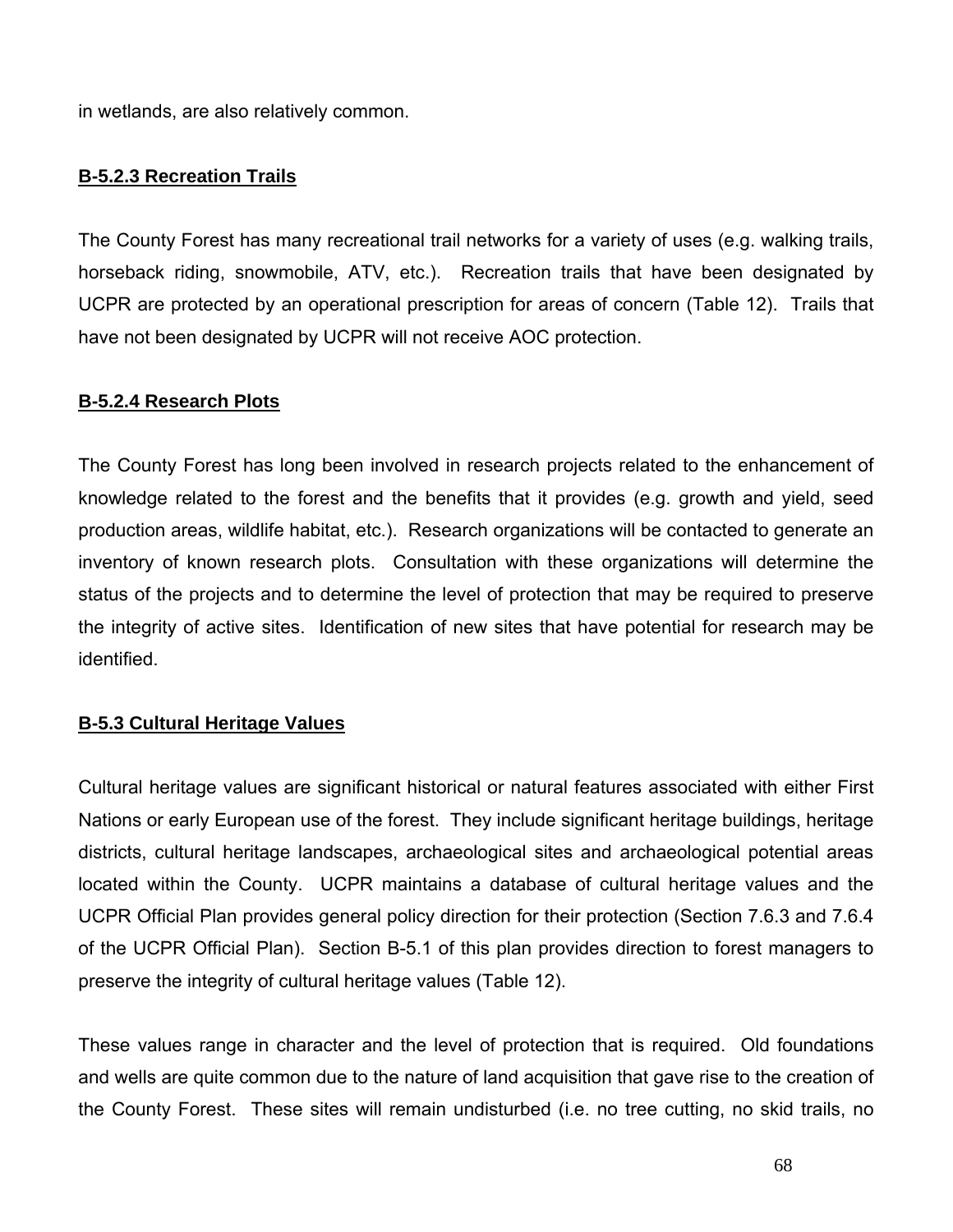roads, etc.) to maintain the character of the site (Table 12). Consultation is required with an appropriate historical representative is required to ensure adequate protection for other cultural heritage sites. The chiefs of the Algonquins of Pikwakanangan, other off-reserve Algonquin communities and the Mohawks of Akwesasne, or their designate must be consulted to identify and protect sites of special cultural, ecological, economic or religious significance.

#### **B-5.4 Values Inventory and Mapping**

A values inventory is maintained by the UCPR GIS department, which provides location and attribute information for known forest values. The inventory is derived from a variety of source information that has been provided by various organizations (e.g. OMNR, SNC, Horizon Multiressource Inc, UCPR, Ontario Field Naturalists Club, public, etc.). As new values are identified (i.e. newly defined or newly discovered), the values inventory will be updated.

This information is summarized and maintained by the UCPR GIS department. The natural and cultural heritage values inventory, when combined with the forest resource inventory, forms the basis for determining the benefits the forest is able to provide now and in the future. The inventory summarizes the location and details regarding provincially and locally significant wetlands, areas of natural and scientific interest (ANSI's), species at risk (SAR), significant woodlands, deer wintering yards, spawning areas, high conservation value forests, stick nests, recreation trails and research plots.

SNC, in cooperation with the Mohawks of Akwesasne, the Algonquins of Pikwakanangan and other off-reserve Algonquin communities, conducts detailed natural and cultural heritage inventories on properties within the South Nation River watershed, including UCPR County Forest compartments. New values information may be also discovered by staff or contractors during the course of forestry operations. When necessary, forestry staff is informed of the values and, if appropriate, activities are excluded or modified in the area to provide protection (Section 5.1). Generally, new values information is provided to UCPR for inclusion in the natural and cultural heritage values inventory. However, values which are highly sensitive or subject to exploitation are not mapped.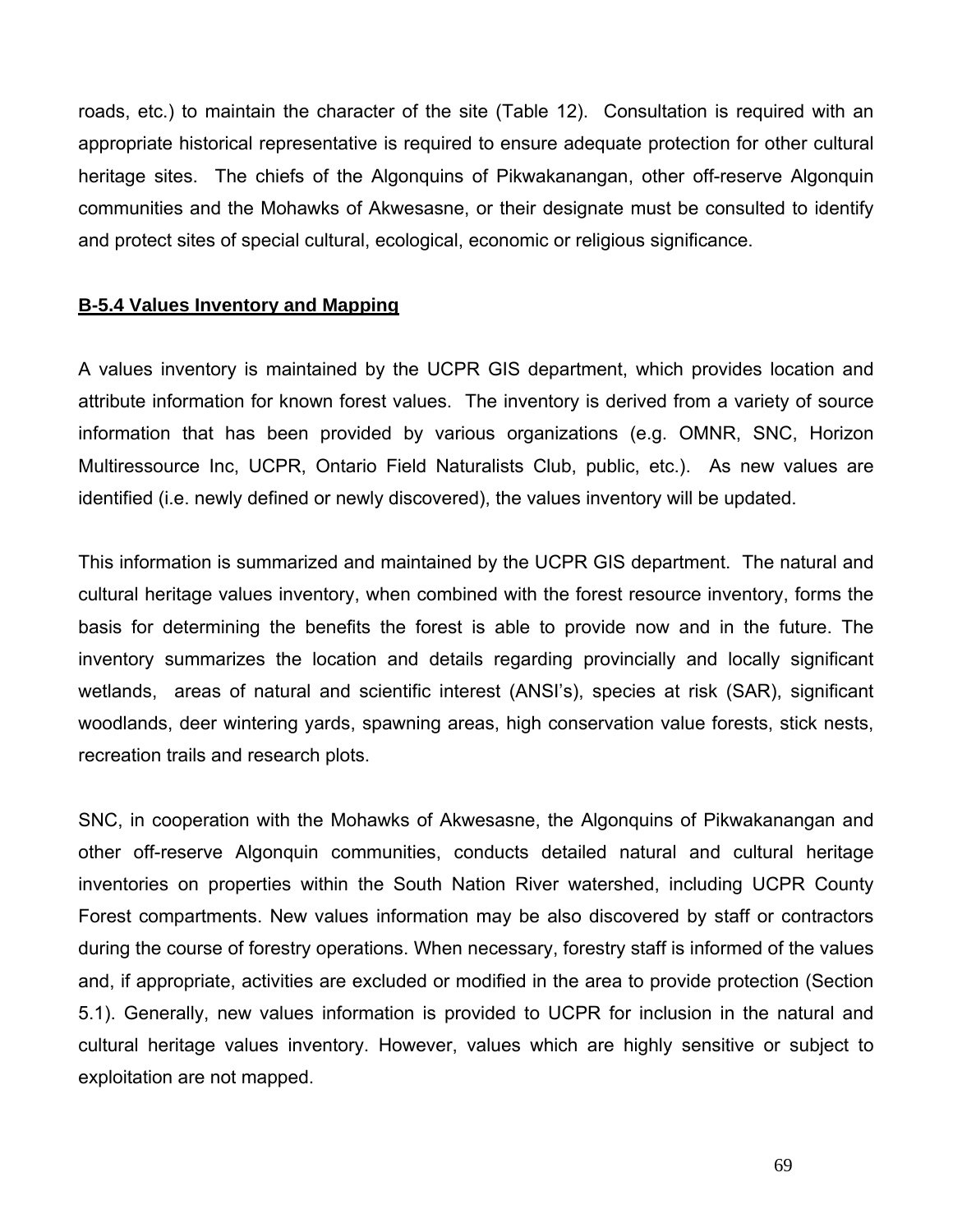# **B-5.4.1 Data Sensitivity**

Due to the sensitive nature of some values (i.e. species at risk and cultural heritage), the location of many sites will not be provided to the public. These sites are given suitable protection by forest managers as described in Section 5.1. Forest managers have participated in cultural awareness training as part of the conditions of FSC certification. This training is designed to raise awareness and assist with the future identification and preservation of cultural heritage values. Any new cultural heritage values that are identified will be reported to UCPR immediately and provided suitable protection as described in Section 5.1.

# **B-5.5 Tree Marking Considerations For Natural Heritage Values**

Many important natural heritage features cannot be practically mapped. These features are identified and protected by the forest managers through modifications to tree marking and harvesting operations (Table 13). These guidelines have been developed by the OMNR and accepted by FSC as best management practices. The application of these guidelines contributes to the maintenance of a healthy forest ecosystem, the protection and enhancement of wildlife habitat and the conservation of forest biodiversity.

| <b>Value or Feature</b>                              | <b>Operational Guidelines</b>                                                                                                                                                                                                                                                                                                       |  |  |  |
|------------------------------------------------------|-------------------------------------------------------------------------------------------------------------------------------------------------------------------------------------------------------------------------------------------------------------------------------------------------------------------------------------|--|--|--|
| <b>Biodiversity</b>                                  | Maintain a natural mix of tree species, retain species that are less common and<br>less abundant at the stand and landscape level. Examples include:                                                                                                                                                                                |  |  |  |
|                                                      | 1) Retention of mid-tolerant species (bur oak, basswood, black cherry)                                                                                                                                                                                                                                                              |  |  |  |
|                                                      | 2) Retention of regionally rare or uncommon tree species (butternut, shagbark<br>hickory, black spruce, eastern cottonwood)                                                                                                                                                                                                         |  |  |  |
|                                                      | 3) Retention of individual "veteran" trees.                                                                                                                                                                                                                                                                                         |  |  |  |
|                                                      | 4) Creating group openings                                                                                                                                                                                                                                                                                                          |  |  |  |
|                                                      | 5) Planting mixed species                                                                                                                                                                                                                                                                                                           |  |  |  |
| Wildlife Trees, Den<br>Trees, Cavity<br><b>Trees</b> | Maintain 6 cavity or den trees per hectare (5 trees > 25cm, 1 large tree $\geq 40$ cm<br>dbh). Increase to 9 trees per hectare in riparian areas. Where cavity trees are<br>not available, recruit such trees by leaving poor quality stems, especially living<br>trees. Trees should be well distributed and of different species. |  |  |  |
| Snags                                                | Encourage operators to leave snags (dead standing trees) that are not a safety                                                                                                                                                                                                                                                      |  |  |  |

**Table 13. Additional tree marking considerations for natural heritage values.**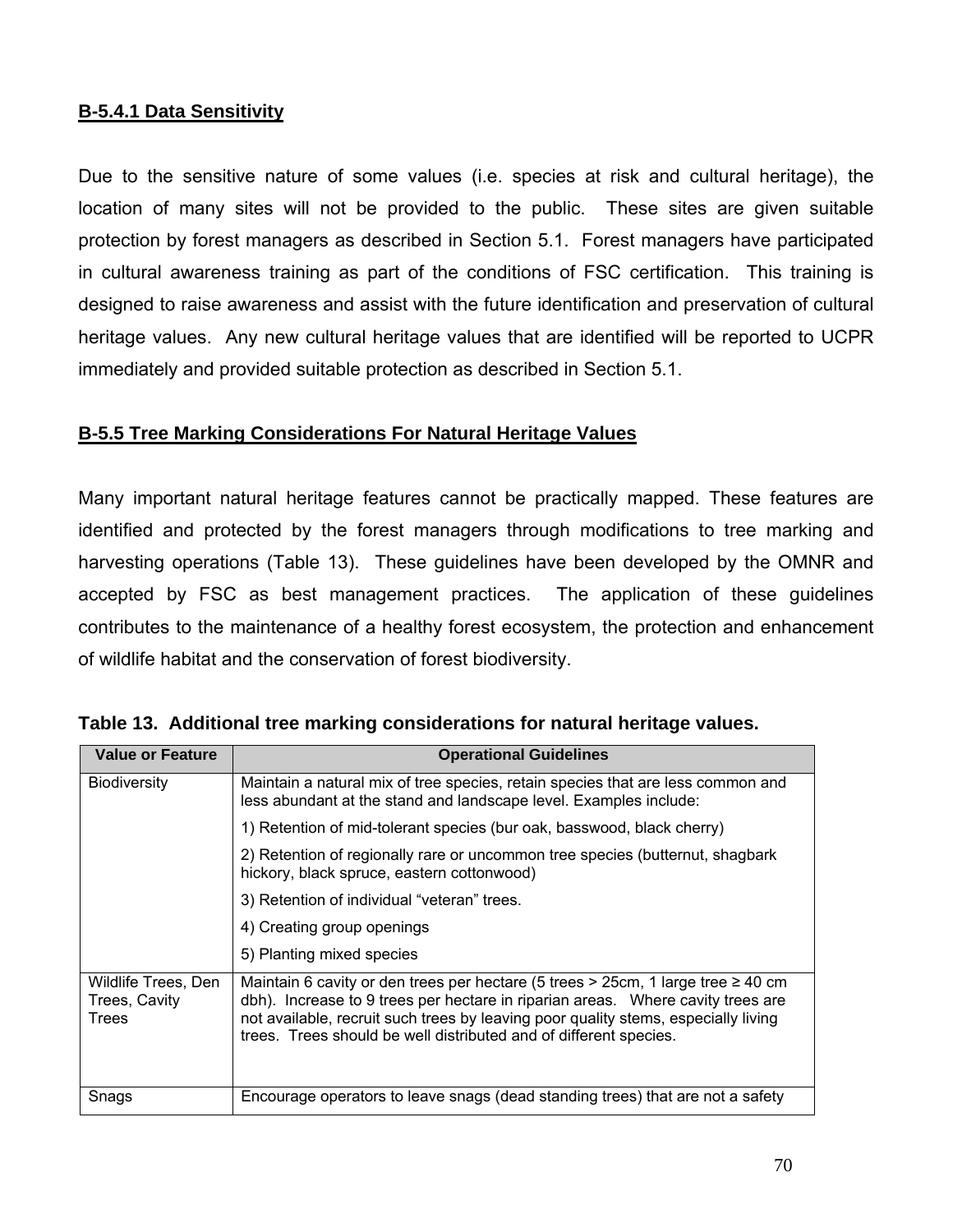| <b>Value or Feature</b>                                   | <b>Operational Guidelines</b>                                                                                                                                                                                                                                                      |
|-----------------------------------------------------------|------------------------------------------------------------------------------------------------------------------------------------------------------------------------------------------------------------------------------------------------------------------------------------|
|                                                           | risk. Leave snags that are in various stages of decay.                                                                                                                                                                                                                             |
| Downed Woody<br>Debris                                    | Downed Woody Debris (DWD) includes unmerchantable logs, limbs, branches<br>and stumps on the forest floor. Leave coarse woody material on site. Encourage<br>operators to leave hollow logs in the bush.                                                                           |
| Supercanopy<br>Trees                                      | Maintain 1 supercanopy tree for every 4 hectares. Trees will be taller than the<br>height of the main canopy of the forest and should be relatively healthy and<br>windfirm.                                                                                                       |
| Mast Producing<br>Trees                                   | Retain at least 8 mast trees per hectare (order of priority: hickories, butternut,<br>oaks, beech, black cherry, basswood, ironwood) in tolerant hardwood and<br>coniferous stands where feasible. Trees should be >25cm dbh, preferably larger<br>than 40 cm, Ironwood >10cm dbh. |
| Individual or<br><b>Clumps of Conifer</b><br>in Deciduous | Retain and manage individual and small groups of cedar, hemlock and pine trees<br>in hardwood stands to provide shelter and feeding areas for wildlife and to<br>maintain tree species and structural diversity.                                                                   |
| Stands                                                    | Retain at a minimum 10 conifer stems per hectare. Trees should be >25cm dbh<br>where ever possible.                                                                                                                                                                                |
| Woodland - Vernal<br>Pools in Upland<br>Forests           | Where woodland pool has a surface area > 200m2, Maintain crown closure within<br>one tree length by removing no more than 50% of the basal area at one time. No<br>trees to be felled into the woodland pool. Avoid cutting trees on the edge of<br>significant woodland pools.    |
|                                                           | Roads, landings and skid trails to avoid these areas.                                                                                                                                                                                                                              |

# **B-6.0 MONITORING THE SUSTAINABILITY OF THE UCPR COUNTY FOREST MANAGEMENT**

Forest management activities are designed to alter the current forest condition in an effort to influence the future condition of the forest such that certain desired benefits are realized within a designated period of time. The Forest Policy Plan describes what UCPR hopes to achieve through forest management (i.e. objectives), as well as the strategies that will be implemented to meet the specified targets. These targets and strategies are directly linked to sustainability. The Forest Stewardship Council outlines national and local standards for sustainable forest management that must be met to receive and maintain FSC certification.

Monitoring provides the means identify weaknesses or deficiencies in forest management that could compromise sustainability. The results of monitoring must be analyzed to determine where such weaknesses and deficiencies exist and to formulate measures to correct any that are discovered.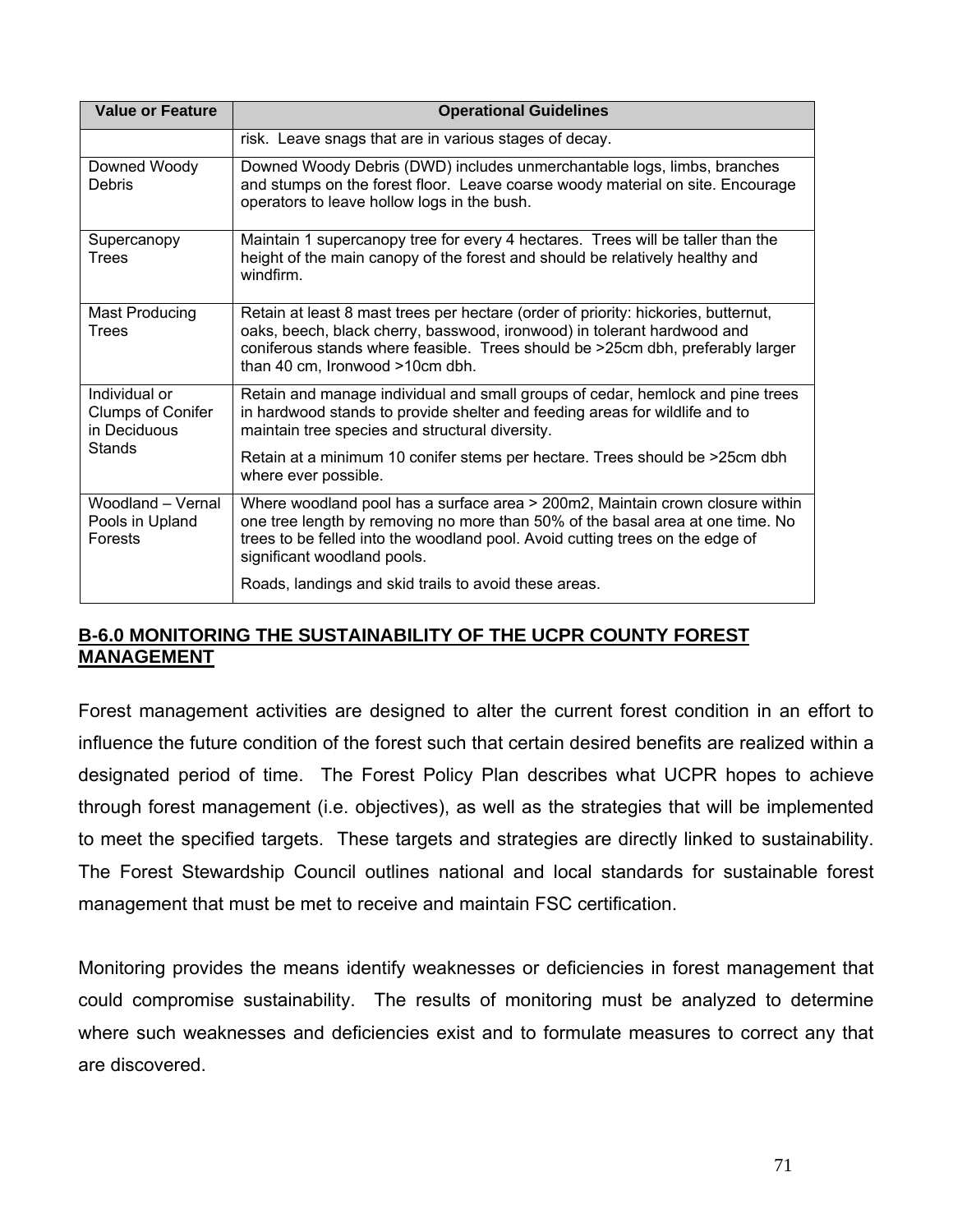# **B-6.1 Indicators of Sustainability**

To ensure forest management activities generate the desired results, indicators must be established to monitor success in achieving the objectives of forest management. The targets and strategies that are described in the Forest Policy Plan provide the basis for the evaluation of sustainability for a particular objective and to assess compliance with the FSC's Certification Standard for the Great Lakes/St. Lawrence Forest Region (FSC 2007). Sections B-6.1.1 – B-6.1.5 provide the indicators that will allow for the evaluation of sustainability of forest management and to measure compliance with the applicable FSC standards.

# **B-6.1.1 Wood Products Indicators**

- 1) A section in each Five Year Operating plan to compare actual harvest levels by forest unit that occurred during the term of the previous Five Year Operating Plan to the available harvest area (AHA) for that period.
- 2) A record in the GIS-based forest resource inventory that indicates when forest resource inventory information has been updated.
- 3) A section in the Five Year Operating Plan to describe the calculation of available harvest area and provide an explanation for any variations in AHA from the previous Five Year Operating Plan.
- 4) A summary in the Five Year Operating Plan showing area allocated for harvest by forest unit for the upcoming 5 year term that can be compared to the AHA calculation for that period.
- 5) A summary in the Five Year Operating Plan showing area harvested by forest unit during the term of previous Five Year Operating Plan that can be compared to the AHA for that period.
- 6) Post-treatment surveys documenting density, stocking and long-term survival of acceptable regeneration after silvicultural treatment where regeneration is identified as a target of the treatment (i.e. harvest, renewal and tending).
- 7) A compartment file containing R.P.F. certified harvest plans for each area that has received silvicultural treatment during the period of the 20 Year Management Plan (i.e. harvest, renewal and tending).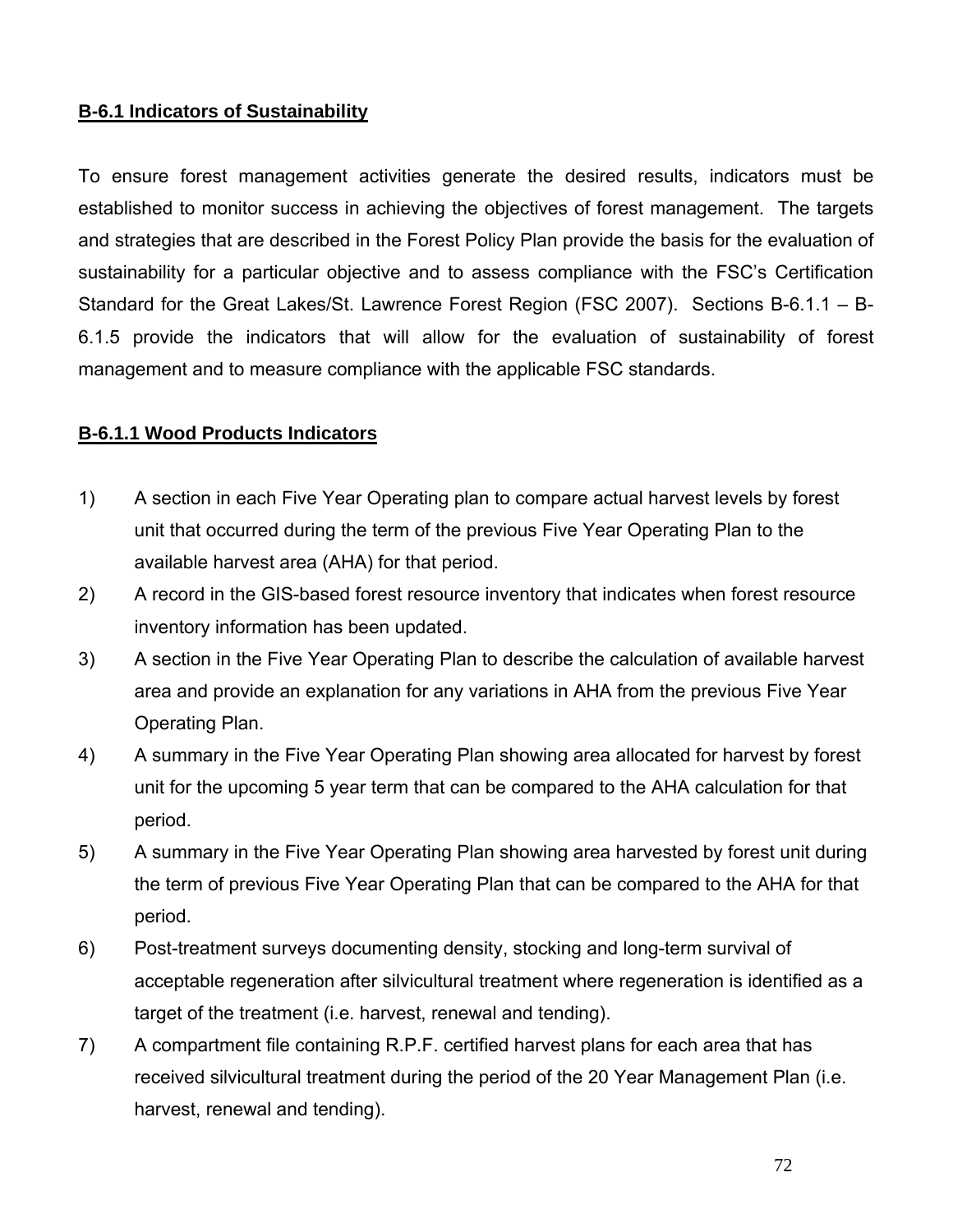- 8) A compartment file containing tree marking audit results (where a formal tree marking audit was required) including the name and certification level of the auditor and the tree markers, tally of the trees that have been marked, the distribution of acceptable and unacceptable growing stock, tree size distribution, the silvicultural system applied and stage of management.
- 9) Signed stumpage sale contracts for each harvest block shall be kept on file at UCPR for each sale.
- 10) Documentation of performance (i.e. forest operations compliance inspections) for the forest management activities that impact wood products objectives (e.g. logging damage, regeneration protection, skid trail coverage, wood utilization, etc.), including any corrective actions that have been implemented to address operational issues.
- 11) Records in the GIS database to document changes in the forest condition resulting from forest management activities.
- 12) Post-treatment surveys that document the effectiveness of silvicultural treatments (e.g. establishment of natural regeneration of a desired species, positive growth response to thinning, etc.)
- 13) An amendments section appended to controlled copies of the 20 Year Management Plan and the 5 Year Operating Plan that tracks changes that may be required to those documents during their period of implementation.
- 14) A record of the payment of Forest Stewardship Council certification fees.
- 15) An inventory of active forest management research projects occurring on the County Forests that improve knowledge of the forest and its management.
- 16) Document protection measures developed to maintain the integrity of forest management research projects (i.e. Harvest Plan).

# **B-6.1.2 Recreation and Education Indicators**

- 1) Records of any conflicts or complaints related to permitted public recreation activities (e.g. hunting, wildlife viewing, etc.) with respect to the intended use of the property involved and the Mission and Objectives for the County Forest.
- 2) An up-to-date GIS-database of UCPR designated recreational trails.
- 3) Procedures to address unauthorized recreational use of the Forest (e.g. By-Law).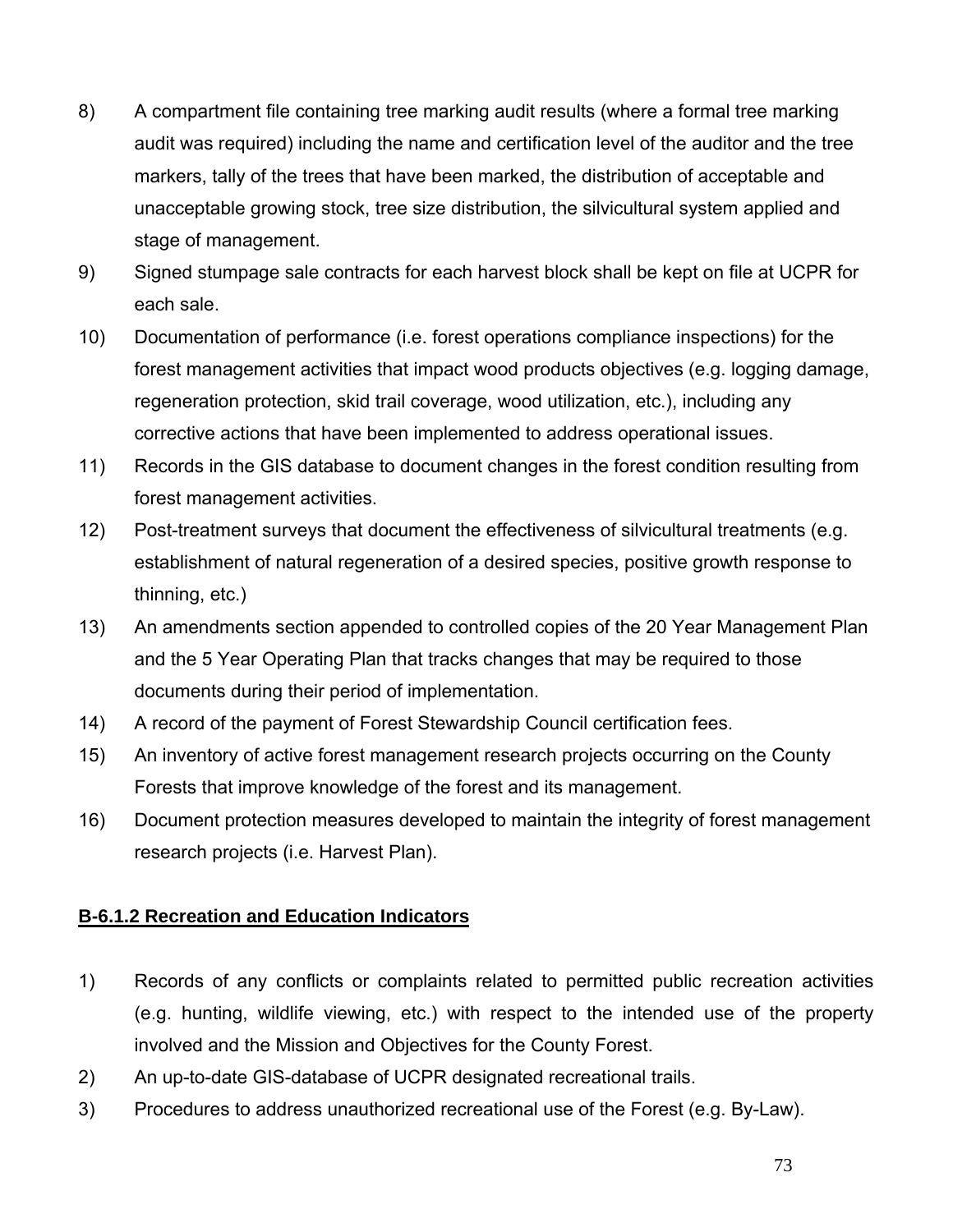- 4) A record of enforcement regarding unauthorized recreational use of the Forest (e.g. use of an unauthorized trail or unauthorized use of a UCPR designated trail).
- 5) Documentation of performance (i.e. forest operations compliance inspections) for the forest management activities that impact designated recreation trails (e.g. public safety (i.e. warning signs) and the physical condition of the trail before, during and after operations (e.g. rutting, logging debris, etc.), including any corrective actions that have been implemented to address operational issues.
- 6) A link on the UCPR website that identifies the location of the County Forest properties (e.g. signage, maps, etc), compartments that are scheduled for treatment during the period of the 5 Year Operating Plan and compartments where forest management is active.
- 7) Up-to-date entries to the "News" section of the UCPR website that advertises activities that foster awareness and education regarding the County Forest, its natural and cultural heritage values and its sustainable management.

# **B-6.1.3 Ecosystem Protection Indicators**

- 1) An up-to-date GIS-based inventory of natural heritage features, that documents the source of information, the level of accuracy and the date of discovery (if available).
- 2) Documentation of involvement with other agencies to inventory and conserve natural heritage features of the County Forest.
- 3) Documentation of performance (i.e. forest operations compliance inspections) for the forest management activities that occur within and adjacent to areas of concern (e.g. provincially significant wetlands, streams, stick nests, etc.), including any corrective actions that have been implemented to address operational issues.
- 4) Record of efforts to conserve and/or rehabilitate the habitat of species at risk (e.g. ginseng) in accordance with the Endangered Species Act (2007).
- 5) Record of efforts to conserve habitat for wildlife species with landscape level habitat management objectives (e.g. moose, deer, ruffed grouse, pileated woodpecker, etc.).
- 6) A compartment file containing tree marking audit results including tally of the trees that have been retained to meet stand-level wildlife objectives (e.g. tree species, tree sizes, cavity trees, snags, downed woody debris, mast trees, supercanopy trees, etc.) and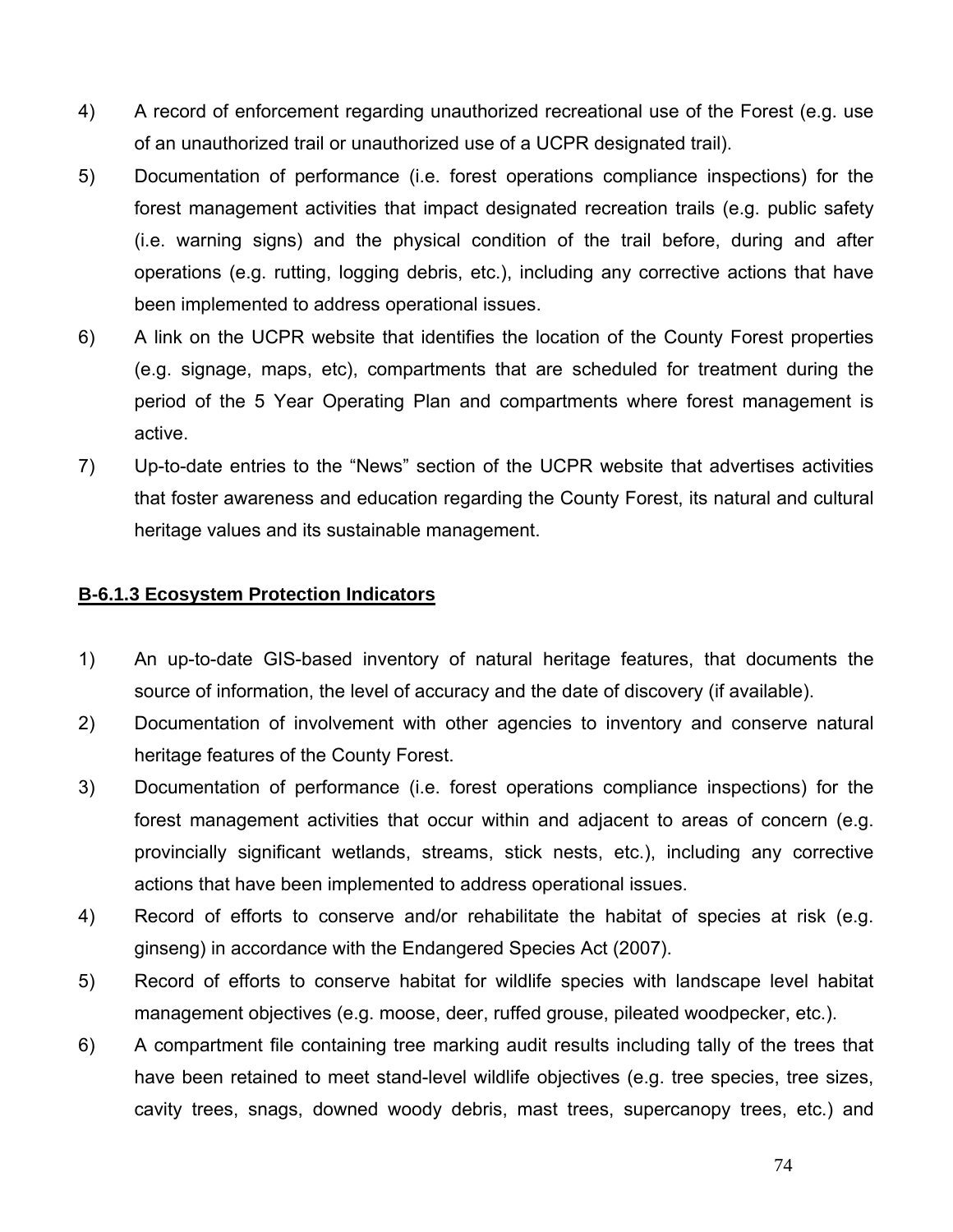assessments of the application of the operational prescriptions for AOC.

- 7) Protocol for and documentation of the discovery of natural heritage values during forest operations (i.e. forest operations compliance inspections).
- 8) Post-treatment surveys documenting the species (noting presence and abundance of invasive plant species), density, stocking and long-term survival of regeneration resulting from silvicultural treatments (i.e. harvest, renewal, tending).
- 9) A section of the Five Year Operating Plan that details the changes in age class distribution and forest units from one Five Year Operating Plan to the next.
- 10) Post-treatment surveys documenting assessment of wildlife habitat and values after silvicultural treatments (e.g. residual tree species and their condition (i.e. AGS or UGS), cavity trees, snags, downed woody debris, mast trees, supercanopy trees, etc.).
- 8) Documentation of performance (i.e. forest operations compliance inspections) related to the appropriate approvals and permits associated with roads, water crossings and access trails, as well as their construction and use, including any corrective actions that have been implemented to address operational issues.
- 9) A record of new access that is created and/or decommissioned to permit forest management operations (i.e. forest operations compliance inspections).
- 10) An inventory of active natural heritage research projects occurring on the County Forests that improve knowledge of the forest and its management.
- 11) Document protection measures developed to maintain the integrity of natural heritage research projects (i.e. Harvest Plans).
- 12) Procedures that allow for UCPR to acquire lands that enhance the forest cover, natural or cultural heritage value, connectivity between significant woodlands or recreation opportunities of the County.
- 13) A record of the acquisition of new lands.

# **B-6.1.4 Responsible Landowner and Good Neighbour Indicators**

- 1) A record of the public consultation regarding the County Forest, its management and permitted uses (i.e. Protection and Development Plan of the Larose Forest).
- 2) Documentation of performance (i.e. forest operations compliance inspections) related to forest management boundaries adjacent to private land (i.e. boundary establishment,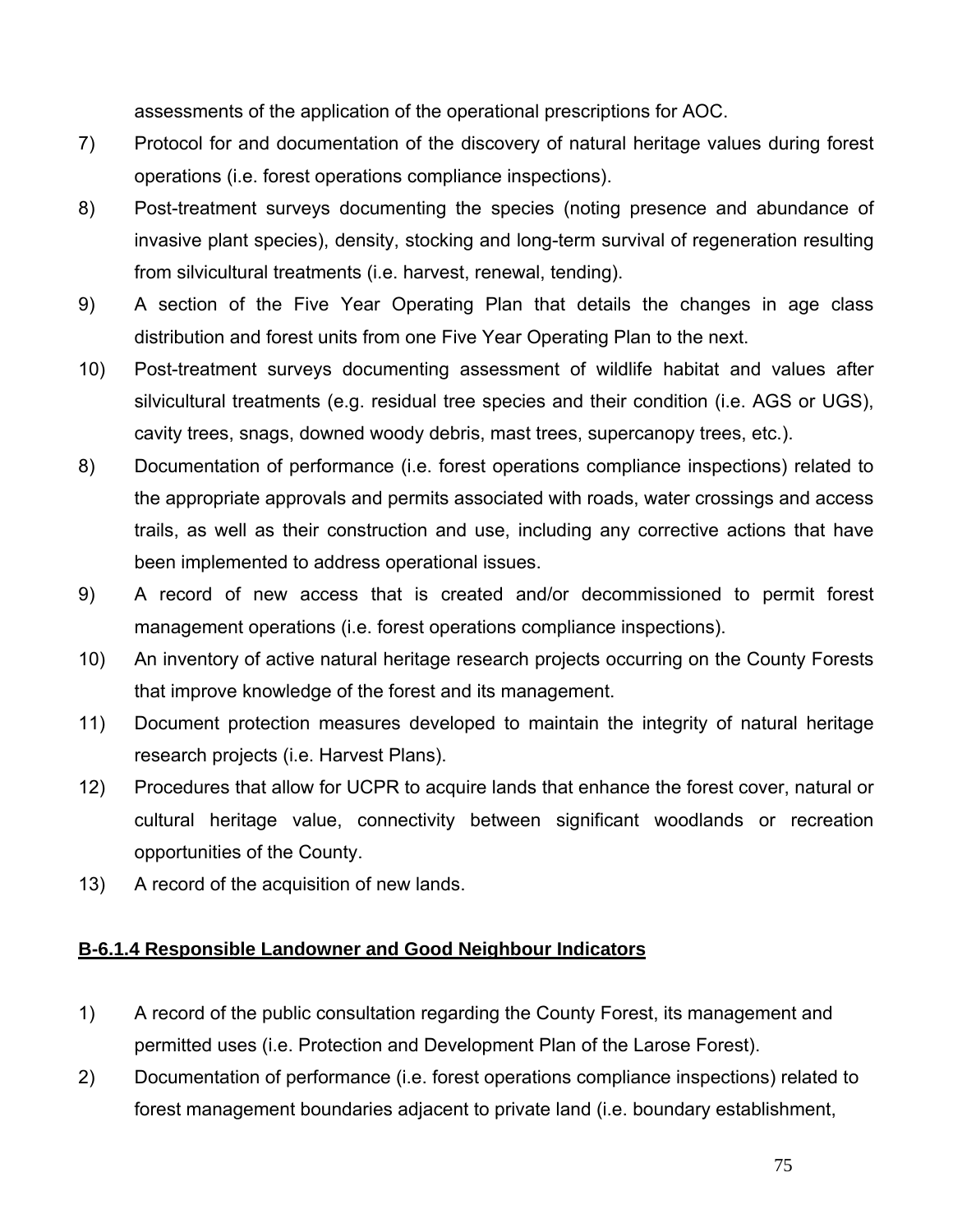landowner notification and forest operations along boundary), including any corrective actions that have been implemented to address operational issues.

- 3) A record of timber theft occurrences and actions taken to ensure wood theft is discouraged.
- 4) Documentation of performance (i.e. forest operations compliance inspections) related to Ontario Occupational Health and Safety Act (e.g. harvest equipment and practices), including any corrective actions that have been implemented to address operational issues.
- 5) Documentation of performance (i.e. forest operations compliance inspections) related to the required fire protection equipment and the recommended forest fire training, including any corrective actions that have been implemented to address operational issues.
- 6) An up-to-date GIS-based inventory of cultural heritage features, that documents the source of information, the level of accuracy and the date of discovery (if available).
- 7) A record of consultation with the Mohawks of Akwesasne, Algonquins of Pikwakanangan and other off-reserve Algonquin communities regarding traditional rights and/or use areas within the County Forest regarding the identification of values and their protection.
- 8) A record of consultation and the agreement with an appropriate local cultural heritage representative regarding the identification and protection of cultural heritage sites resulting from early European settlement.
- 9) Documentation of performance (i.e. forest operations compliance inspections) for forest operations in the vicinity of cultural heritage values, including any corrective actions that have been implemented to address operational issues.
- 10) Up-to-date entries to the "News" section of the UCPR website which documents public relations campaigns to identify the County Forest, encourage appropriate use and management of the Forest, to promote safety and to reduce incidences of timber theft, vandalism and illegal dumping. Maps indicating the location and timing of forest operations will be included.

# **B-6.1.5 Financial Benefits Indicators**

- 1) An approved, annual budget for forest management on the County Forest.
- 2) A year-end summary of forest management revenues and expenses that can be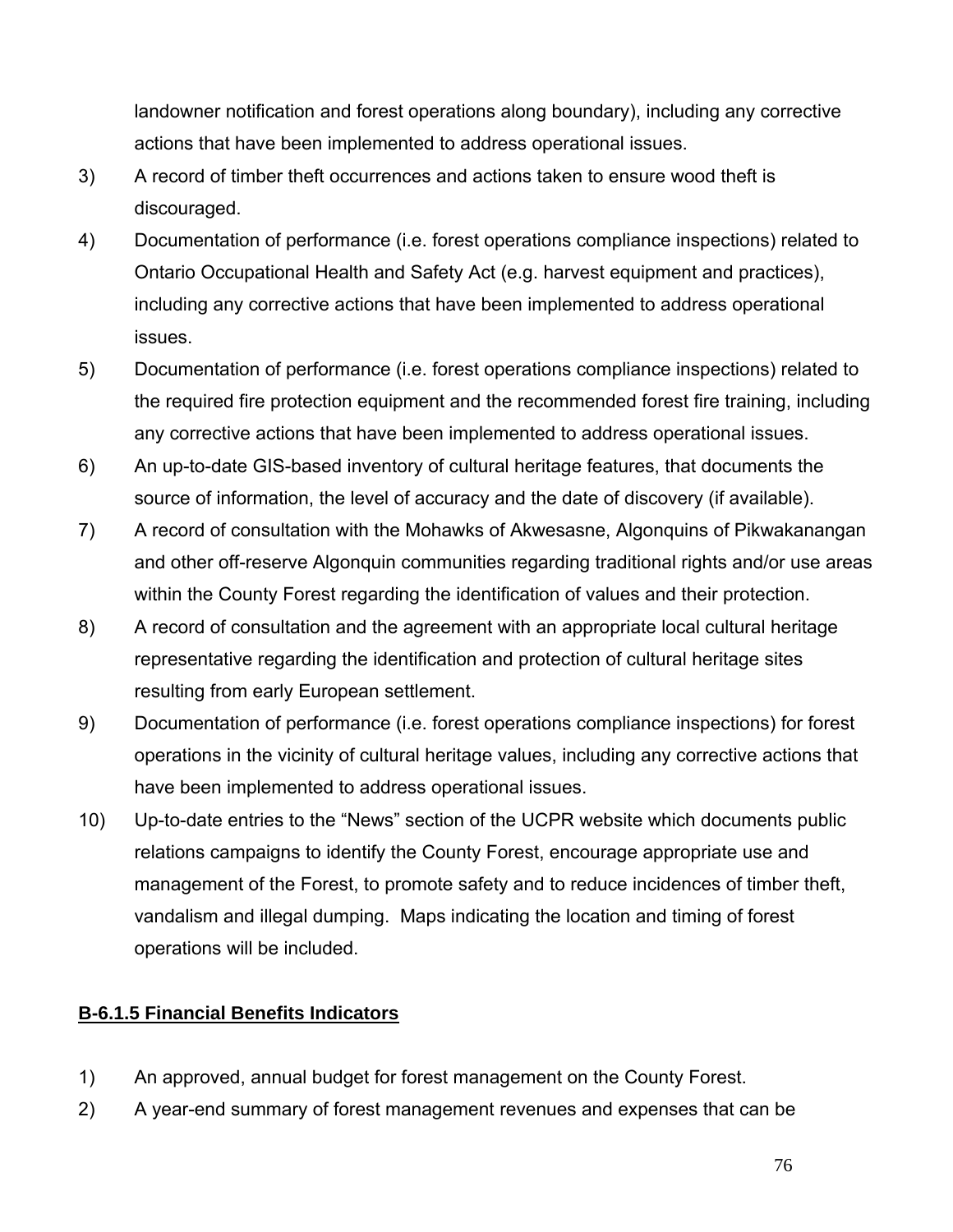compared to the budget that was prepared for that particular year.

- 3) Post-treatment surveys documenting response to silvicultural treatments as it relates to the economic benefits of the forest (e.g. volume increment, forest product diversity, etc.)
- 4) A record of forest products derived from the County Forest.
- 5) A record of attendance at tender sale site visits and bids received.
- 6) The tender sale packages which outline size of sale, volume estimates by species, set prices for minor species, etc.
- 7) A record of the volume estimates and actual volume harvested for each harvest block.
- 8) An inventory of bills of lading, the wood measurement method employed and volume for every load of wood hauled from each harvest block.

# **B-6.2 Monitoring Silvicultural Effectiveness**

Due to the complexity of forest ecosystems, there is uncertainty involved in predicting the results of forest management activities. Monitoring the implementation of silvicultural treatments and the results of those treatments is crucial to ensure the objectives for the County Forest are achieved. Monitoring may determine a need to prescribe additional forest management activities (e.g. manual tending to release regeneration) or it may identify a need to alter the target forest condition for a particular stand (e.g. desirable tolerant hardwood regeneration occurring naturally where the original target species was white pine). Minimum standards for monitoring the implementation and the results of silvicultural treatments are outlined in the EOMF Forest Certification Policies and Procedures Manual.

#### **B-6.2.1 Monitoring Forest Operations**

Forest operations are the primary means with which the County will attempt to meet the objectives of forest management. Forest operations must be monitored and results must be documented. Tree marking audits will be performed where required to ensure tree marking meets the objectives of the harvest plan. Periodic forest operations inspections will be carried out during and upon completion of forest operations (i.e. harvest, access, renewal and tending) to document quality of implementation and compliance with the applicable standards and associated best management practices that are described in provincial regulations, the harvest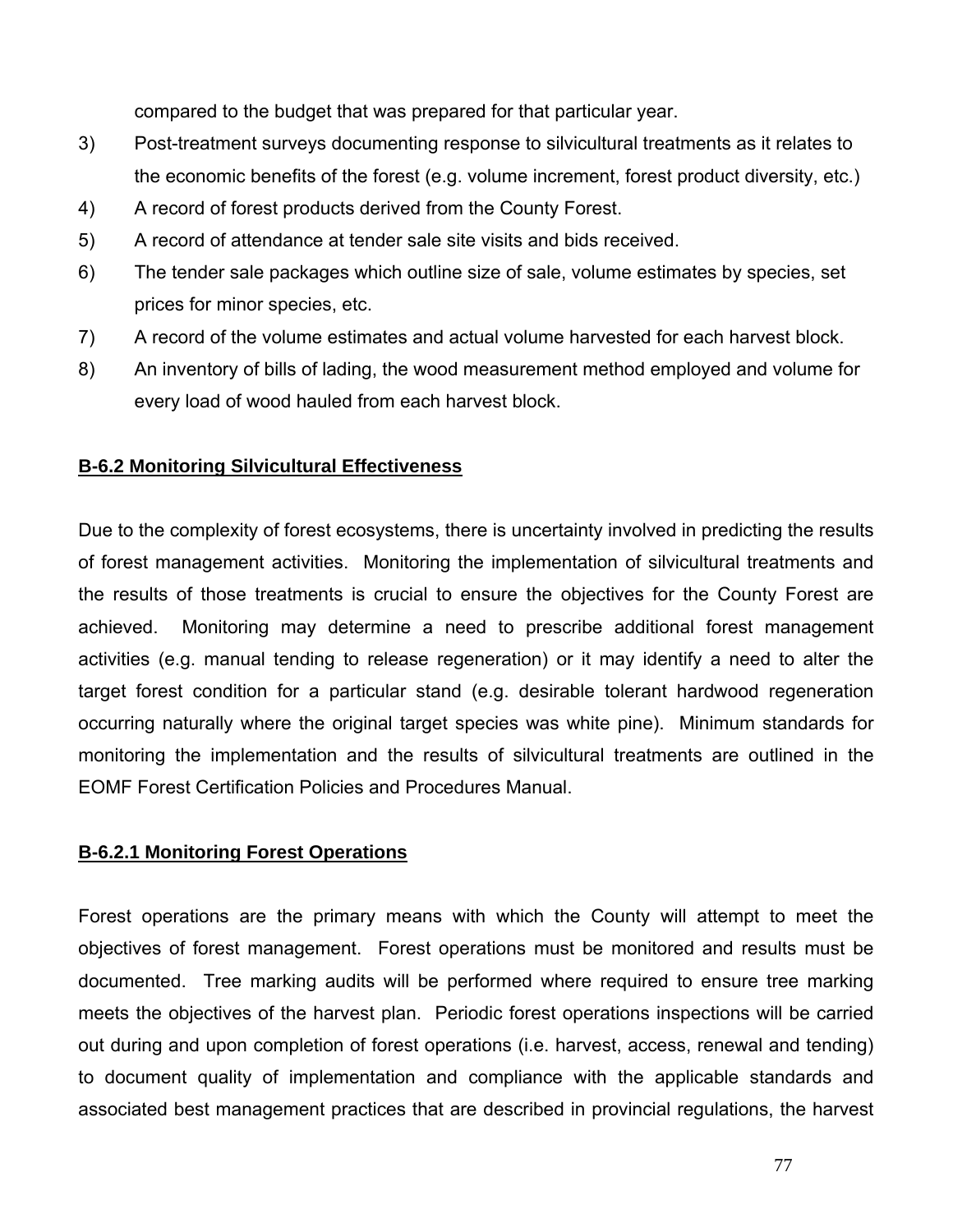plan, the 20 Year Management Plan, EOMF Forest Certification Policies and Procedures Manual, the stumpage sale contract and the FSC Certification Standard for the Great Lakes/St. Lawrence Forest Region. A summary of the results of the forest operation inspections will be provided in the 5 Year Operating Plan. Corrective actions that were implemented in response to operations that were found to be non-compliant will also be summarized in the 5 Year Operating Plan.

# **Tree Marking**

Where tree marking is required (e.g. harvest, non-commercial improvement cut, etc.), it shall be approved prior to commencing the treatment in accordance with SOP 1.4.1 and SOP 5.1 of the EOMF Forest Certification Policies and Procedures Manual. If a tree marking audit is required, the tree marking audit form provided as Appendix K of the EOMF Forest Certification Policies and Procedures Manual will be used to document the results.

The tree marking audit report shall identify the auditor and the tree markers and their respective certification level. It will identify the number of plots assessed, the tree marking quality, the nature of tree marking infractions, the distribution of marked and residual trees by their quality status (i.e. AGS or UGS) and the basal area marked and retained. It will also provide an assessment of some the wildlife attributes with stand-level targets (i.e. cavity trees, mast trees, solitary conifers). Finally, the audit report will provide an opportunity for the auditor to document stand level infractions that are not reflected elsewhere (e.g. improper AOC marking, residual crown closure, etc.).

#### **Forest Operations Inspections - Harvest, Access, Renewal and Tending**

The minimum frequency of monitoring forest operations is provided in SOP 5.1 of EOMF Forest Certification Policies and Procedures Manual. The frequency of monitoring may be increased due to the type of operation, scale and intensity of the treatment, the complexity and fragility of the environment, values identified on site, the compliance history of the operator, or other factors as determined by UCPR. SOP's 2, 3, 4, 5 and 6 of EOMF Forest Certification Policies and Procedures Manual provides the minimum standards for forest operations inspections as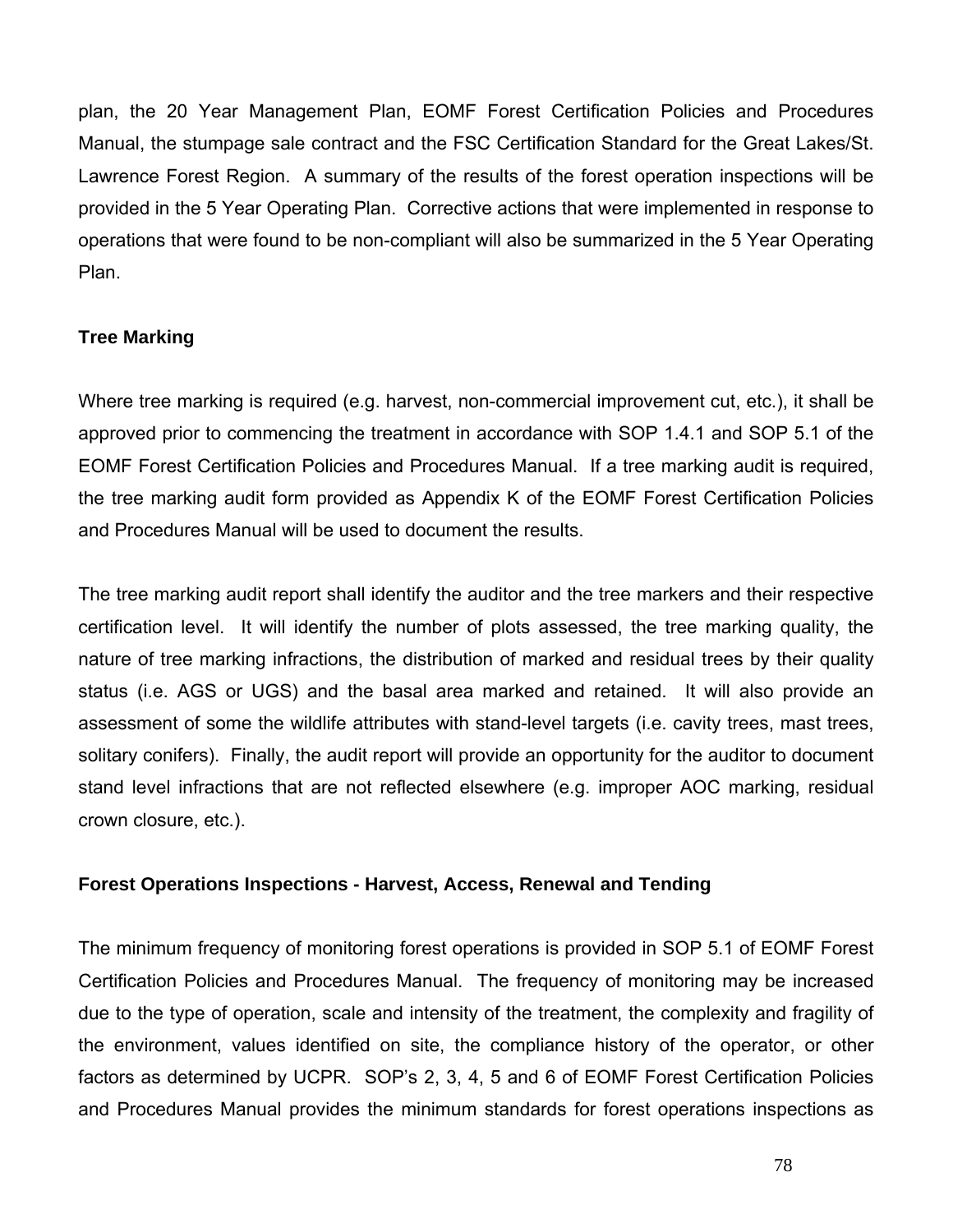well as recommended assessment methods. UCPR stumpage sale contracts will include the minimum standards for forest operations outlined in the Manual and may contain additional site specific standards that require monitoring during and upon completion of operations. The form provided in Appendix P of EOMF Forest Certification Policies and Procedures Manual, or a similar form will be used to document the inspections of forest operations.

## **B-6.2.2 Monitoring Silvicultural Success**

Monitoring is required at certain intervals after a silvicultural treatment has been applied to ensure the desired silvicultural results have been achieved. The majority of silvicultural treatments that will be implemented in the County Forest have been rigorously field tested and produce fairly predictable results (e.g. plantation thinning). However, the results of some harvest treatments may vary considerably based on site conditions and the composition of the stand prior to treatment (e.g. clearcut, uniform shelterwood, etc.). UCPR will implement two main methods to monitor the results of silvicultural treatments; updates to the forest resource inventory and regeneration surveys. Other methods may be employed as required to assess results to treatment where FRI updates and regeneration surveys do not provide sufficient information.

Section 5.1 of EOMF Forest Certification Policy and Procedures Manual provides minimum standards for post-harvest monitoring and provides a form with minimum information collection requirements (Appendix S of EOMF Forest Certification Policies and Procedures Manual).

#### **FRI Updates**

An update of the forest resource inventory (FRI) will occur after every harvest operation, typically within 2 years of the completion of the operation. The information collected will provide, at a minimum an update on species composition, average height, average diameter, stocking and/or the stand structure.

Some stands are found to differ significantly from how they are described in the existing FRI. An FRI update will be performed in these stands regardless of harvest activity. Additional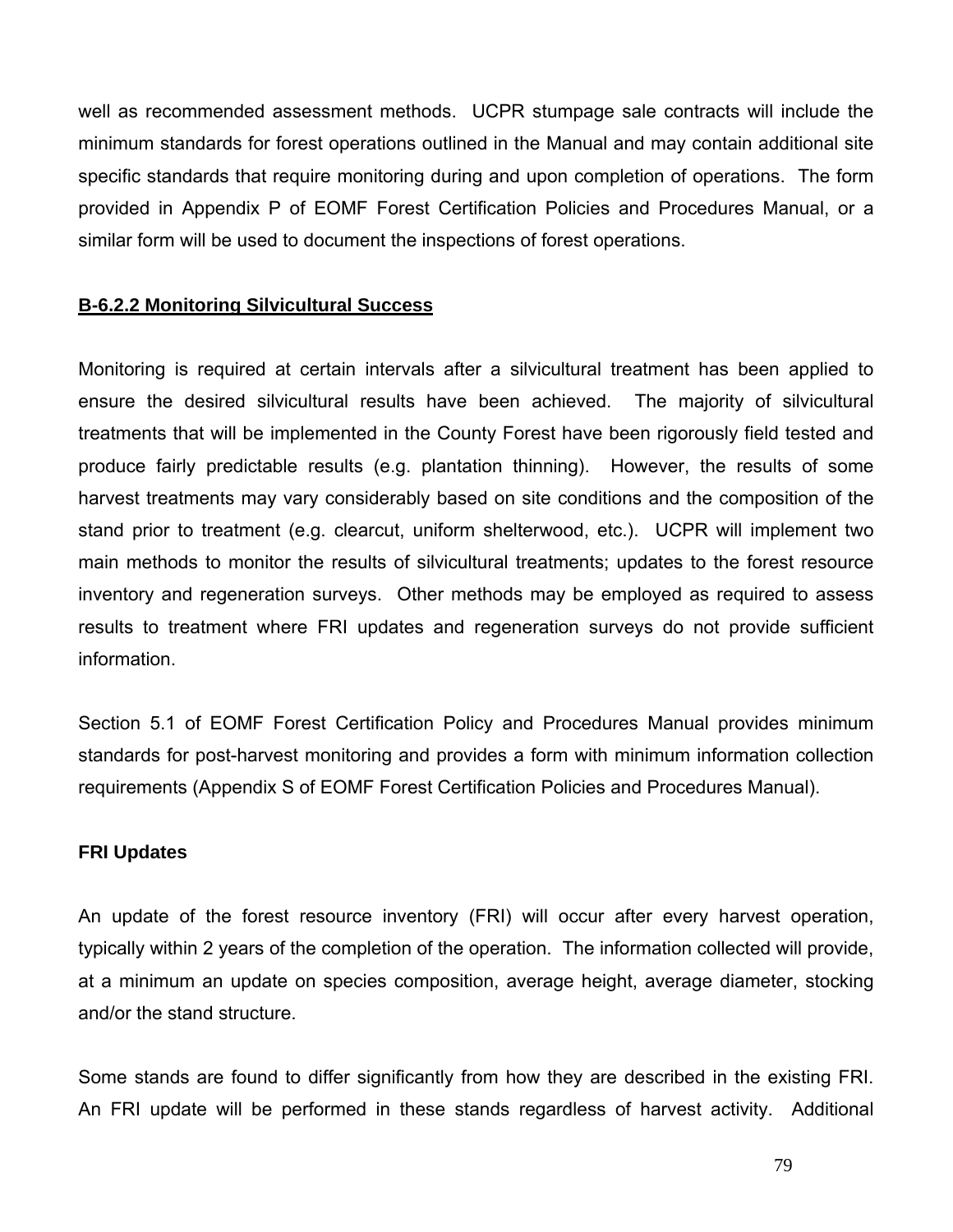information may be collected during FRI updates if is required to assess the status of other values (e.g. species at risk habitat). Appendix S of EOMF Forest Certification Policy and Procedures Manual provides the minimum post-treatment information requirements.

#### **Regeneration Surveys**

A regeneration survey will be performed on all areas where the harvest plan identifies that the establishment of natural regeneration as a desired result of the treatment (e.g. uniform shelterwood regeneration cut, single tree selection, etc.) or where the protection of advanced regeneration was identified as a target of the treatment (e.g. uniform shelterwood removal cuts, single-tree selection, etc.). Surveys will normally be performed between 3-5 years of the harvest treatment (or previous survey), and will provide the species, density, average height and stocking of desirable regeneration, as well as an assessment of competition. Appendix S of EOMF Forest Certification Policies and Procedures Manual provides minimum regeneration information requirements. Sites that are tree planted (i.e. underplanting, fill planting and conversion sites) will receive a quality assessment at the time of planting and will be followed up with survival and competition assessments periodically to ensure success of the planted stock. Natural regeneration and plantations will be monitored periodically until the desired regeneration is designated free to grow.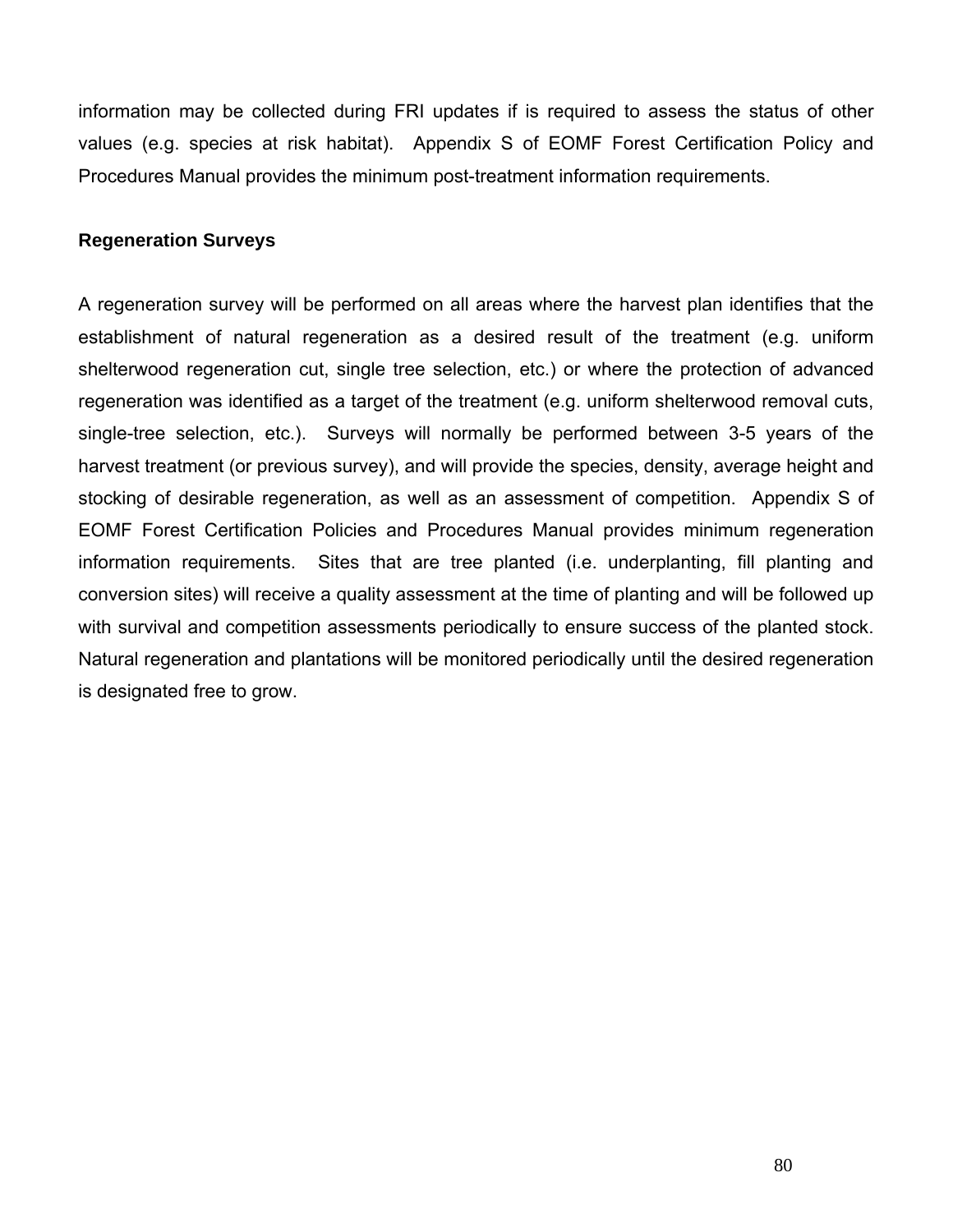# **APPENDIX 1**

UCPR County Forest Compartment Maps and Treatment History (CD – All Copies, Hard Copy – Copy 1 and 2 only)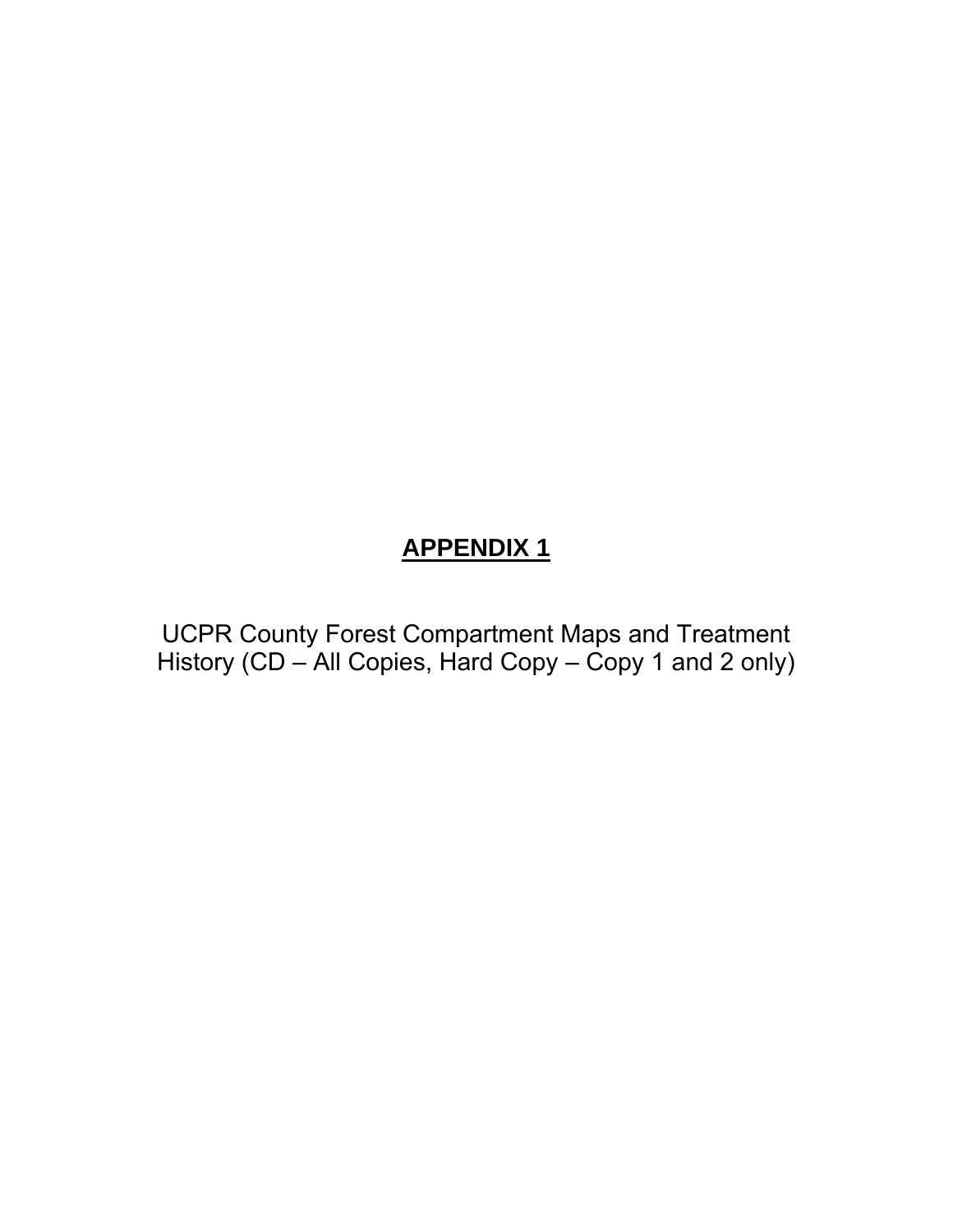# **APPENDIX 2**

Stand Density Index Curves For Plantation Management - White Spruce, Red Pine, White Pine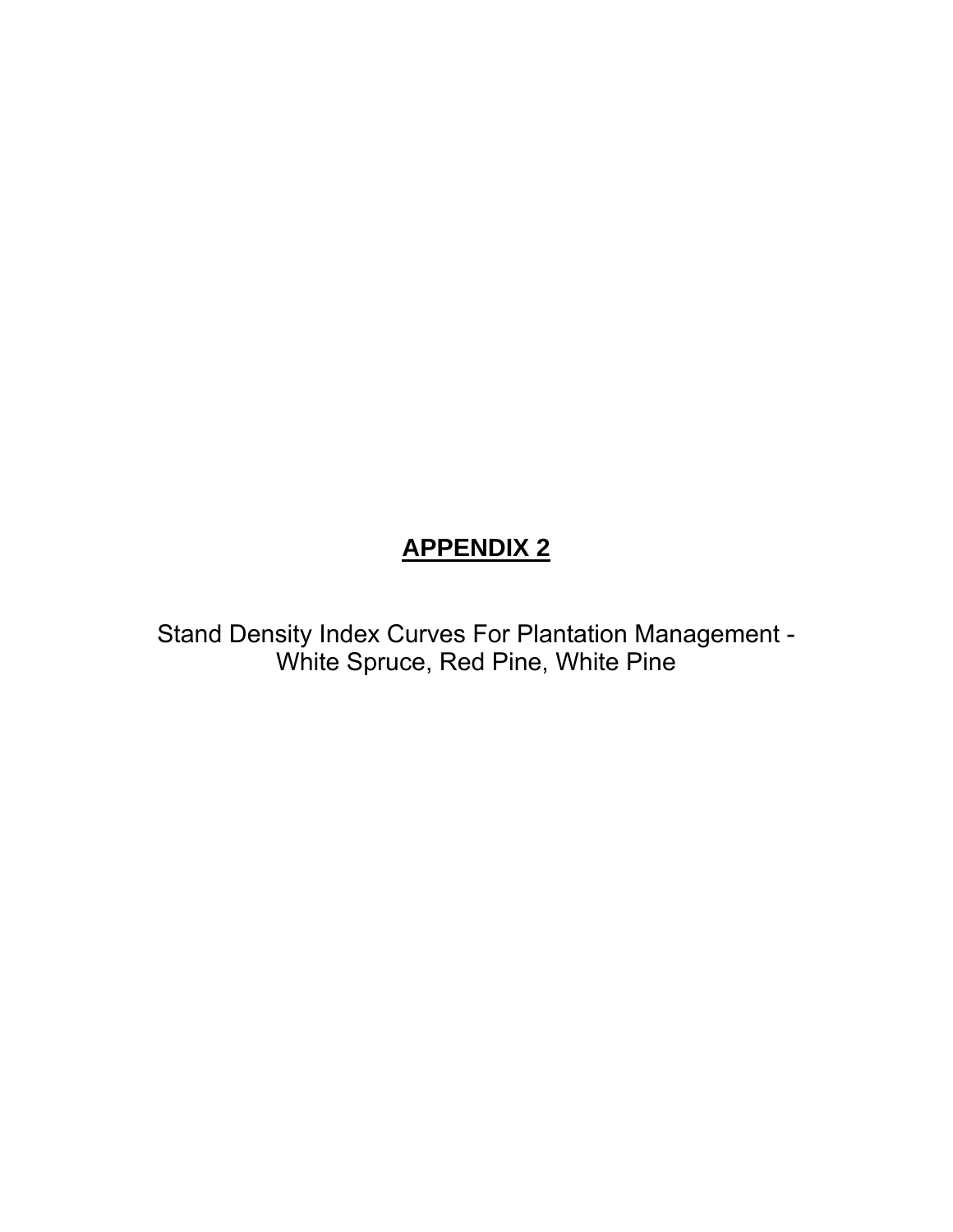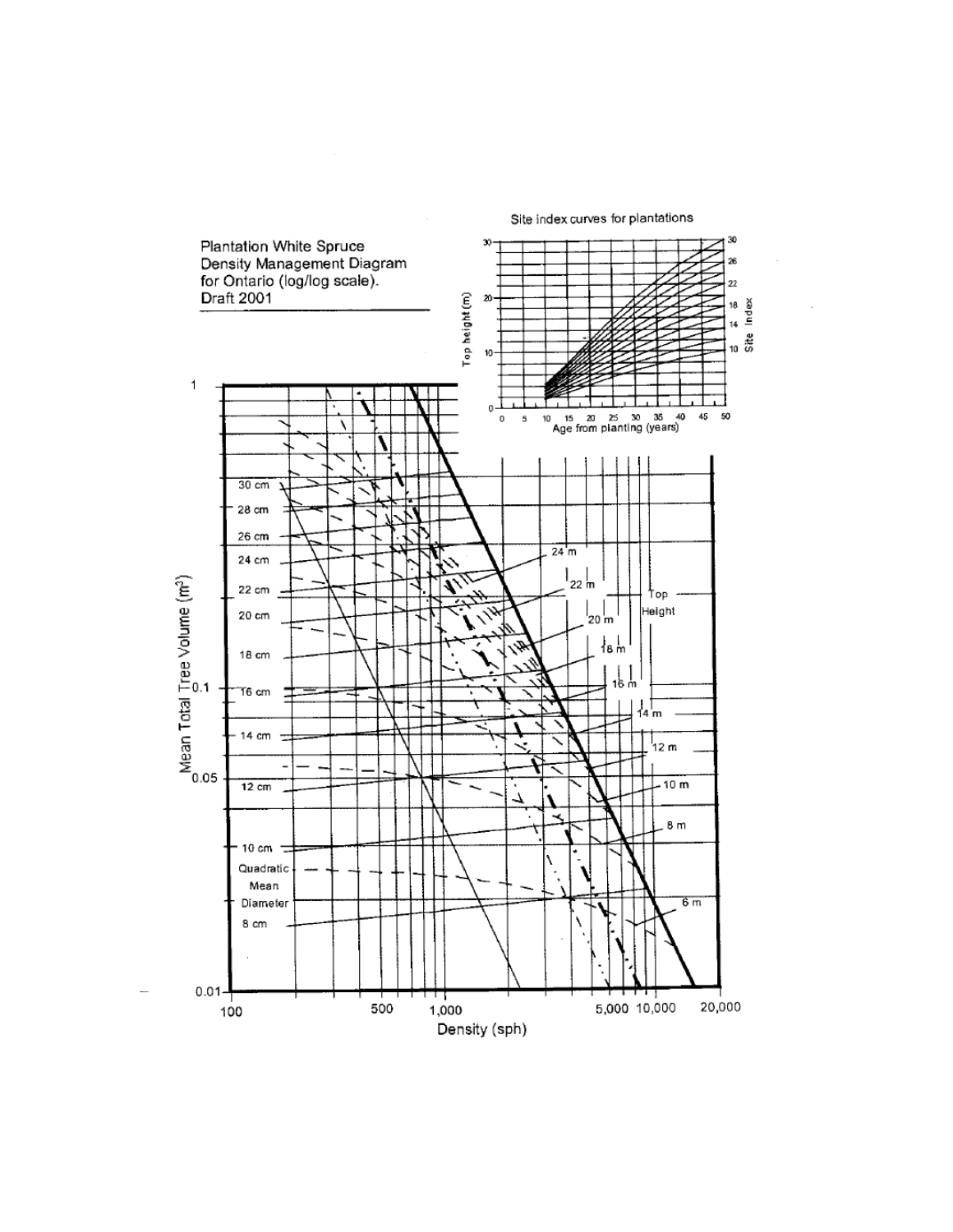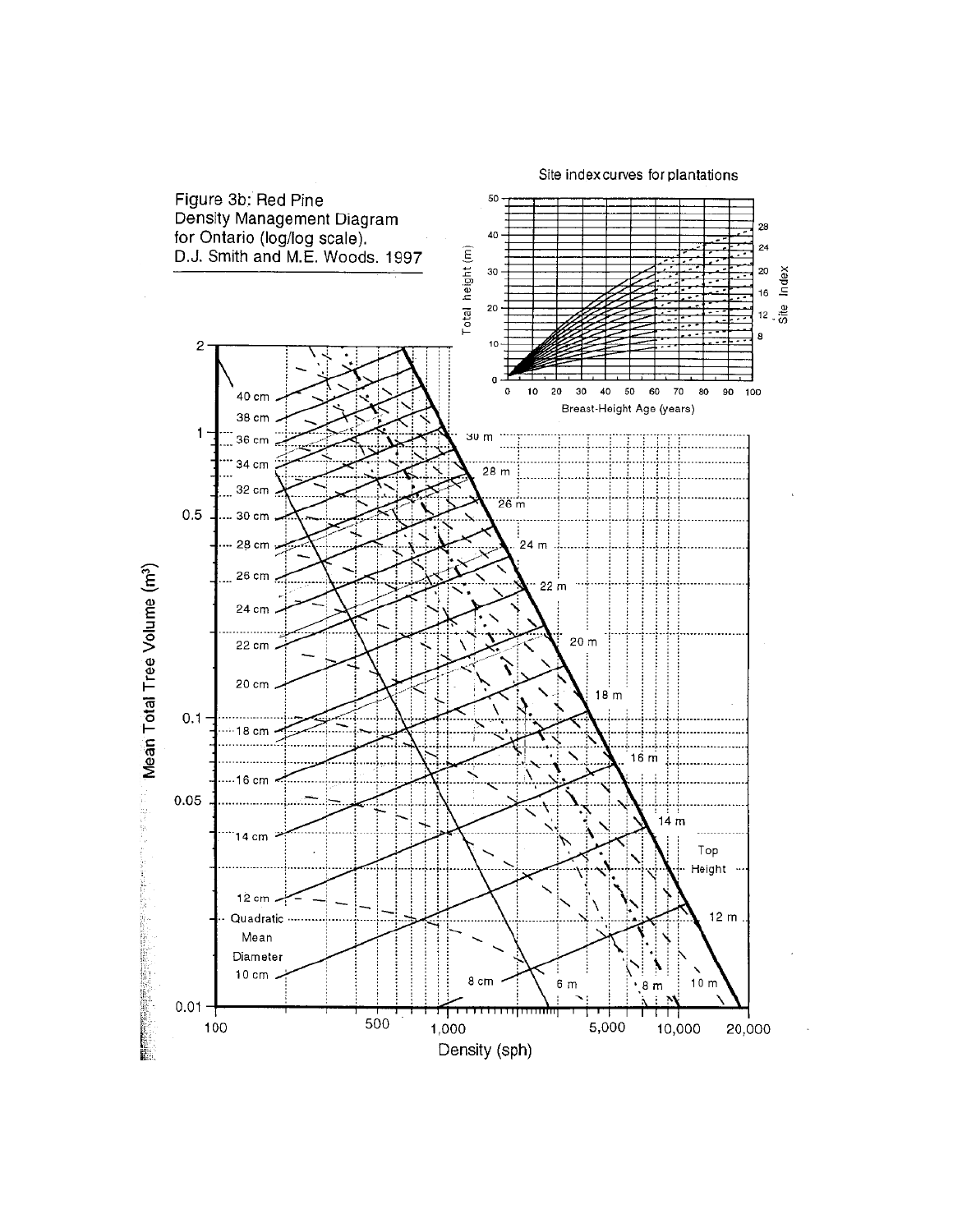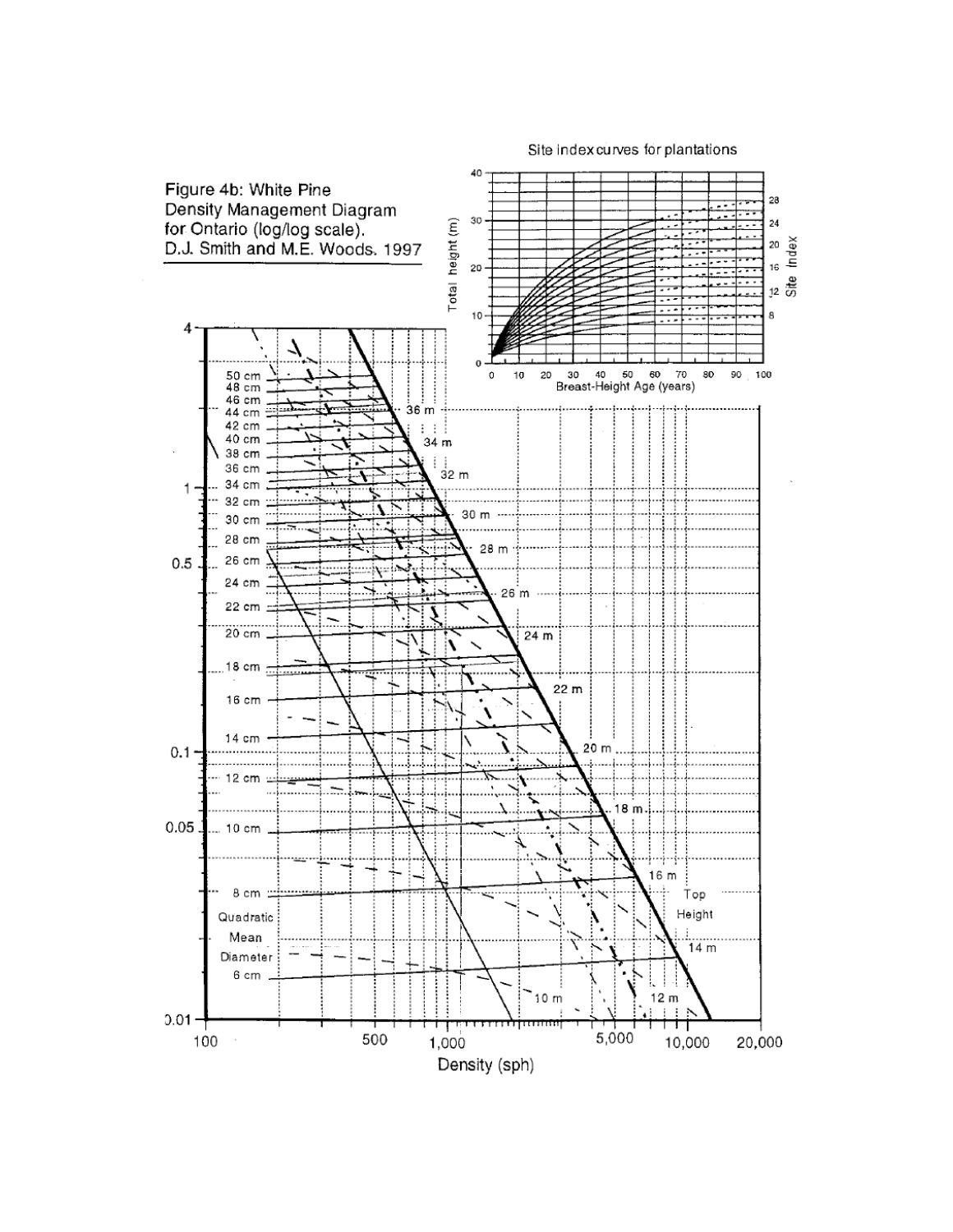### **APPENDIX 3**

Age of Onset for Old Growth Ecosystems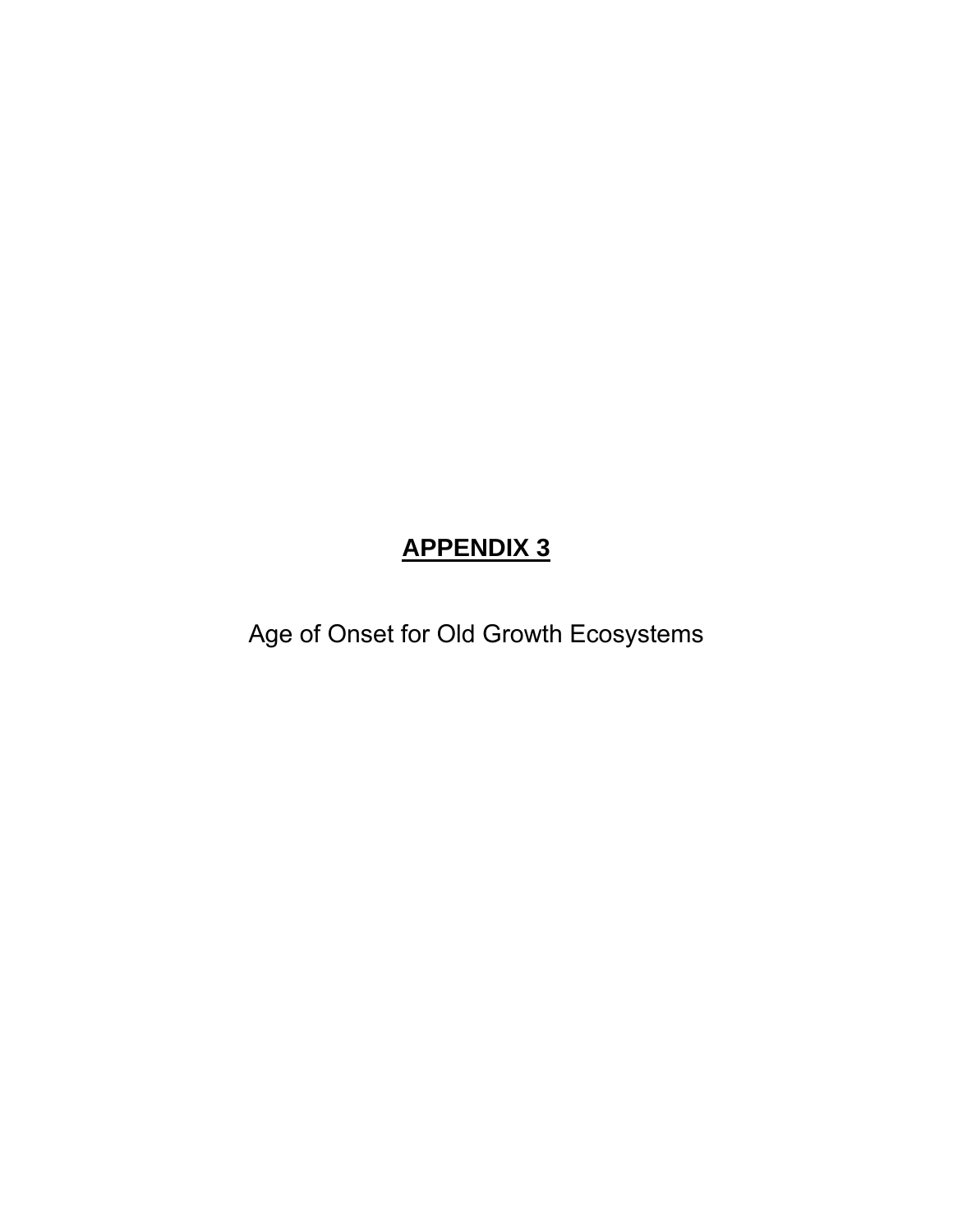| <b>Ecosites</b>            | <b>General Species</b><br><b>Associations</b>                 | <b>Common Soil and Site</b><br><b>Description</b>                             | Associated Vegetation and Stand Structure<br><b>Characteristics</b>                                                                                                                                     | <b>Old Growth</b><br>(yrs)                                    | Old Growth<br>Age-of-Onset Forest Stand<br><b>Duration</b><br>(yrs)  |
|----------------------------|---------------------------------------------------------------|-------------------------------------------------------------------------------|---------------------------------------------------------------------------------------------------------------------------------------------------------------------------------------------------------|---------------------------------------------------------------|----------------------------------------------------------------------|
| FOC1                       | White Pine, Red<br>Pine, Jack Pine                            | Dry to fresh, shallow over<br>bedrock, sandy to coarse<br>loamy soils         | Conifer dominated, with oak species; Ce, Bw, He, Bf, and Ms<br>may occur; shrubs include blueberries, juniper, serviceberries<br>and sweet fern.                                                        | $Pw - 120$                                                    | $P_{W} = 450+$                                                       |
| FOC <sub>2</sub>           | White Cedar, Red<br>Cedar                                     | Dry to fresh, shallow over<br>bedrock, sandy to coarse<br>loamy soils         | Conifer dominated, with oak and pine species; Iw and Hi may<br>occur; shrubs include blueberries, bush honeysuckle and<br>serviceberries; may be second growth on old farm fields.                      | $Cr = 110$<br>$Ce - 110$                                      | $Cr = 500+$<br>Ce - 1000+                                            |
| FOC3,<br>FOC4              | White Cedar,<br>Hemlock                                       | Fresh to moist, sandy to<br>fine loamy soils                                  | Conifer dominated; Pw, Bf and some hardwoods may occur.                                                                                                                                                 | $Ce-110$<br>$He - 140$                                        | $Ce - 1000 +$<br>$He - 600+$                                         |
| FOM1,<br>FOM2,<br>FOD1     | Oak-Pine;<br>Oak-Hardwood                                     | Dry to fresh, shallow over<br>bedrock, sandy to coarse<br>loamy soils         | Oak pine mixedwoods, Mh, Ms, Bd, Aw and Iw may occur<br>(FOM1,2); Oak dominated with Or, Ow and/or Oblack (FOD1).                                                                                       | $Or - 120$<br>$OW - 120$<br>Oblack - 120                      | $Or - 200+$<br>$OW - 200 +$<br>Oblack $-300+$                        |
| $FOD4-6$                   | Tolerant-Mid-Toler<br>ant Hardwoods                           | Dry to moist, wide range<br>of soil textures                                  | Hardwood dominated, with any of Mh, Be, Iw, Bd, Ash, Oaks,<br>Hi, Tulip Tree, Hackberry.                                                                                                                | $Mh - 120$<br>$Be - 120$<br>Tulip Tree -<br>120<br>$Bd - 120$ | $Mh - 200+$<br>$Be - 300 +$<br>Tulip Tree -<br>$300+$<br>$Bd - 200+$ |
| FOM3-7                     | Tolerant<br>Hardwood-Conifer<br>Mixedwood                     | Dry to moist, wide range<br>of soil textures                                  | Mixedwoods with any of Mh, Ms, He, Or, Ce, Po, Bw and By.                                                                                                                                               | $Mh - 120$<br>$He - 140$                                      | $Mh - 200+$<br>$He - 600+$                                           |
| FOD7-9                     | Lowland-Transitio<br>nal Deciduous                            | Fresh to moist, sandy to<br>clayey soils, often adjacent<br>to riparian zones | Hardwood dominated, with Ew, Bd, Black Walnut, Sycamore,<br>Ash, Po, Sassafras, Willows, Black Maple.                                                                                                   | Ash - 120                                                     | Ash - 200+                                                           |
| SWD1-7,<br>SWM1-6          | Lowland<br>Hardwoods and<br>Mixedwoods<br>(forested wetlands) | Moist mineral, peaty phase<br>to wet organic soils                            | Hardwood dominated ecosites with Msilver, Ab, Aq, Black<br>Willow, Hackberry, Swamp White Oak, Bur Oak, Swamp Maple,<br>Ew, By, Poplars; Mixedwoods with Ce and hardwoods (rich in<br>herbs and ferns). | $Obur-120$<br>Msilver - 120<br>Ash-120                        | Obur $-200+$<br>Msilver $-200+$<br>Ash - 200+                        |
| BOT1,<br>FET1,<br>$SWC1-4$ | <b>Lowland Conifers</b><br>(forested wetlands)                | Moist mineral, peaty phase<br>to wet organic soils                            | Conifer dominated wetlands, with Sb, L, Ce, Other Conifers;<br>includes treed bogs (Sphagnum), fens (brown moss) or<br>swamps (may be herb, fern and shrub rich)                                        | Insuf. data                                                   | Insuf. data                                                          |

\*Refer below for a full list of abbreviations and general species associations.

|    | Abbreviations and General Species Associations |         |                  |           |                     |
|----|------------------------------------------------|---------|------------------|-----------|---------------------|
| Ax | Ash (Mixed)                                    | He      | Hemlock          | <b>Ow</b> | White Oak           |
| Bd | Basswood                                       | Ir      | Ironwood         | Pi        | Jack Pine           |
| Be | Beech                                          | La      | Larch            | Po        | Poplar (Aspen)      |
| Bf | Balsam Fir                                     | Mh      | Hard Maple       | Pr        | Red Pine            |
| Bw | White Birch                                    | Ms      | Soft Maple       | Pw        | White Pine          |
| By | Yellow Birch                                   | Msilver | Msilver          | Sb        | <b>Black Spruce</b> |
| Ce | Cedar                                          | Oblack  | <b>Black Oak</b> | Sw        | White Spruce        |
| Cr | Red Cedar                                      | Obur    | Bur Oak          |           |                     |
| Ew | White Elm                                      | Or      | Red Oak          |           |                     |

Source: Uhlig, P., A. Harris, G. Craig, C. Bowling, B. Chambers, B. Naylor and G. Beemer. 2001.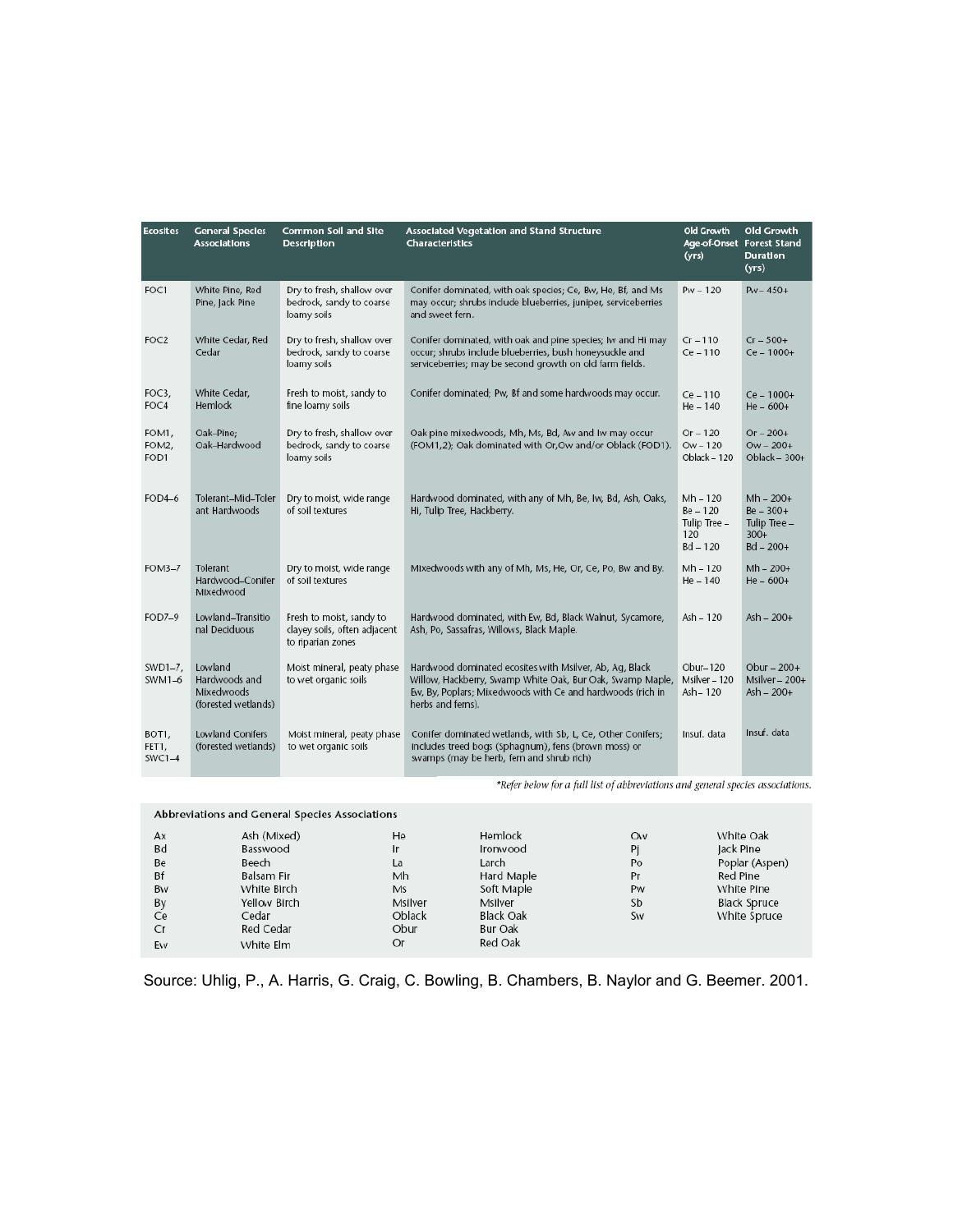### **APPENDIX 4**

Glossary of Technical Terms (Source: OMNR 2000)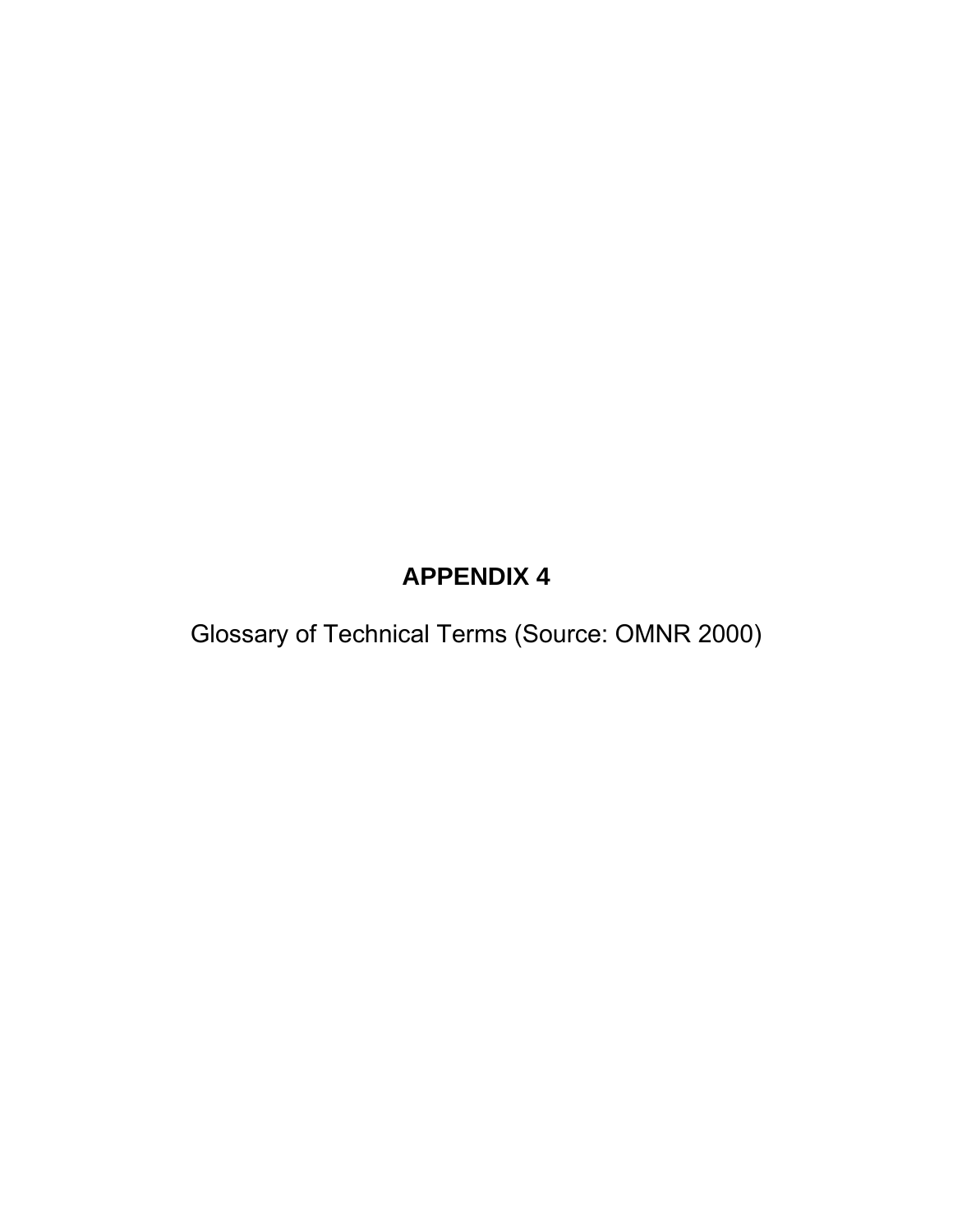# A

**abiotic factors**. The non-living components of the environment, such as air, rocks, soil, water, peat and plant litter.

**achene**. A small, dry, non-splitting one-seeded fruit, with distinct seed attached to the ovary wall at only one point.

**accipiters**. Long-tailed hawks with short, rounded wings that fly with several short quick beats and a sail rather than soaring in circles high in the air.

**acre**. An imperial measure of land area equal to 43,560 square feet, 4046.7 m<sub>2</sub> or 0.4 ha.

**advance growth**. Young trees that have become established naturally in a forest before cutting or regeneration begin.

**advanced regeneration**. Trees that have become established naturally under a mature forest canopy and are capable of becoming the next crop after the mature crop is removed.

**adventitious**. Arising from unusual positions, as in buds on roots.

**age**.

*of a tree*:

**- breast height**: the number of annual growth rings between the bark and the pith, as counted at breast height.

**- harvest**: the number of years required to grow from establishment to maturity.

**- stump**: the number of annual growth rings between the bark and the pith, as counted at stump height.

**- total**: the number of years elapsed since the germination of the seed or the budding of the sprout or root sucker.

*of a forest, stand or forest type, the average of the trees comprising it*:

**- harvest**: The number of years between the establishment and the final harvest of a forest crop.

**- total**: The average total age of the trees comprising it.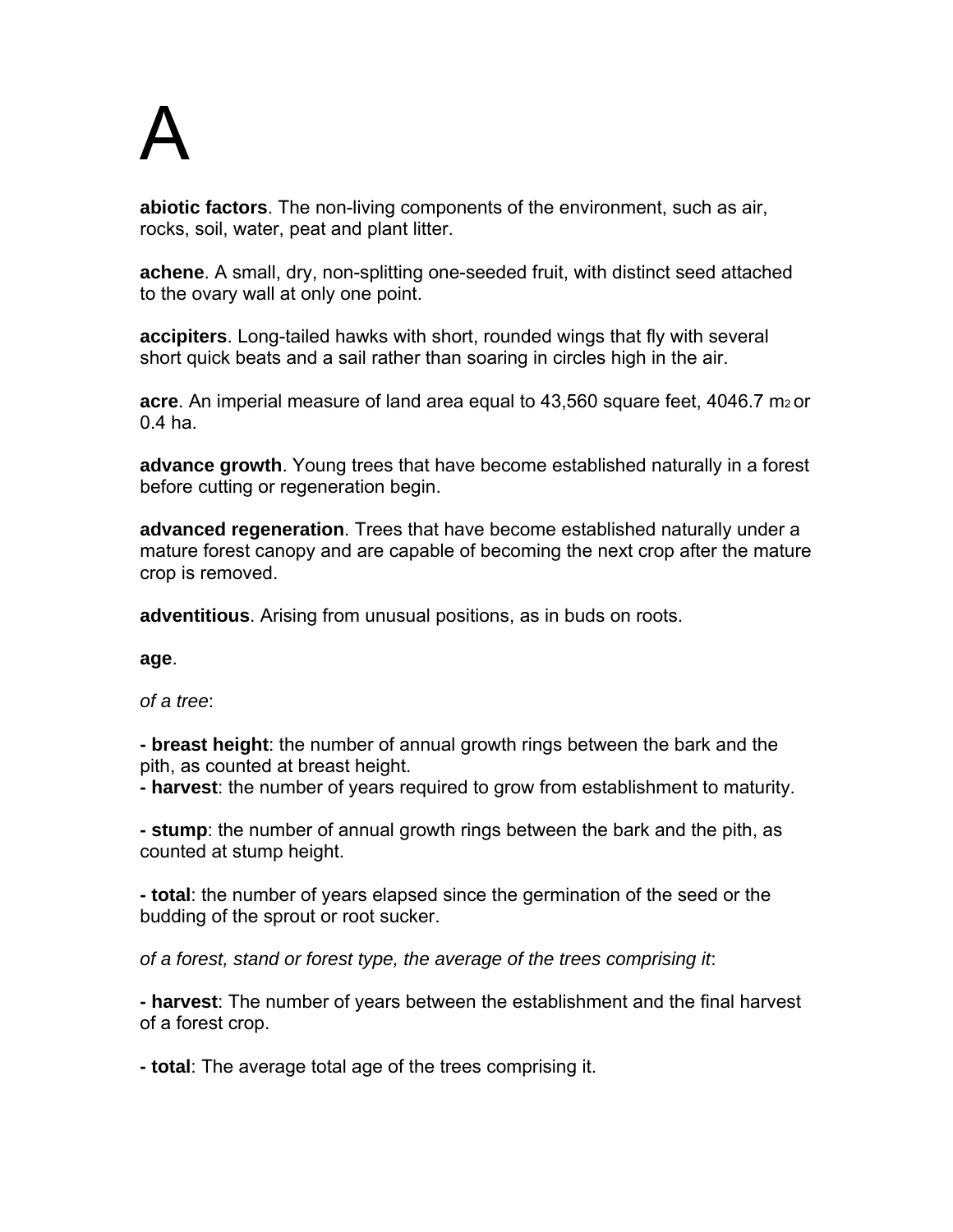**age class**. One of the intervals into which the range of age classes of trees in a stand are divided into for classification and use.

**AGS -** *acceptable growing stock*. Trees suitable for retention in the stand for at least one cutting cycle (15 to 25 years). They are trees of commercial species and of such form and quality as to be saleable for sawlog products at some future date.

**all-aged**. Applies to a stand that contains trees of all ages.

**all-aged management**. A system of growing forest trees in groups where the individual trees are not the same age (theoretically, an all-aged forest has trees scattered throughout that range in age from one year to the oldest tree, whatever its age may be).

**allowable cut**. The volume of wood that may be harvested, under management, for a given period.

**annual ring**. The growth layer of one year, as viewed on the cross section of a stem, branch, or root. One year's growth consists of a layer of lighter-coloured wood (springwood) and a layer of darker-coloured wood (summerwood).

**ANSI -** *areas of natural and scientific interest.* Areas of land and water containing natural landscapes or features that have been identified by the Ontario ministry of Natural Resources as having life science or earth science values related to protection, scientific study or education.

**AOC** - *area of concern*. An area adjacent to an identified value that may be affected by some (or all) aspects of forest management activity.

**aquatic system**. Areas where water levels are greater than 2 m in depth.

**artificial regeneration**. Renewal of a tree crop by direct seeding or by planting seedlings or cuttings.

**aspect**. The direction towards which a slope faces.

**asexual**. Referring to any type of reproduction which does not involve the union of sex-cells (gametes).

**audit**. A formal examination of an organization's or individual's performance.

**autecology.** Autecology refers to the study of the ecology of a single species. It refers to information on the biological behaviour of a plant species essential to understanding its growth, reproduction and response to disturbance and essential to choosing appropriate silvicultural treatments. It includes information about a species: habitat requirements, modes of reproduction, phenology, and response to disturbance.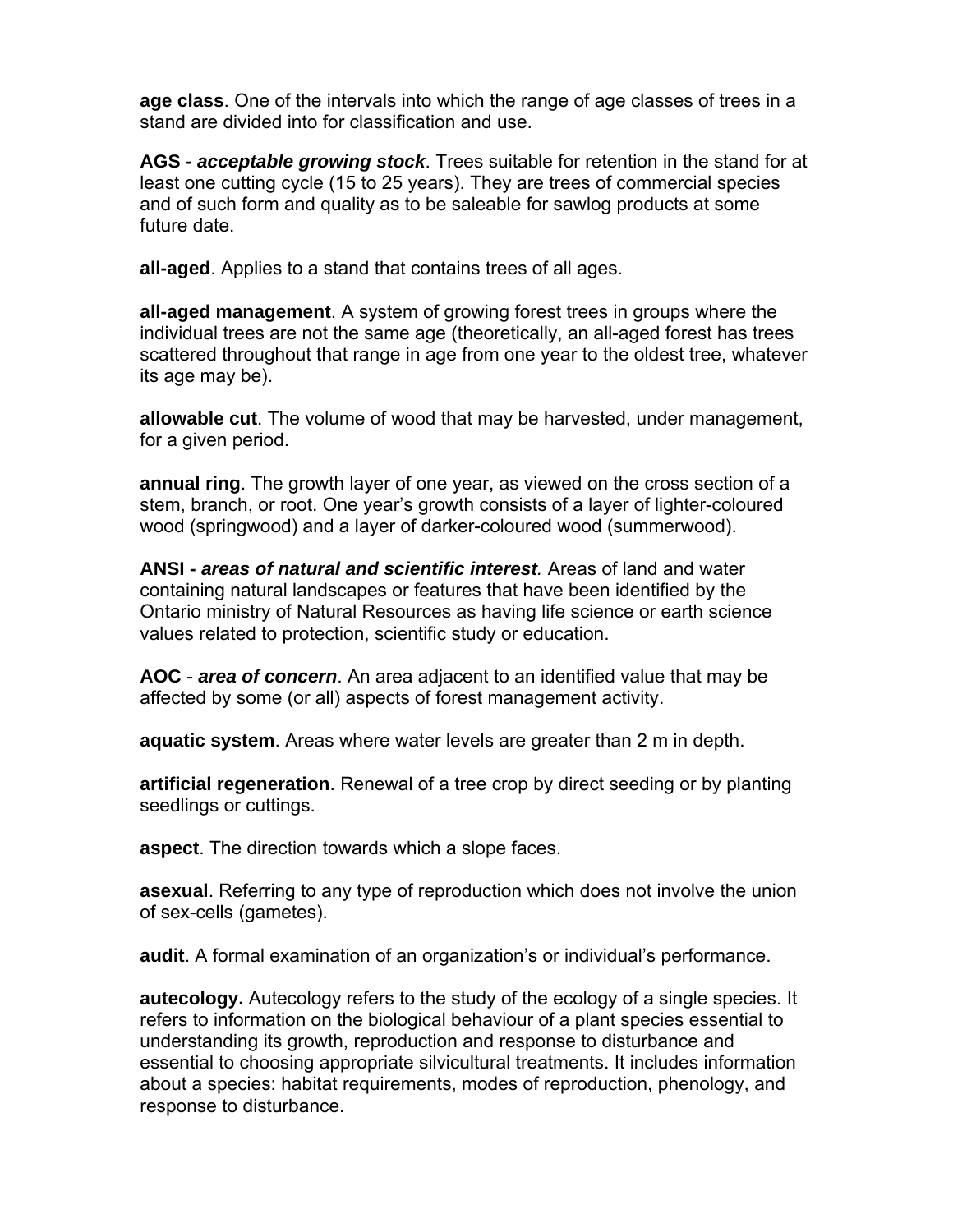# B

#### **basal area**.

#### *of a tree*:

- the cross-sectional area of the bole of a tree, 1.3 m above the ground. Basal area = diameter of tree (cm) squared, times  $0.00007854$ . (Expressed in m<sub>2</sub>).

#### *of a stand of trees*:

- the sum of all the individual tree basal areas for a given land area. Commonly expressed as m2/ha.

**berry**. A pulpy, non-splitting fruit developed from a single pistil and containing one or more seeds.

**biodiversity** - *biological diversity*. The variety and variability (in time and space) among living organisms and the ecological complexes in which they occur.

**biomass**. The dry weight of all organic matter in a given ecosystem. It also refers to plant material that can be burned as fuel.

**biota**. All living organisms of an area, taken collectively.

**blowdown** (**windthrow**). Uprooting by the wind. Also refers to a tree or trees so uprooted.

**board foot (bd. ft.)**. A volume measure of lumber, being one foot wide, one foot long and one inch thick.

**bole**. The main trunk of a tree.

**breast height**. The standard height, 1.3 m above ground level, at which diameter of a standing tree is measured.

#### **broadleaf**. *see hardwood.*

**browse**. Small bushes, sprouts, herbaceous plants, small trees, etc. that wildlife feed on.

**brush**. Commonly refers to undesirable shrubs and other low-lying vegetation.

**buck**. Cutting a felled tree into specified log lengths for yarding and hauling; also, making any bucking cut on logs.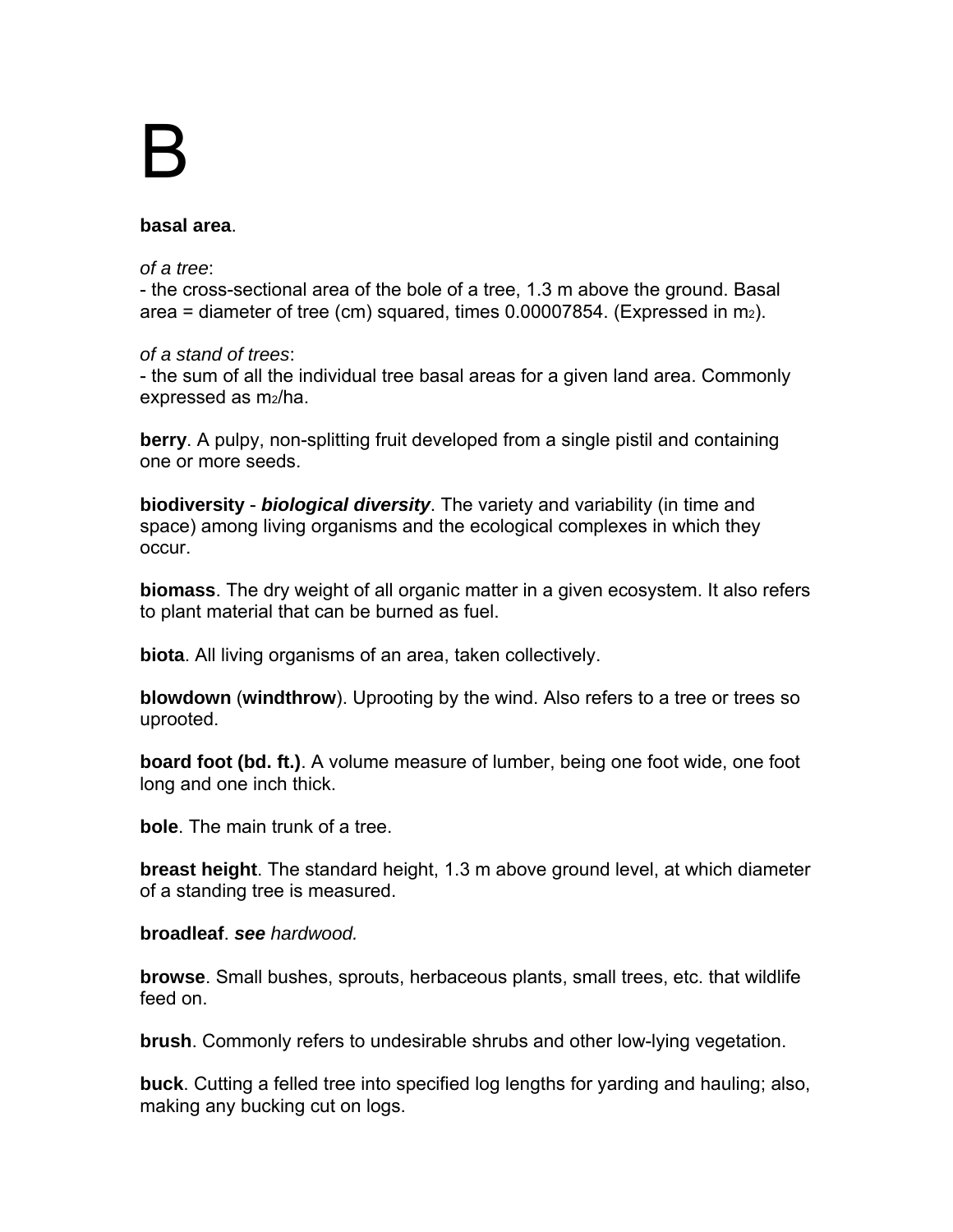**buffer**. A zone or strip of land that shields one area from another. Commonly used along streams or as visual barriers

**bumper tree**. A poor-quality, low-value tree that grows in close proximity to higher-value trees. Skid roads should be located next to bumper trees in order to protect residual trees from damage during a logging operation.

**burl**. An abnormal growth on a tree stem, with wood tissue growing in an irregular pattern. Usually circular in shape, these growths are widely sought for their interesting grain pattern.

**butt**. The base of a tree or log.

## C

**caliper**. An instrument used to measure diameters of trees or logs. It consists of two parallel arms at right angles to a graduated rule, with one arm that slides along the rule.

**calyx**. The outermost group of floral parts.

**cambium**. A layer of cells between the woody part of the tree and the bark. Division of these cells results in diameter growth of the tree through formation of wood cells (xylem) and inner bark (phloem).

**Canadian Shield**. The Precambrian-aged, continental mass of the earth's crust centred on the Hudson Bay area, and which is comprised of mostly crystalline rocks in comparison with the surrounding younger, mostly stratified rock.

**canker**. Dead area of a branch or stem caused by fungal or bacterial attack.

**canopy**. A collective term for the layer formed by the crowns of the taller trees in a forest.

**canopy closure**. The progressive reduction of space between crowns as they spread laterally, increasing canopy cover.

**canopy gap**. A hole in the forest canopy that allows light penetration to the forest floor. Can be formed by naturally falling trees, standing dead trees and logging practices.

**capsule**. A dry, usually many seeded fruit that splits at maturity to release its seeds.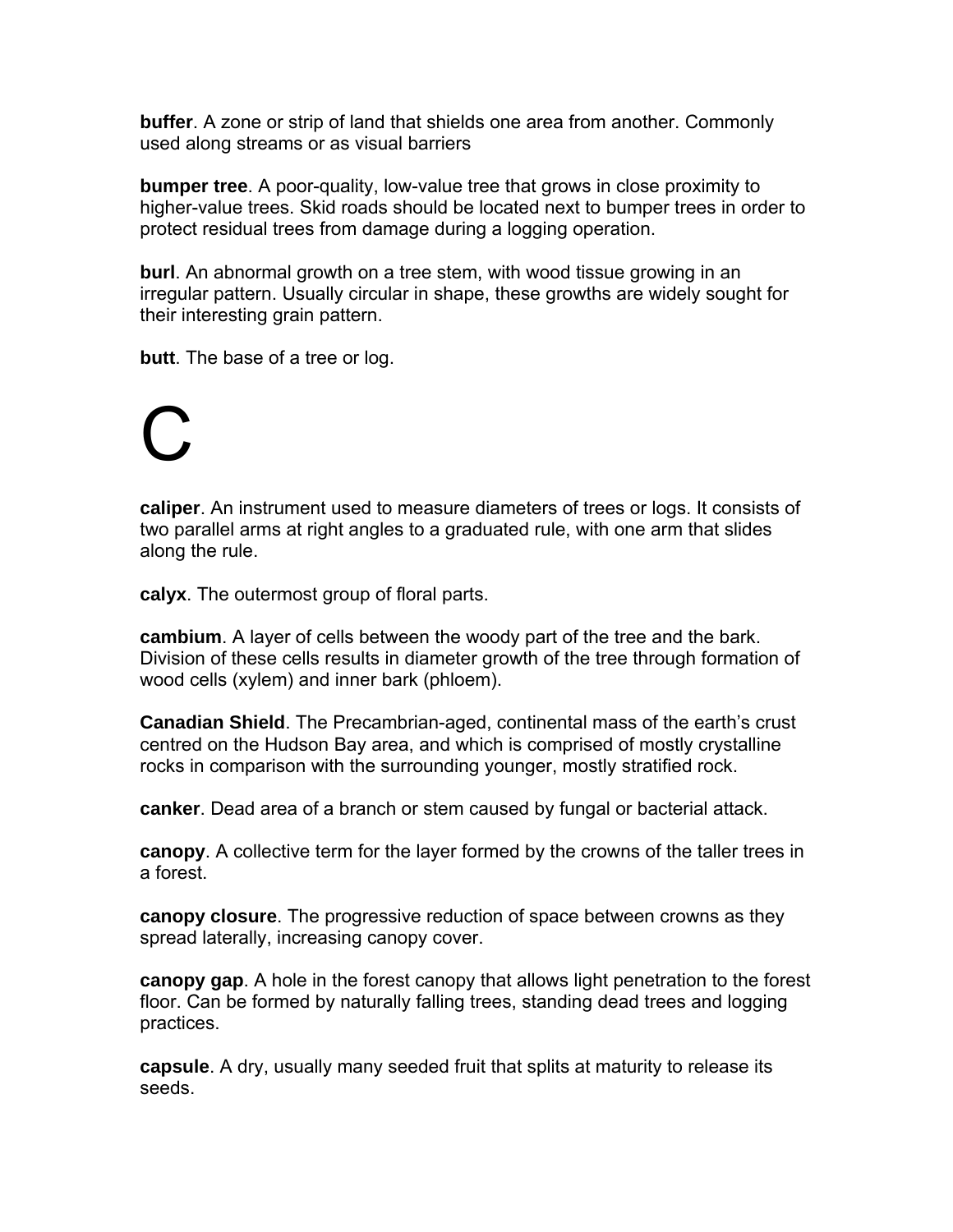**Carolinian species.** A species whose range is restricted entirely to the Carolinian zone.

**Carolinian zone**. Also known as the Deciduous Forest Region of Canada and recognized as one of the most significant and threatened landscapes in the country.

**caryopsis**. A simple, dry, one-sided, non-splitting fruit with seed firmly attached to the entire ovary wall.

**catkin**. A scaly spike bearing inconspicuous and usually unisexual flowers.

**cavity**. An unfilled space within a mass, a hollowed out space. In forestry and wildlife there are several categories of cavity trees, each with their own importance in the ecosystem:

**- Pileated woodpecker roost cavities**: First priority for retention are living or standing dead trees with cavities used by pileated woodpeckers for roosting. These are usually large (40+ cm DBH) diameter trees that are hollow and have at least two excavated entrance holes. These holes are somewhat oval, about 7.5 to 10 cm wide and 10 to 12.5 cm high. Holes are symmetrically oval, smooth edged and deep.

**- Pileated woodpecker nest cavities**: Second priority for retention are living trees with cavities used by pileated woodpeckers for nesting. These are usually large (40+ cm DBH) diameter trees in which pileated woodpeckers have excavated one or more nest chambers and associated entrance holes. Nest and roost trees can be distinguished by the number of entrance holes and tree condition. Roost trees may have 2 to 10+ entrance holes and entrance holes may be less than 1 m apart. Condition is probably the best clue to separate nest and roost trees. Pileated woodpeckers excavate nest cavities in trees with white spongy heart rot (not trees with existing hollows). Roost cavities are in hollow trees (look for seams, barreling, etc. to indicate hollowness).

**- Other woodpecker nest cavities or natural nest or maternal den cavities**: The third priority for retention are living trees with cavities excavated by other woodpeckers (e.g. yellow-bellied sapsucker, hairy woodpecker, northern flicker) for nesting or cavities suitable for nesting or denning (by secondary cavity users) that formed from natural decay processes.

**- Escape cavity**: The fourth priority for retention are living trees with natural cavities that provide temporary shelter, escape from predators, food-caching sites, or resting/loafing/roosting sites. They are not ideal for nests or dens because of location, size, entrance hole size, or orientation.

**- Feeding cavity**: The fifth priority for retention are living trees with feeding excavations created by woodpeckers in search of food. They are generally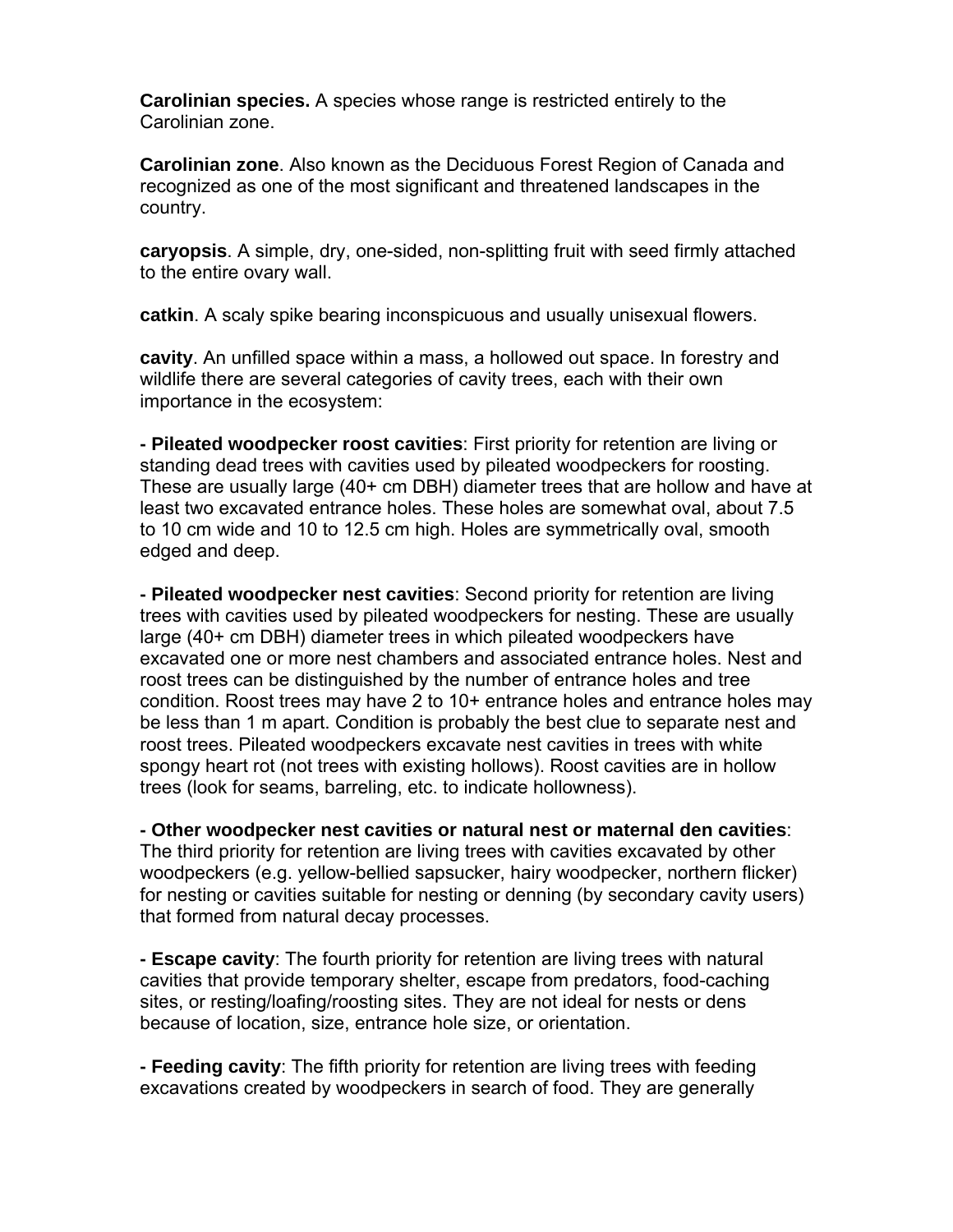rectangular, semi-circular, or irregular. Holes do not typically enlarge into chambers suitable for nesting or escape. Edges and surfaces tend to be rough.

**- Potential cavity tree**: Trees with potential to attract excavators or develop natural cavities. Typically they have evidence of advanced heart rot. These living trees are retained when situations arise in areas that do not have at least 6 existing cavities per hectare left after tree marking.

**cleaning**. Elimination or suppression of competing vegetation from stands not past the sapling stage; specifically, removal of:

- weeds, climbers, or sod-forming grasses, as in plantations; or - trees of similar age or of less desirable species or form than the crop trees, which they are, or may soon, be, overtopping.

**clearcut**. An area on which the entire timber stand has been harvested. *see reproduction methods.* 

**clear-length**. Branch-free length of the bole.

**climax vegetation**. The final stage of natural plant succession, in which the plant composition remains relatively stable.

**clone**. All plants reproduced asexually from a common ancestor and having identical genotypes. (genetically identical to the parent plant) (e.g. from cuttings or suckers).

**codominant trees**. Trees with crowns forming the general level of the crown cover and receiving full light from above, but comparatively little from the sides; usually with medium size crowns. *see crown class.* 

**commercial thinning**. Removing trees from a developing young stand, so that remaining trees will have more growing space; dead and dying trees will be salvaged; and the operation will make a net profit.

**community**. An integrated group of species inhabiting a given area and influencing one another's distribution, abundance and evolution.

**Community Series I**. Level 3 of the Ecological Land Classification system that describes various communities such as forests, swamps, savannahs according to their respective patterns of dominant species, substrate type, geology, microclimate, and other ecological factors.

**Community Series II**. Level 4 of the Ecological Land Classification system that describes communities that can normally be recognized on aerial photographs or from a combination of maps, aerial photograph interpretation, and other remote sensing techniques.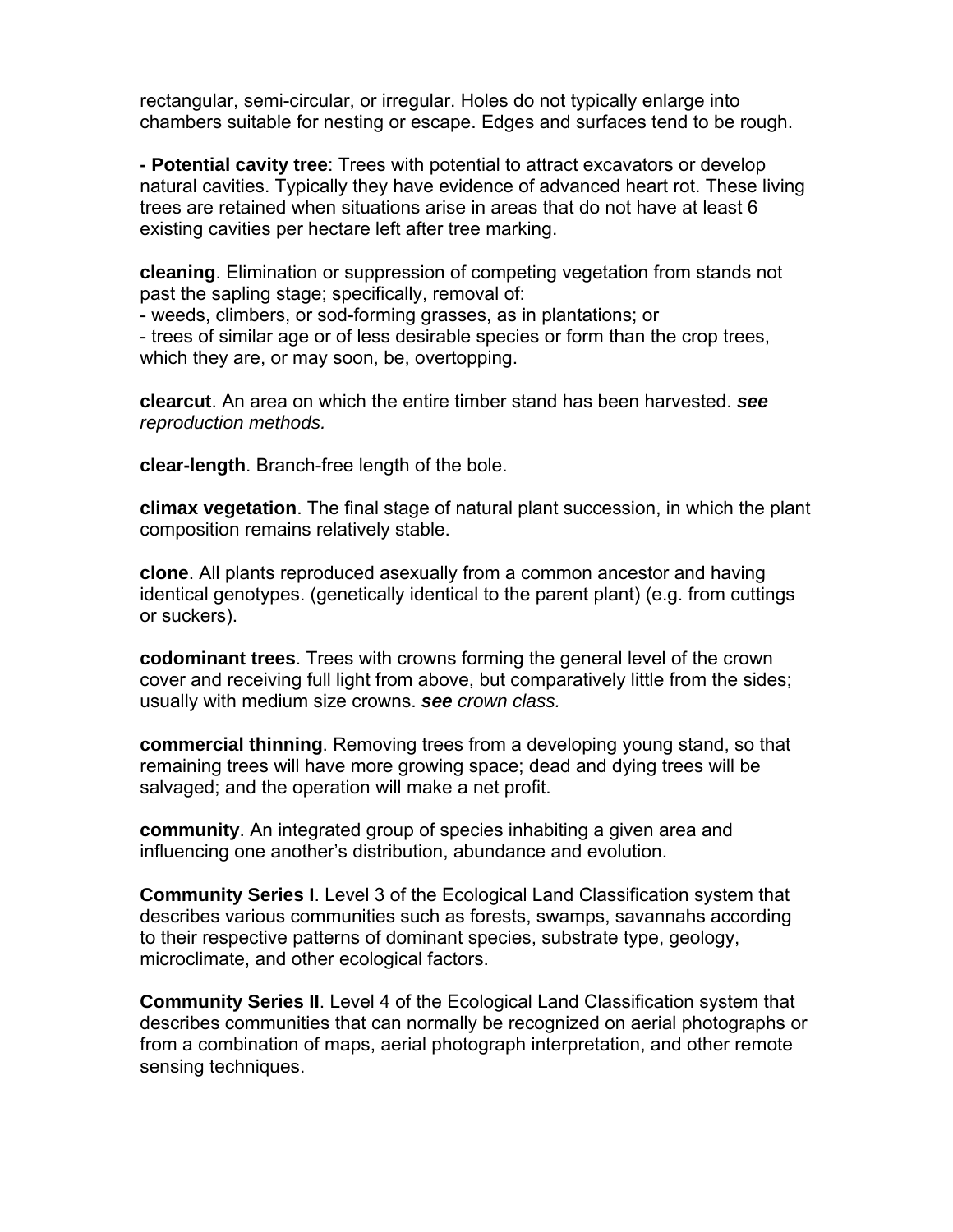**competition**. The general struggle for existence within a trophic level in which the living organisms compete for a limited supply of the necessities of life.

**composition**. The representation of tree species in a forest stand, expressed quantitatively as per cent by volume or basal area of each species.

**cone**. The male or female reproductive organs of conifers.

**conifer**. A tree belonging to the order Coniferae, usually evergreen with cones, needle-shaped leaves and producing wood known commercially as 'softwood.'

**conk**. A hard, spore-bearing structure of a wood-destroying fungus that projects beyond the bark of a tree.

**conservation**. In forestry, the wise use of natural renewable resources. A key idea for understanding 'conservation' is 'use' by people.

**conventional ground skidding**. Any combination of rubber-tired or tracked skidding equipment.

**coppice**. A shoot (sprout) originating from a stump.

**cord**. 128 cubic feet of stacked roundwood (whole or split, with or without bark) containing wood and airspace, with all the pieces of similar length and lined up on approximately the same direction. i.e. a pile of firewood 4'x 4' x 8'.

**corridor**. A band of vegetation, usually older forest, which serves to connect distinct patches on the landscape. Corridors provide connectivity, which permits the movement of plant and animal species between what would otherwise be isolated patches.

**cover**. Vegetation or other material providing protection. Plants or objects used by wild animals for nesting, rearing of young, resting, escape from predators, or protection from adverse environmental conditions.

**critical wildlife habitat**. Part or all of a specific place occupied by a wildlife species or a population of such species and recognized as being essential for the maintenance of the population.

**crook**. A defect in logs and poles or pilings, consisting of an abrupt bend. Also refers to edgewise warp in a piece of lumber.

**crop tree**. A tree selected in a young stand, to be retained until final harvest.

**crotch**. The fork of a tree or branch.

**crown**. The branches and foliage of a tree.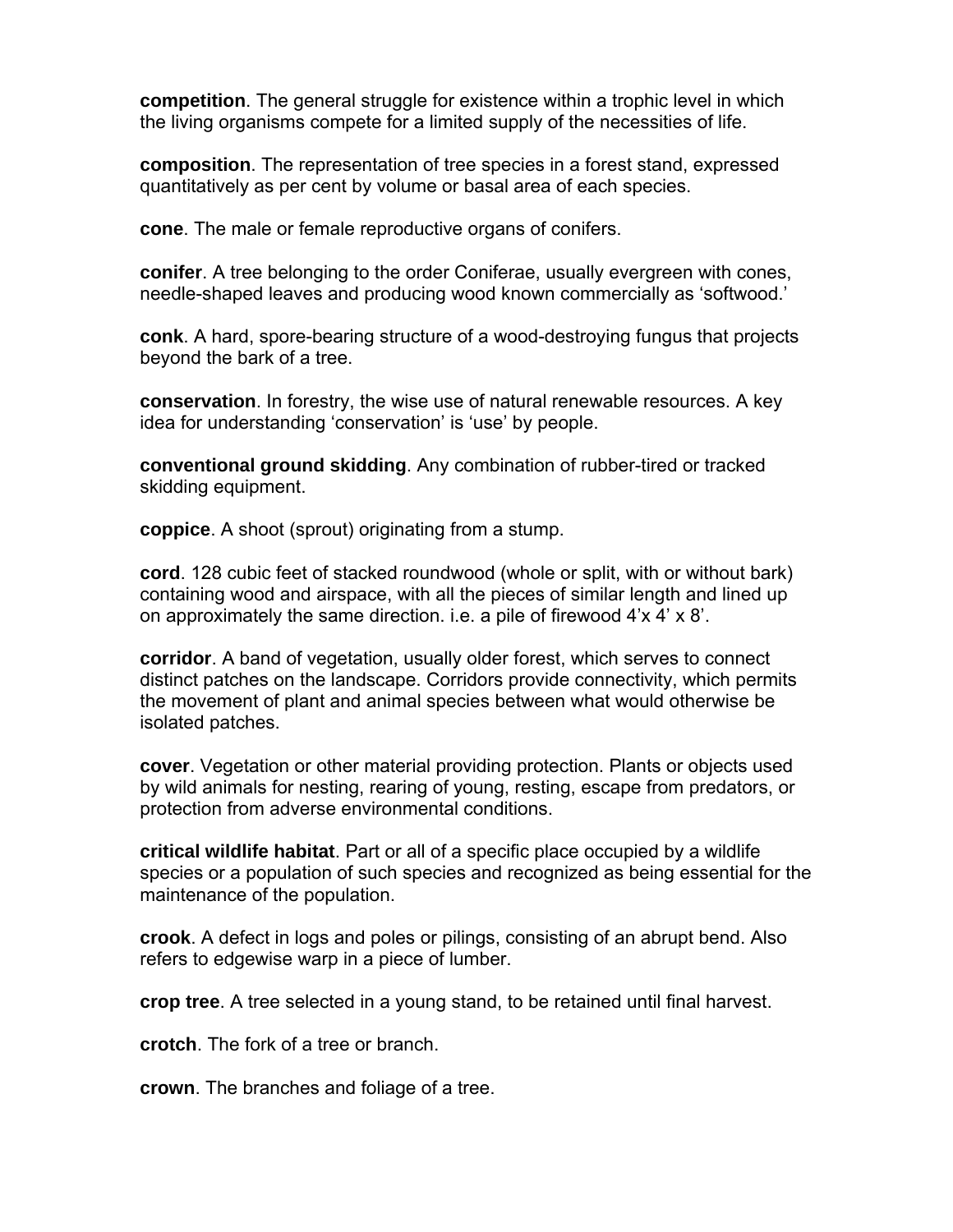**crown class**. A designation of trees in a forest with crowns of similar development and occupying similar positions in the crown cover. Differentiation into crown classes applies to even-aged stands and within small even-aged groups in which trees in an uneven-aged stand are often arranged. Five crown classes are commonly recognized: dominant, codominant, intermediate, overtopped (suppressed), and wolf trees.

**crown closure**. The time at which the available crown space has become fully occupied.

**crown cover**. The canopy of green leaves and branches formed by the crowns of all trees in a forest. Generally expressed as a per cent of total area.

**crown density**. The compactness of the crown cover of the forest; depends on the distance apart and the compactness of the individual crowns. A loose term combining the meanings of 'crown closure' and 'shade density.'

**crown touching method**. Each crop tree receives a full crown release by eliminating adjacent trees that touch the crop tree crown by cutting or by killing the these trees through girdling or herbicides.

**cruising**. Measuring standing trees to determine the volume of wood on a given tract of land. Used for harvesting, purchasing and general management.

**cubic meter (m3)**. A volume measure, 1 m by 1 m by 1 m.

**cull**. A tree or log of merchantable size rendered unmerchantable because of poor form, large limbs, rot, or other defects.

**cull tree**. A live tree of merchantable size but unmerchantable because of defects or decay.

**cutting area**. A portion of woodland on which timber is being cut or will be cut.

**cutting cycle**. The planned interval between major harvesting operations in the same stand. A 20-year cutting cycle indicates a harvest is done once every 20 years.

### D

**DBH** - *diameter at breast height*. The diameter of a tree outside of the bark at roughly breast height. Normally measured 1.3 m off the ground on the uphill side of the tree. It is easier to measure at this height and many trees have large swells in the stem below this point that could increase errors in computing tree volumes.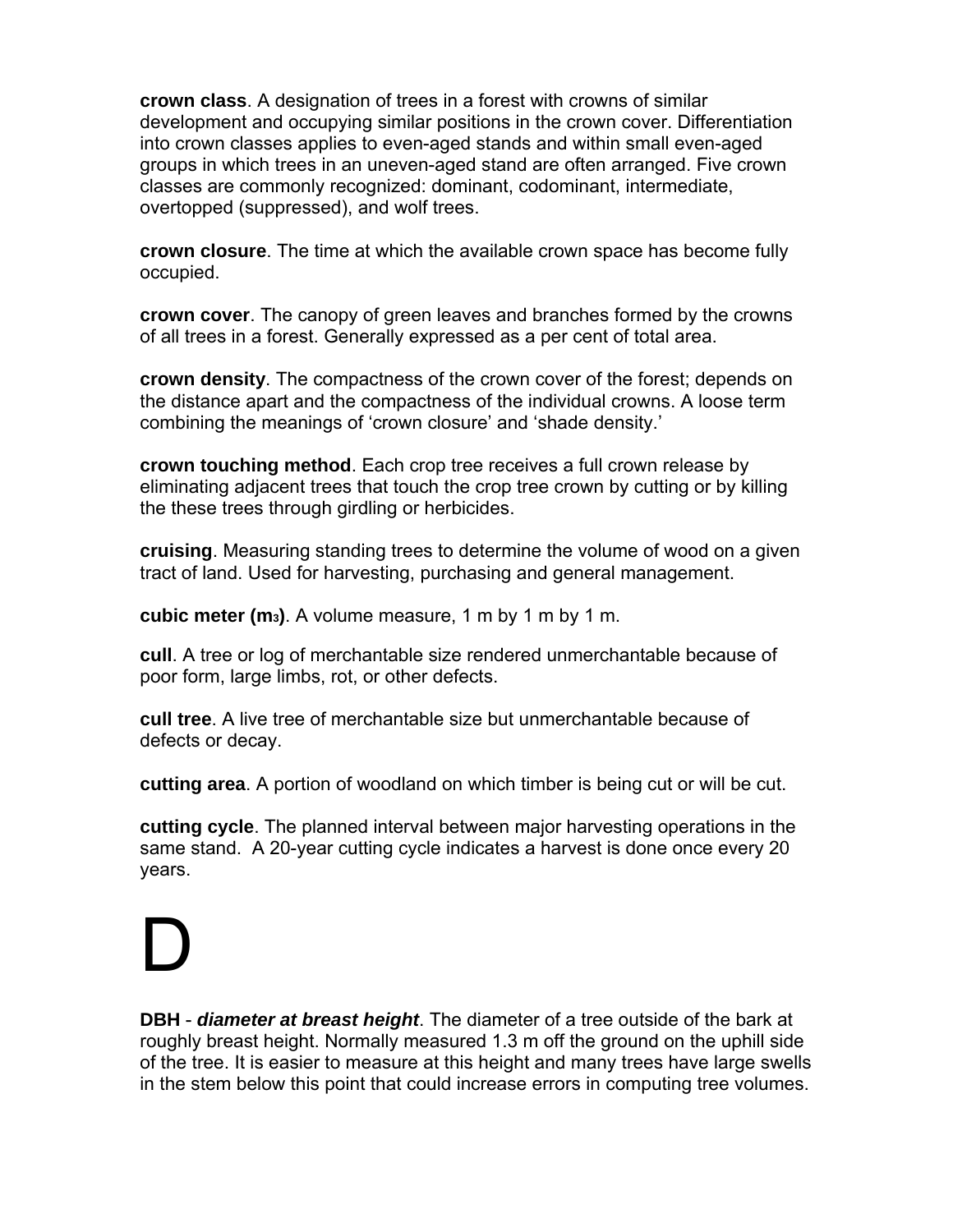**deciduous**. Term applied to trees (commonly broad-leaved trees) that drop all their leaves sometime during the year.

**decline causing defects**. Mechanical or pathological defects that may cause decline or cause the tree to be of high risk. These defects will also cause the decline of the products which may be recovered from a tree or severely limit the potential of a tree to produce anything better than low-value products.

**defect**. Any irregularity or imperfection in a tree, log, piece, product, or lumber that reduces the volume of sound wood or lowers its durability, strength, or utility value.

**defect class**. A system of categorizing tree defects by severity of degradation of the tree and/or the merchantable portion of the tree over time:

- **major defect**: The tree will degrade rapidly.
- **moderate defect**: The tree will degrade slowly.
- **minor defect**: The tree will maintain quality over cutting cycle period.

**defoliator**. An agent that damages trees by destroying leaves or needles.

**den tree**. A tree having a hollow or cavity used by animals for refuge or hibernation.

**dendro-ecology.** The study of annual growth rings of trees to assess the conditions in which a tree has grown (an application to assess ecosystem health).

**determinate growth**. Also known as 'fixed' shoot growth, refers to shoot growth pattern where growth occurs through elongation of pre-formed stem parts, or 'stem units' after a rest period. In determinate tree species, shoot formation involves differentiation in the bud the first year (n) and extension of the preformed parts into a shoot during the second year  $(n + 1)$ . In determinate species, the growing season during bud formation largely determines the potential size of shoot and number of leaves formed the following year. Examples: white and red pine, spruces, fir, beech.

#### **development**.

(a) the construction, reconstruction, erection or placing of a building or structure of any kind,

(b) any change to a building or structure that would have the effect of altering the use or potential use of the building or structure, increasing the size of the building or structure or increasing the number of dwelling units in the building or structure, (c) site grading, or

(d) the temporary or permanent placing, dumping or removal of any material, originating on the site or elsewhere"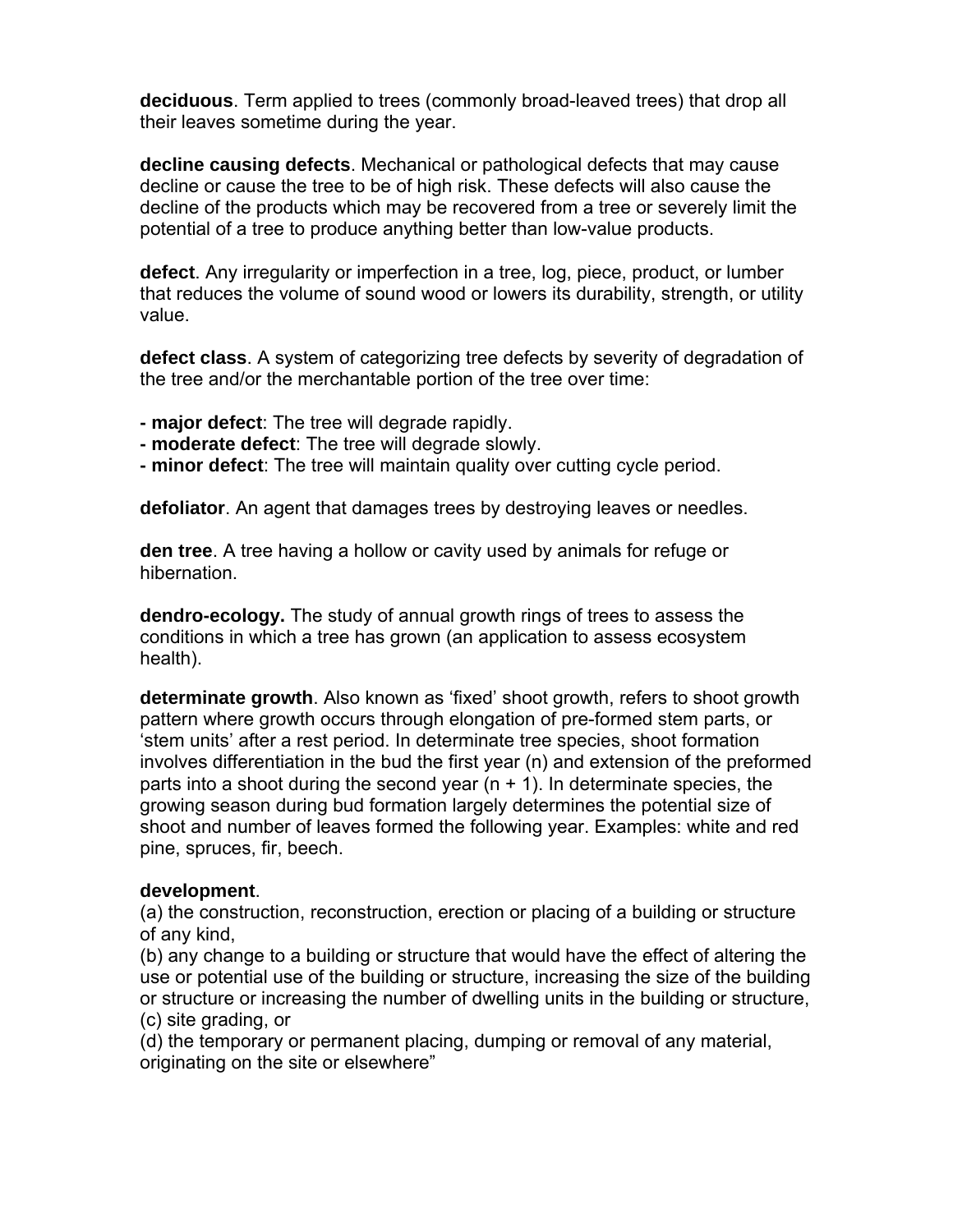**diameter class**. One of the intervals into which the range of diameters of trees in a forest is divided for purposes of classification and use. Generally this is done in 2 cm, even increments (40 cm class would contain trees from 39.1 to 41.0 cm)

**diameter limit**. The smallest (occasionally the largest), size to which trees or logs are to be measured, cut, or used. The points to which the limit usually refer are stump, breast height, or top.

**diameter-limit cutting**. A system of selection harvest based on cutting all trees in the stand over a specified diameter. This eliminates marking individual trees. This is not a recognized silvicultural system in Ontario.

**dioecious**. Producing male and female reproductive organs on separate plants. Each plant is either male or female.

**disease**. Harmful deviation from normal functioning of physiological processes, generally pathogenic or environmental in origin.

**dominant trees**. Trees with crowns extending above the general level of the crown cover and receiving full light from above and partly from the side; larger than the average trees in the stand, with crowns well developed, possibly somewhat crowded on the sides. *see crownclass*.

#### **dormancy**.

- A biological process in which a plant ceases most growth activities and simply maintains existing tissue. Caused by periods of moisture and/or temperature stress.

- A state of reduced activity in seeds that prevents germination under favorable environmental conditions.

**downed woody debris** (**DWD**). Sound and rotting logs and stumps that provide habitat for plants, animals and insects and a source of nutrients for soil development.

**drumlin**. Elongated oval or 'whale-back' ridge of deep molded glacial till formed during ice advance and with long axis parallel to ice movement.

**drupe**. A fleshy, usually one-seeded fruit whose seed is completely enclosed in a hard, bony endocarp.

**dry rot**. A decay of the "brown rot" type, caused by specialized fungi capable of conducting moisture from an available source and extending their attack to wood previously too dry to decay. Found chiefly in buildings. The term is open to the misinterpretation that wood will rot when dry, which is not true.

**duff**. Forest litter and other organic debris in various stages of decomposition on top of the mineral soil; typical of coniferous forests in cool climates, where rate of decomposition is slow and where litter accumulation exceeds decay.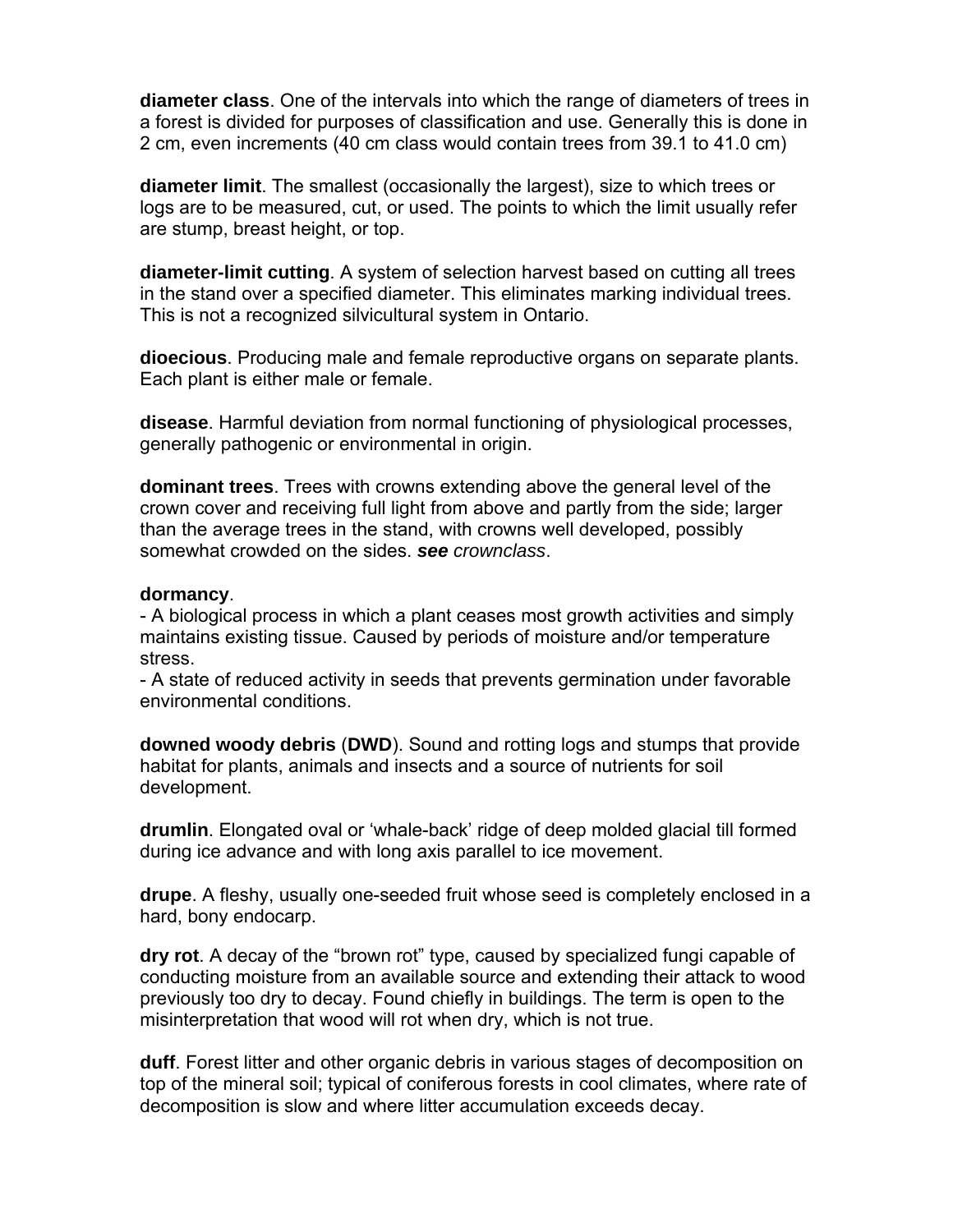### E

**ecology**. The science that deals with the interaction of plants and animals with their environment.

**Ecological land Classification (ELC)**. A system devised by OMNR to describe over 80 wetland and terrestrial forest vegetation types in southern Ontario. This preliminary community classification system has six different organizational levels.

**ecosite**. The fifth organizational level that identifies a site based on bedrock type, soil depth, texture, and moisture regime, hydrology, drainage, nutrient regime, and vegetation structure and species composition.

**ecosystem**. A functional unit consisting of all the living organisms (plants, animals and microbes) in a given area, and all the non-living physical and chemical factors of their environment, linked together through nutrient cycling and energy flow. An ecosystem can be of any size—a log, pond, field, forest, or the earth's biosphere—but it always functions as a whole unit. Ecosystems are commonly described according to the major type of vegetation, for example, forest ecosystem, old-growth ecosystem, or wetland ecosystem.

**ecosystem management**. The use of an ecological approach to achieve productive resource management by blending social, physical, economic and biological needs and values to provide healthy ecosystems.

**edge**. The transitional zone where one cover type ends and another begins.

**endangered species**. A species of native fish, wildlife, or plants found to be threatened by extinction because its habitat is threatened with destruction, drastic modification, or severe curtailment, or because of over-exploitation, disease, predation, or other factors its survival requires assistance.

**endocarp**. The inner wall layer of a ripened ovary.

**environment**. All elements living and inanimate, that affect a living organism.

**ESAs -***environmentally sensitive areas*. A general term for natural areas whose significance has been assessed on the basis of a series of qualitative criteria applied on a local or regional basis by municipalities, conservation authorities or others.

**epicormic sprout**. A branch rising spontaneously from an adventitious or dormant bud on the stem or branch of a woody plant.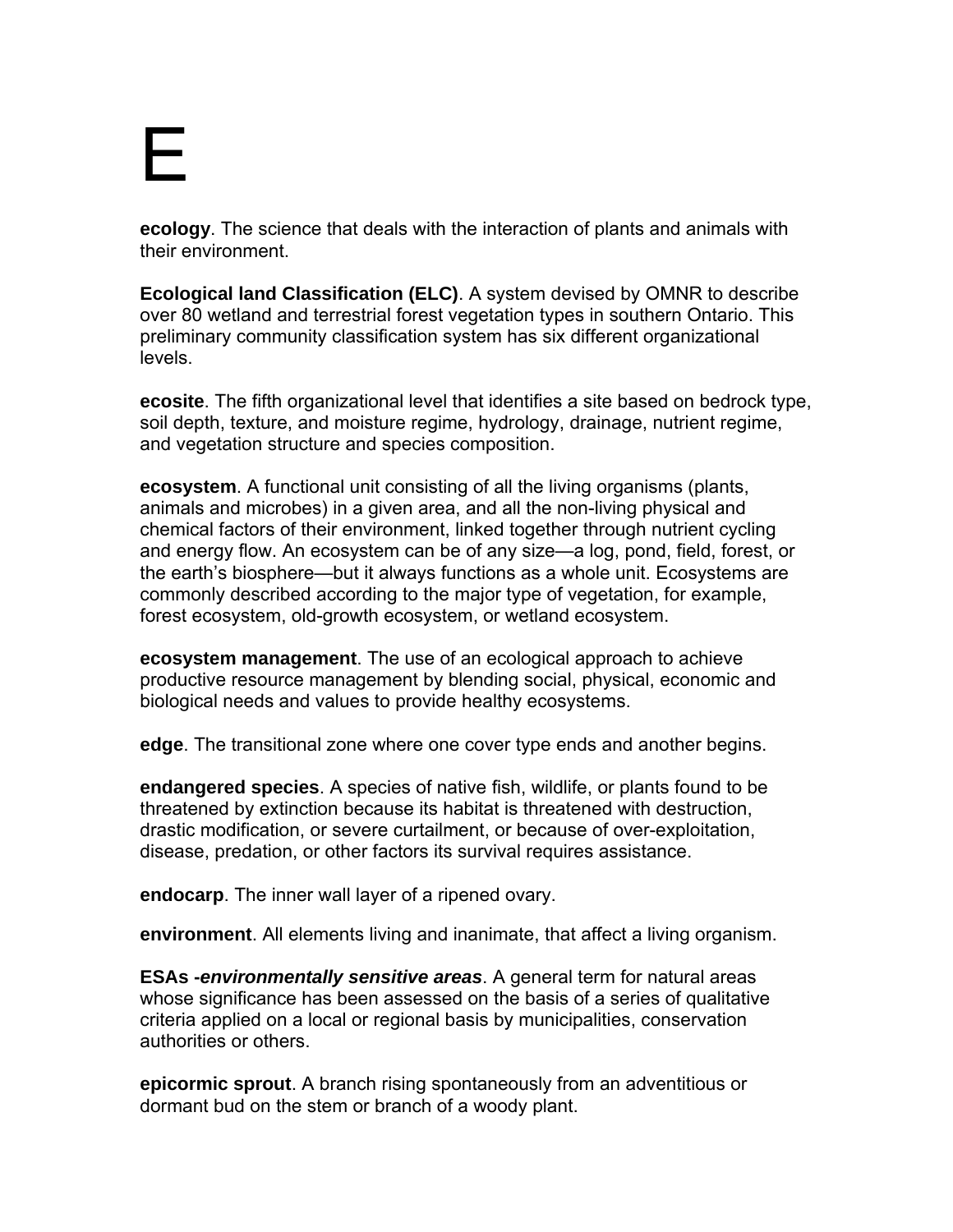**epidemic**. Widespread insect or disease incidence beyond normal proportions; usually accompanied by excessive damage.

**even-aged**. The conditions of a forest or stand composed of trees having no, or relatively small, differences in age, although differences of as much as 30 per cent are admissible in rotations greater than 100 years of age.

**even-aged management**. The application of a combination of actions that results in the creation of stands in which trees of essentially the same age grow together. The difference in age between trees forming the main canopy level of a stand usually does not exceed 20 per cent of the age of the stand at maturity. Regeneration in a particular stand is obtained during a short period at or near the time that a stand has reached the desired age or size for regeneration and is harvested. Cutting methods producing even-aged stands are clearcut, shelterwood, or seed-tree.

**exotic**. Not native; foreign.

### $\vdash$

**felling and bucking**. The process of cutting down standing timber and then cutting it into specific lengths for yarding and hauling.

**final cutting**. The removal of seed or shelter trees after regeneration has been effected, or removal of the entire crop of mature trees under a clearcut silvicultural system.

**fire scar**. An injury or wound in the bole of a tree caused or accentuated by fire.

**fish habitat**. Spawning grounds and nursery, rearing food supply and migration areas on which fish depend directly or indirectly in order to carry out their life processes.

**fixed area plot sampling method**. A controlled cruise method where small plots of a fixed size are used to sample a portion of a forest area to obtain information (such as tree volume) that can be used to describe the whole area.

**fluxing**. An abnormal discharge from a crack or seam.

**forb**. A small herbaceous plant, unlike grass.

**forest**. A plant community predominantly of trees and other woody vegetation, growing more or less closely together; An area managed for the production of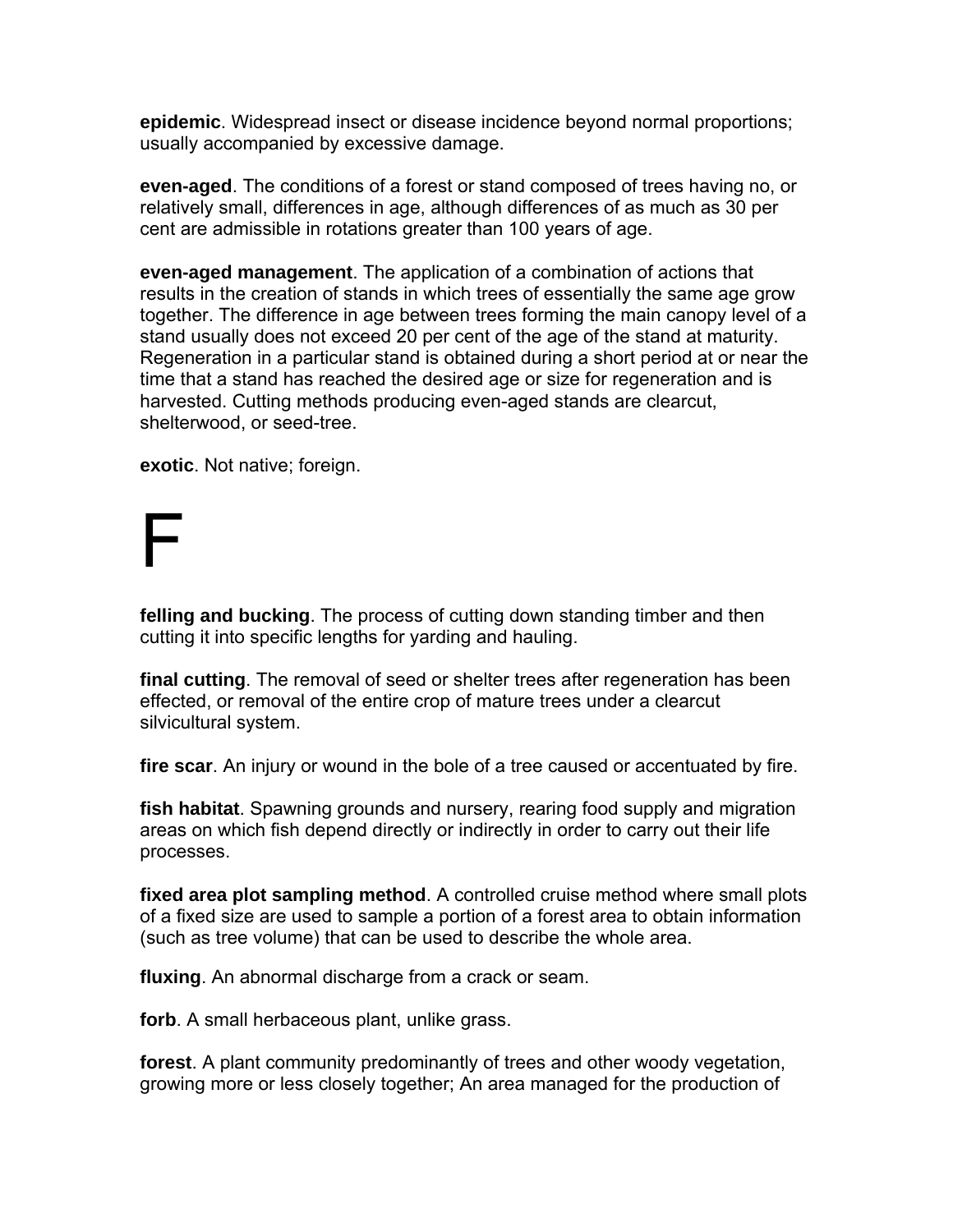timber and other forest products, or maintained under woody vegetation for such indirect benefits as protection of site or for recreation.

**forest management**. The application of business methods and technical forest principles to the management of forest property.

**forest survey**. An inventory of forest land to determine size, condition, timber volume and species, for specific purposes or as a basis for forest policies and programs. Also refers to carefully measuring and marking property boundaries.

**forest type**. A descriptive term used to group stands of similar character in composition and development, to differentiate them from other groups of stands.

**forestry**. The science, art and practice of managing and using for human benefit the natural resources that occur on and in association with forest lands.

**form**. The shape of a log or tree.

**form class**. A measure of bole taper derived by dividing diameter inside bark at a given height (usually 5.2 or 10.4 meters) by DBH. These values are often required to use tree-volume tables.

**forwarder**. A machine used to move short log lengths from the stump to the landing, often in a carrier that keeps the logs off of the ground.

**fragmentation**. The process of transforming large continuous forest patches into one or more smaller patches surrounded by disturbed areas. This occurs naturally through such agents as fire, landslides, windthrow and insect attack. In southern Ontario, agriculture and development have contributed to forest fragmentation.

**free-to-grow**. A condition in which a forest is considered established based on a minimum stocking standard, a minimum height and freedom from competition that could impede growth.

**frost crack**. Longitudinal crack on the outside of a tree, caused by extreme cold. Especially common on thin-barked species.

**fruiting body**. *see conk.* 

**fuelwood**. Trees used for the production of firewood logs or other wood fuel.

**full-tree harvesting**. A tree harvesting process that includes removing the trunk, branches and in some instances the roots from a forested site. In Canada this process is used to control root diseases.

**fungus**. A plant without chlorophyll that derives its nourishment from the organic matter of other plants.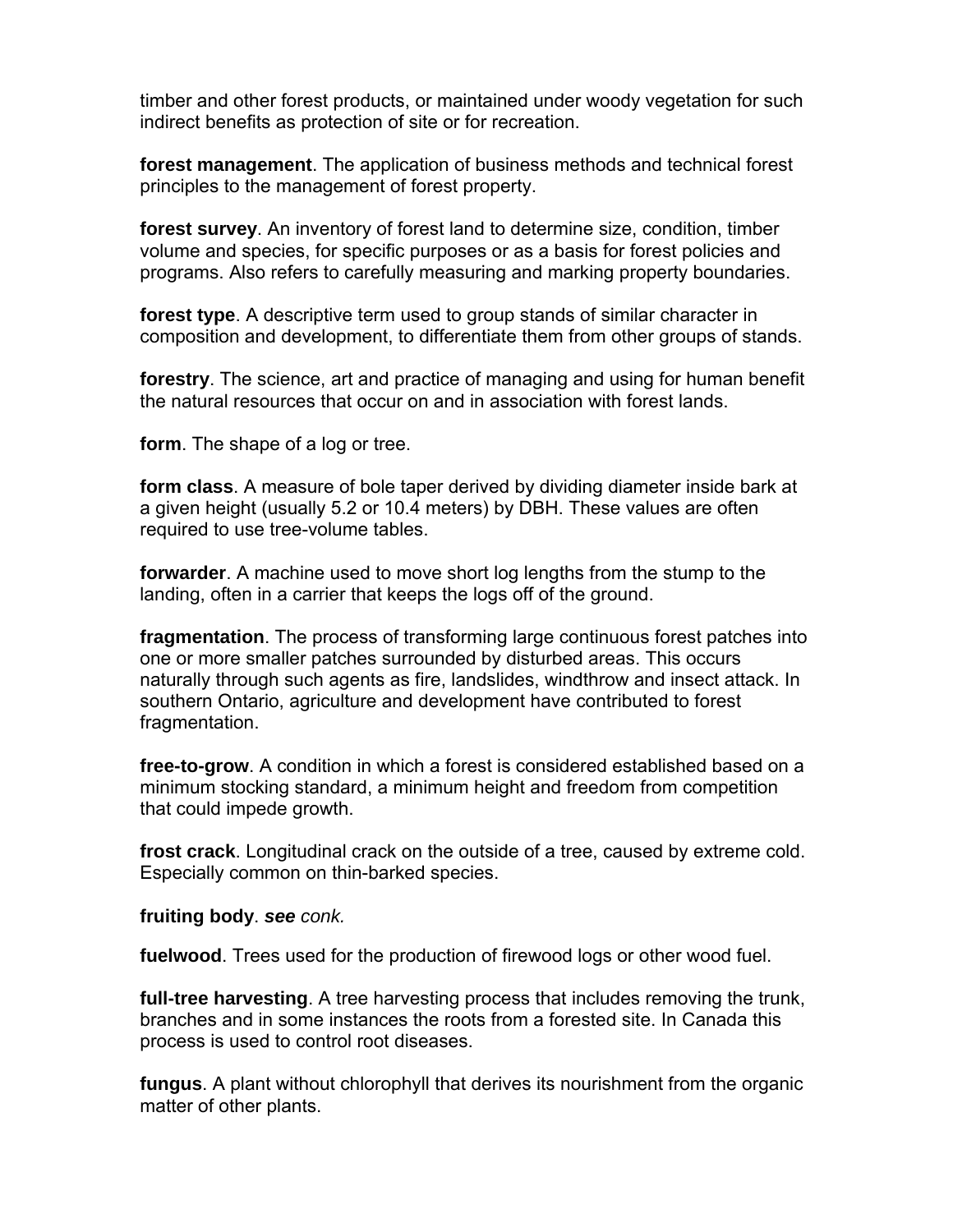# G

**gall**. A pronounced localized swelling of greatly modified structure that occurs on plants from irritation by a disease or insect.

**gallery**. A passage or burrow, excavated by an insect under bark or in wood for feeding or egg-laying purposes.

**gap**. A site at which a canopy tree has died and at which active recruitment of new individuals into the canopy is occurring.

**gap phase replacement**. Refers to the dynamic ongoing process in undisturbed tolerant hardwood stands in which canopy gaps are continually created by the death or destruction of mature trees. The gap becomes the site of increased regeneration and survival and eventually is occupied by trees reaching into the upper canopy.

**gene pool**. Sum of all genes among scattered populations of a given species.

**genetic diversity**. The diversity of genes among members of the same species or population.

**genotype**. The entire genetic constitution, or the sum total of genes of an organism. The genotype interacts with the environment to produce an individual whose appearance is referred to as the phenotype.

**germination**. The resumption of active growth in the embryo of a seed, as demonstrated by the protrusion of a radicle (embryonic root axis).

**girdle**. To encircle the stem of a living tree with cuts that completely sever bark and cambium and often are carried well into the outer sapwood, done to kill the tree by preventing the passage of carbohydrates to the roots. Also refers to same process caused by animals, such as mice or beavers.

**glaze damage**. Damage to tree caused by ice or frost.

**gley.** A blue-gray colour in soil due to the reduction of iron. Formed in a process characterized by low oxygen conditions due to water logging. If water logging is seasonal rather than permanent, the periodic oxidation will give rise to mottles.

#### **grade**.

- A system of classifying lumber or logs according to quality.

- The steepness of a forest road.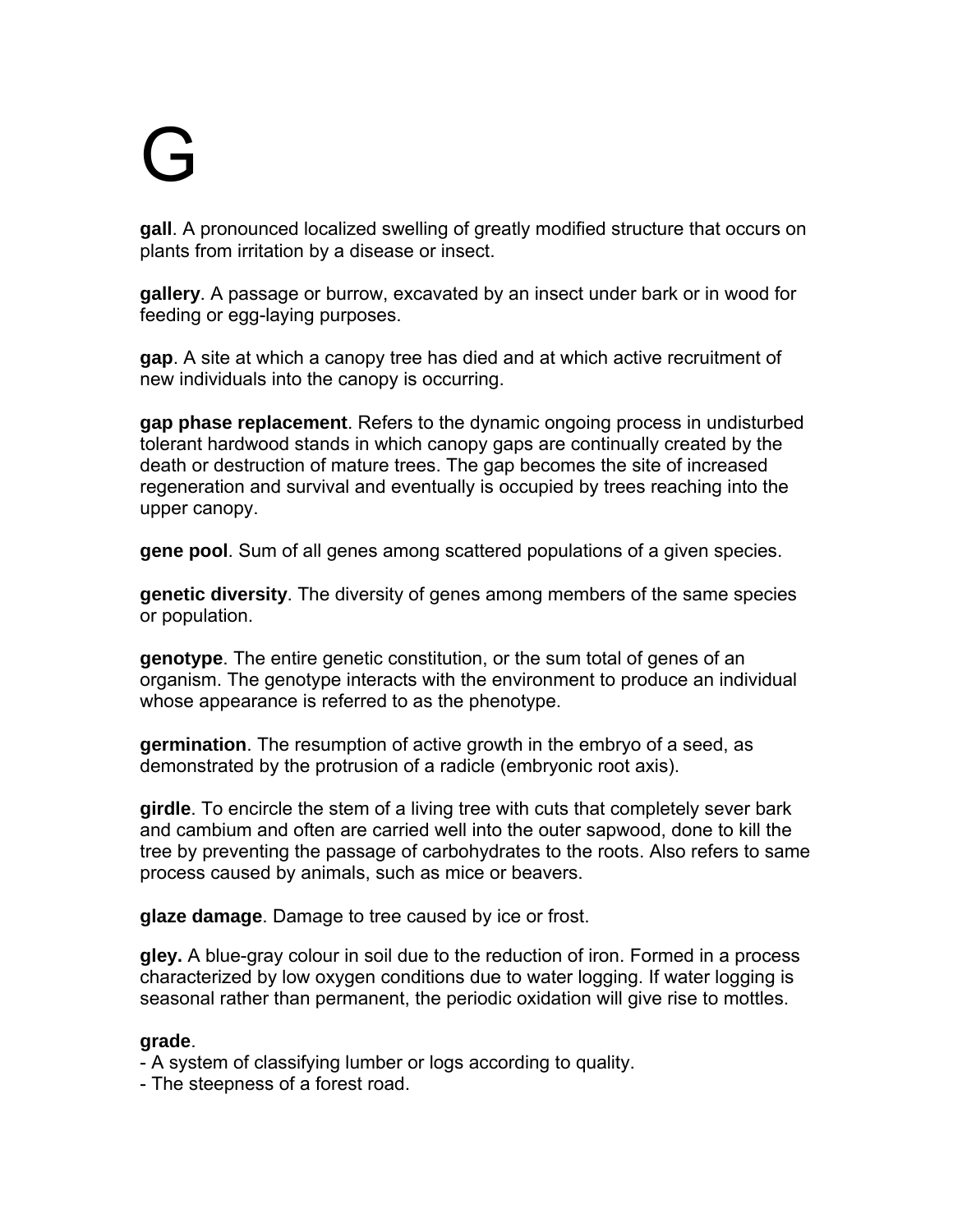**grain**. A small hard seed or seed-like fruit, as for any of the cereals.

**gross total volume**. Volume of the main stem of the tree including stump and top. Volume of the stand including all trees.

**group selection**. Modification of the selection system in which trees are removed in small groups rather than as individuals.

**growing degree days (GDD)**. Accumulated number of degrees of mean daily  $t$ emperature above a base temperature of 5.5  $\mathrm{^{\circ}C}$ . This provides an index, which is used to estimate the growth and development of plants and insects during the growing season.

**growing stock**. The sum, by number or volume, of all the trees in a forest or a specified part of it.

**growth**. The increase in diameter, basal area, height or volume of individual trees or groups of trees during a given period.

**growth rate**. With reference to wood, the rate at which wood has been added to the tree at any particular point, usually expressed in the number of annual rings per centimeter. May also be stated as "annual leader growth."

**guild**. Species which are grouped together because of common strategies and/or use of areas for life cycle stages.

### H

**habitat**. The environment in which the plant or animal lives.

#### **hardwood**.

- Generally, one of the botanical groups of trees that have broad leaves, in contrast to the needle-bearing conifers.

- Wood produced by broad-leaved trees, regardless of texture or density.

**harvest**. Extraction of some type of product from the forest. Generally associated with a cutting.

**heart rot**. A decay characteristically confined to the heartwood. It usually originates in the living tree.

**heartwood**. The inner core of a woody stem, wholly composed of non-living cells and usually differentiated from the outer enveloping layer (sapwood) by its darker colour.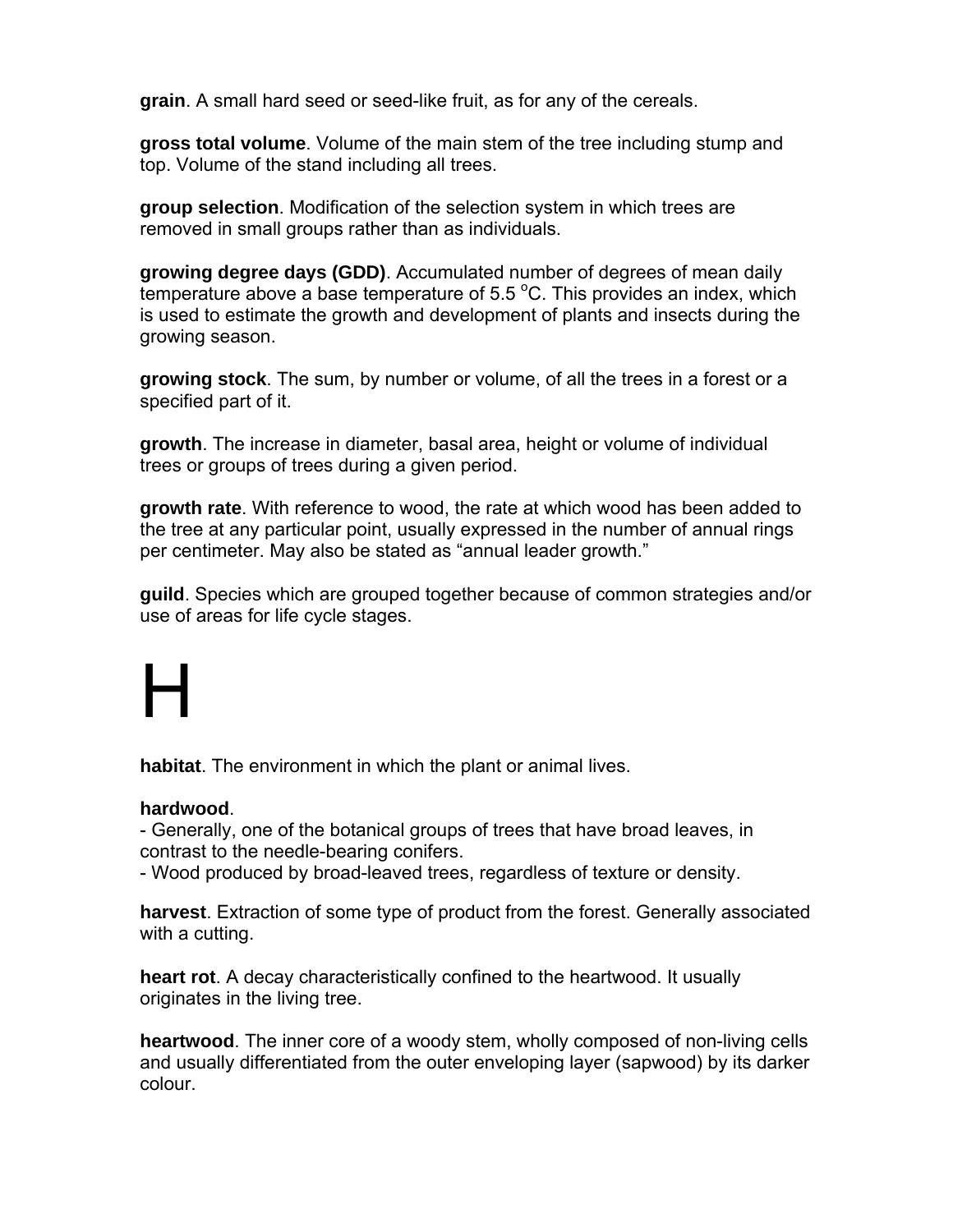**hectare (ha)**. An area measure of 10,000 square meters. Basic unit of land area.

**herb**. A non-woody flowering plant.

**high grading**. The removal from the stand of only the best trees or tree species, often resulting in a poor quality residual stand.

**hip**. The fleshy, false fruit of the rose.

**humus**. The plant and animal residues of the soil (litter excluded) that have decomposed to the point where their origin is no longer recognizable.

**hydric**. A general term for soils that develop under conditions of poor drainage in marshes, swamps, seepage areas or flats.

## I

**ice damage**. Breakage of tops and branches and stripping of branches and needles by an ice storm.

**immature**. Trees or stands that have grown past the regeneration stage, but are not yet mature.

**improvement cutting**. The elimination or suppression of less valuable trees in favor of more valuable trees, typically in a mixed, uneven-aged forest.

**increment**. An increase in the diameter, basal area, height, volume, quality, or value of individual trees or stands over time.

**- Current Annual Increment** (**CAI**): Growth increment in a given year of the diameter, basal area, height or volume for a given tree or group of trees.

**- Mean Annual Increment** (**MAI**): The average annual increment for the total age of the diameter, basal area, height or volume for a given tree or group of trees.

**increment core**. That part of the cross section of a tree extracted by an increment borer. Used to determine tree age and growth.

**indeterminate growth**. Also known as "free" shoot growth, involves elongation of a shoot by simultaneous initiation and elongation of new stem units. Indeterminate species exhibit continuous shoot growth as long as the environment is suitable. Examples: poplar, some maples, birch.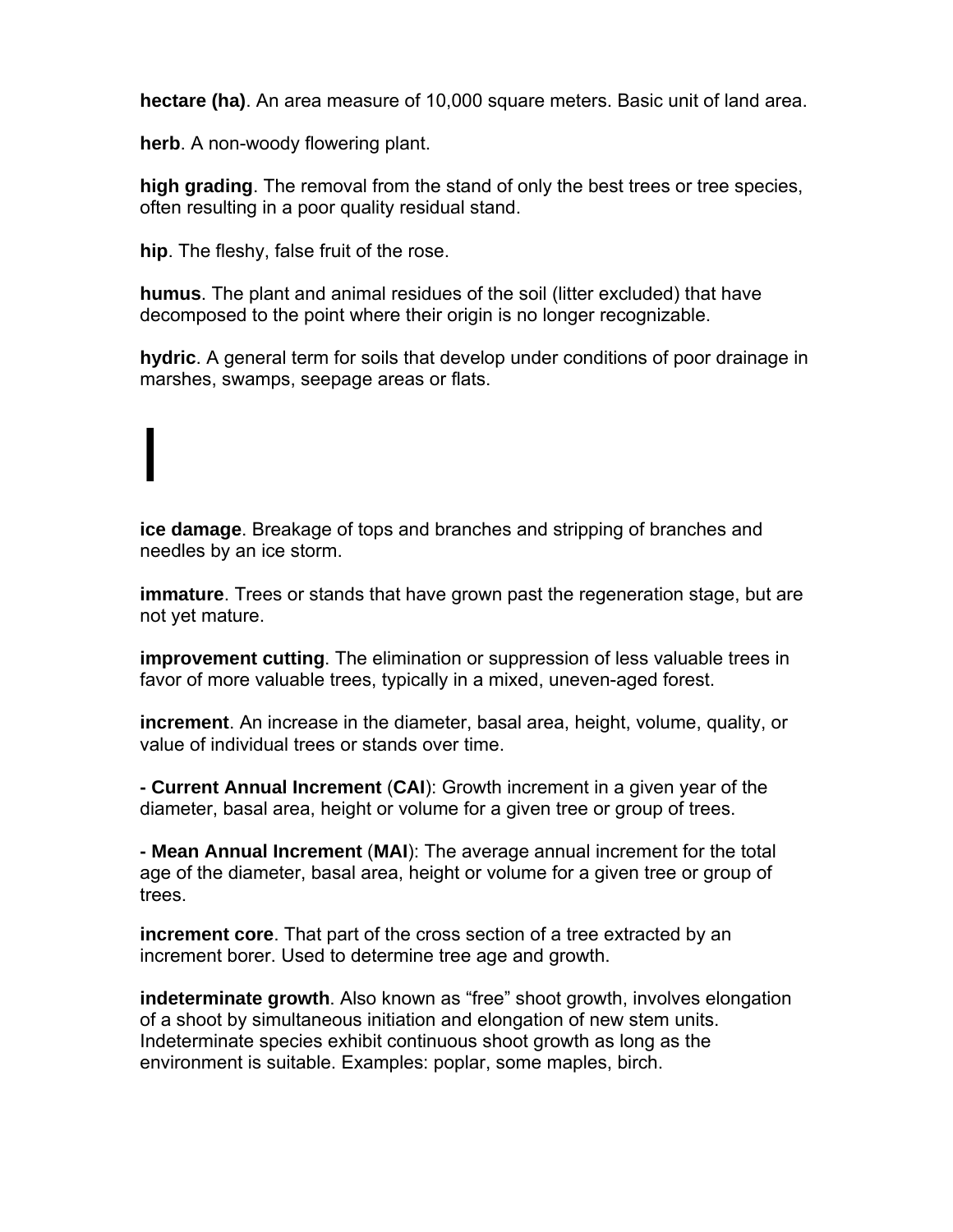**indicator species**. Species of plants used to predict site quality and characteristics.

**infection courts**. Paths by which insects and disease can enter a tree, leading to defect and decay (e.g. wounds)

**inflorescence**. A floral axis with its appendages.

**intermediate trees**. Trees shorter than those in the dominant or codominant classes, but with crowns either below or extending into the crown cover formed by codominant and dominant trees; receiving a little direct light from above, but none from the sides; usually with small crowns, considerably crowded on the sides. *see crown class*.

**intolerance**. Trees unable to survive or grow satisfactorily under specific conditions, most commonly used with respect to their sensitivity to shade but also to conditions such as wind, drought, salt and flooding.

**invasive exotic species.** An invasive exotic species is a non-native plant or animal that threatens the survival of native species.

# K

L

**knot**. That part of a branch that has been incorporated into the main stem.

**landing**. The area where logs are collected for loading for transport to a mill.

**landscape**. All the natural features, such as fields, hills, forests and water that distinguish one part of the Earth's surface from another part; usually that portion of land or territory which the eye can comprehend in a single view, including all of its natural characteristics.

**layering**. The rooting of an undetached branch, lying on or partially buried in the soil or other forest floor media, that is capable of independent growth after separation from the parent plant.

**leader**. The growing top (terminal shoot) of a tree. The distance up the main stem of the tree between each whorl of branches generally represents one year of height growth.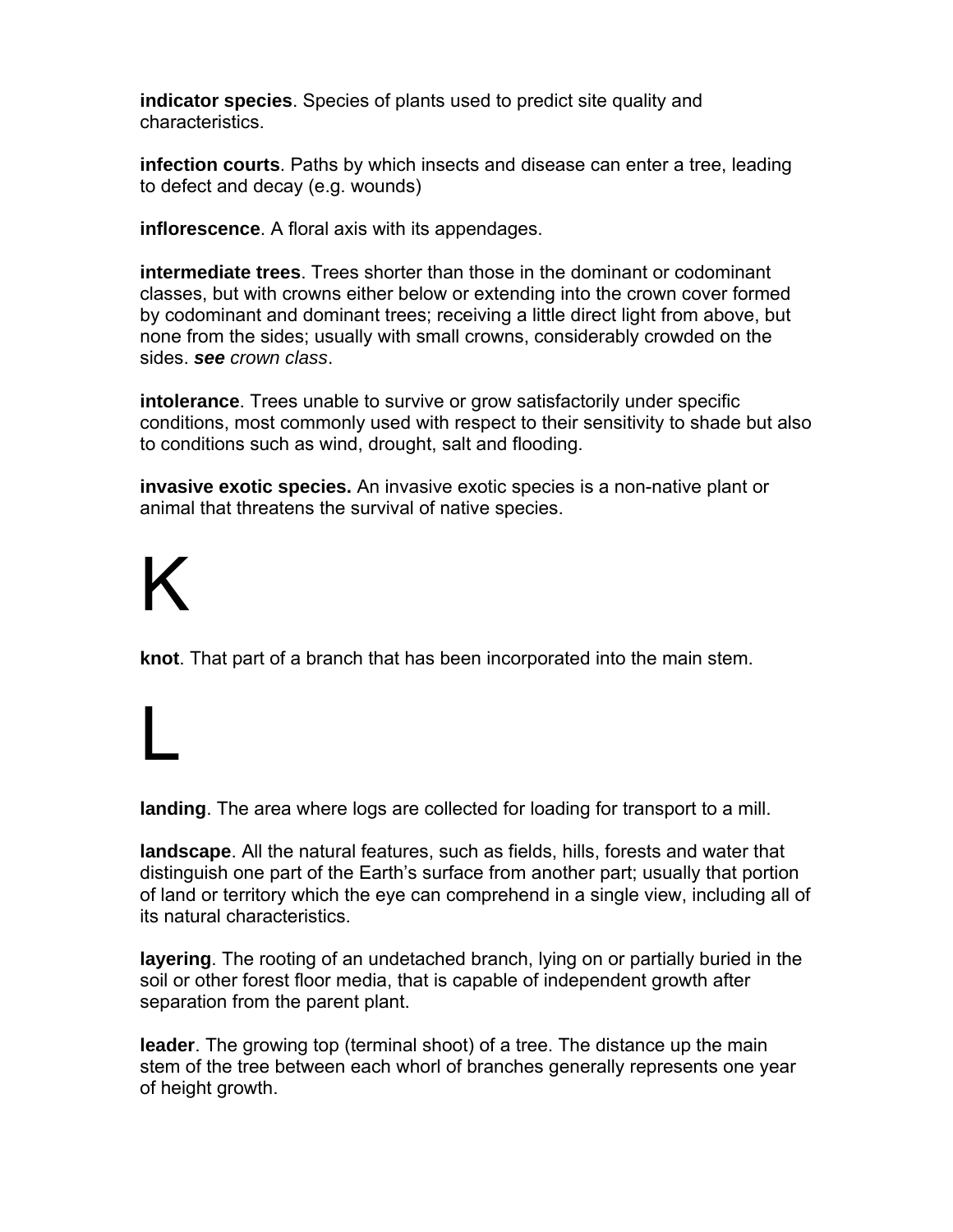**leave tree**. Tree left in or just outside a harvest zone (often otherwise a clearcut) to re-seed the area. This is nature's method of reforestation; but it is often slower and it does not have the more assured results of direct seeding or planting. May also refer to trees left after a thinning.

**litter**. The uppermost layer of the soil, made up of freshly fallen or slightly decomposed organic materials.

**littoral zone.** Shallow shoreline areas of a waterbody where light penetrates to the bottom and is often accompanied by rooted aquatic plants.

**live crown ratio** (**LCR**). The length of the crown as a ratio of the total height of the tree, usually expressed as a per cent.

#### **log**.

- To cut and deliver logs.

- A tree segment suitable for lumber and other products.

**logger**. A person who is engaged in a logging operation; locally, one who moves logs to landings or skidways.

**log rule**. A table showing the estimated or calculated amount of lumber that can be sawn from logs of given length and diameter.

**log scale**. The lumber content of a log as determined by a log rule.

# M

**management plan**. A written plan for the organized handling and operation of a forest property. It usually includes data and prescribes measures designed to provide optimum use of forest resources according to the landowner's objectives.

**marking timber**. Selecting and indicating, usually by a paint mark, trees to be cut or retained in a harvesting or tending operation.

**mast**. The fruit and nuts of trees and woody shrubs used as a food source by wildlife.

**mast trees**. Trees supporting mast production, e.g. oak, beech, cherry.

**maturity**. For a given species or stand, the approximate age or condition beyond which the growth rate declines or decay begins to assume economic importance.

**mean annual increment** (**MAI**). The average annual increase in volume of individual trees or stands up to the specified point in time. The MAI changes with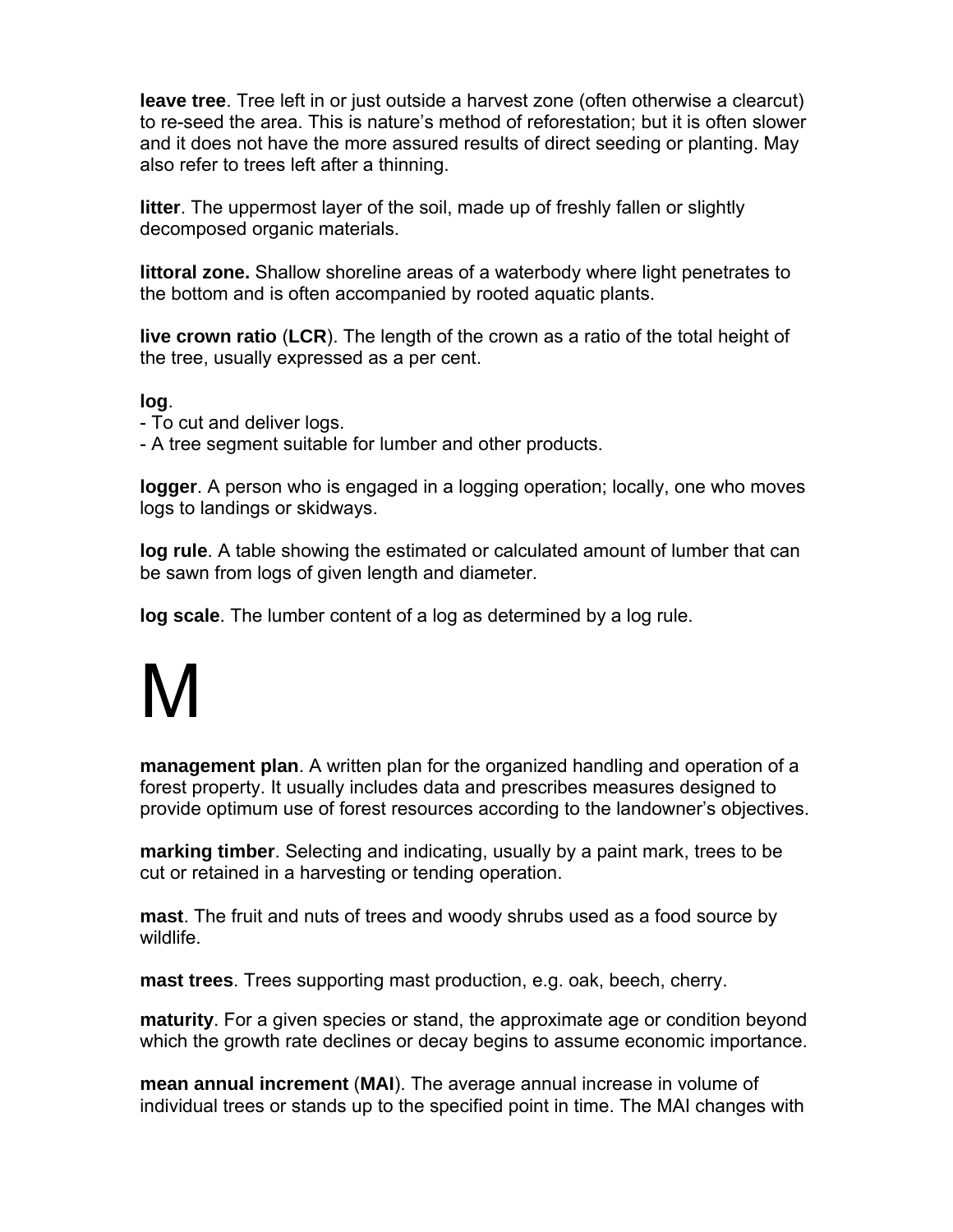different growth phases in a tree's life, being highest in the middle years and then slowly decreasing with age. The point at which the MAI peaks is commonly used to identify the biological maturity of the stand and its readiness for harvesting.

**mechanical site preparation**. Any activity that involves the use of mechanical machinery to prepare a site for reforestation.

**merchantable**. That part of a tree that can be manufactured into a salable product.

**merchantable height**. The length of the tree stem from the top of the stump to the top of the last merchantable section. Usually expressed in meters or number of logs.

**merchantable length**. Length of the tree from which could be produced a merchantable product under given economic conditions.

**merchantable timber**. A tree or stand of trees that may be converted into salable products.

**merchantable volume**. The amount of wood in a single tree or forest stand that is considered salable.

**mesic**. Describing the sites that are neither humid (hydric) nor very dry (xeric). The average moisture conditions for a given climate.

**meter (m)**. Measure of length equal to 100 cm.

**metric chain**. A 20 m measure.

**microclimate**. Generally the climate of small areas, especially insofar as this differs significantly from the general climate of the region. Stands often create microclimates.

**microsite**. A portion of a site that is uniform in microtopography and surface soil materials. It can range in size from less than 1  $m<sub>2</sub>$  to occasionally over 5  $m<sub>2</sub>$ . Microsites are dynamic in that their characteristics are ever-changing, imperceptibly or suddenly.

**mineral soil**. Soil consisting predominately of, and having its properties determined by, inorganic matter. Usually contains less than 20 % organic matter.

**monoecious**. Bearing separate male and female flowers on the same tree.

**mortality**. Death of forest trees as a result of competition, disease, insect damage, drought, wind, fire and other factors.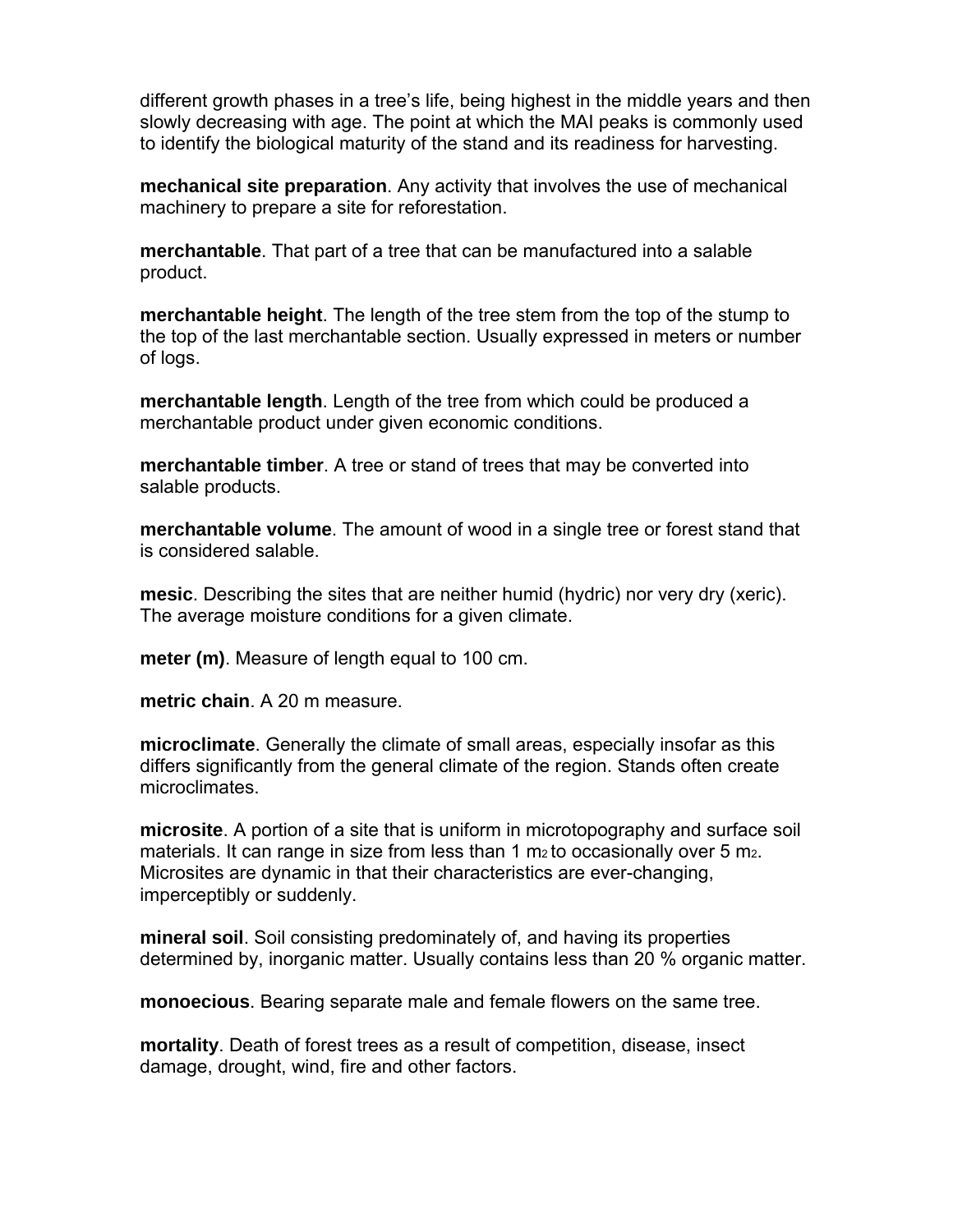**mottles**. Spots or blotches of different colour or shade of colour interspersed with the dominant soil colour, usually the result of alternating aerobic and anaerobic soil conditions and indicative of poor drainage. In surveying soils, the colour of the matrix and the principal mottles, and the pattern of mottling are noted. The latter is indicated in terms of abundance (few, common, many), size (fine, medium, coarse), and contrast with the matrix (faint, distinct, prominent). The depth of mottles in soils of different types is a diagnostic indication if moisture regime.

**mycorrhiza**. A rootlet of a higher plant modified through integral association with a fungus to form a constant structure that differs from either component but is attached to the root system and functions somewhat as a rootlet. It is usually considered to be beneficial to the associated plant.

# N

**natural regeneration**. The renewal of a forest stand by natural seeding, sprouting, suckering, or, layering seeds may be deposited by wind, birds, or, mammals.

**natural thinning**. Death of trees in a stand as a result of competition.

**needle cast**. Premature browning and dropping of needles caused by a fungus.

**NMV** - *net merchantable volume*. The result of removing volume associated with stain or decay from the gross merchantable volume or trees or cut timber.

**nurse tree** (**crop tree**). A tree or crop of trees, shrubs, or, other plants that foster another, generally a more important, tree or crop.

**nut**. A dry, non-splitting, one-seeded fruit with a woody or leathery outer surface, often encased in a husk.

**nutlet**. A small nut.

### O

**old growth**. A relatively old forest that little or no evidence of human disturbance. This term is misapplied by many to describe any forest that appears to be old. Individual trees in this type of forest are usually over 200 years old and there are large standing and fallen dead trees throughout the stand.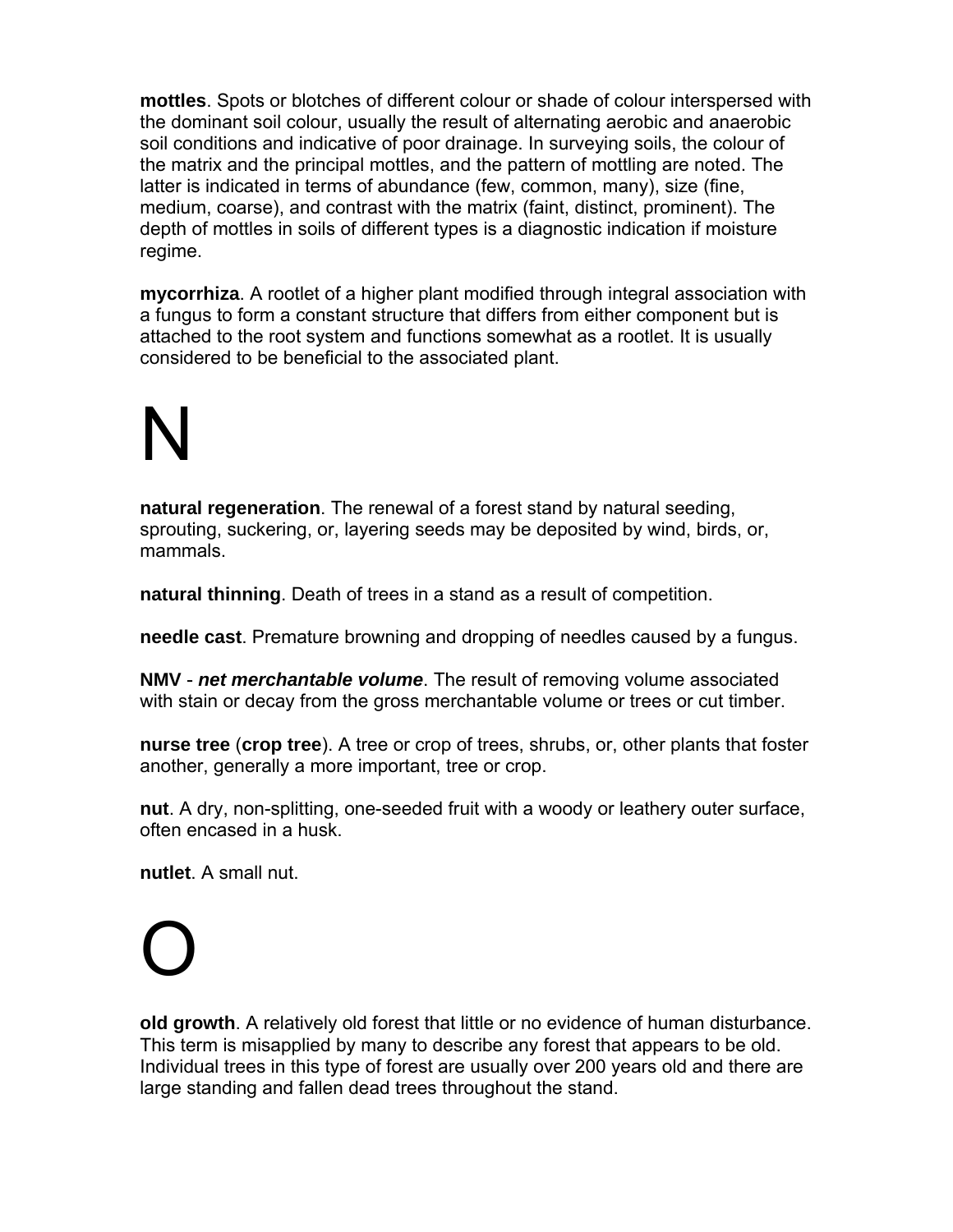**operation**. Used interchangeably for logging jobs, harvesting, cutting, milling, etc. An all inclusive term for harvesting and hauling out the forest products.

**organic litter**. The layer of decomposing leaves, bark, twigs and other organic debris that lies on the forest floor.

**organic soil**. Soil containing a high proportion (greater than 20 or 30 per cent) of organic matter.

**overmaturity**. That period in the life cycle of trees and stands when growth or value is declining.

**overstocked**. A condition of the stand or forest, indicating more trees than desired, normal, or full stocking would require.

**overstory**. That portion of the trees in a stand forming the upper crown cover.

**overtopped tree**. Trees with crowns entirely below the general level of the overstory cover, receiving no direct light either from above or from the sides. Also known as suppressed. *See crown class*.

## P

**partial cutting**. Refers generically to stand entries, under any of the several silvicultural systems, to cut selected trees and leave desirable trees for various stand objectives. Partial cutting includes harvest methods used for seed tree, shelterwood, selection and clearcutting with reserves systems.

**patch cutting**. A silvicultural system that creates openings less than 1 hectare in size and is designed to manage each opening as a distinct even-aged opening.

#### **per cent grade**.

- The vertical rise of land in 100 horizontal units. A 16 % grade means that in 100 m horizontal, the elevation has changed 16 m.

- Amount of forest volume found to be in a given log grade.

**perfect**. Having both functional male and female reproductive organs.

**pest**. A plant, animal, or thing that is troublesome or annoying (from a human value perspective).

**phenology**. Study of the relations between seasonal climatic changes and periodic biological phenomena, such as the flowering and fruiting of plants.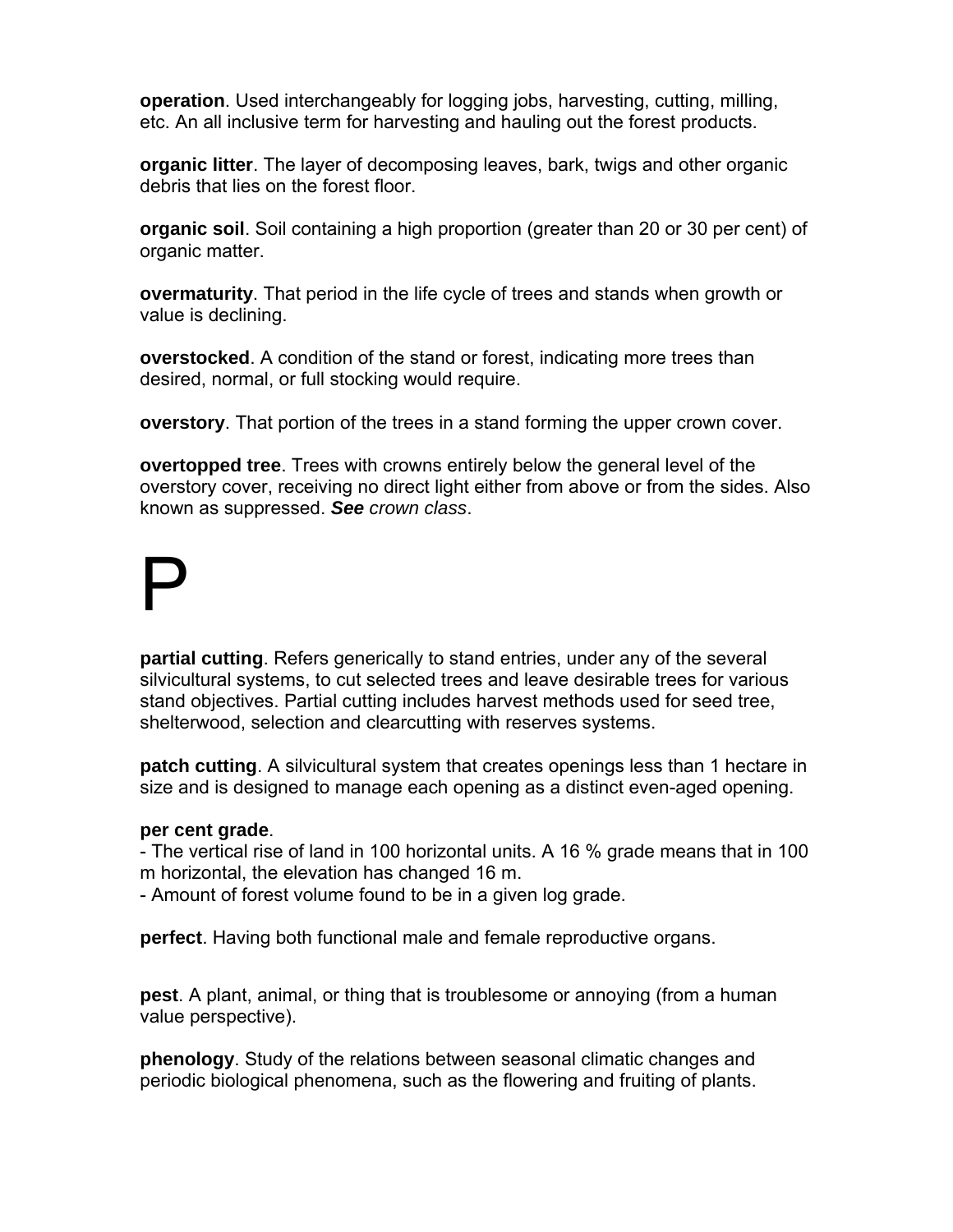**pH**. A measure of the hydrogen ion on a scale of 0 (very acidic) to 14 (very basic). A pH value of 7 is neutral. Every change in one unit of measure indicates a 10x change in the quantity of hydrogen ions (e.g., a pH of 5.0 is 10x more acidic than a pH of 6.0 and 100x more acidic than a pH of 7.0).

**phenotype.** The visible characteristics of a plant. The product of the interaction of the genes of an organism (genotype) with the environment.

**phloem**. The tissues of the inner bark, characterized by the presence of sieve tubes and serving for the transport of elaborated foodstuffs.

**photosynthesis**. The conversion by green plants of light, water and air into food energy.

**physiographic system**. A system that comprises the inorganic portion of the environment outside of the works of man.

**pioneer** (**botanical**). A plant capable of invading bare sites (that is, a newly exposed soil surface) and persisting there until supplanted by successor species. A species planted to prepare a site for such successor species and therefore, a nurse crop.

**plantation**. An artificially reforested area established by planting or by direct seeding.

**plot**. A carefully measured area laid out for experimentation; may be permanent or temporary.

**point sampling**. A method of selecting trees for measurements and of estimating stand basal area at a sample location or point sample. Also called plotless cruising, angle count method. A 360o sweep is made with an angle gauge about a fixed point and the stems with breast height diameters appearing larger than the fixed angle subtended by the angle gauge are included in the sample.

#### **pole**.

- A young tree between 10 and 25 cm in DBH.

- A log cut for the manufacture of utility poles (usually trees larger than 30 cm DBH).

**polewood**. Trees with a DBH between 10 and 25 cm.

**pome**. The apple-pear type of fruit, in which the true fruits are surrounded by an enlarged fleshy calyx tube and receptacle.

**population sink**. A habitat insufficient in size or resources to support a viable population of a species, yet which may attract dispersing individuals.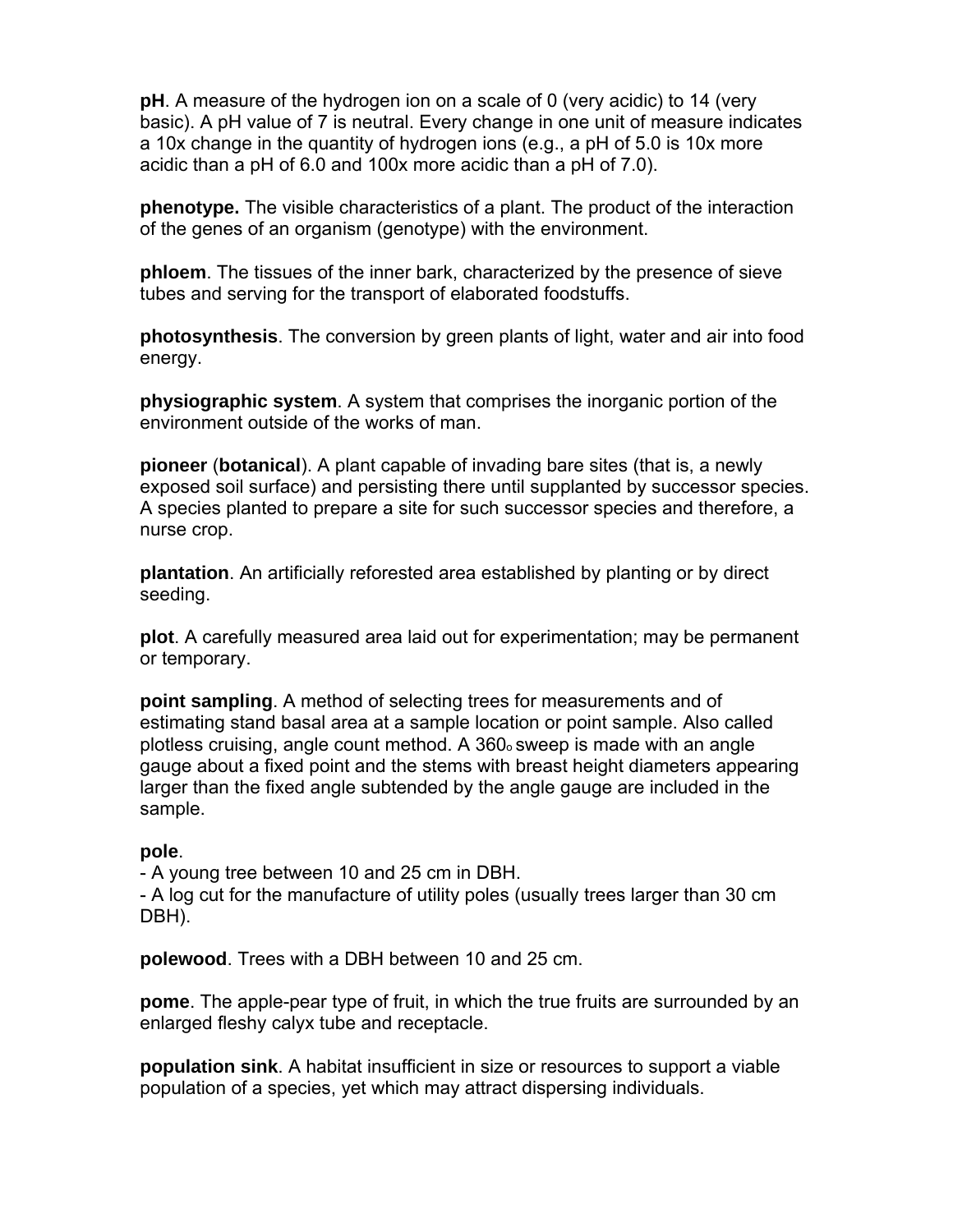**precommercial thinning**. Removal of some of the trees in a young stand to reduce competition for water, nutrients and light and to accelerate commercial growth on remaining trees. Trees thinned from these stands have no commercial value.

**pre-harvest silviculture assessment** (**survey**). The survey carried out on a stand prior to logging to collect specific information on the silvicultural conditions such as planting survival, free-growing status, stocking, etc.

**pre-harvest silviculture prescription**. A document that applies site-specific field data and develops forest management prescriptions for areas in advance of logging.

**preparatory cutting**. The removal of trees near the end of a rotation, which permanently opens the canopy and enable the crowns of seed bearers to enlarge, to improve conditions for seed production and natural regeneration. Typically done in the shelterwood system.

**prescribed burning**. The knowledgeable application of fire to a specific unit of land to meet predetermined resource management objectives.

**prescription**. A course of management action prescribed for a particular area after specific assessments and evaluations have been made.

**primary excavator** (**tree cavity**). Animals that excavate their own cavities.

**prism**. A wedge-shaped piece of clear or amber-coloured glass that is used to select trees for timber sampling or to estimate basal area.

**pruning**. The removal of live or dead branches from standing trees, usually the lower branches of young trees and the removal of multiple leaders in plantation trees, for the improvement of the tree or its timber; the cutting away of superfluous growth, including roots, from any plant to improve its development. *see self-pruning.* 

**pulpwood**. Wood cut or prepared primarily for manufacture into wood pulp, for later manufacture into paper, fibreboard, or other products.

**punky**. A soft, weak, often spongy condition in wood; caused by decay.

## Q

**Q-value**. The relationship between number of trees and diameter classes in an uneven-aged hardwood stand is a reversed J-shaped curve. The q-value is one mathematical expression of the shape of this curve. Quotients (q-value) can be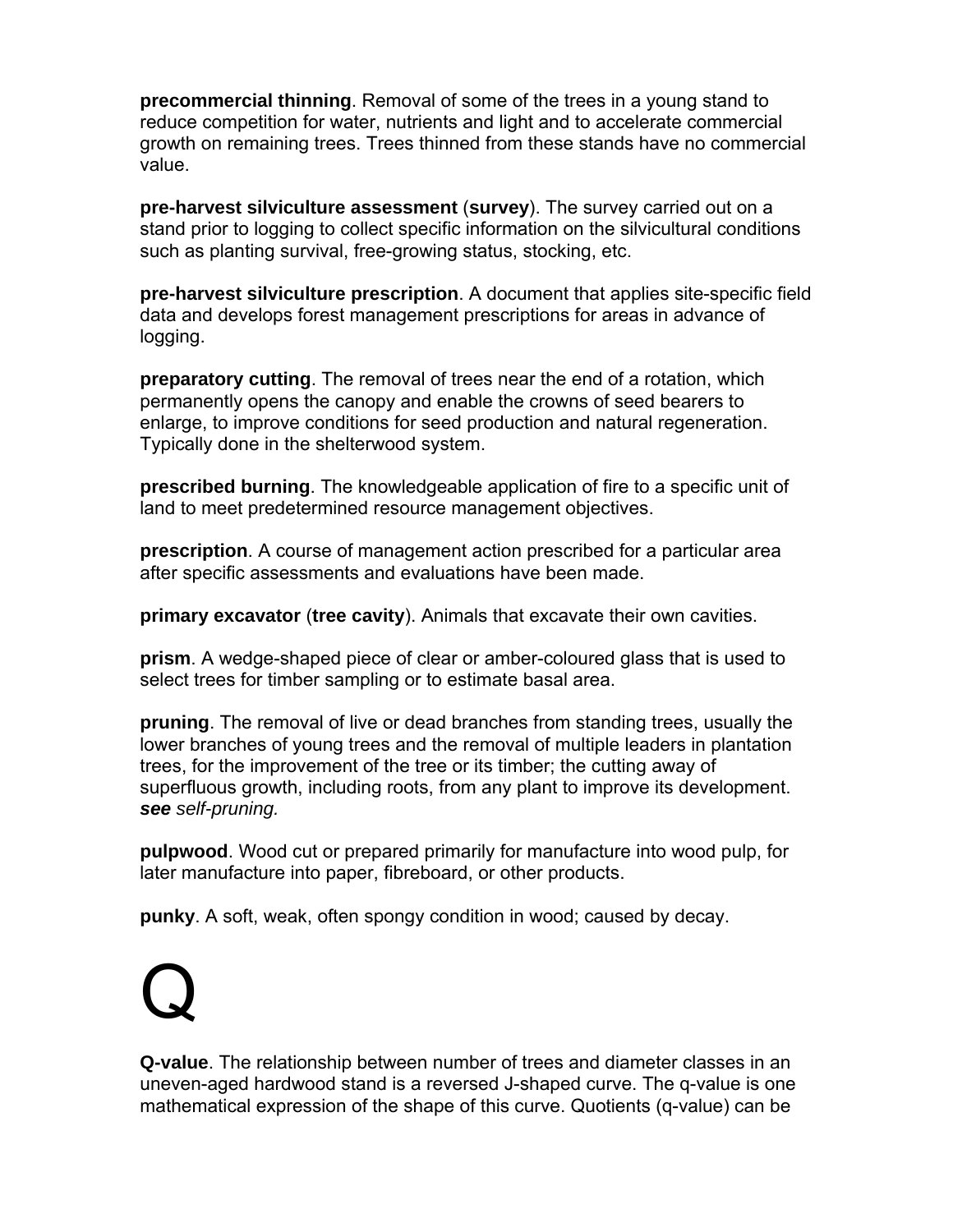calculated by dividing the number of trees in each DBH class by the number of trees in the next larger DBH class. The average of these quotients is the q-value for the stand.

**quadratic mean diameter** (**DBHq**). Diameter of the tree of average basal area calculated as follows:

DBHq =  $(1/N)^*$  d<sub>i</sub><sup>2</sup>

where N = the number of trees sampled  $d_i$  = the diameter at breast height (DBH) of tree i

### R

**radial check**. A basal seam created by overgrowth of a persistent dead companion sprout (may represent a grading defect).

**radicle (root)**. The seed contains a radicle or root meristem in the embryo from which the first tap root develops.

**raptor**. A bird of prey.

**receptacle**. The end of the flower stalk on which floral parts are borne.

**Recovery Plan**. A plan developed specifically for a species at risk with the primary goals being to ensure the species does not become extirpated in Canada and that population numbers increase sufficiently to allow for its recovery.

**recruitment**. Process of maintaining, restoring, or increasing the seedling and sapling component of a stand.

**reforestation**. The natural or artificial restocking of an area with forest trees.

**regeneration**. The renewal of a tree crop whether by natural or artificial means. Also the young crop itself which commonly is referred to as reproduction.

**release**. Freeing a tree or group of trees from competition by cutting or otherwise eliminating growth that is overtopping or closely surrounding them.

**removal cut**. One or more cuts in the shelterwood system that releases established seedlings. The last removal cut is called the final removal cut.

**reproduction**.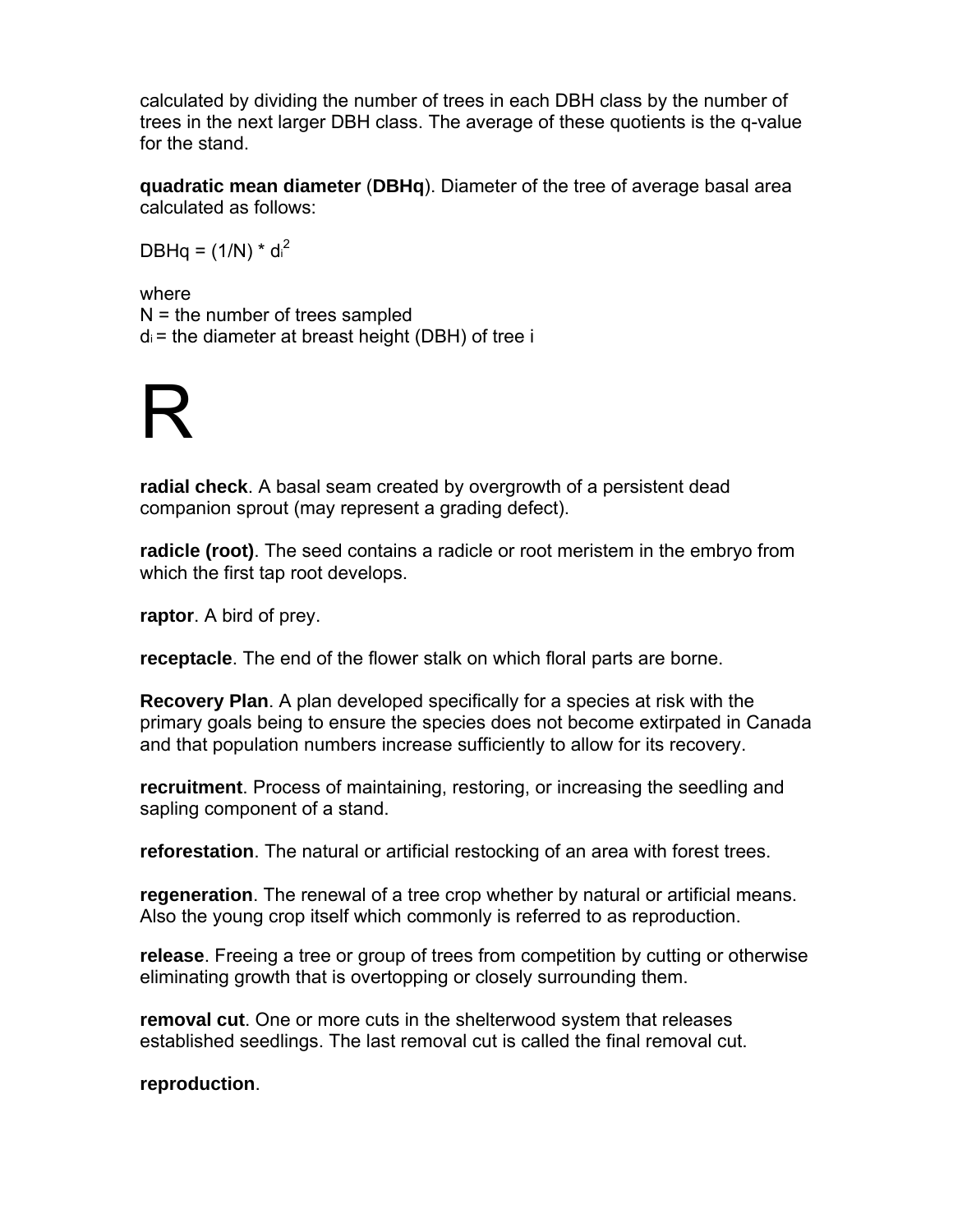- The process by which a forest is renewed:
- **artificial**: Renewal by direct sowing or planting.
- **natural**: Renewal by self-sown seeds, sprouts, rhizomes, etc.
- Seedlings or saplings of any origin.

#### **reproduction methods**.

**- clearcutting**: Removal of the entire forest in one cut. This method perpetuates even-aged stands.

**- seed-tree**: Removal of the mature timber in one cut, except for a small number of seed trees; called a group cutting when the seed trees are left in groups, a reserve cutting when specifically selected seed trees are left for growth, as well as to furnish seed.

**- selection**: Removal of mature timber, usually the oldest or largest trees, either as single scattered trees or in small groups at relatively short intervals, commonly 15 to 25 years, repeated indefinitely. This encourages a continuous establishment of natural reproduction and an uneven-aged stand is maintained.

**- shelterwood**: Removal of the mature timber in a series of cuttings, which extend over a period of years. Usually equal to not more than one-quarter (often not more than one tenth) of the time required to grow the crop. The establishment of natural reproduction under the partial shelter of seed trees is encouraged, but sometimes these areas must be artificially regenerated.

**- coppice**: Forest regeneration by sprouting (vegetative reproduction) from stumps or roots.

**reserve**. An area of forest land that, by law or policy, is not available for harvesting. Areas of

land and water set aside for ecosystem protection, outdoor and tourism values, preservation of rare species, gene pool, wildlife protection etc.

**residual basal area**. The basal area per hectare of acceptable trees left standing after harvest.

**residual stand**. Trees, often of sawlog size, left in a stand after thinning to grow until the next harvest. Also called leave trees.

**residuals** (**residual trees**). Trees left standing after harvesting.

**resource values**. Products or commodities associated with forest lands and largely dependent on ecological processes. These include, but are not limited to, water quality and quantity, forage, fish, wildlife, timber, recreation, energy, minerals and cultural and heritage resources.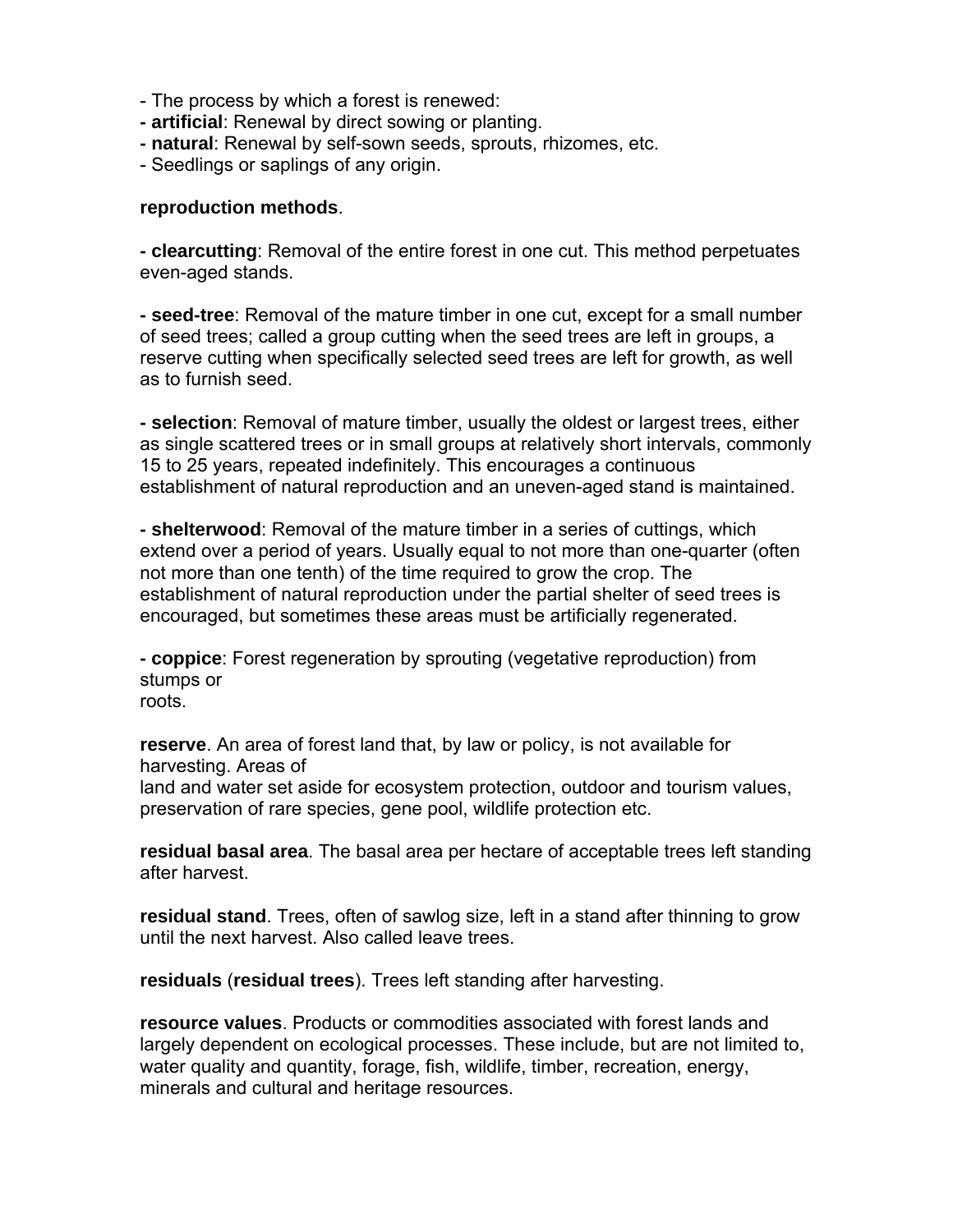**rhizome**. A horizontal stem that bears roots and leafy shoots.

**riparian zone**. That area adjacent to rivers and streams identified by vegetation, wildlife and other qualities unique to these locations.

**roots**. The below-ground tree or plant parts that provide physical support, absorb water and nutrients from the soil and store food produced by photosynthesis.

**root graft**. A functional union of two roots after their formation, commonly between roots of the same individual, or, roots of neighboring trees, of the same species.

**rotation**. The period of years required to establish and grow a timber crop to a specified condition of maturity, when it may be harvested and a new tree crop started.

**rotation age**. The age at which a stand is considered ready for harvesting under an adopted plan of management.

**rot**. Wood in a state of decay.

# S

**salvage**. To harvest trees that are dead or are in poor condition but can still yield a forest product.

**samara**. A dry, non-splitting, winged fruit, one- or two-seeded.

**sample**. A small collection from some larger population.

**sample tree**. A representative or average-size tree, chosen for detailed measurement of condition, size, growth, or quality.

**sanitation cut**. The removal of dead, damaged, or susceptible trees done primarily to prevent the spread of pests or pathogens and so promote forest hygiene.

**sapling**. A young tree of small diameter, typically 1 to 9 cm DBH.

**sapwood**. The light-coloured wood that appears on the outer portion of a cross section of a tree. Contains living cells; serves to conduct water and minerals to the crown.

**savannah**. A treed community with 11 to 35 % cover of coniferous or deciduous trees.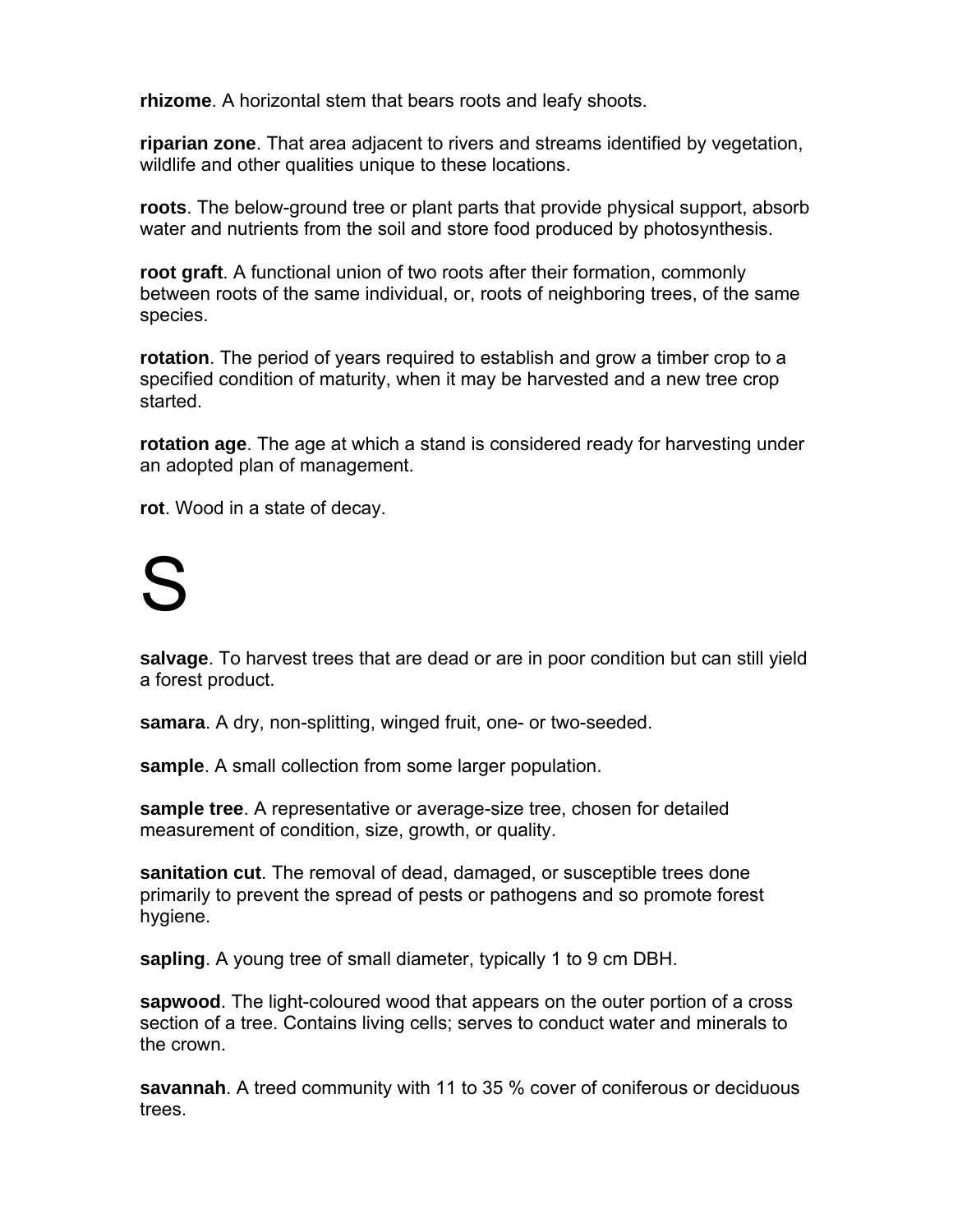**sawlog**. A log large enough to be sawn into lumber.

**sawtimber**. Trees that yield logs suitable in size and quality for the production of lumber.

**scale**. The estimated sound volume of a log or group of logs in terms of a given log rule or formula; used to estimate the sound volume of a log or group of logs.

**scarify**. To disturb the forest floor and top soil in preparation for natural regeneration or direct seeding or planting.

**scavenger rot**. A sap rot or heart rot most prevalent on declining or dying trees.

**second growth**. A second forest that develops after harvest of the original, natural forest.

**secondary cavity-user**. Wildlife that use decay cavities or ones abandoned by primary excavators.

**seedbank**. The store of dormant seeds buried in the soil.

**seedbed**. The soil, forest floor or other media on which seed falls.

**seed cutting**. Removal of trees in a mature stand to effect permanent openings in the canopy (if not done in a preparatory cutting) and thereby provide conditions for securing regeneration from the seed of trees retained for this purpose. Also the first of the shelterwood cuttings.

#### **seed tree**.

- A tree that produces seed.
- Trees reserved in a harvest operation to supply seed.

**seed year**. A year in which a given species produces a seed crop greatly in excess of the normal. Applied usually to trees of irregular or infrequent seed production.

**seed zone**. Areas of similar climatic and elevation conditions, used to specify where tree seed was collected and where trees from such seed are most likely to be successfully grown.

**seedbed**. In natural plant reproduction, the soil or forest floor on which seed falls; in nursery practice, a prepared area in which seed is sown.

**seeding**. A reforestation method by sowing seeds, aerially or by hand. Often done immediately after harvest so that a new forest is started the next growing season.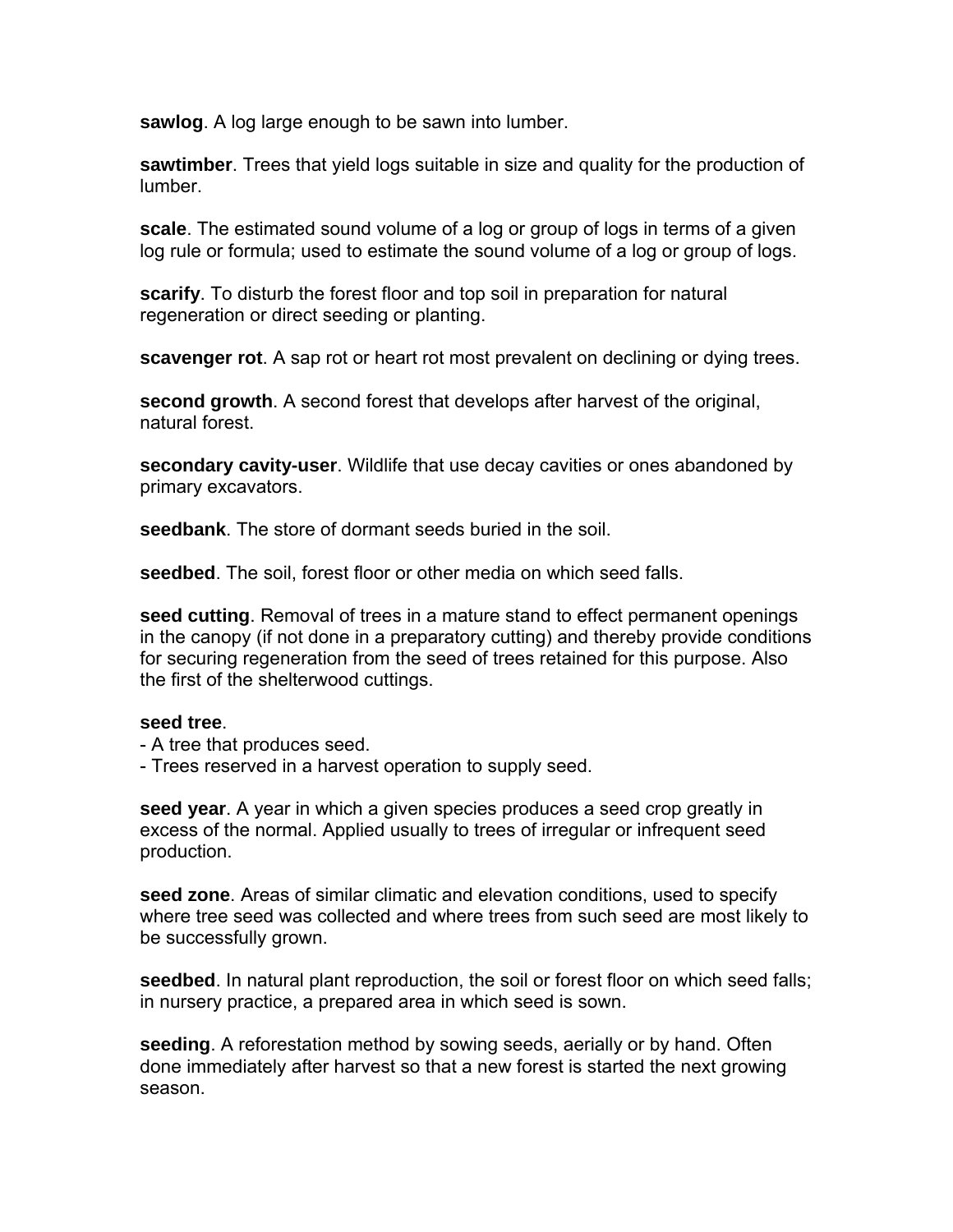**seedling**. A small tree grown from seed. Usually the term is restricted to trees equal to or less than 1 cm DBH.

**seep**. A spot where water contained in the ground oozes slowly to the surface and often forms a pool. A small spring.

**selection silvicultural system**. A periodic partial-cutting, controlled by basal area, using vigor and risk characteristics to determine individual tree selection. An uneven-aged silvicultural system.

**selective cutting**. The cutting of individual selected trees. There are generally few if any control measures. Also known as high-grading. Not to be confused with the selection silvicultural system.

**self-pruning**. The natural death and fall of branches from live trees due to causes such as light and food deficiencies, decay, insect attack, snow and ice; also called natural pruning.

**senescence**. The process of turnover of green biomass into yellow (or dead) biomass Senescence mainly depends on origin and development of a plant, but it is also influenced by dryness and/or nutrient stress and pest diseases.

**serotiny**. Refers to cones that remain closed on the tree for one or more years and may open by exposure to temperature  $\leq 50\degree$ C.

**shade tolerance**. The capacity of a tree or plant species to develop and grow in the shade of and in competition with other trees or plants.

#### **shake**.

- A lengthwise separation of wood (usually caused by wind) that usually occurs between and parallel to the growth layers.

- A thin section split from a bolt of wood and used for roofing or siding.

**shelterwood**. The cutting method that describes the silvicultural system in which, in order to provide a source of seed and/or protection for regeneration, the old crop (the shelterwood) is removed in two or more successive shelterwood cuttings. The first cutting is ordinarily the seed cutting, though it may be preceded by a preparatory cutting and the last is the final cutting. Any intervening cutting is termed removal cutting. An even-aged stand results.

**shelterwood silvicultural system**. An even-aged silvicultural system where in order to provide a source of seed and/or protection for regeneration, the old crop is removed in two or more successive cuttings:

**- Group Shelterwood System**: Patches of advanced regeneration arising from thinnings or from natural disturbances, commonly developed in even-aged stands. Where this condition is prominent, shelterwood cuttings can be made specifically in relation to the requirements of each group of advanced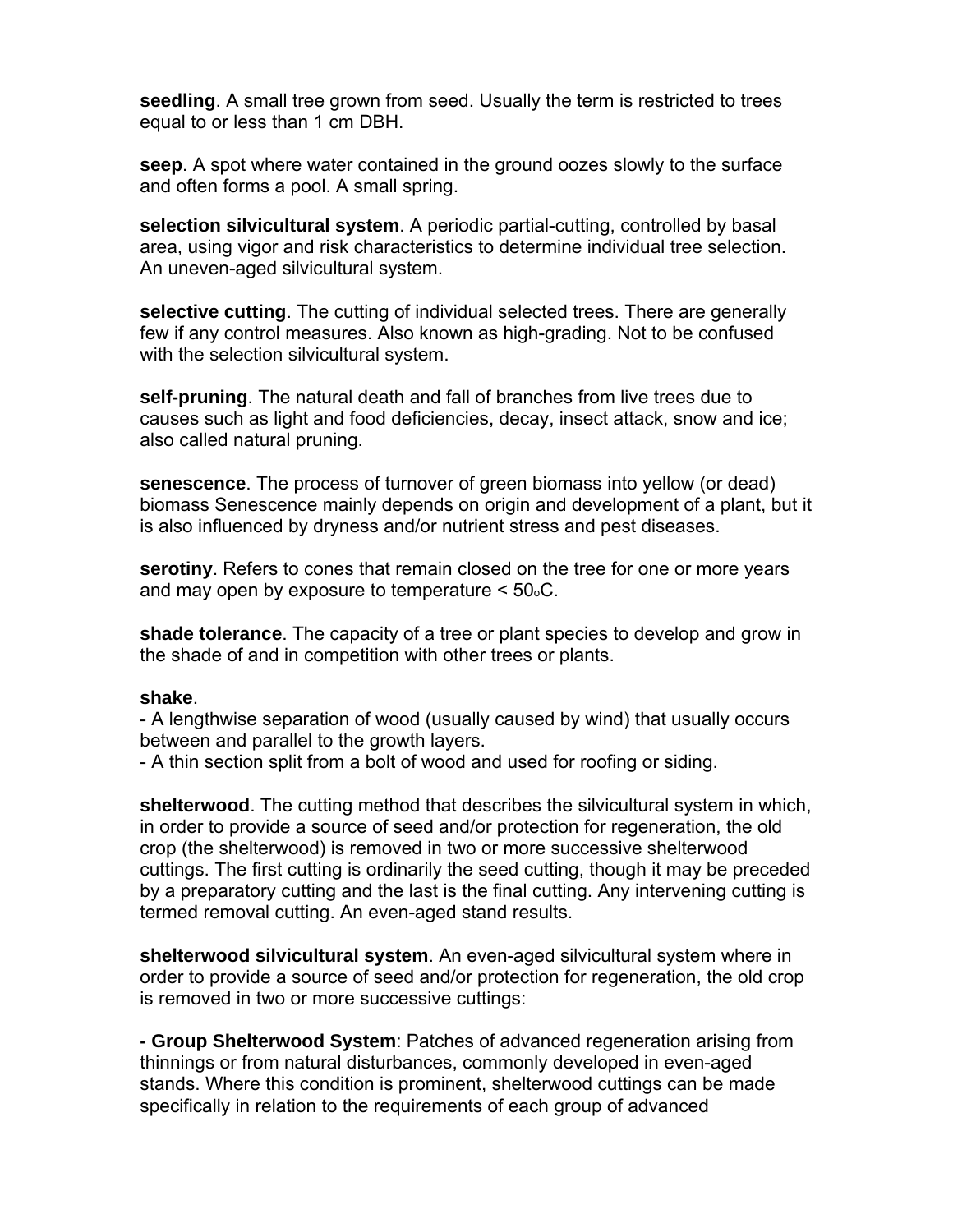regeneration. These clumps of regeneration are enlarged by the removal of all or most of the trees above them and initiating preparatory or seeding cuttings around them. The holes created in the canopy are gradually enlarged to keep pace with the establishment of reproduction.

**- Irregular Shelterwood System**: Harvest cutting in which opening of canopy is irregular and gradual; generally in groups, with the final cutting often is strips; regeneration natural; regeneration interval long, often up to half the rotation and the resultant crop considerably uneven-aged and irregular.

**- Strip Shelterwood System**: A shelterwood system in which regeneration cuttings are carried out on fairly wide strips, generally against the prevailing winds and progress rapidly; regeneration is mainly natural, regeneration interval short and resultant crop fairly even-aged and regular.

**- Uniform Shelterwood System**: A shelterwood system in which the canopy is opened fairly evenly throughout the regeneration area; regeneration is mainly natural, though it may be supplemented artificially; regeneration interval fairly short and resultant crop more or less even-aged and regular.

**shrub**. A woody perennial plant (lives more than one year) that differs from a perennial herb by its woody, persistent stems and from a tree by its low stature and branches that start from the base.

**significant wildlife habitat**. Wildlife habitats that are ecologically important in terms of features, functions, representation or amount, and their contribution to the quality and diversity of an area.

**silvics**. A knowledge of the nature of forests and forest trees, how they grow, reproduce and respond to changes in their environment.

**silvicultural system**. A process whereby forests are tended, harvested and replaced, resulting in a forest of distinctive form. Systems are classified according to the method of carrying out the fellings that remove the mature crop with a view to regeneration and according to the type of forest thereby produced.

**silviculture**. The art and science of producing and tending a forest; the theory and practice of controlling forest establishment, composition, growth and quality of forests to achieve the objectives of management.

**silviculture prescription**. A site-specific operational plan that describes the forest management objectives for an area. It prescribes the methods for harvesting the existing forest stand and a series of silviculture treatments that will be carried out to establish a free growing stand in a manner that accommodates other resource values as identified.

**single-tree selection**. The cutting method that describes the silvicultural system in which trees are removed individually, here and there, each year over an entire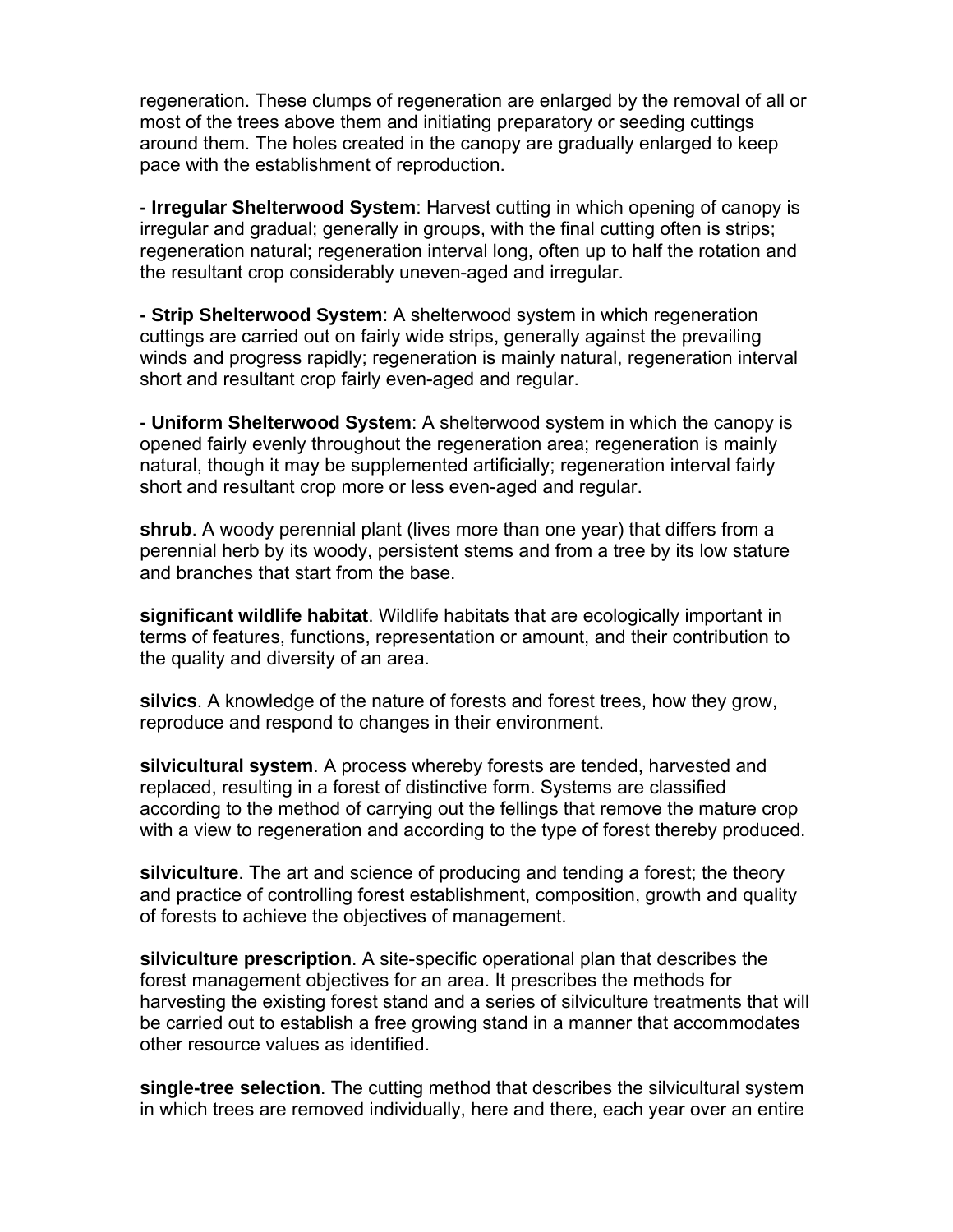forest or stand. The resultant stand usually regenerates naturally and becomes all-aged. *see selection silvicultural system.* 

**site**. An area of land, especially with reference to its capacity to produce vegetation as a function of environmental factors (climate, soil, biology, etc.).

**site class**. A grouping of similar site indexes that indicates relative productivity. The common system in Ontario is Site Class X, 1, 2, 3, 4 (PFR).

**Site District.** A subdivision of a Site Region that is based on a characteristic pattern of physiographic features that distinguish fairly large areas from each other (Hills 1959).

**site form**. A numerical expression of forest site quality based on the height in meters (m), at a specified diameter (DBH) of dominant and codominant trees in a stand. Used for uneven-aged stands.

**site index**. A numerical expression of forest site quality based on the height in meters (m), at a specified age (usually age 50 years), of dominant and codominant trees in a stand. Used for even-aged stands.

**site preparation**. Any treatment of a forest site to prepare it for establishment of a plantation or for natural regeneration.

**Site Region.** Hills (1959) divided Ontario into Site Regions that are considered to be areas of similar potential biological production, based on climate as modified by physiographic landform and proximity to the Great Lakes.

**skid road** (**skid trail**). A pathway over which logs are dragged (skidded) from the stump to the landing. Logs are dragged by a machine called a skidder or by horses.

**skidder**. A wheeled or tracked vehicle used for sliding and dragging logs from the stump to a landing.

**skidding**. The process of dragging logs from the woods to a landing.

#### **slash**.

- Tree tops, branches, bark and other debris, left after a forest operation; or

- The process of cutting down undesirable vegetation.

**snag**. A standing, dead tree or a standing section of the stem of a tree broken off at the height of six meters or more. If less than six meters, it is properly termed a stub.

**softwood**. One of the botanical group of trees that generally have needle or scale-like leaves the conifers. Also the wood produced by such trees, regardless of texture or density.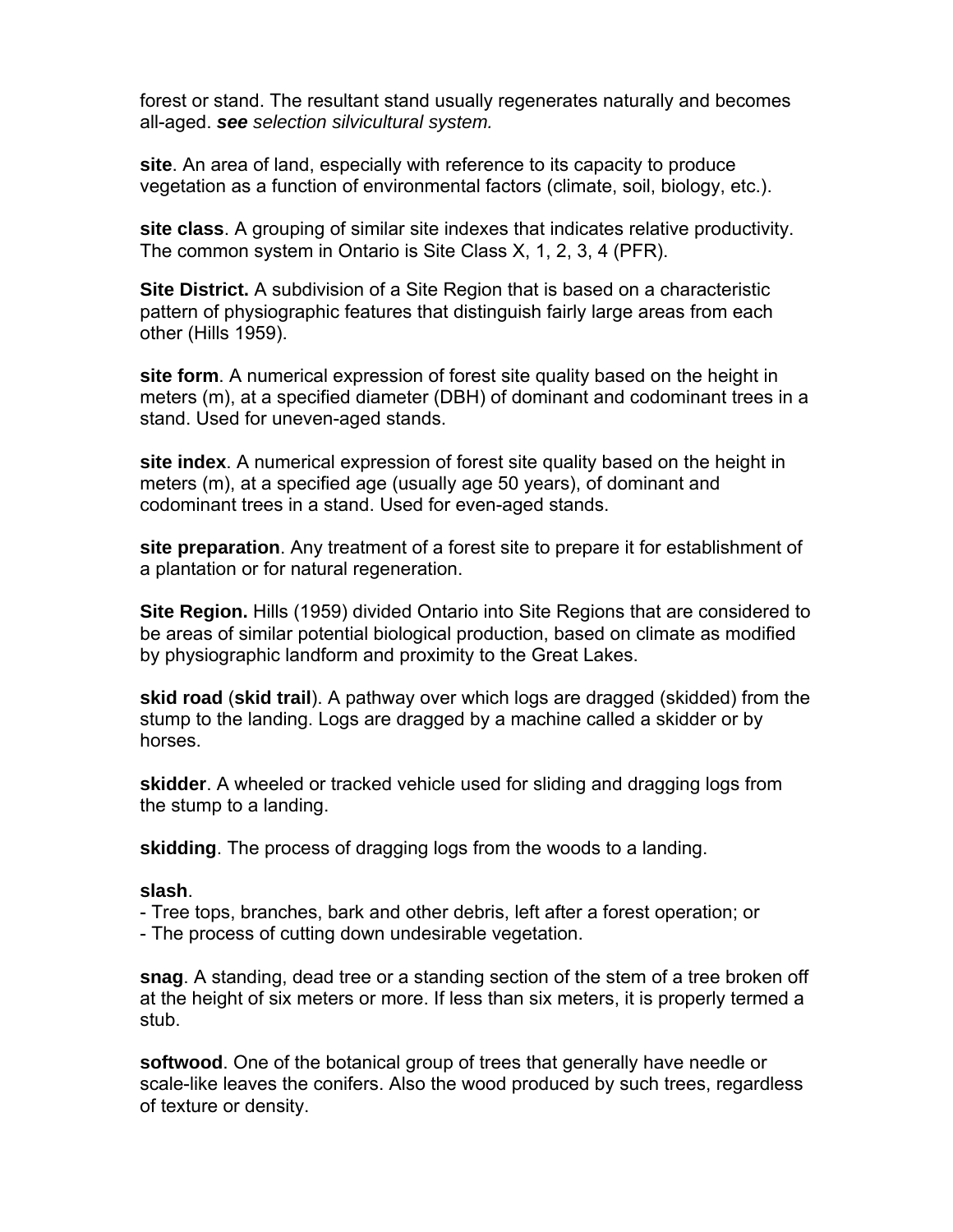**soil**. Unconsolidated mineral material or organic material that is greater than 15 cm thick that occurs at the earth's surface, has undergone soil formation processes, usually exhibits a distinct soil profile and is capable of supporting plant growth.

**soil horizon**. A layer of soil with distinct characteristics that separate it from other soil layers.

**soil moisture**. The relative amount of water in the soil; usually applied to upper levels of soil, occasionally to humus layer.

**soil profile**. A vertical section of soil showing the nature and thickness of the various horizons, often used in soil classification.

**soil series**. Grouping of soils with similar profile characteristics.

**soil texture**. The relative proportion of various particle sizes such as sand, silt, clay and coarser materials in a mineral soil sample. The Canadian System of Soil Classification describes the basic textural classes (clay, silty clay, sandy loam, *etc.*)

#### **spacing**.

- The distance between trees in a plantation, a thinned stand, or a natural stand. - The removal of undesirable trees within a young stand to control stocking, to maintain or improve growth, to increase wood quality and value, or to achieve other resource management objectives.

**species of conservation concern**. Includes endangered, threatened, vulnerable (or rare) plant or animal species as well as plant or animal species currently experiencing significant population declines in the province, or plant or animal species of particular importance to the Province or to a local region for any number of reasons.

**species** (**of trees**). Trees having very similar genetic makeup, so that they freely interbreed and have common characteristics. In common language, a 'kind' or 'variety.' Each species is identified by a scientific name that consists of a genus portion and then a species portion (*Pinus strobus*, white pine).

**species composition**. The percentage of each recognized tree species comprising the forest type based upon the gross volume, the relative number of stems per hectare or basal area.

**spikelet**. An elongated inflorescence, consisting of one or more flowers.

**spike top**. A tree with a dead top, usually a mark of declining vigor.

**sporangium**. An organ in which spores are produced.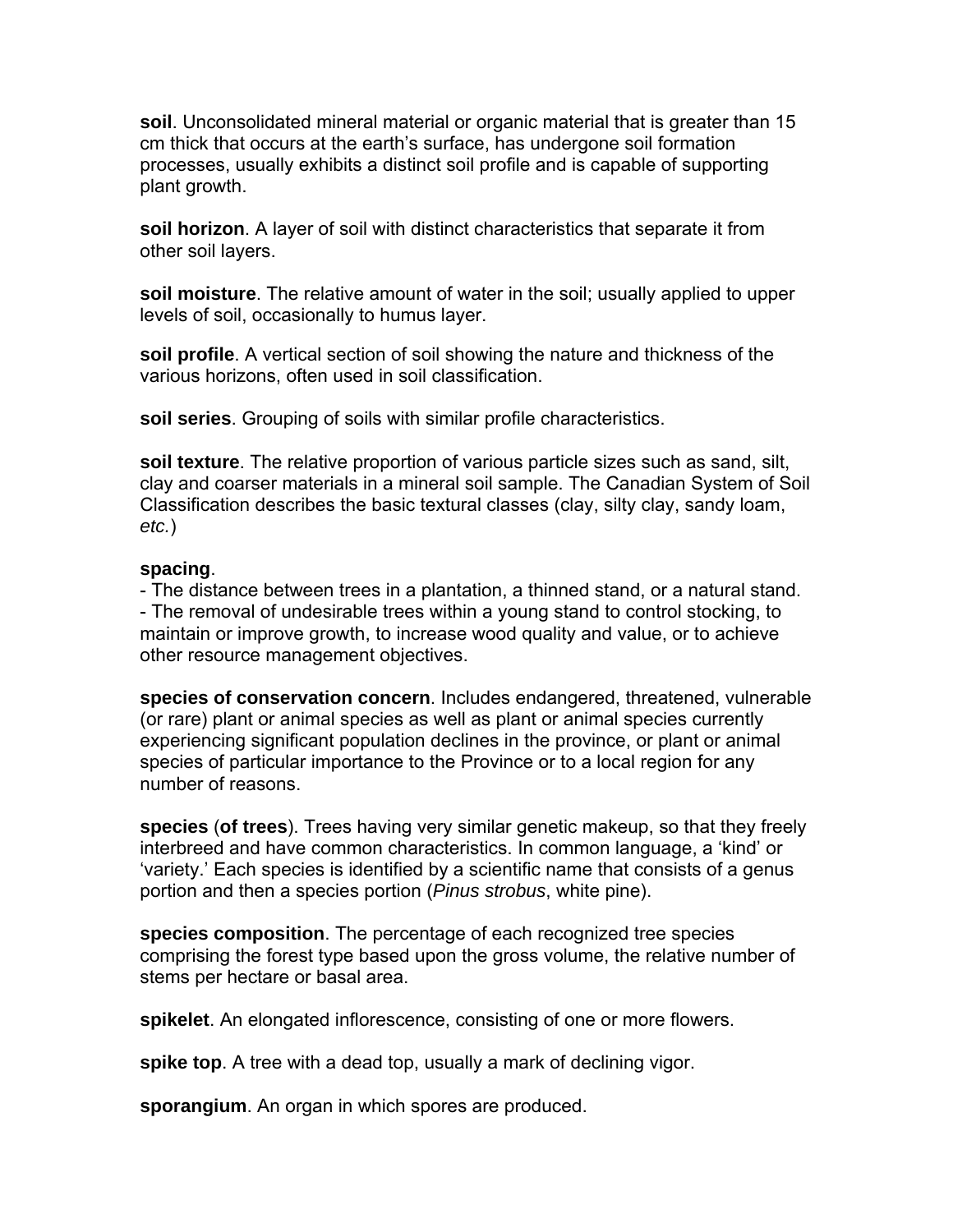**spore**. A one-celled asexual reproductive organ. Almost exclusively associate with non-flowering plants (e.g. mosses, fungi).

#### **sprout**.

- Any shoot arising from a plant; or

- A young tree developed directly from the base, stump, or root of another tree. Relatively common among hardwoods.

**stand**. An aggregation of trees occupying a specific area and uniform enough in composition (species), age and arrangement to be distinguishable from the forest on adjoining areas.

**stand density**. The number of trees usually expressed on a per hectare basis.

**stand structure**. The distribution and representation of age and/or size classes and of crown and other tree classes within a stand.

**stand table**. A summary table showing the number of trees per unit area by species and diameter classes, for a stand or type. The data may also be presented in the form of a frequency distribution of diameter classes.

**stem**. The trunk of a tree.

**stick nest**. A platform of sticks (twigs up to small branches) constructed by some bird species for nesting.

#### **stocking**.

- A qualitative expression of the adequacy of tree cover on an area, in relation to a pre-established norm, expressed in terms of crown closure, number of trees, basal area, or volume.

**- fully stocked**: Productive forest land stocked with trees of a merchantable species. These trees, by number and distribution or by average DBH, basal area, or volume, are such that at rotation age they will produce a timber stand that occupies the potentially productive ground. The stocking, number of trees, and, distribution required to achieve this will usually be determined from yield curves. Sometimes called *normally stocked*.

**- over stocked**: Productive forest land stocked with more trees of merchantable species than normal or full stocking would require. Growth is in some respect retarded and the full number of trees will not reach rotation age according to an appropriate yield and stock tables for the particular site and species.

**stock table**. A summary table showing the volume of trees per unit area by species and diameter classes, for a stand or type.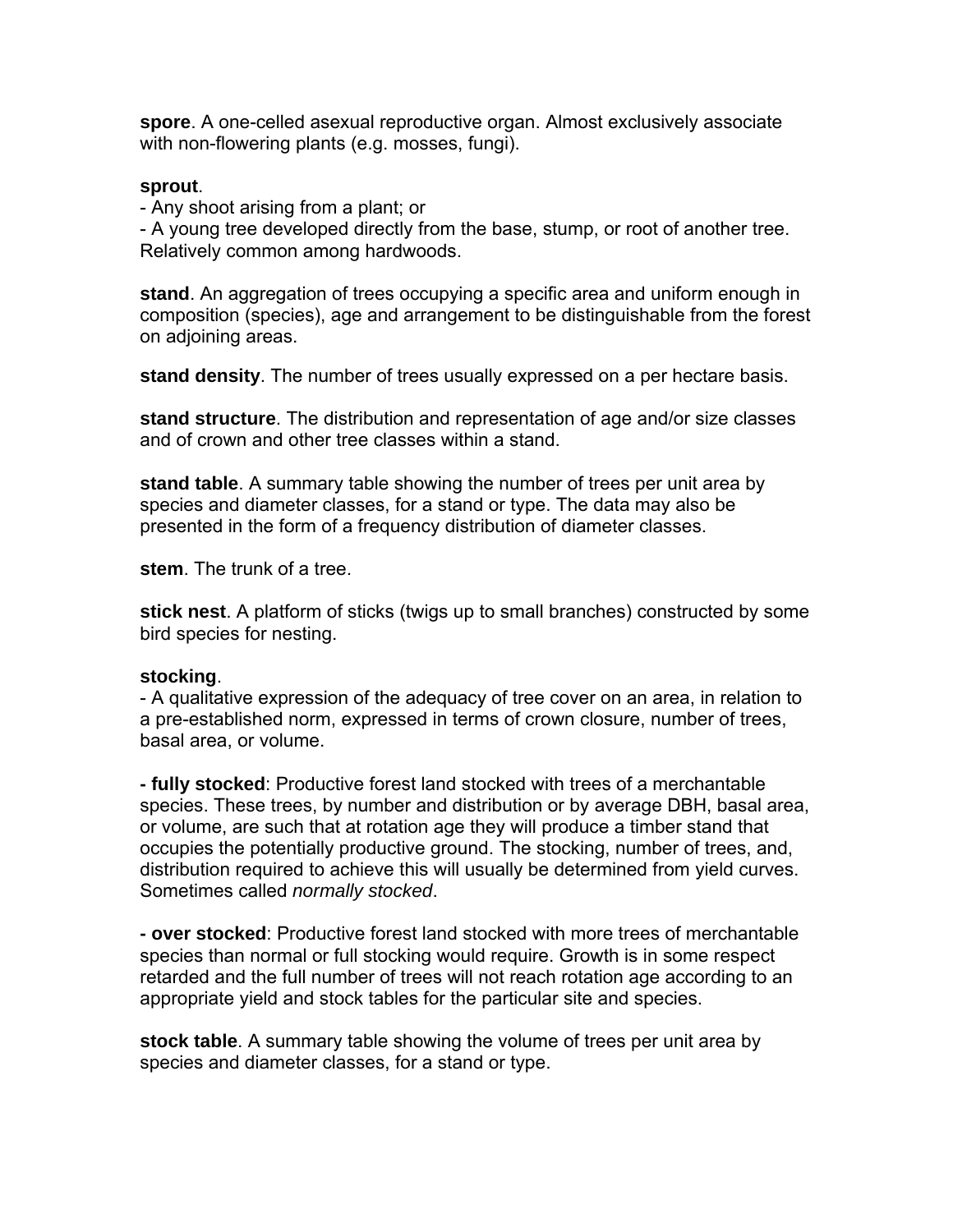**stolon**. An elongate stem developing along the surface of the ground that takes root and forms new plants at the nodes or apex.

**stone**. A part of a drupe; consisting of a seed enclosed in a hard bony endocarp.

**stratification**. A pre-germinative treatment to break dormancy in seeds accomplished by exposing imbibed seeds to cold  $(2 \text{ to } 5 \text{).})$  or warm conditions.

**stream**. A permanent or intermittent water course.

**stub**. A standing, dead tree or a standing section of the stem of a tree broken off at the height of six meters or less. If more than six meters, it is properly termed a snag.

**stumpage**. The value of timber as it stands uncut in the woods; in a general sense, the standing timber itself. Can also denote price paid for this timber.

**succession**. The replacement of one plant community by another in progressive development towards climax vegetation.

*Types of succession*:

**- primary**: Plant succession on newly formed soils or surfaces, exposed for the first time, that have never borne vegetation.

**- secondary**: Plant succession following the destruction of a part or all of the original vegetation.

#### **sucker**.

- A sprout from the lower portion of a stem, especially from the root.

- A shoot or tree originating from adventitious buds on roots.

**sunscald**. Death of cambial tissue on one side of a tree, caused by exposure to direct sunlight.

**supercanopy tree**. A living tree that sticks up well above the main canopy of a forest stand.

#### **suppressed tree**. *see overtopped*.

**sustainability**. The concept of producing a biological resource under management practices that ensure replacement of the part harvested, by regrowth or reproduction, before another harvest occurs.

**sustainable forest management**. Management regimes applied to forest land which maintain the productive and renewal capacities as well as the genetic, species and ecological diversity of forest ecosystems.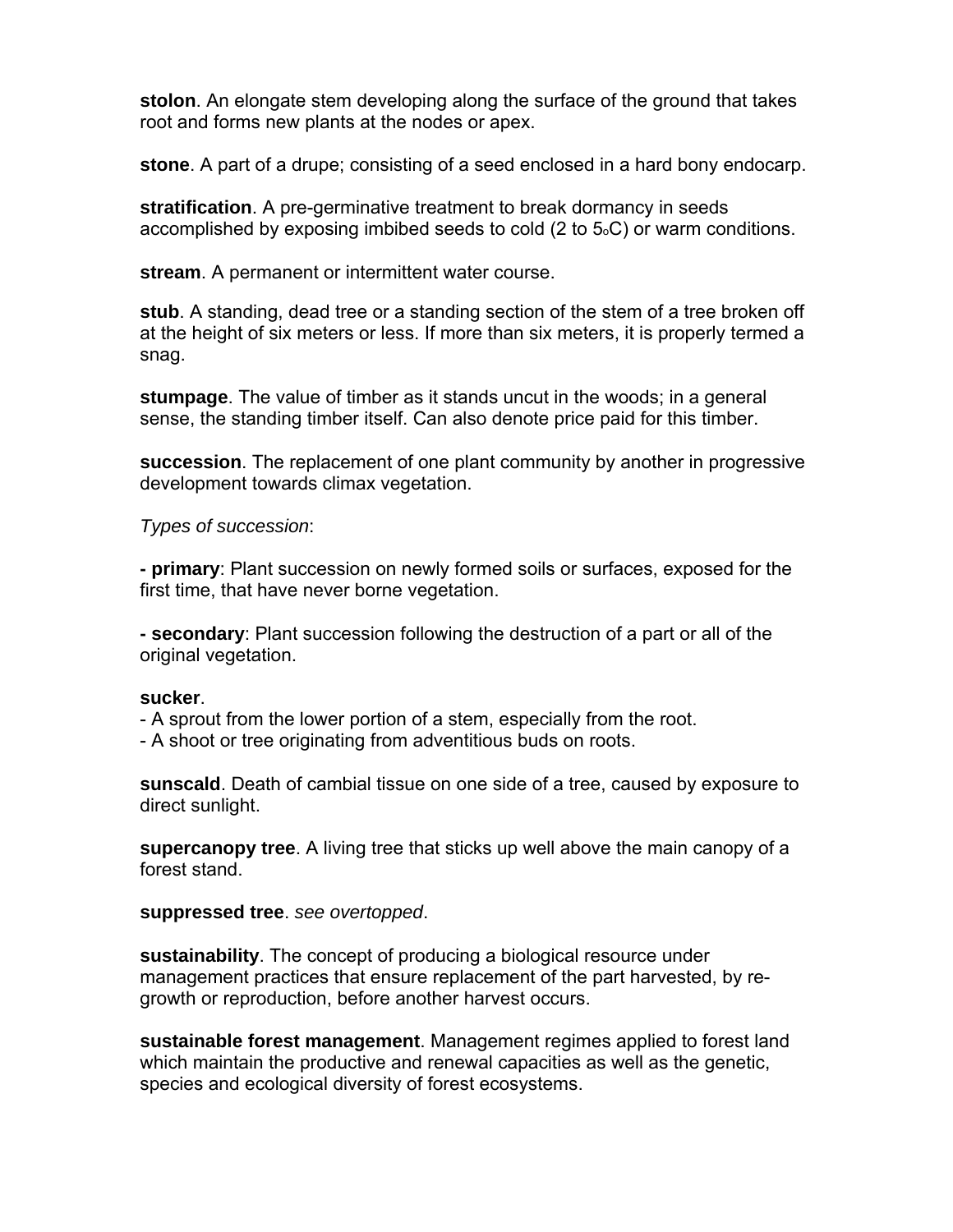**sustained yield**. A policy, method, or plan of forest management that calls for continuous production, to achieve, at the earliest practicable time, an approximate balance between net growth and amount harvested.

**swamp**. A mineral-rich wetland characterized by a cover of deciduous or coniferous trees.

**sweep**. A gradual, but pronounced, bend in a log, pole, or piling; considered a defect.

**tally**. The count of trees, logs, or other products; to count trees, logs, or other products; to record products, distances, etc. as measured.

**talus**. Refers to fragmented rock, which has broken away from bedrock surfaces and fallen to the base of the bedrock feature where it accumulates to form a sloping broken rock surface.

**taper**. The gradual reduction of diameter in a stem of a tree or a log from the base to the top.

**tending**. Generally, any operation carried out for the benefit of a forest crop at any stage of its life, e.g., cleaning, thinning, pruning.

**terrestrial system**. Upland areas, where the water table is normally below the soil surface.

**thinning**. Cutting in an immature stand to increase the growth rate of the leave trees. The goal is to foster quality growth, improve composition, promote sanitation and recover and use material that would otherwise be lost to mortality. Thinning does not generally increase per hectare volume growth, but it can increase lumber yield.

### *Types of thinning*

T

**- thinning from above**. A thinning that favors the most promising (not necessarily the dominant) stems, with due regard to even distribution over the stand, by removing those trees that interfere with them. Also known as *crown thinning*.

**- thinning from below**. A thinning that favors the dominants or selected dominants more or less evenly distributed over the stand by removing a varying proportion of the other trees. Also known as *low thinning*.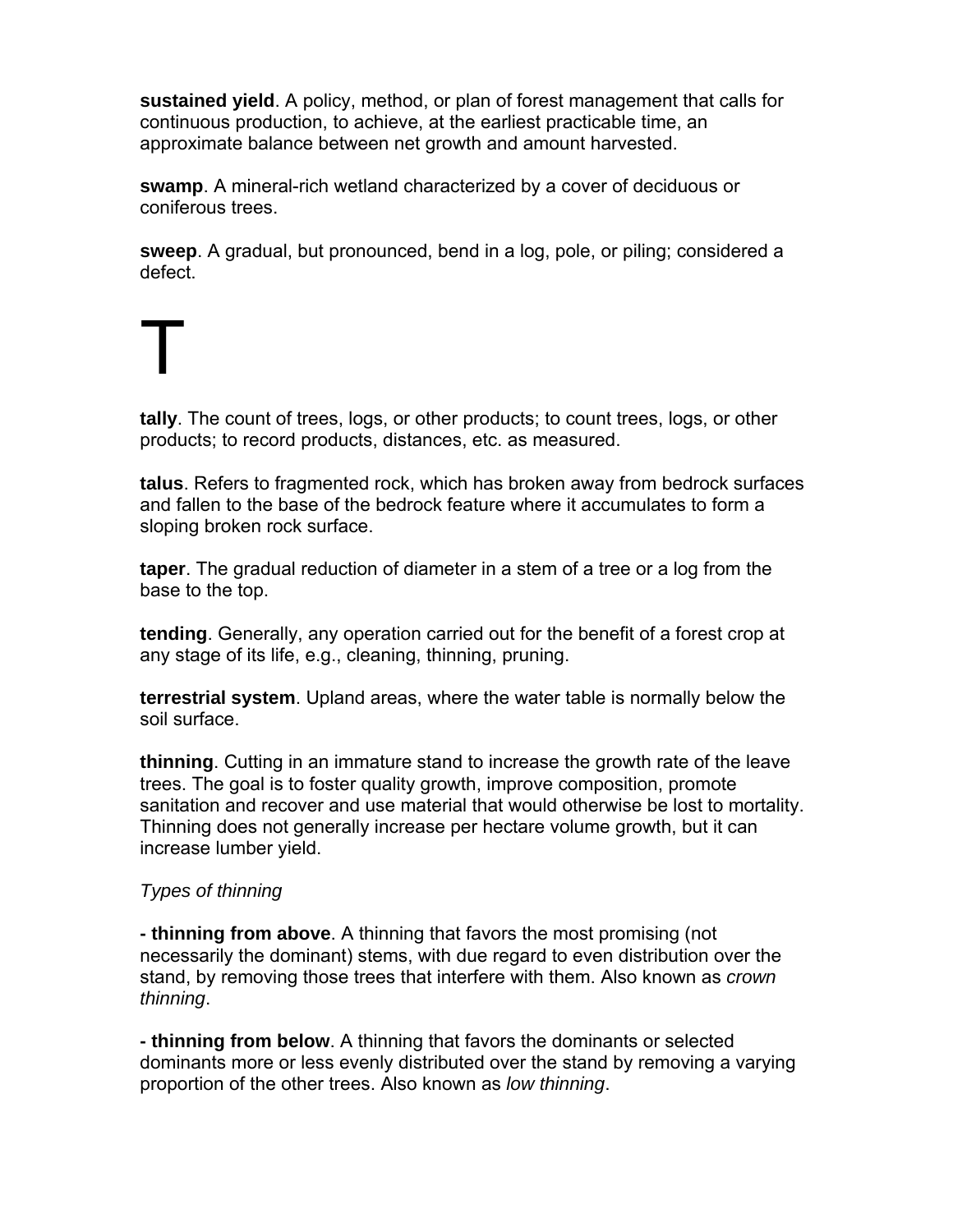**- low thinning**: The removal of trees from the lower crown classes in a stand. Also

known as *thinning from below*.

U

**- crown thinning**: The removal of trees from the middle and upper crown classes in a stand, to favor the most promising trees of these classes. Also known as t*hinning from above*.

**- selection thinning**: Removal of dominant trees to benefit trees in lower crown classes.

**- free thinning**: Removal of trees to benefit best trees, regardless of crown class.

**- mechanical thinning**: Removal of trees based totally on their spacing or arrangement. Also known as *row thinning*.

**till**. Glacial deposits laid down directly by the ice with little or no transportation or sorting by water.

**timber**. A term loosely applied to forest stands or their products; often applied to wood in forms suitable for heavy construction.

**tolerance**. The capacity of a tree or plant to develop and grow in the shade of (and in competition with) other trees or plants; a general term for the relative ability of a species to survive a deficiency of an essential growth requirement (light, moisture, nutrient supply).

**top height**. The mean height of 100 trees per hectare of largest diameter at breast height.

**tree**. A woody plant having one well-defined stem and a more or less definitely formedcrown, usually attaining a height of at least three meters.

**tree age**. The number of years since the germination of the seed, or the budding of the sprout or root sucker.

**tree length**. Entire length of tree, or with the top lopped off at small diameter, as in skidding tree length to a landing for bucking into logs.

**tree marking**. Selecting and marking trees to be harvested and trees to be left to grow. Selected trees are usually identified with coloured paint on the tree trunk at DBH and at the stump. Normal colours used in Ontario are: orange/yellow for stem removal and blue for residual stems.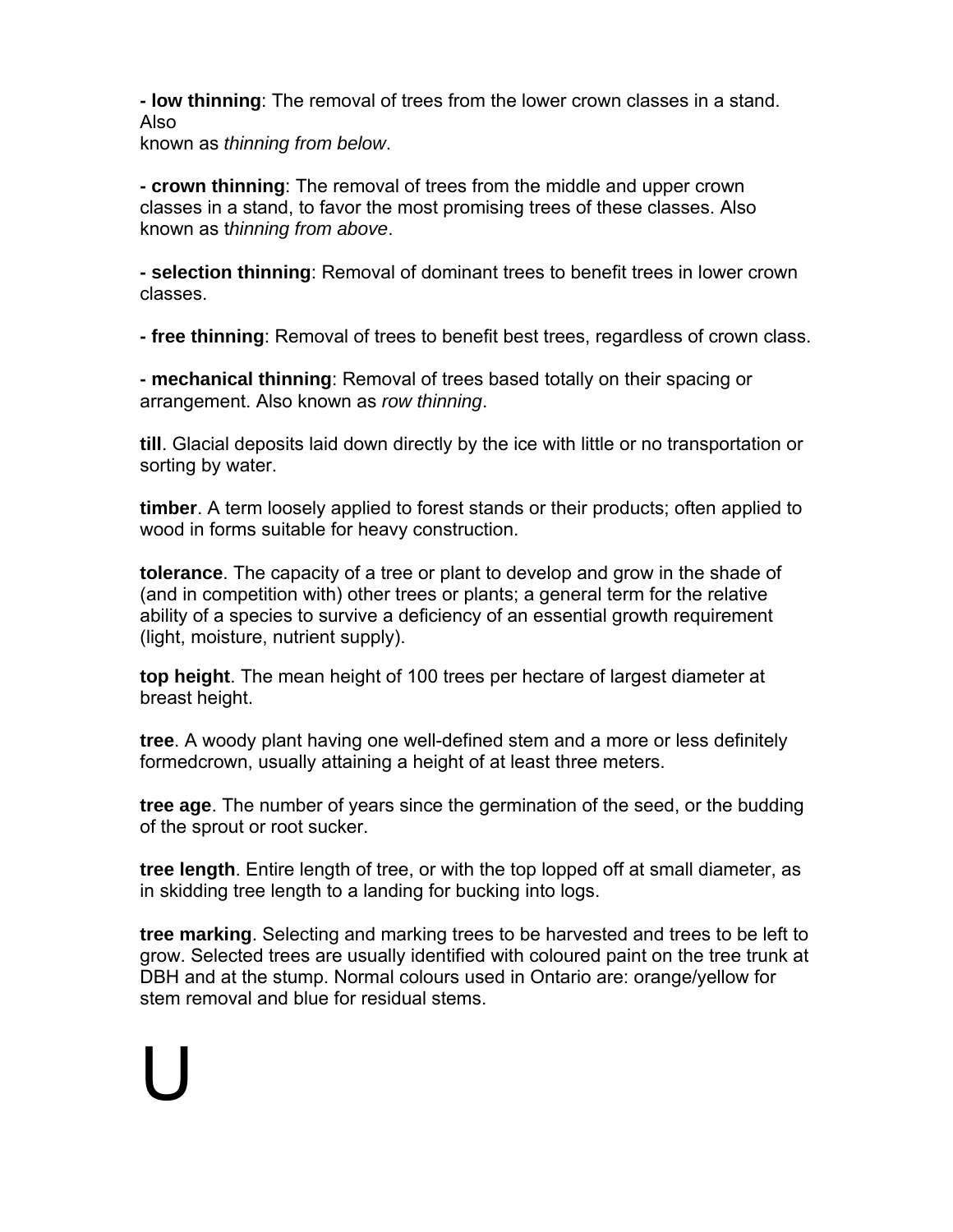**UGS** - *unacceptable growing stock*. These trees have a high risk of dying and are expected to decline over the next cutting cycle. They include trees that are of poor form and/or low quality.

**underbrush**. The brush growing in a forest.

**undergrowth**. Small trees and shrubs and other plants growing under a forest canopy.

**understory**. That portion of the trees or other vegetation in a forest stand below the canopy.

**uneven-aged**. Applied to a stand in which there are considerable differences in the age of the trees and in which three or more age classes are represented.

**uneven-aged management**. The application of a combination of actions needed to simultaneously maintain continuous high-forest cover, recurring regeneration of desirable species and the orderly growth and development of trees through a range of diameter or age classes. Cutting methods that develop and maintain uneven-aged stands are single tree selection and group selection.

**unmerchantable**. A tree or stand that has not attained sufficient size, quality and/or volume to make it suitable for harvesting.

# V

**value-limiting defect**. Such features are considered to be either:

**- Scaleable Defect**: such as rot or shake, that reduce sound useable volume or durability; or

**- Grade Defect**: such as knots or stain, that reduce strength or utility.

**vegetation type**. The sixth and finest level of resolution in the Ecological Land Classification system. It represents recurring vegetation patterns observed on the landscape, based only on plant species composition. Normally, "Vegetation Types" include the names of dominant plant species of the community, based on relative abundance.

**vegetative reproduction**. Reproduction by a root, stem, leaf, or some other primary vegetative part of a plant body.

**volume**. The amount of wood in a tree, stand, or, other specified area according to some unit of measurement or some standard of use  $(e.g., m<sub>3</sub> or m<sub>3</sub>/ha)$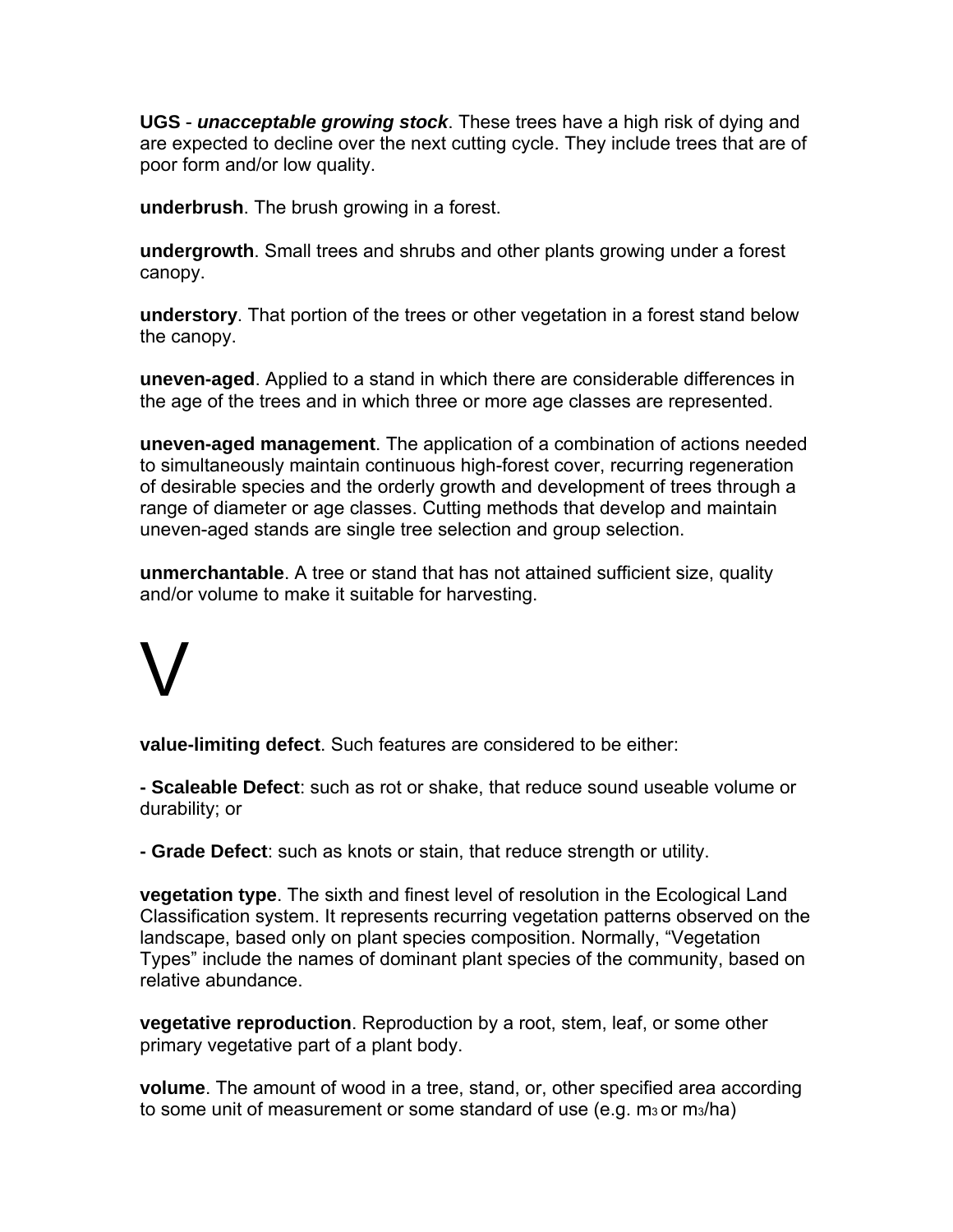**- Gross Total Volume** (**GTV**): Volume of the main stem, including stump and top, as well as, defective and decayed wood of individual trees or stands.

**- Gross Merchantable Volume** (**GMV**): Volume of the main stem, excluding a specified stump and top, but, including defective and decayed wood of individual trees or stands.

**- Net Merchantable Volume** (**NMV**): Volume of the main stem, excluding stump and top, as well as, decayed wood of individual trees or stands.

**volume table**. A table showing gross volume of trees, based on given tree measurements (usually DBH and height).

# W

**water table**. The upper surface of the water saturation zone.

**wetland**. Land that is seasonally or permanently covered by shallow water, or land where the water table is close to or at the surface. In either case, the presence of abundant water has caused the formation of hydric soils and has favored the dominance of either hydrophytic or water-tolerant plants.

**wetland system**. Areas where water levels fluctuate and are under two meters in depth.

**wildlife**. All wild mammals, birds, reptiles, amphibians, fishes, invertebrates, plants, fungi, algae, bacteria and other wild organisms.

**windfall**. A tree uprooted or broken off by wind; an area on which the trees have been thrown by wind. *see windthrow*.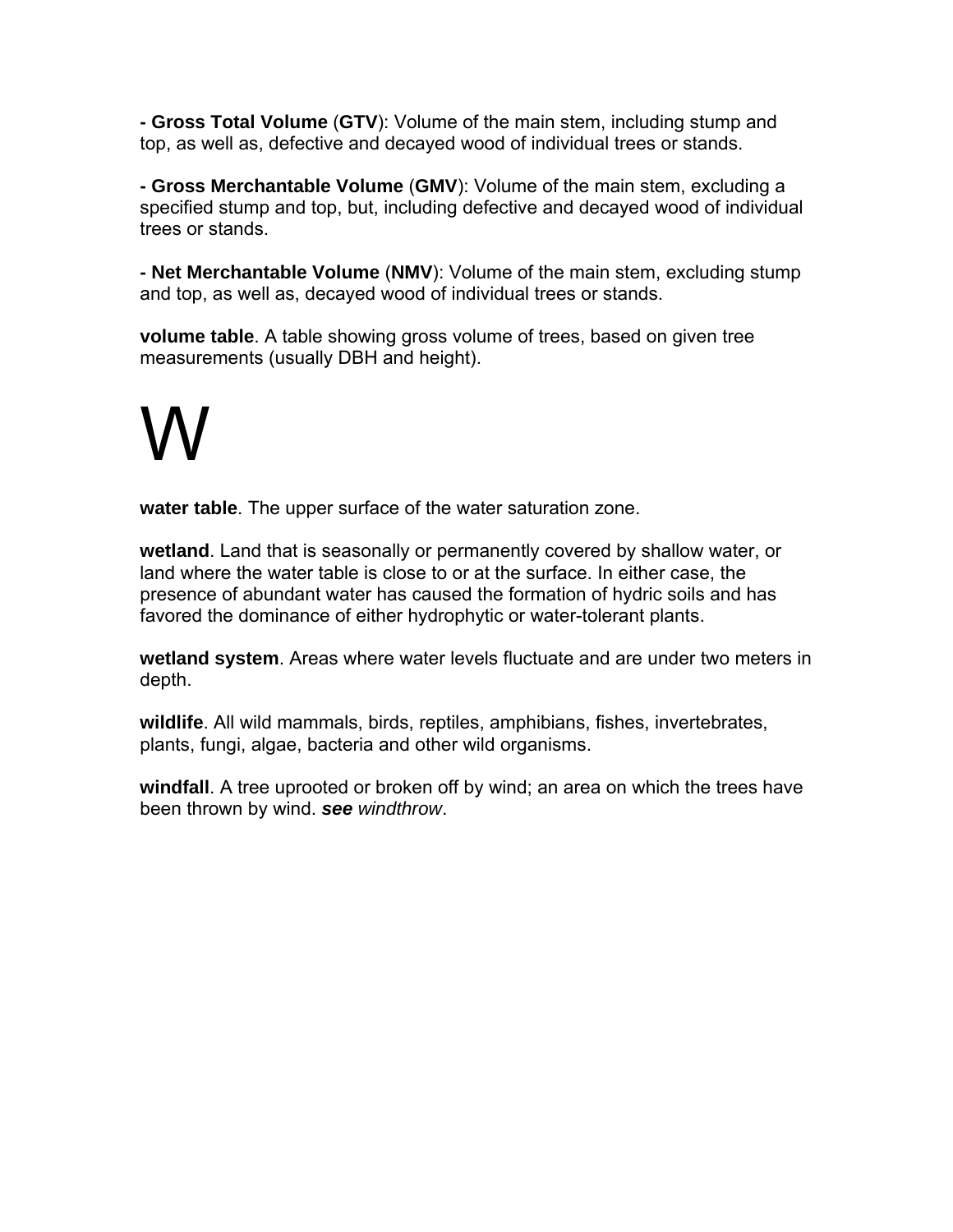## **APPENDIX 4**

Bibliography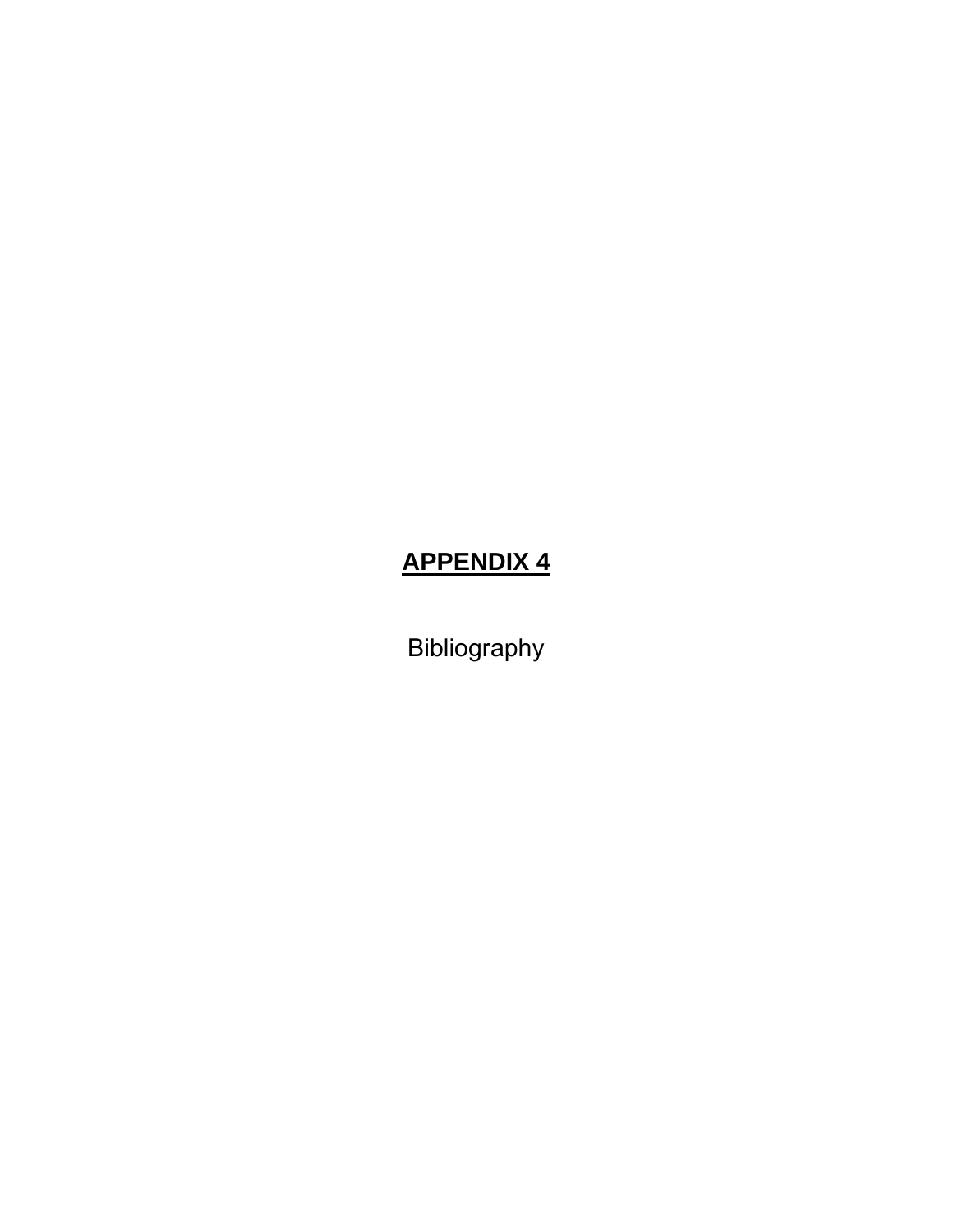### **Bibliography**

Begin et al. 2005. A Background Study For Nomination of the Ottawa River Under the Canadian Heritage Rivers System.

Domtar Communication Papers 1999. D. Hamilton. St. Lawrence Forest Twenty Year Forest Management Plan. 1999-2019.

Eastern Ontario Model Forest. 1999. L. Johnson and P. Heaven. State of the Forest Report. (Information Report No. 42).

Eastern Ontario Model Forest. 2005. EOMF. State of Eastern Ontario's Forests. http://sof.eomf.on.ca/Introduction/introduction\_e.htm.

Copestake, M. 2005. Wood Flow and Wood Supply Study (Information Report No. 100). Eastern Ontario Model Forest.

Eastern Ontario Model Forest. 2007. Forest Certification Policies and Procedures Manual (Information Report #51 v.2).

Evans et al. 2006. Status of Important Forest Pests in Ontario. Canadian Forest Service.

FSC. 2007. Certification Standard for the Great Lakes/St. Lawrence Forest Region. Forest Stewardship Council.

Harkness, J.G. 1946. Stormont, Dundas and Glengarry. A History.

Hendry, J. 2005. Old Growth Forest Conservation Program - Program and Survey Protocol. Ontario Ministry of Natural Resources.

Horizon Multiressource Inc. 2008. Protection and Development Plan of Larose Forest.

LRC. 1999a. Extension Notes – The Old Growth Forests of Southern Ontario. LandOwner Resource Center.

LRC. 1999b. Extension Notes – Restoring Old Growth Features to Managed Forests in Southern Ontario. LandOwner Resource Center.

LRC. 1997. Extension Notes - Forest History in Eastern Ontario. LandOwner Resource Center.

McDonald, D. 2003. Silver Maple A Bottomland Hardwood in Ontario.

Ontario Government. 1948. South Nation Valley. Interim Report.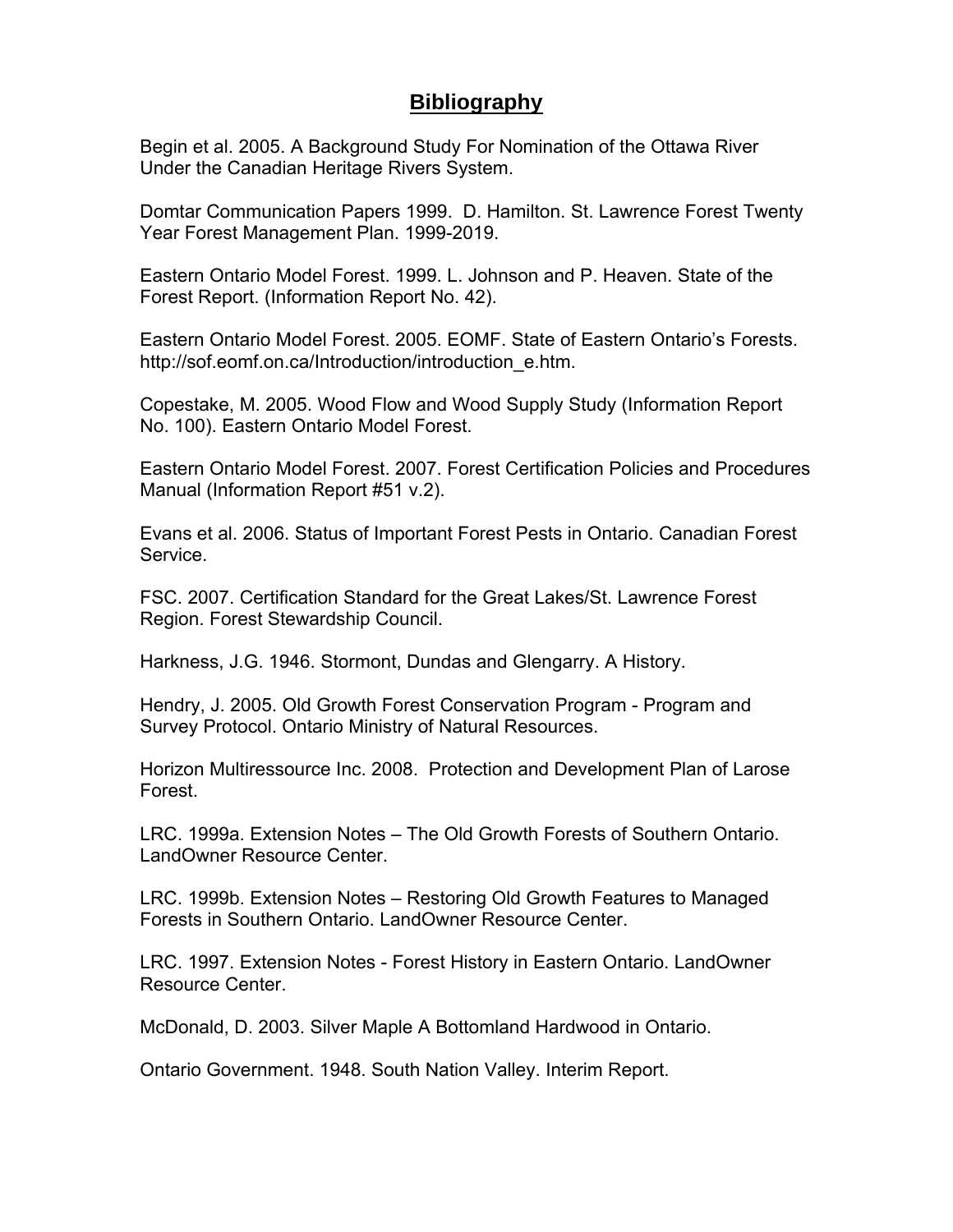OMNR 1979. Scott Reid. Larose Forest. Ontario Ministry of Natural Resources.

OMNR. 1988. Implementation Strategy: Areas of Natural and Scientific Interest. Ontario Ministry of Natural Resources.

OMNR. 1989. Forest Management Plan for the Corporation of the United Counties of Prescott and Russell Agreement Forest (Larose Forest). Ontario Ministry of Natural Resources.

OMNR. 1992. J. Hendry. Forest Management Plan for the Domtar Agreement Forest. 1992 to 2012. Ontario Ministry of Natural Resources.

OMNR. 1997: Red Pine and White Pine Density Management Diagrams For Ontario. Ontario Ministry of Natural Resources.

OMNR. 1998a: A Silvicultural Guide For the Tolerant Hardwood Forest in Ontario. Ontario Ministry of Natural Resources.

OMNR. 1998b: A Silvicultural Guide For the Great-Lakes-St. Lawrence Conifer Forest in Ontario. Ontario Ministry of Natural Resources.

OMNR. 2000: A Silvicultural Guide To Managing Southern Ontario Forests. Ontario Ministry of Natural Resources.

OMNR. 2001 (Draft): Plantation White Spruce Density Management Diagram For Ontario. Ontario Ministry of Natural Resources.

OMNR. 2004. Forest Management Planning Manual for Ontario's Crown Forests. Ontario Ministry of Natural Resources.

OMNR 2006. Forest Health Update – Kemptville – Pembroke: July 2006. Ontario Ministry of Natural Resources.

OMNR 2007a. Forest Health Update – Kemptville – Pembroke: July 2007. Ontario Ministry of Natural Resources.

OMNR 2007b. Forest Management Guide for Cultural Heritage Values. Ontario Ministry of Natural Resources.

OMOC 2008. Archaeology. http://www.culture.gov.on.ca/english/heritage/ archaeology/arch.htm. Ontario Ministry of Culture.

Ottawa Valley Forest. 2006. A. Van Dyke. Forest Management Plan. 2006-2011. Ottawa Valley Forest Inc.

Streit, Martin. 2007. The United Counties of Stormount, Dundas and Glengarry - SDG County Forest – Forest Management Plan. 2007-2026.